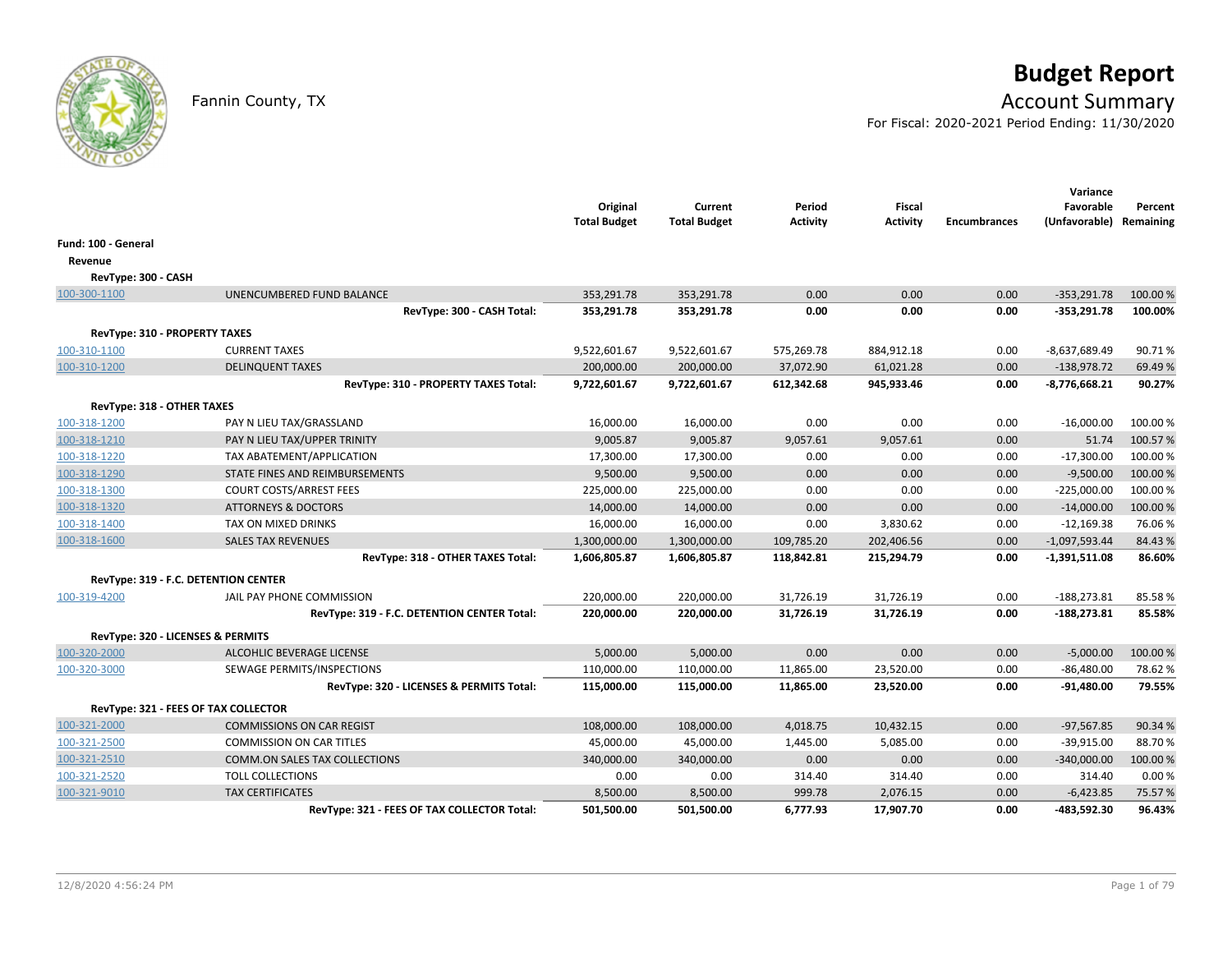|                                         |                                                    | Original<br><b>Total Budget</b> | Current<br><b>Total Budget</b> | Period<br><b>Activity</b> | Fiscal<br><b>Activity</b> | <b>Encumbrances</b> | Variance<br>Favorable<br>(Unfavorable) Remaining | Percent  |
|-----------------------------------------|----------------------------------------------------|---------------------------------|--------------------------------|---------------------------|---------------------------|---------------------|--------------------------------------------------|----------|
| RevType: 330 - GRANTS                   |                                                    |                                 |                                |                           |                           |                     |                                                  |          |
| 100-330-4370                            | <b>INDIGENT DEFENSE GRANT</b>                      | 28,955.50                       | 28,955.50                      | 0.00                      | 10,068.00                 | 0.00                | $-18,887.50$                                     | 65.23 %  |
| 100-330-5590                            | <b>TEXAS VINE PROGRAM</b>                          | 18,571.12                       | 18,571.12                      | 0.00                      | 4,654.71                  | 0.00                | $-13,916.41$                                     | 74.94 %  |
|                                         | RevType: 330 - GRANTS Total:                       | 47,526.62                       | 47,526.62                      | 0.00                      | 14,722.71                 | 0.00                | $-32,803.91$                                     | 69.02%   |
| RevType: 340 - FEES OF OFFICE           |                                                    |                                 |                                |                           |                           |                     |                                                  |          |
| 100-340-4030                            | <b>COUNTY CLERK FEES</b>                           | 230,000.00                      | 230,000.00                     | 0.00                      | 50.00                     | 0.00                | $-229,950.00$                                    | 99.98%   |
| 100-340-4500                            | <b>DISTRICT CLERK FEES</b>                         | 65,000.00                       | 65,000.00                      | 0.00                      | 0.00                      | 0.00                | $-65,000.00$                                     | 100.00 % |
| 100-340-4550                            | J. P. #1 FEES                                      | 20,000.00                       | 20,000.00                      | 0.00                      | 0.00                      | 0.00                | $-20,000.00$                                     | 100.00 % |
| 100-340-4560                            | J. P. #2 FEES                                      | 5,000.00                        | 5,000.00                       | 0.00                      | 0.00                      | 0.00                | $-5,000.00$                                      | 100.00 % |
| 100-340-4570                            | J. P. #3 FEES                                      | 10,000.00                       | 10,000.00                      | 0.00                      | 0.00                      | 0.00                | $-10,000.00$                                     | 100.00%  |
| 100-340-4750                            | <b>DISTRICT ATTORNEY FEES</b>                      | 5,000.00                        | 5,000.00                       | 0.00                      | 2.00                      | 0.00                | $-4,998.00$                                      | 99.96%   |
| 100-340-5510                            | <b>CONSTABLE PCT. 1 FEES</b>                       | 10,000.00                       | 10,000.00                      | 140.00                    | 140.00                    | 0.00                | $-9,860.00$                                      | 98.60%   |
| 100-340-5520                            | <b>CONSTABLE PCT. 2 FEES</b>                       | 2,900.00                        | 2,900.00                       | 0.00                      | 140.00                    | 0.00                | $-2,760.00$                                      | 95.17%   |
| 100-340-5530                            | <b>CONSTABLE PCT. 3 FEES</b>                       | 2,500.00                        | 2,500.00                       | 0.00                      | 0.00                      | 0.00                | $-2,500.00$                                      | 100.00%  |
| 100-340-5600                            | SHERIFF FEES                                       | 45,000.00                       | 45,000.00                      | 0.00                      | 0.00                      | 0.00                | $-45,000.00$                                     | 100.00%  |
| 100-340-5730                            | <b>BOND SUPERVISION FEES</b>                       | 80,000.00                       | 80,000.00                      | 5,940.00                  | 7,610.00                  | 0.00                | $-72,390.00$                                     | 90.49%   |
| 100-340-6000                            | D.C.6TH COURT OF APPEALS FEE                       | 1,500.00                        | 1,500.00                       | 0.00                      | 0.00                      | 0.00                | $-1,500.00$                                      | 100.00%  |
| 100-340-6010                            | C.C.6TH COURT OF APPEALS FEE                       | 500.00                          | 500.00                         | 0.00                      | 0.00                      | 0.00                | $-500.00$                                        | 100.00%  |
| 100-340-6520                            | <b>SUBDIVISION FEES</b>                            | 7,500.00                        | 7,500.00                       | 500.00                    | 1,000.00                  | 0.00                | $-6,500.00$                                      | 86.67%   |
| 100-340-6530                            | ZONING APPLICATION FEES                            | 600.00                          | 600.00                         | 0.00                      | 0.00                      | 0.00                | $-600.00$                                        | 100.00 % |
| 100-340-6540                            | <b>FLOOD PLAIN FEES</b>                            | 150.00                          | 150.00                         | 0.00                      | 30.00                     | 0.00                | $-120.00$                                        | 80.00%   |
| 100-340-6550                            | <b>BUILDING PERMITS</b>                            | 2,000.00                        | 2,000.00                       | 0.00                      | 0.00                      | 0.00                | $-2,000.00$                                      | 100.00%  |
|                                         | RevType: 340 - FEES OF OFFICE Total:               | 487,650.00                      | 487,650.00                     | 6,580.00                  | 8,972.00                  | 0.00                | -478,678.00                                      | 98.16%   |
| RevType: 350 - FINES                    |                                                    |                                 |                                |                           |                           |                     |                                                  |          |
| 100-350-4550                            | J. P. #1 FINES                                     | 4,000.00                        | 4,000.00                       | 0.00                      | 0.00                      | 0.00                | $-4,000.00$                                      | 100.00 % |
| 100-350-4560                            | J. P. #2 FINES                                     | 500.00                          | 500.00                         | 0.00                      | 0.00                      | 0.00                | $-500.00$                                        | 100.00%  |
| 100-350-4570                            | J. P. #3 FINES                                     | 2,000.00                        | 2,000.00                       | 0.00                      | 0.00                      | 0.00                | $-2,000.00$                                      | 100.00 % |
|                                         | RevType: 350 - FINES Total:                        | 6,500.00                        | 6,500.00                       | 0.00                      | 0.00                      | 0.00                | $-6,500.00$                                      | 100.00%  |
|                                         | RevType: 352 - FINES & FORFEITURES                 |                                 |                                |                           |                           |                     |                                                  |          |
| 100-352-1000                            | 10% COMM.ON SURETY BAIL BOND FEE                   | 700.00                          | 700.00                         | 0.00                      | 0.00                      | 0.00                | $-700.00$                                        | 100.00 % |
| 100-352-2010                            | <b>BOND FORFEITURES</b>                            | 7,500.00                        | 7,500.00                       | 0.00                      | 0.00                      | 0.00                | $-7,500.00$                                      | 100.00 % |
|                                         | RevType: 352 - FINES & FORFEITURES Total:          | 8,200.00                        | 8,200.00                       | 0.00                      | 0.00                      | 0.00                | $-8,200.00$                                      | 100.00%  |
| <b>RevType: 360 - INTEREST EARNINGS</b> |                                                    |                                 |                                |                           |                           |                     |                                                  |          |
| 100-360-1000                            | <b>INTEREST EARNINGS</b>                           | 8,500.00                        | 8,500.00                       | 0.07                      | 285.73                    | 0.00                | $-8,214.27$                                      | 96.64%   |
| 100-360-1100                            | <b>INTEREST EARNINGS BUSINESS MONEY FU</b>         | 500.00                          | 500.00                         | 0.00                      | 136.11                    | 0.00                | $-363.89$                                        | 72.78%   |
|                                         | RevType: 360 - INTEREST EARNINGS Total:            | 9,000.00                        | 9,000.00                       | 0.07                      | 421.84                    | 0.00                | $-8,578.16$                                      | 95.31%   |
|                                         | RevType: 364 - SALE OF ASSETS LAND/BUILDING        |                                 |                                |                           |                           |                     |                                                  |          |
| 100-364-1630                            | SALE OF EQUIPMENT                                  | 1,000.00                        | 1,000.00                       | 0.00                      | 5,210.00                  | 0.00                | 4,210.00                                         | 521.00%  |
|                                         | RevType: 364 - SALE OF ASSETS LAND/BUILDING Total: | 1,000.00                        | 1,000.00                       | 0.00                      | 5,210.00                  | 0.00                | 4,210.00                                         | 421.00%  |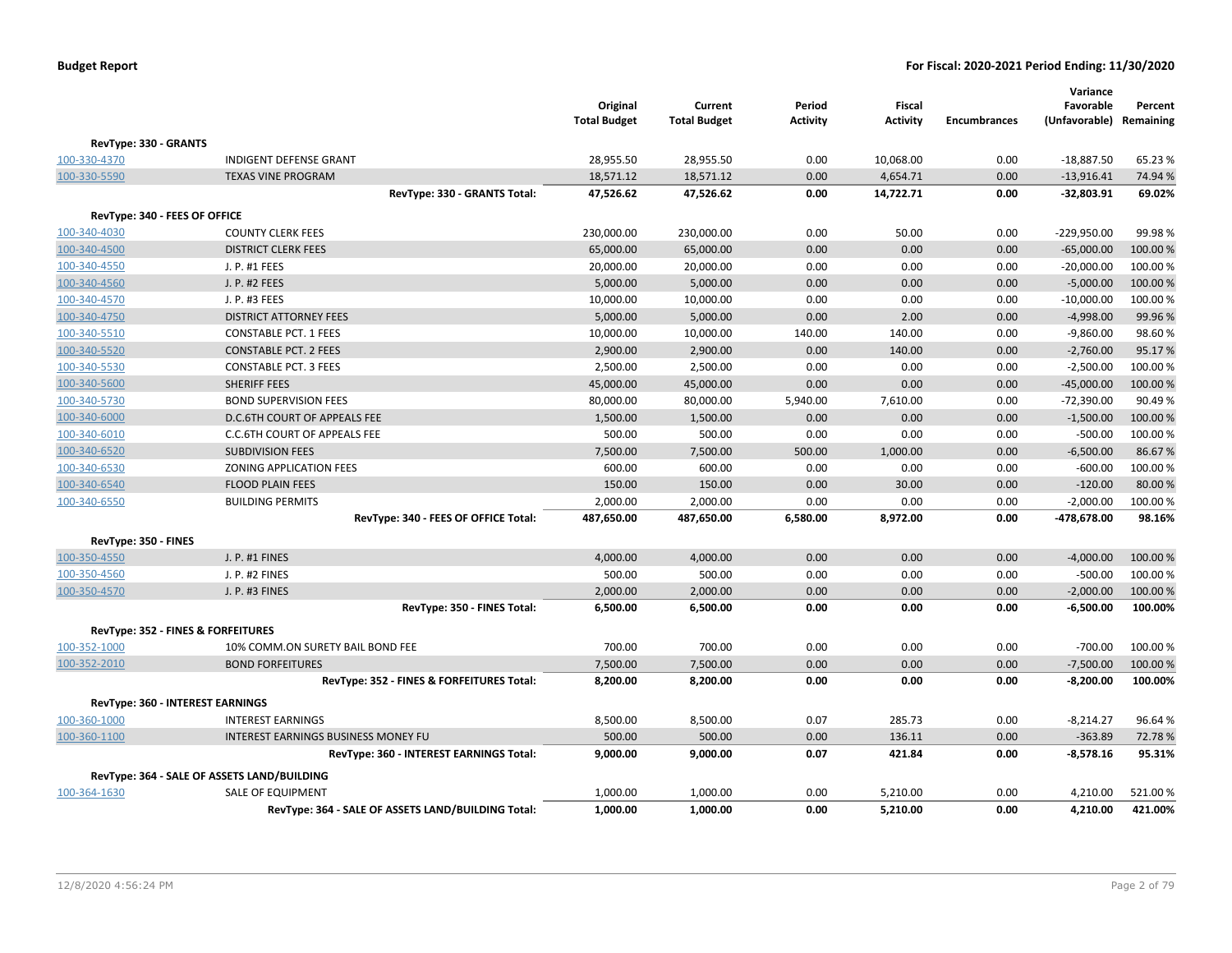|                                |                                       | Original<br><b>Total Budget</b> | Current<br><b>Total Budget</b> | Period<br><b>Activity</b> | Fiscal<br><b>Activity</b> | <b>Encumbrances</b> | Variance<br>Favorable<br>(Unfavorable) Remaining | Percent  |
|--------------------------------|---------------------------------------|---------------------------------|--------------------------------|---------------------------|---------------------------|---------------------|--------------------------------------------------|----------|
|                                | RevType: 370 - MISCELLANEOUS          |                                 |                                |                           |                           |                     |                                                  |          |
| 100-370-1000                   | <b>KFYN-RADIO TOWER RENT</b>          | 2,400.00                        | 2,400.00                       | 0.00                      | 200.00                    | 0.00                | $-2,200.00$                                      | 91.67%   |
| 100-370-1120                   | <b>TOBACCO SETTLEMENT</b>             | 19,703.58                       | 19,703.58                      | 0.00                      | 0.00                      | 0.00                | $-19,703.58$                                     | 100.00%  |
| 100-370-1150                   | <b>RENT- VERIZON TOWER</b>            | 11,109.00                       | 11,109.00                      | 1,064.61                  | 2,129.22                  | 0.00                | $-8,979.78$                                      | 80.83%   |
| 100-370-1200                   | <b>CONTRIBUTION IHC TRUST</b>         | 3,400.00                        | 3,400.00                       | 0.00                      | 0.00                      | 0.00                | $-3,400.00$                                      | 100.00%  |
| 100-370-1300                   | <b>REFUNDS &amp; MISCELLANEOUS</b>    | 6,000.00                        | 6,000.00                       | 10.00                     | 10.00                     | 0.00                | $-5,990.00$                                      | 99.83%   |
| 100-370-1350                   | HEALTH INS. SURPLUS DISTRIBUTION      | 4,000.00                        | 4,000.00                       | 0.00                      | 0.00                      | 0.00                | $-4,000.00$                                      | 100.00%  |
| 100-370-1390                   | STATE JUROR REIMB.FEE                 | 10,000.00                       | 10,000.00                      | 646.00                    | 646.00                    | 0.00                | $-9,354.00$                                      | 93.54 %  |
| 100-370-1420                   | <b>CULVERT PERMITTING PROCESS</b>     | 0.00                            | 0.00                           | 20.00                     | 150.00                    | 0.00                | 150.00                                           | 0.00%    |
| 100-370-1421                   | ROW PERMIT APPLICATION                | 0.00                            | 0.00                           | 0.00                      | 20.00                     | 0.00                | 20.00                                            | 0.00%    |
| 100-370-1430                   | D.A.SALARY REIMB.                     | 27,500.00                       | 27,500.00                      | 0.00                      | 9,166.66                  | 0.00                | $-18,333.34$                                     | 66.67%   |
| 100-370-1470                   | UTILITIES REIMBURSEMENT               | 14,000.00                       | 14,000.00                      | 1,065.82                  | $-57.62$                  | 0.00                | $-14,057.62$                                     | 100.41%  |
| 100-370-1510                   | ASST. DA LONGEVITY PAY                | 4,400.00                        | 4,400.00                       | 1,380.00                  | 1,380.00                  | 0.00                | $-3,020.00$                                      | 68.64%   |
| 100-370-1620                   | <b>COURT REPORTER SERVICE FEE</b>     | 6,000.00                        | 6,000.00                       | 0.00                      | 0.00                      | 0.00                | $-6,000.00$                                      | 100.00%  |
| 100-370-4080                   | <b>COUNTY WELLNESS PROGRAM</b>        | 1,100.00                        | 1,100.00                       | 0.00                      | 0.00                      | 0.00                | $-1,100.00$                                      | 100.00%  |
| 100-370-4100                   | CO CT AT LAW SUPPLEMENT               | 84,000.00                       | 84,000.00                      | 0.00                      | 0.00                      | 0.00                | $-84,000.00$                                     | 100.00%  |
| 100-370-4170                   | <b>EMS ALLOCATION</b>                 | 600,000.00                      | 600,000.00                     | 0.00                      | 600,000.00                | 0.00                | 0.00                                             | 0.00%    |
| 100-370-4500                   | DIST. CLK. PASSPORT PHOTO             | 1,000.00                        | 1,000.00                       | 0.00                      | 0.00                      | 0.00                | $-1,000.00$                                      | 100.00%  |
| 100-370-4530                   | REIMB.CEC ODYSSEY SAAS                | 21,593.00                       | 21,593.00                      | 0.00                      | 6,020.50                  | 0.00                | $-15,572.50$                                     | 72.12%   |
| 100-370-5620                   | STATE REIMB.OFFENDER TRANSPORT        | 8,000.00                        | 8,000.00                       | 0.00                      | 0.00                      | 0.00                | $-8,000.00$                                      | 100.00%  |
|                                | RevType: 370 - MISCELLANEOUS Total:   | 824,205.58                      | 824,205.58                     | 4,186.43                  | 619,664.76                | 0.00                | $-204,540.82$                                    | 24.82%   |
|                                | <b>Revenue Total:</b>                 | 13,903,281.52                   | 13,903,281.52                  | 792,321.11                | 1,883,373.45              | 0.00                | -12,019,908.07                                   | 86.45%   |
| Expense                        |                                       |                                 |                                |                           |                           |                     |                                                  |          |
| Department: 400 - County Judge |                                       |                                 |                                |                           |                           |                     |                                                  |          |
| 100-400-1010                   | SALARY ELECTED OFFICIAL               | 67,178.37                       | 67,178.37                      | 5,167.56                  | 12,918.90                 | 0.00                | 54,259.47                                        | 80.77%   |
| 100-400-1050                   | <b>SALARY SECRETARY</b>               | 30,820.92                       | 30,820.92                      | 2,370.84                  | 5,927.10                  | 0.00                | 24,893.82                                        | 80.77%   |
| 100-400-2010                   | SOCIAL SECURITY TAXES                 | 6,485.16                        | 6,485.16                       | 0.00                      | 0.00                      | 0.00                | 6,485.16                                         | 100.00%  |
| 100-400-2020                   | <b>GROUP HEALTH INSURANCE</b>         | 12,555.60                       | 12,555.60                      | 1,045.48                  | 2,090.96                  | 0.00                | 10,464.64                                        | 83.35 %  |
| 100-400-2030                   | RETIREMENT                            | 11,887.28                       | 11,887.28                      | 912.36                    | 2,269.11                  | 0.00                | 9,618.17                                         | 80.91%   |
| 100-400-2040                   | <b>WORKERS' COMPENSATION</b>          | 321.28                          | 321.28                         | 0.00                      | 0.00                      | 0.00                | 321.28                                           | 100.00%  |
| 100-400-2050                   | SOCIAL SECURITY & MEDICARE TAX        | 1,516.69                        | 1,516.69                       | 618.76                    | 1,525.86                  | 0.00                | $-9.17$                                          | $-0.60%$ |
| 100-400-2250                   | <b>TRAVEL ALLOWANCE</b>               | 4,200.00                        | 4,200.00                       | 350.00                    | 700.00                    | 0.00                | 3,500.00                                         | 83.33%   |
| 100-400-3100                   | <b>OFFICE SUPPLIES</b>                | 800.00                          | 800.00                         | 149.46                    | 149.46                    | 0.00                | 650.54                                           | 81.32%   |
| 100-400-3110                   | <b>POSTAGE</b>                        | 200.00                          | 200.00                         | 1.20                      | 1.20                      | 0.00                | 198.80                                           | 99.40%   |
| 100-400-4270                   | OUT OF COUNTY TRAVEL/TRAINING         | 5,500.00                        | 5,500.00                       | 50.00                     | 50.00                     | 0.00                | 5,450.00                                         | 99.09 %  |
| 100-400-4350                   | <b>PRINTING</b>                       | 200.00                          | 200.00                         | 0.00                      | 0.00                      | 0.00                | 200.00                                           | 100.00%  |
| 100-400-4680                   | JUVENILE BOARD SALARY                 | 2,400.00                        | 2,400.00                       | 200.00                    | 400.00                    | 0.00                | 2,000.00                                         | 83.33%   |
| 100-400-4810                   | <b>DUES</b>                           | 335.00                          | 335.00                         | 200.00                    | 200.00                    | 0.00                | 135.00                                           | 40.30%   |
| 100-400-5720                   | <b>OFFICE EQUIPMENT</b>               | 200.00                          | 200.00                         | 0.00                      | 0.00                      | 0.00                | 200.00                                           | 100.00%  |
|                                | Department: 400 - County Judge Total: | 144,600.30                      | 144,600.30                     | 11,065.66                 | 26,232.59                 | 0.00                | 118,367.71                                       | 81.86%   |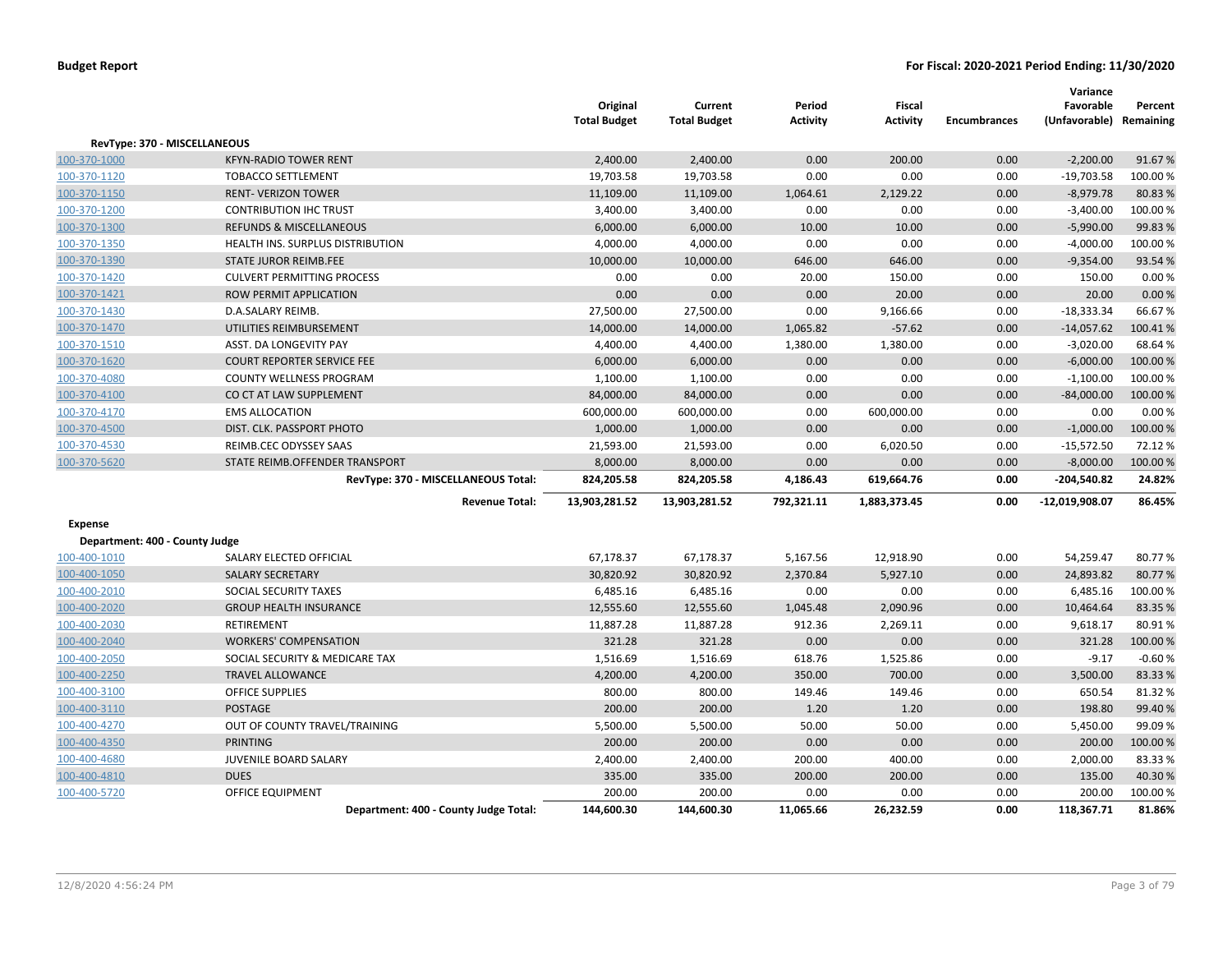|                                   |                                             | Original<br><b>Total Budget</b> | Current<br><b>Total Budget</b> | Period<br><b>Activity</b> | <b>Fiscal</b><br><b>Activity</b> | <b>Encumbrances</b> | Variance<br>Favorable<br>(Unfavorable) Remaining | Percent  |
|-----------------------------------|---------------------------------------------|---------------------------------|--------------------------------|---------------------------|----------------------------------|---------------------|--------------------------------------------------|----------|
| Department: 401 - 911 Coordinator |                                             |                                 |                                |                           |                                  |                     |                                                  |          |
| 100-401-4030                      | <b>TCOG RURAL ADDRESSING</b>                | 23,000.00                       | 23,000.00                      | 0.00                      | 0.00                             | 0.00                | 23,000.00                                        | 100.00 % |
|                                   | Department: 401 - 911 Coordinator Total:    | 23,000.00                       | 23,000.00                      | 0.00                      | 0.00                             | 0.00                | 23,000.00                                        | 100.00%  |
| Department: 403 - County Clerk    |                                             |                                 |                                |                           |                                  |                     |                                                  |          |
| 100-403-1010                      | SALARY ELECTED OFFICIAL                     | 58,757.97                       | 58,757.97                      | 4,479.84                  | 11,199.60                        | 0.00                | 47,558.37                                        | 80.94 %  |
| 100-403-1030                      | SALALRY CHIEF DEPUTY                        | 30,970.16                       | 30,970.16                      | 0.00                      | 0.00                             | 0.00                | 30,970.16                                        | 100.00%  |
| 100-403-1040                      | <b>SALARY DEPUTIES</b>                      | 138,901.46                      | 138,901.46                     | 13,257.89                 | 32,673.85                        | 0.00                | 106,227.61                                       | 76.48%   |
| 100-403-1070                      | <b>SALARY PART-TIME</b>                     | 18,096.00                       | 18,096.00                      | 1,464.00                  | 3,552.00                         | 0.00                | 14,544.00                                        | 80.37%   |
| 100-403-2010                      | SOCIAL SECURITY TAXES                       | 15,296.99                       | 15,296.99                      | 0.00                      | 0.00                             | 0.00                | 15,296.99                                        | 100.00 % |
| 100-403-2020                      | <b>GROUP HEALTH INSURANCE</b>               | 85,446.48                       | 85,446.48                      | 7,120.54                  | 14,241.08                        | 0.00                | 71,205.40                                        | 83.33%   |
| 100-403-2030                      | RETIREMENT                                  | 29,212.31                       | 29,212.31                      | 2,263.89                  | 5,591.47                         | 0.00                | 23,620.84                                        | 80.86%   |
| 100-403-2040                      | <b>WORKERS COMPENSATION</b>                 | 789.52                          | 789.52                         | 0.00                      | 0.00                             | 0.00                | 789.52                                           | 100.00 % |
| 100-403-2050                      | SOCIAL SECURITY & MEDICARE TAX              | 3,577.52                        | 3,577.52                       | 1,418.57                  | 3,522.98                         | 0.00                | 54.54                                            | 1.52%    |
| 100-403-3100                      | <b>OFFICE SUPPLIES</b>                      | 3,760.00                        | 3,760.00                       | 89.97                     | 373.33                           | 406.84              | 2,979.83                                         | 79.25 %  |
| 100-403-3110                      | <b>POSTAGE</b>                              | 1,500.00                        | 1,500.00                       | 136.00                    | 136.00                           | 0.00                | 1,364.00                                         | 90.93%   |
| 100-403-4270                      | OUT OF COUNTY TRAVEL/TRAINING               | 3,500.00                        | 3,500.00                       | 0.00                      | 0.00                             | 0.00                | 3,500.00                                         | 100.00 % |
| 100-403-4350                      | PRINTING                                    | 1,400.00                        | 1,400.00                       | 0.00                      | 0.00                             | 1,296.00            | 104.00                                           | 7.43 %   |
| 100-403-4800                      | <b>BOND</b>                                 | 157.50                          | 157.50                         | 0.00                      | 0.00                             | 0.00                | 157.50                                           | 100.00%  |
| 100-403-4810                      | <b>DUES</b>                                 | 225.00                          | 225.00                         | 0.00                      | 0.00                             | 0.00                | 225.00                                           | 100.00%  |
| 100-403-5720                      | <b>OFFICE EQUIPMENT</b>                     | 200.00                          | 200.00                         | 0.00                      | 0.00                             | 0.00                | 200.00                                           | 100.00 % |
|                                   | Department: 403 - County Clerk Total:       | 391,790.91                      | 391,790.91                     | 30,230.70                 | 71,290.31                        | 1,702.84            | 318,797.76                                       | 81.37%   |
| Department: 404 - Election        |                                             |                                 |                                |                           |                                  |                     |                                                  |          |
| 100-404-1090                      | SALARY-ELECTION WORKERS                     | 15,900.00                       | 15,900.00                      | 0.00                      | 508.00                           | 0.00                | 15,392.00                                        | 96.81%   |
| 100-404-2010                      | SOCIAL SECURITY TAXES                       | 625.00                          | 625.00                         | 0.00                      | 0.00                             | 0.00                | 625.00                                           | 100.00 % |
| 100-404-2050                      | SOCIAL SECURITY & MEDICARE TAX              | 175.00                          | 175.00                         | 0.00                      | 4.79                             | 0.00                | 170.21                                           | 97.26%   |
| 100-404-3100                      | <b>ELECTION SUPPLIES</b>                    | 5,500.00                        | 5,500.00                       | 633.42                    | 2,473.85                         | 0.00                | 3,026.15                                         | 55.02 %  |
| 100-404-3110                      | POSTAGE                                     | 8,500.00                        | 8,500.00                       | 949.08                    | 949.08                           | 0.00                | 7,550.92                                         | 88.83%   |
| 100-404-4210                      | <b>ELECTION INTERNET</b>                    | 925.00                          | 925.00                         | 0.00                      | 113.97                           | 0.00                | 811.03                                           | 87.68%   |
| 100-404-4270                      | ELECTION TRAVEL/TRAINING                    | 2,500.00                        | 2,500.00                       | 0.00                      | 0.00                             | 0.00                | 2,500.00                                         | 100.00%  |
| 100-404-4300                      | <b>BIDS AND NOTICES</b>                     | 600.00                          | 600.00                         | 426.69                    | 426.69                           | 0.00                | 173.31                                           | 28.89%   |
| 100-404-4420                      | PROFESSIONAL SERVICE/TRANSLATOR             | 200.00                          | 200.00                         | 0.00                      | 62.50                            | 0.00                | 137.50                                           | 68.75%   |
| 100-404-4810                      | <b>DUES</b>                                 | 300.00                          | 300.00                         | 0.00                      | 0.00                             | 0.00                | 300.00                                           | 100.00%  |
| 100-404-4830                      | <b>VOTER REGISTRATION</b>                   | 2,000.00                        | 2,000.00                       | 0.00                      | 0.00                             | 0.00                | 2,000.00                                         | 100.00 % |
| 100-404-4850                      | ELECTION MAINT. AGREEMENT                   | 16,221.00                       | 16,221.00                      | 0.00                      | 14,661.00                        | 0.00                | 1,560.00                                         | 9.62%    |
|                                   | Department: 404 - Election Total:           | 53,446.00                       | 53,446.00                      | 2,009.19                  | 19,199.88                        | 0.00                | 34,246.12                                        | 64.08%   |
|                                   | Department: 405 - Veterans' Service Officer |                                 |                                |                           |                                  |                     |                                                  |          |
| 100-405-1020                      | SALARY VETERANS' SERVICE OFFICER            | 40,375.92                       | 40,375.92                      | 3,105.84                  | 7,764.60                         | 0.00                | 32,611.32                                        | 80.77%   |
| 100-405-2010                      | SOCIAL SECURITY TAXES                       | 2,503.31                        | 2,503.31                       | 0.00                      | 0.00                             | 0.00                | 2,503.31                                         | 100.00 % |
| 100-405-2020                      | <b>GROUP HEALTH INSURANCE</b>               | 12,206.64                       | 12,206.64                      | 1,017.22                  | 2,034.44                         | 0.00                | 10,172.20                                        | 83.33%   |
| 100-405-2030                      | <b>RETIREMENT</b>                           | 4,780.51                        | 4,780.51                       | 366.18                    | 915.45                           | 0.00                | 3,865.06                                         | 80.85%   |
| 100-405-2040                      | <b>WORKERS' COMPENSATION</b>                | 129.20                          | 129.20                         | 0.00                      | 0.00                             | 0.00                | 129.20                                           | 100.00%  |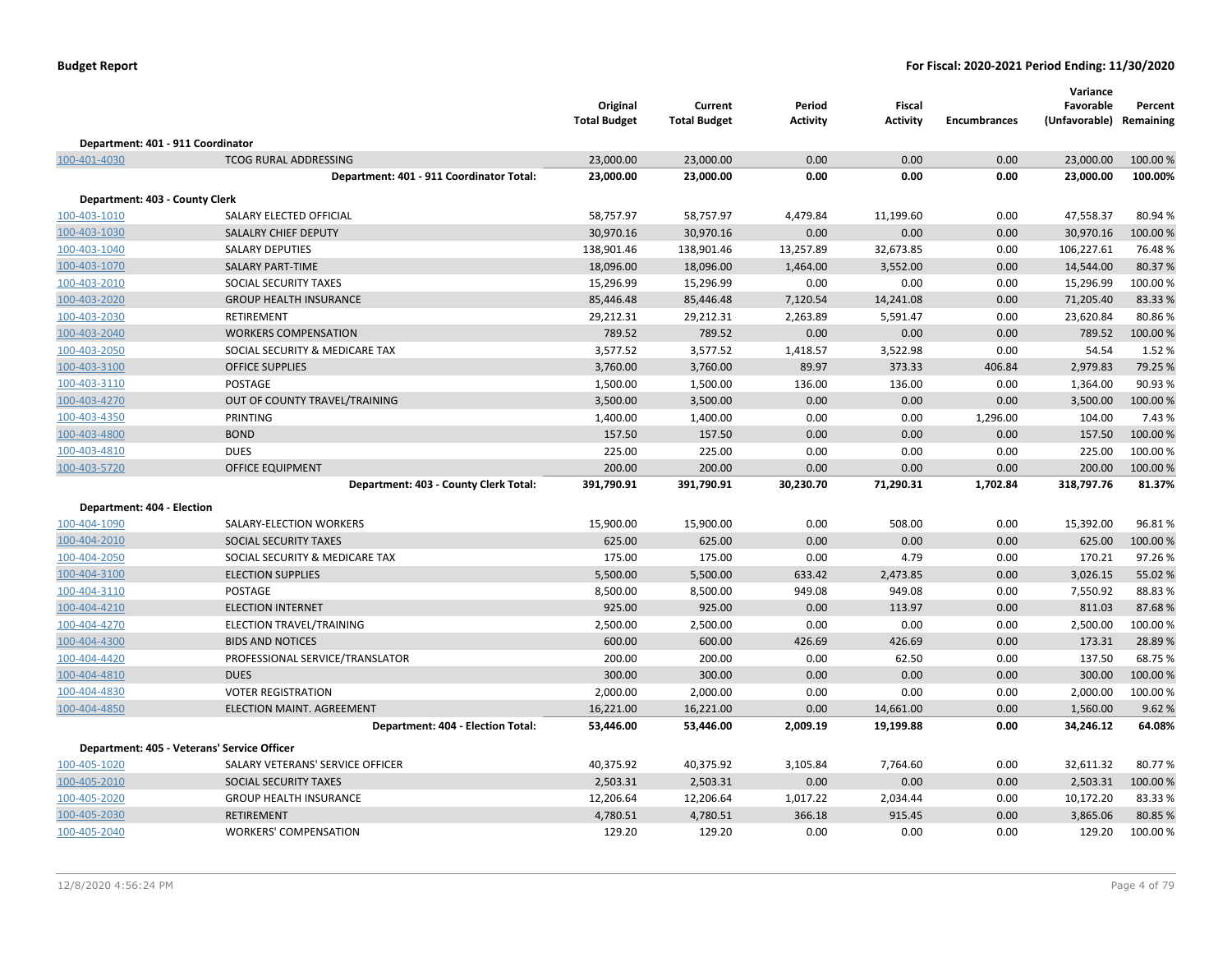|                                        |                               |                                                    | Original<br><b>Total Budget</b> | Current<br><b>Total Budget</b> | Period<br>Activity | <b>Fiscal</b><br><b>Activity</b> | <b>Encumbrances</b> | Variance<br>Favorable<br>(Unfavorable) Remaining | Percent    |
|----------------------------------------|-------------------------------|----------------------------------------------------|---------------------------------|--------------------------------|--------------------|----------------------------------|---------------------|--------------------------------------------------|------------|
| 100-405-2050                           |                               | SOCIAL SECURITY & MEDICARE TAX                     | 585.45                          | 585.45                         | 233.92             | 586.64                           | 0.00                | $-1.19$                                          | $-0.20%$   |
| 100-405-3100                           | <b>OFFICE SUPPLIES</b>        |                                                    | 150.00                          | 150.00                         | 0.00               | 0.00                             | 0.00                | 150.00                                           | 100.00%    |
| 100-405-3110                           | <b>POSTAGE</b>                |                                                    | 100.00                          | 100.00                         | 0.00               | 0.00                             | 0.00                | 100.00                                           | 100.00%    |
| 100-405-4270                           |                               | OUT OF COUNTY TRAVEL/TRAINING                      | 1,250.00                        | 1,250.00                       | 0.00               | 0.00                             | 0.00                | 1,250.00                                         | 100.00 %   |
| 100-405-5720                           | <b>OFFICE EQUIPMENT</b>       |                                                    | 200.00                          | 200.00                         | 0.00               | 0.00                             | 0.00                | 200.00                                           | 100.00 %   |
|                                        |                               | Department: 405 - Veterans' Service Officer Total: | 62,281.03                       | 62,281.03                      | 4,723.16           | 11,301.13                        | 0.00                | 50,979.90                                        | 81.85%     |
| Department: 406 - Emergency Management |                               |                                                    |                                 |                                |                    |                                  |                     |                                                  |            |
| 100-406-1020                           |                               | SALARY-EMERGENCY MANAGEMENT COORDINATOR            | 33,748.00                       | 33,748.00                      | 2,555.62           | 6,389.05                         | 0.00                | 27,358.95                                        | 81.07%     |
| 100-406-2010                           | <b>SOCIAL SECURITY TAXES</b>  |                                                    | 2,092.38                        | 2,092.38                       | 0.00               | 0.00                             | 0.00                | 2,092.38                                         | 100.00 %   |
| 100-406-2020                           |                               | <b>GROUP HEALTH INSURANCE</b>                      | 12,206.64                       | 12,206.64                      | 1,017.22           | 4,068.88                         | 0.00                | 8,137.76                                         | 66.67%     |
| 100-406-2030                           | <b>RETIREMENT</b>             |                                                    | 3,995.76                        | 3,995.76                       | 301.30             | 753.25                           | 0.00                | 3,242.51                                         | 81.15 %    |
| 100-406-2040                           |                               | <b>WORKERS' COMPENSATION</b>                       | 107.99                          | 107.99                         | 0.00               | 0.00                             | 0.00                | 107.99                                           | 100.00%    |
| 100-406-2050                           |                               | SOCIAL SECURITY & MEDICARE TAX                     | 489.35                          | 489.35                         | 195.50             | 488.75                           | 0.00                | 0.60                                             | 0.12%      |
| 100-406-3100                           | <b>OFFICE SUPPLIES</b>        |                                                    | 200.00                          | 200.00                         | 0.00               | 0.00                             | 0.00                | 200.00                                           | 100.00%    |
| 100-406-3110                           | <b>POSTAGE</b>                |                                                    | 50.00                           | 50.00                          | 0.00               | 0.00                             | 0.00                | 50.00                                            | 100.00%    |
| 100-406-3300                           |                               | AUTO EXPENSE-GAS & OIL                             | 800.00                          | 800.00                         | 131.73             | 131.73                           | 0.00                | 668.27                                           | 83.53%     |
| 100-406-4200                           | SATELLITE TELEPHONE           |                                                    | 175.00                          | 175.00                         | 0.00               | 0.00                             | 0.00                | 175.00                                           | 100.00 %   |
| 100-406-4210                           | <b>EMERGENCY INTERNET</b>     |                                                    | 460.00                          | 460.00                         | 0.00               | 38.03                            | 0.00                | 421.97                                           | 91.73%     |
| 100-406-4270                           |                               | OUT OF COUNTY TRAVEL/TRAINING                      | 1,000.00                        | 1,000.00                       | 0.00               | 0.00                             | 0.00                | 1,000.00                                         | 100.00 %   |
| 100-406-4530                           | <b>R&amp;M EQUIPMENT</b>      |                                                    | 200.00                          | 200.00                         | 0.00               | 0.00                             | 0.00                | 200.00                                           | 100.00%    |
| 100-406-4540                           | <b>R&amp;M AUTO</b>           |                                                    | 1,000.00                        | 1,000.00                       | 0.00               | 0.00                             | 3,833.60            | $-2,833.60$                                      | $-283.36%$ |
| 100-406-4870                           |                               | TRAILER/AUTO INSURANCE                             | 650.00                          | 650.00                         | 619.00             | 619.00                           | 0.00                | 31.00                                            | 4.77%      |
| 100-406-4890                           |                               | CODE RED EARLY WARNING SYSTEM                      | 12,768.00                       | 12,768.00                      | 0.00               | 13.406.40                        | 0.00                | $-638.40$                                        | $-5.00%$   |
| 100-406-5750                           |                               | PURCHASE OF AUTOMOBILES                            | 0.00                            | 34,400.67                      | 0.00               | 0.00                             | 34,400.67           | 0.00                                             | 0.00%      |
| <b>Budget Adjustments</b>              |                               |                                                    |                                 |                                |                    |                                  |                     |                                                  |            |
| <b>Number</b>                          | Date                          | <b>Description</b>                                 | Adjustment                      |                                |                    |                                  |                     |                                                  |            |
| BA0000036                              | 10/06/2020                    | <b>Emergency Management Vehicle</b>                | 34,400.67                       |                                |                    |                                  |                     |                                                  |            |
|                                        |                               | Department: 406 - Emergency Management Total:      | 69,943.12                       | 104,343.79                     | 4,820.37           | 25,895.09                        | 38,234.27           | 40,214.43                                        | 38.54%     |
| Department: 409 - Non-Departmental     |                               |                                                    |                                 |                                |                    |                                  |                     |                                                  |            |
| 100-409-2040                           |                               | <b>WORKERS' COMPENSATION</b>                       | 1,000.00                        | 1,000.00                       | 0.00               | 0.00                             | 0.00                | 1,000.00                                         | 100.00 %   |
| 100-409-2060                           |                               | UNEMPLOYMENT EXPENSE                               | 1,000.00                        | 1,000.00                       | 0.00               | 0.00                             | 0.00                | 1,000.00                                         | 100.00%    |
| 100-409-3990                           | <b>CLAIMS SETTLEMENTS</b>     |                                                    | 5,000.00                        | 5,000.00                       | 0.00               | 0.00                             | 0.00                | 5,000.00                                         | 100.00 %   |
| 100-409-4000                           | <b>LEGAL FEES</b>             |                                                    | 13,000.00                       | 13,000.00                      | 0.00               | 0.00                             | 0.00                | 13,000.00                                        | 100.00 %   |
| 100-409-4010                           | <b>AUDIT EXPENSE</b>          |                                                    | 45,000.00                       | 45,000.00                      | 0.00               | 0.00                             | 0.00                | 45,000.00                                        | 100.00 %   |
| 100-409-4040                           |                               | 911 EMERGENCY SERVICE                              | 8,917.00                        | 8,917.00                       | 0.00               | 2,229.25                         | 0.00                | 6,687.75                                         | 75.00%     |
| 100-409-4060                           | <b>TAX APPRAISAL DISTRICT</b> |                                                    | 487,712.16                      | 487,712.16                     | 0.00               | 0.00                             | 0.00                | 487,712.16                                       | 100.00 %   |
| 100-409-4080                           |                               | <b>COUNTY WELLNESS PROGRAM</b>                     | 1,100.00                        | 1,100.00                       | 0.00               | 0.00                             | 0.00                | 1,100.00                                         | 100.00 %   |
| 100-409-4260                           | PROFESSIONAL FEES             |                                                    | 20,000.00                       | 20,000.00                      | 0.00               | 0.00                             | 0.00                | 20,000.00                                        | 100.00 %   |
| 100-409-4300                           | <b>BIDS &amp; NOTICES</b>     |                                                    | 1,500.00                        | 1,500.00                       | 211.90             | 211.90                           | 0.00                | 1,288.10                                         | 85.87%     |
| 100-409-4810                           | <b>DUES</b>                   |                                                    | 7,800.00                        | 7,800.00                       | 0.00               | 1,638.67                         | 0.00                | 6,161.33                                         | 78.99 %    |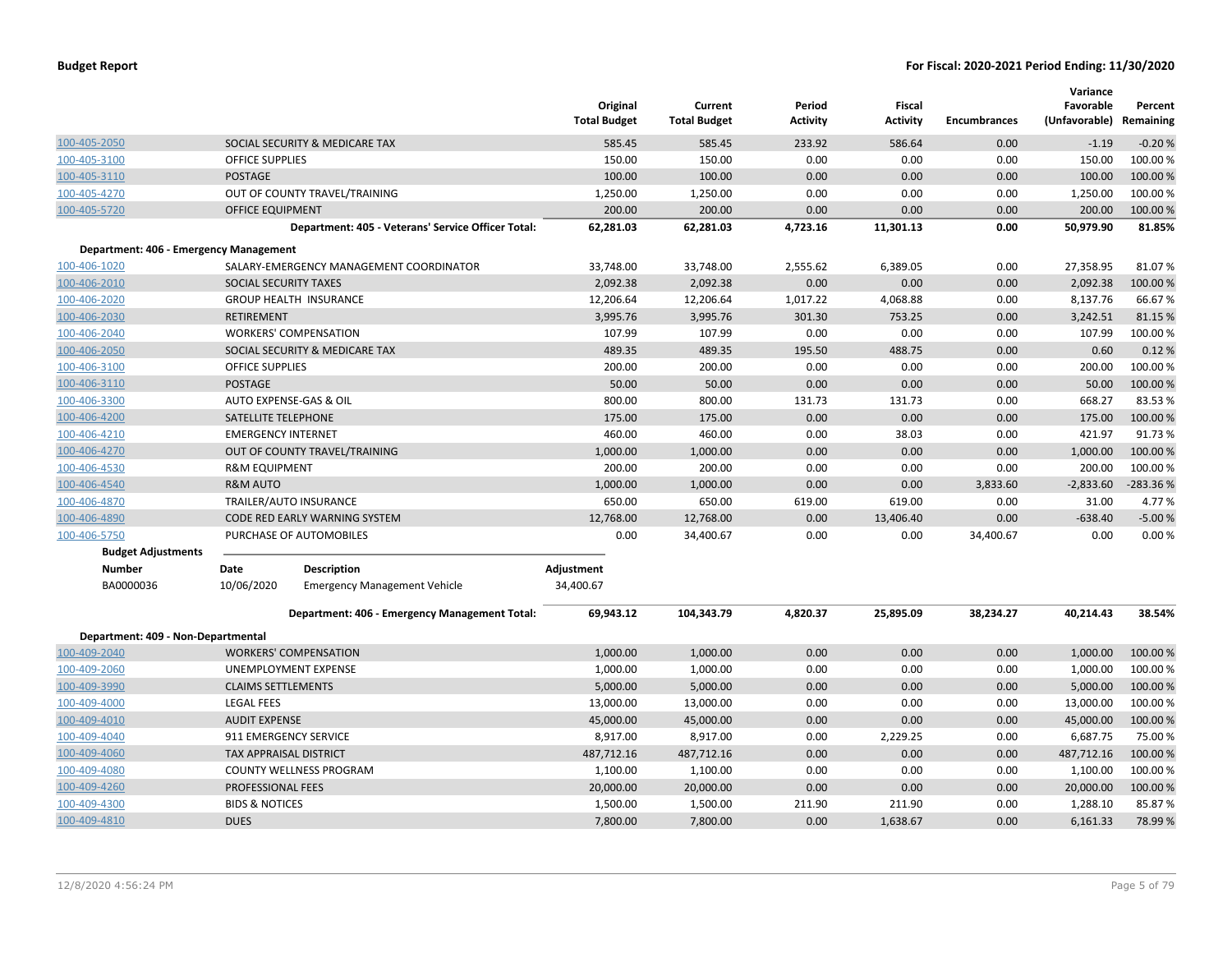|                                       |                            |                                              | Original<br><b>Total Budget</b> | Current<br><b>Total Budget</b> | Period<br><b>Activity</b> | <b>Fiscal</b><br><b>Activity</b> | <b>Encumbrances</b> | Variance<br>Favorable<br>(Unfavorable) | Percent<br>Remaining |
|---------------------------------------|----------------------------|----------------------------------------------|---------------------------------|--------------------------------|---------------------------|----------------------------------|---------------------|----------------------------------------|----------------------|
| 100-409-4830                          | PUBLIC OFFICIALS INS.      |                                              | 16,000.00                       | 16,000.00                      | 14,225.80                 | 14,225.80                        | 0.00                | 1,774.20                               | 11.09 %              |
| 100-409-4840                          |                            | <b>GENERAL LIABILITY INSURANCE</b>           | 7,500.00                        | 7,500.00                       | 7,252.00                  | 7,252.00                         | 0.00                | 248.00                                 | 3.31%                |
| 100-409-4850                          | <b>WATER SUPPLY AGENCY</b> |                                              | 1,000.00                        | 1,000.00                       | 0.00                      | 0.00                             | 0.00                | 1,000.00                               | 100.00%              |
| 100-409-4890                          |                            | <b>COURT COSTS/ARREST FEES</b>               | 225,000.00                      | 225,000.00                     | 109.80                    | 109.80                           | 0.00                | 224,890.20                             | 99.95 %              |
| 100-409-4920                          |                            | 6TH COURT OF APPEALS FEE                     | 2,500.00                        | 2,500.00                       | 0.00                      | 0.00                             | 0.00                | 2,500.00                               | 100.00%              |
| 100-409-4940                          |                            | TCEQ PERMITS ENVIRONMENTAL DEV               | 800.00                          | 800.00                         | 0.00                      | 890.00                           | 0.00                | $-90.00$                               | $-11.25%$            |
| 100-409-4990                          | <b>BANK SERVICE FEES</b>   |                                              | 8,775.00                        | 8,775.00                       | 700.00                    | 1,400.00                         | 0.00                | 7,375.00                               | 84.05%               |
|                                       |                            | Department: 409 - Non-Departmental Total:    | 853,604.16                      | 853,604.16                     | 22,499.50                 | 27,957.42                        | 0.00                | 825,646.74                             | 96.72%               |
| Department: 410 - County Court at Law |                            |                                              |                                 |                                |                           |                                  |                     |                                        |                      |
| 100-410-1010                          |                            | SALARY ELECTED OFFICIAL                      | 167,000.00                      | 167,000.00                     | 12,846.16                 | 32,115.40                        | 0.00                | 134,884.60                             | 80.77%               |
| 100-410-1030                          |                            | SALARY COURT COORDINATOR                     | 32,759.08                       | 32,759.08                      | 2,519.93                  | 6,299.85                         | 0.00                | 26,459.23                              | 80.77%               |
| 100-410-1100                          |                            | <b>SALARY COURT REPORTER</b>                 | 67,566.10                       | 67,566.10                      | 5,197.40                  | 12,993.50                        | 0.00                | 54,572.60                              | 80.77%               |
| 100-410-1300                          | <b>BAILIFF</b>             |                                              | 40,868.41                       | 40,868.41                      | 3,143.74                  | 7,859.34                         | 0.00                | 33,009.07                              | 80.77%               |
| 100-410-2010                          | SOCIAL SECURITY TAXES      |                                              | 18,537.60                       | 18,537.60                      | 0.00                      | 0.00                             | 0.00                | 18,537.60                              | 100.00%              |
| 100-410-2020                          |                            | <b>GROUP HEALTH INSURANCE</b>                | 42,723.24                       | 42,723.24                      | 3,590.58                  | 7,181.16                         | 0.00                | 35,542.08                              | 83.19%               |
| 100-410-2030                          | <b>RETIREMENT</b>          |                                              | 36,774.28                       | 36,774.28                      | 2,806.18                  | 7,009.91                         | 0.00                | 29,764.37                              | 80.94 %              |
| 100-410-2040                          |                            | <b>WORKERS COMPENSATION</b>                  | 993.90                          | 993.90                         | 0.00                      | 0.00                             | 0.00                | 993.90                                 | 100.00%              |
| 100-410-2050                          |                            | SOCIAL SECURITY & MEDICARE TAX               | 4,503.61                        | 4,503.61                       | 1,007.57                  | 3,379.16                         | 0.00                | 1,124.45                               | 24.97 %              |
| 100-410-3150                          | <b>COPIER RENTAL</b>       |                                              | 1,300.00                        | 1,300.00                       | 101.68                    | 101.68                           | 0.00                | 1,198.32                               | 92.18%               |
| 100-410-3190                          | <b>JURY EXPENSE</b>        |                                              | 2,000.00                        | 2,000.00                       | 0.00                      | 0.00                             | 0.00                | 2,000.00                               | 100.00%              |
| 100-410-4240                          |                            | <b>INDIGENT ATTORNEY FEES</b>                | 55,000.00                       | 55,000.00                      | 875.00                    | 1,675.00                         | 0.00                | 53,325.00                              | 96.95 %              |
| 100-410-4250                          | PROFESSIONAL SERVICES      |                                              | 1,200.00                        | 1,200.00                       | 695.00                    | 770.00                           | 0.00                | 430.00                                 | 35.83 %              |
| 100-410-4270                          |                            | OUT OF COUNTY TRAVEL/TRAINING                | 2,000.00                        | 2,000.00                       | 0.00                      | 0.00                             | 0.00                | 2,000.00                               | 100.00%              |
| 100-410-4350                          | <b>PRINTING</b>            |                                              | 150.00                          | 150.00                         | 0.00                      | 0.00                             | 0.00                | 150.00                                 | 100.00%              |
| 100-410-4380                          |                            | <b>COURT REPORTER EXPENSE</b>                | 3,500.00                        | 3,500.00                       | 0.00                      | 0.00                             | 0.00                | 3,500.00                               | 100.00 %             |
| 100-410-4390                          | <b>WITNESS EXPENSE</b>     |                                              | 500.00                          | 500.00                         | 0.00                      | 0.00                             | 0.00                | 500.00                                 | 100.00%              |
| 100-410-4530                          | <b>R&amp;M EQUIPMENT</b>   |                                              | 200.00                          | 200.00                         | 0.00                      | 0.00                             | 0.00                | 200.00                                 | 100.00 %             |
| <b>Budget Adjustments</b>             |                            |                                              |                                 |                                |                           |                                  |                     |                                        |                      |
| <b>Number</b>                         | Date                       | <b>Description</b>                           | Adjustment                      |                                |                           |                                  |                     |                                        |                      |
| BA0000038                             | 10/29/2020                 | Adjust Adopted 2021 technology to compi      | 3,000.00                        |                                |                           |                                  |                     |                                        |                      |
| BA0000039                             | 10/29/2020                 | Correct budget adjustment from equip to      | $-3,000.00$                     |                                |                           |                                  |                     |                                        |                      |
| 100-410-4670                          | <b>VISITING JUDGE</b>      |                                              | 1,200.00                        | 1,200.00                       | 0.00                      | 0.00                             | 0.00                | 1,200.00                               | 100.00%              |
| 100-410-4680                          | JUVENILE BOARD SALARY      |                                              | 2,400.00                        | 2,400.00                       | 200.00                    | 400.00                           | 0.00                | 2,000.00                               | 83.33%               |
| 100-410-4800                          | <b>BONDS</b>               |                                              | 100.00                          | 100.00                         | 0.00                      | 0.00                             | 0.00                | 100.00                                 | 100.00%              |
| 100-410-5740                          | <b>TECHNOLOGY</b>          |                                              | 3,000.00                        | 3,000.00                       | 2,220.00                  | 2,220.00                         | 0.00                | 780.00                                 | 26.00%               |
| <b>Budget Adjustments</b>             |                            |                                              |                                 |                                |                           |                                  |                     |                                        |                      |
| <b>Number</b>                         | Date                       | <b>Description</b>                           | Adjustment                      |                                |                           |                                  |                     |                                        |                      |
| BA0000038                             | 10/29/2020                 | Adjust Adopted 2021technology to compi       | $-3,000.00$                     |                                |                           |                                  |                     |                                        |                      |
| BA0000039                             | 10/29/2020                 | Correct budget adjustment from equip to      | 3,000.00                        |                                |                           |                                  |                     |                                        |                      |
|                                       |                            | Department: 410 - County Court at Law Total: | 484,276.22                      | 484,276.22                     | 35,203.24                 | 82,005.00                        | 0.00                | 402,271.22                             | 83.07%               |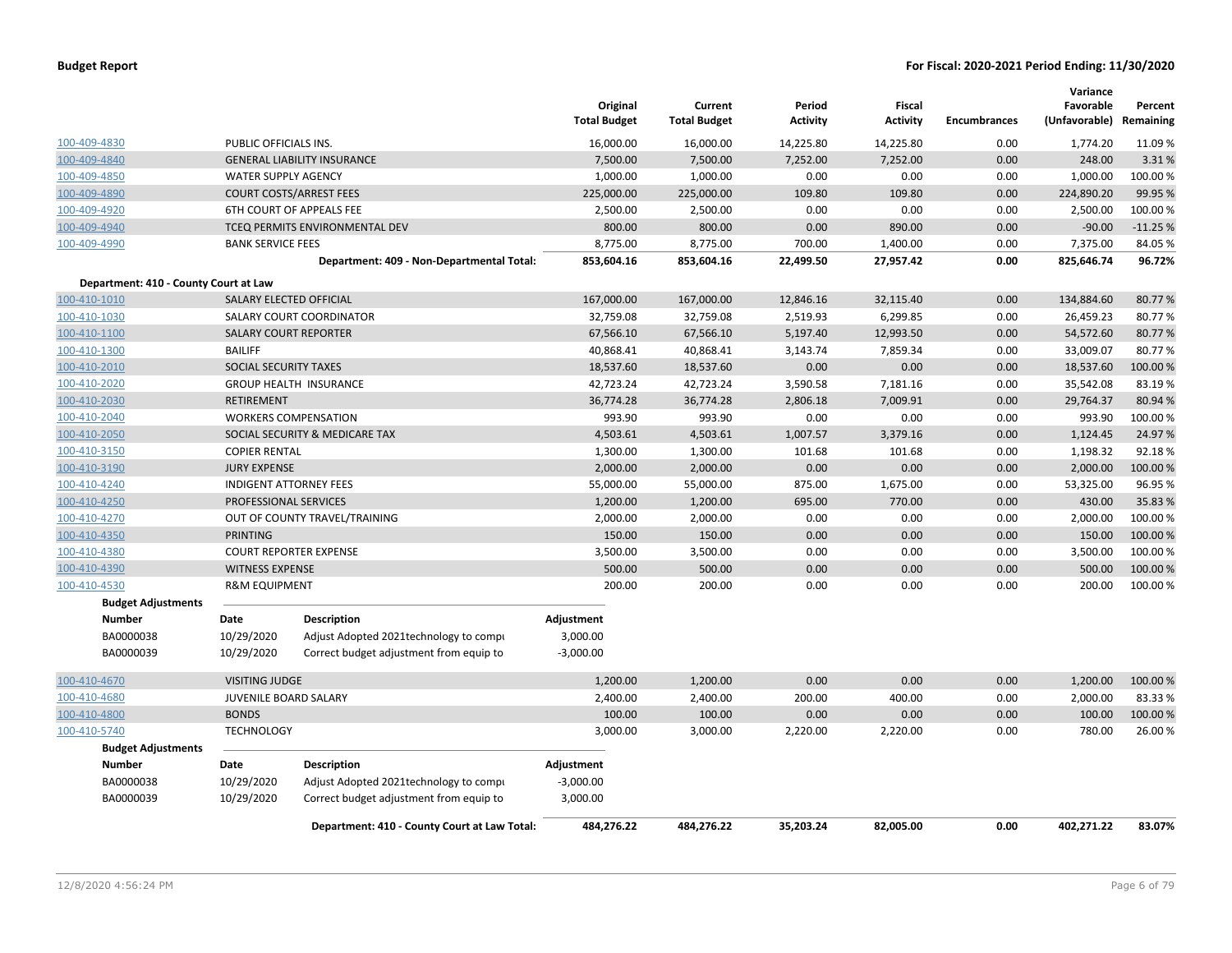|                                                       |                               |                                               | Original<br><b>Total Budget</b> | Current<br><b>Total Budget</b> | Period<br><b>Activity</b> | Fiscal<br><b>Activity</b> | <b>Encumbrances</b> | Variance<br>Favorable<br>(Unfavorable) Remaining | Percent  |
|-------------------------------------------------------|-------------------------------|-----------------------------------------------|---------------------------------|--------------------------------|---------------------------|---------------------------|---------------------|--------------------------------------------------|----------|
| Department: 425 - Court Administration                |                               |                                               |                                 |                                |                           |                           |                     |                                                  |          |
| 100-425-3110                                          | <b>JURY POSTAGE</b>           |                                               | 3,500.00                        | 3,500.00                       | 323.75                    | 323.75                    | 0.00                | 3,176.25                                         | 90.75 %  |
| 100-425-3140                                          | PETIT JURY EXPENSE            |                                               | 25,000.00                       | 25,000.00                      | 310.00                    | 310.00                    | 0.00                | 24,690.00                                        | 98.76%   |
| 100-425-3180                                          | J.P. JURY EXPENSE             |                                               | 800.00                          | 800.00                         | 0.00                      | 0.00                      | 0.00                | 800.00                                           | 100.00 % |
| 100-425-4220                                          |                               | REGIONAL INDIGENT DEFENSE PROGRAM             | 14,461.00                       | 14,461.00                      | 0.00                      | 14,461.00                 | 0.00                | 0.00                                             | 0.00%    |
| 100-425-4350                                          |                               | PRINTING-DISTRICT COURT JUROR CARDS           | 1,200.00                        | 1,200.00                       | 0.00                      | 0.00                      | 0.00                | 1,200.00                                         | 100.00%  |
| 100-425-4650                                          | PHYSICAL EVID. ANALYSES       |                                               | 800.00                          | 800.00                         | 0.00                      | 0.00                      | 0.00                | 800.00                                           | 100.00%  |
| 100-425-4660                                          | <b>AUTOPSIES</b>              |                                               | 50,000.00                       | 50,000.00                      | 6,450.00                  | 7,056.25                  | 0.00                | 42,943.75                                        | 85.89%   |
|                                                       |                               | Department: 425 - Court Administration Total: | 95,761.00                       | 95,761.00                      | 7,083.75                  | 22,151.00                 | 0.00                | 73,610.00                                        | 76.87%   |
| Department: 435 - 336th District Court Administration |                               |                                               |                                 |                                |                           |                           |                     |                                                  |          |
| 100-435-1030                                          |                               | SALARY COURT COORDINATOR                      | 37,973.37                       | 37,973.37                      | 2,921.03                  | 7,302.57                  | 0.00                | 30,670.80                                        | 80.77%   |
| 100-435-1100                                          |                               | <b>SALARY COURT REPORTER</b>                  | 88,602.42                       | 88,602.42                      | 6,815.58                  | 16,530.75                 | 0.00                | 72,071.67                                        | 81.34 %  |
| 100-435-1300                                          | <b>BAILIFF</b>                |                                               | 41,797.08                       | 41,797.08                      | 3,215.16                  | 8,037.90                  | 0.00                | 33,759.18                                        | 80.77%   |
| 100-435-2010                                          | <b>SOCIAL SECURITY</b>        |                                               | 10,662.32                       | 10,662.32                      | 0.00                      | 0.00                      | 0.00                | 10,662.32                                        | 100.00 % |
| 100-435-2020                                          |                               | <b>GROUP HEALTH INSURANCE</b>                 | 36,619.92                       | 36,619.92                      | 3,051.66                  | 6,103.32                  | 0.00                | 30,516.60                                        | 83.33 %  |
| 100-435-2030                                          | <b>RETIREMENT</b>             |                                               | 20,361.59                       | 20,361.59                      | 1,562.39                  | 3,828.36                  | 0.00                | 16,533.23                                        | 81.20%   |
| 100-435-2040                                          |                               | <b>WORKERS COMPENSATION</b>                   | 538.79                          | 538.79                         | 0.00                      | 0.00                      | 0.00                | 538.79                                           | 100.00%  |
| 100-435-2050                                          |                               | SOCIAL SECURITY & MEDICARE TAX                | 2,493.61                        | 2,493.61                       | 953.01                    | 2,558.61                  | 0.00                | $-65.00$                                         | $-2.61%$ |
| 100-435-3100                                          | <b>OFFICE SUPPLIES</b>        |                                               | 1,500.00                        | 1,500.00                       | 166.07                    | 195.06                    | 0.00                | 1,304.94                                         | 87.00 %  |
| 100-435-3110                                          | <b>POSTAGE</b>                |                                               | 250.00                          | 250.00                         | 0.00                      | 0.00                      | 0.00                | 250.00                                           | 100.00%  |
| 100-435-3120                                          | <b>DISTRICT JURY SUPPLIES</b> |                                               | 1,000.00                        | 1,000.00                       | 82.41                     | 82.41                     | 86.77               | 830.82                                           | 83.08%   |
| 100-435-3520                                          | <b>GPS/SCRAM MONITORS</b>     |                                               | 0.00                            | 948.00                         | 0.00                      | 0.00                      | 0.00                | 948.00                                           | 100.00%  |
| <b>Budget Adjustments</b>                             |                               |                                               |                                 |                                |                           |                           |                     |                                                  |          |
| <b>Number</b>                                         | Date                          | <b>Description</b>                            | Adjustment                      |                                |                           |                           |                     |                                                  |          |
| BA0000045                                             | 12/01/2020                    | <b>Adjustment District Court Scram</b>        | 948.00                          |                                |                           |                           |                     |                                                  |          |
| 100-435-3950                                          | <b>BAILIFF UNIFORMS</b>       |                                               | 400.00                          | 400.00                         | 0.00                      | 0.00                      | 0.00                | 400.00                                           | 100.00 % |
| 100-435-4270                                          |                               | OUT OF CO TRAVEL/TRAINING                     | 5,000.00                        | 5,000.00                       | 0.00                      | 0.00                      | 0.00                | 5,000.00                                         | 100.00 % |
| 100-435-4320                                          | <b>ATTORNEY FEES JUVENILE</b> |                                               | 20,000.00                       | 20,000.00                      | 0.00                      | 0.00                      | 0.00                | 20,000.00                                        | 100.00%  |
| 100-435-4340                                          |                               | APPEAL COURT TRANSCRIPTS                      | 20,000.00                       | 20,000.00                      | 0.00                      | 0.00                      | 0.00                | 20,000.00                                        | 100.00 % |
| 100-435-4350                                          |                               | ATTORNEYS FEES APPEALS CT                     | 15,000.00                       | 15,000.00                      | 0.00                      | 0.00                      | 0.00                | 15,000.00                                        | 100.00%  |
| 100-435-4360                                          |                               | ATTORNEY FEES- CPS CASES                      | 375,000.00                      | 375,000.00                     | 13,329.00                 | 16,075.00                 | 0.00                | 358,925.00                                       | 95.71%   |
| 100-435-4370                                          | <b>ATTORNEY FEES</b>          |                                               | 200,000.00                      | 200,000.00                     | 11,020.32                 | 12,291.97                 | 0.00                | 187,708.03                                       | 93.85 %  |
| 100-435-4380                                          |                               | <b>COURT REPORTER EXPENSE</b>                 | 7,500.00                        | 7,500.00                       | 198.00                    | 1,947.50                  | 0.00                | 5,552.50                                         | 74.03 %  |
| 100-435-4390                                          | <b>INVESTIGATOR EXPENSE</b>   |                                               | 5,000.00                        | 5,000.00                       | 0.00                      | 0.00                      | 0.00                | 5,000.00                                         | 100.00 % |
| 100-435-4420                                          |                               | OTHER PROFESSIONAL SERV.                      | 20,000.00                       | 19,052.00                      | 1,762.50                  | 2,637.50                  | 0.00                | 16,414.50                                        | 86.16%   |
| <b>Budget Adjustments</b>                             |                               |                                               |                                 |                                |                           |                           |                     |                                                  |          |
| Number                                                | Date                          | <b>Description</b>                            | Adjustment                      |                                |                           |                           |                     |                                                  |          |
| BA0000045                                             | 12/01/2020                    | Adjustment District Court Scram               | -948.00                         |                                |                           |                           |                     |                                                  |          |
| 100-435-4530                                          | <b>COMPUTER SOFTWARE</b>      |                                               | 0.00                            | 3,000.00                       | 512.50                    | 512.50                    | 0.00                | 2,487.50                                         | 82.92%   |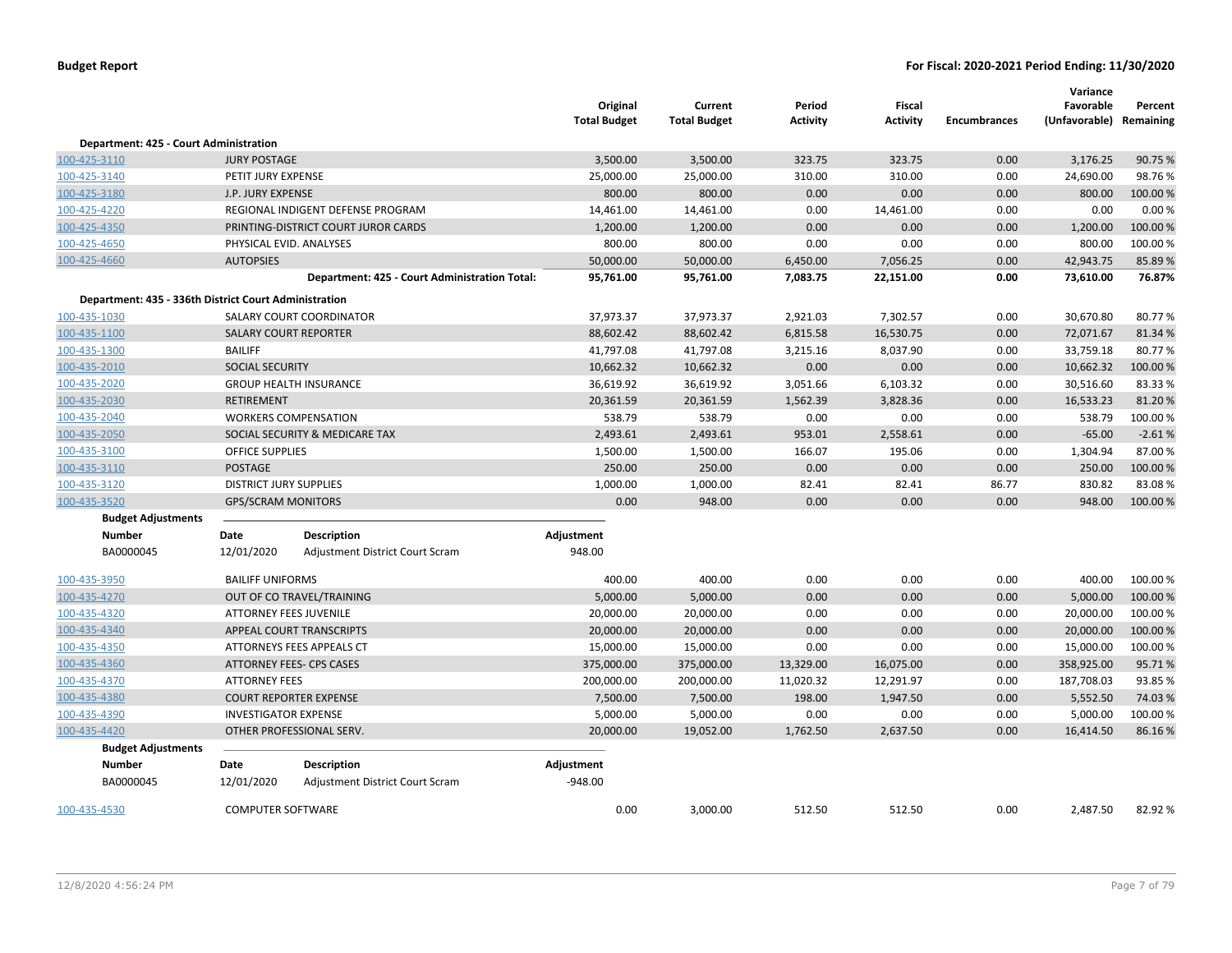|                                               |                             |                                                              | Original<br><b>Total Budget</b> | Current<br><b>Total Budget</b> | Period<br>Activity | Fiscal<br><b>Activity</b> | <b>Encumbrances</b> | Variance<br>Favorable<br>(Unfavorable) Remaining | Percent  |
|-----------------------------------------------|-----------------------------|--------------------------------------------------------------|---------------------------------|--------------------------------|--------------------|---------------------------|---------------------|--------------------------------------------------|----------|
| <b>Budget Adjustments</b>                     |                             |                                                              |                                 |                                |                    |                           |                     |                                                  |          |
| <b>Number</b><br>BA0000039                    | Date<br>10/29/2020          | <b>Description</b>                                           | Adjustment<br>3,000.00          |                                |                    |                           |                     |                                                  |          |
|                                               |                             | Correct budget adjustment from equip to                      |                                 |                                |                    |                           |                     |                                                  |          |
| 100-435-4670                                  | <b>VISITING JUDGE</b>       |                                                              | 2,000.00                        | 2,000.00                       | 0.00               | 0.00                      | 0.00                | 2,000.00                                         | 100.00%  |
| 100-435-4680                                  | JUVENILE BOARD SALARY       |                                                              | 3,600.00                        | 3,600.00                       | 300.00             | 600.00                    | 0.00                | 3,000.00                                         | 83.33%   |
| 100-435-4810                                  | <b>DUES</b>                 |                                                              | 525.00                          | 525.00                         | 0.00               | 0.00                      | 0.00                | 525.00                                           | 100.00%  |
| 100-435-5720                                  | OFFICE EQUIPMENT            |                                                              | 200.00                          | 200.00                         | 0.00               | 0.00                      | 0.00                | 200.00                                           | 100.00%  |
| 100-435-5740                                  | <b>TECHNOLOGY</b>           |                                                              | 3,000.00                        | 0.00                           | 0.00               | 0.00                      | 0.00                | 0.00                                             | 0.00%    |
| <b>Budget Adjustments</b>                     |                             |                                                              |                                 |                                |                    |                           |                     |                                                  |          |
| Number                                        | Date                        | <b>Description</b>                                           | Adjustment                      |                                |                    |                           |                     |                                                  |          |
| BA0000039                                     | 10/29/2020                  | Correct budget adjustment from equip to                      | $-3,000.00$                     |                                |                    |                           |                     |                                                  |          |
| 100-435-5900                                  | <b>DISTRICT JUDGE BOOKS</b> |                                                              | 500.00                          | 500.00                         | 0.00               | 0.00                      | 57.00               | 443.00                                           | 88.60%   |
|                                               |                             | Department: 435 - 336th District Court Administration Total: | 919,524.10                      | 919,524.10                     | 45,889.63          | 78,703.45                 | 143.77              | 840,676.88                                       | 91.43%   |
| Department: 450 - District Clerk              |                             |                                                              |                                 |                                |                    |                           |                     |                                                  |          |
| 100-450-1010                                  |                             | SALARY ELECTED OFFICIAL                                      | 58,757.97                       | 58,757.97                      | 4,519.84           | 11,299.60                 | 0.00                | 47,458.37                                        | 80.77%   |
| 100-450-1030                                  | SALARY CHIEF DEPUTY         |                                                              | 41,086.53                       | 41,086.53                      | 3,160.51           | 7,901.27                  | 0.00                | 33,185.26                                        | 80.77%   |
| 100-450-1040                                  | <b>SALARIES DEPUTIES</b>    |                                                              | 173,835.78                      | 173,835.78                     | 13,371.96          | 33,429.93                 | 0.00                | 140,405.85                                       | 80.77%   |
| 100-450-1070                                  | SALARY PART-TIME            |                                                              | 29,952.00                       | 29,952.00                      | 1,392.00           | 3,480.00                  | 0.00                | 26,472.00                                        | 88.38%   |
| 100-450-2010                                  | SOCIAL SECURITY TAXES       |                                                              | 18,825.20                       | 18,825.20                      | 0.00               | 0.00                      | 0.00                | 18,825.20                                        | 100.00 % |
| 100-450-2020                                  |                             | <b>GROUP HEALTH INSURANCE</b>                                | 97,653.12                       | 97,653.12                      | 7,958.04           | 15,916.08                 | 0.00                | 81,737.04                                        | 83.70%   |
| 100-450-2030                                  | <b>RETIREMENT</b>           |                                                              | 35,950.06                       | 35,950.06                      | 2,646.17           | 6,615.44                  | 0.00                | 29,334.62                                        | 81.60%   |
| 100-450-2040                                  |                             | <b>WORKERS COMPENSATION</b>                                  | 971.62                          | 971.62                         | 0.00               | 0.00                      | 0.00                | 971.62                                           | 100.00 % |
| 100-450-2050                                  |                             | SOCIAL SECURITY & MEDICARE TAX                               | 4,402.67                        | 4,402.67                       | 1,613.06           | 4,078.20                  | 0.00                | 324.47                                           | 7.37 %   |
| 100-450-3100                                  | <b>OFFICE SUPPLIES</b>      |                                                              | 4,000.00                        | 4,000.00                       | 385.03             | 663.23                    | 420.57              | 2,916.20                                         | 72.91%   |
| 100-450-3110                                  | <b>POSTAGE</b>              |                                                              | 4,000.00                        | 4,000.00                       | 131.40             | 131.40                    | 0.00                | 3,868.60                                         | 96.72%   |
| 100-450-3130                                  |                             | PASSPORT PHOTO SUPPLIES                                      | 600.00                          | 600.00                         | 0.00               | 0.00                      | 0.00                | 600.00                                           | 100.00%  |
| 100-450-4270                                  |                             | OUT OF COUNTY TRAVEL/TRAINING                                | 4,000.00                        | 4,000.00                       | 0.00               | 1,497.83                  | 0.00                | 2,502.17                                         | 62.55%   |
| 100-450-4350                                  | <b>PRINTING</b>             |                                                              | 2,000.00                        | 2,000.00                       | 0.00               | 0.00                      | 0.00                | 2,000.00                                         | 100.00%  |
| 100-450-4800                                  | <b>BONDS</b>                |                                                              | 157.50                          | 157.50                         | 0.00               | 0.00                      | 0.00                | 157.50                                           | 100.00 % |
| 100-450-4810                                  | <b>DUES</b>                 |                                                              | 225.00                          | 225.00                         | 0.00               | 0.00                      | 0.00                | 225.00                                           | 100.00 % |
| 100-450-5720                                  | <b>OFFICE EQUIPMENT</b>     |                                                              | 200.00                          | 200.00                         | 179.97             | 179.97                    | 0.00                | 20.03                                            | 10.02%   |
|                                               |                             | Department: 450 - District Clerk Total:                      | 476,617.45                      | 476,617.45                     | 35,357.98          | 85,192.95                 | 420.57              | 391,003.93                                       | 82.04%   |
| Department: 455 - Justice of the Peace Pct. 1 |                             |                                                              |                                 |                                |                    |                           |                     |                                                  |          |
| 100-455-1010                                  | SALARY ELECTED OFFICIAL     |                                                              | 45,003.43                       | 45,003.43                      | 3,461.80           | 8,654.50                  | 0.00                | 36,348.93                                        | 80.77%   |
| 100-455-1030                                  | SALARY CHIEF DEPUTY         |                                                              | 39,934.14                       | 39,934.14                      | 3,071.86           | 7,679.65                  | 0.00                | 32,254.49                                        | 80.77%   |
| 100-455-1040                                  | <b>SALARY DEPUTY</b>        |                                                              | 25,344.80                       | 25,344.80                      | 2,166.24           | 5,415.61                  | 0.00                | 19,929.19                                        | 78.63%   |
| 100-455-2010                                  | SOCIAL SECURITY TAXES       |                                                              | 6,811.70                        | 6,811.70                       | 0.00               | 0.00                      | 0.00                | 6,811.70                                         | 100.00%  |
| 100-455-2020                                  |                             | <b>GROUP HEALTH INSURANCE</b>                                | 35,399.26                       | 35,399.26                      | 2,036.98           | 4,073.96                  | 0.00                | 31,325.30                                        | 88.49%   |
| 100-455-2030                                  | <b>RETIREMENT</b>           |                                                              | 12,723.98                       | 12,723.98                      | 1,025.72           | 2,564.30                  | 0.00                | 10,159.68                                        | 79.85%   |
| 100-455-2040                                  |                             | <b>WORKERS' COMPENSATION</b>                                 | 343.89                          | 343.89                         | 0.00               | 0.00                      | 0.00                | 343.89                                           | 100.00 % |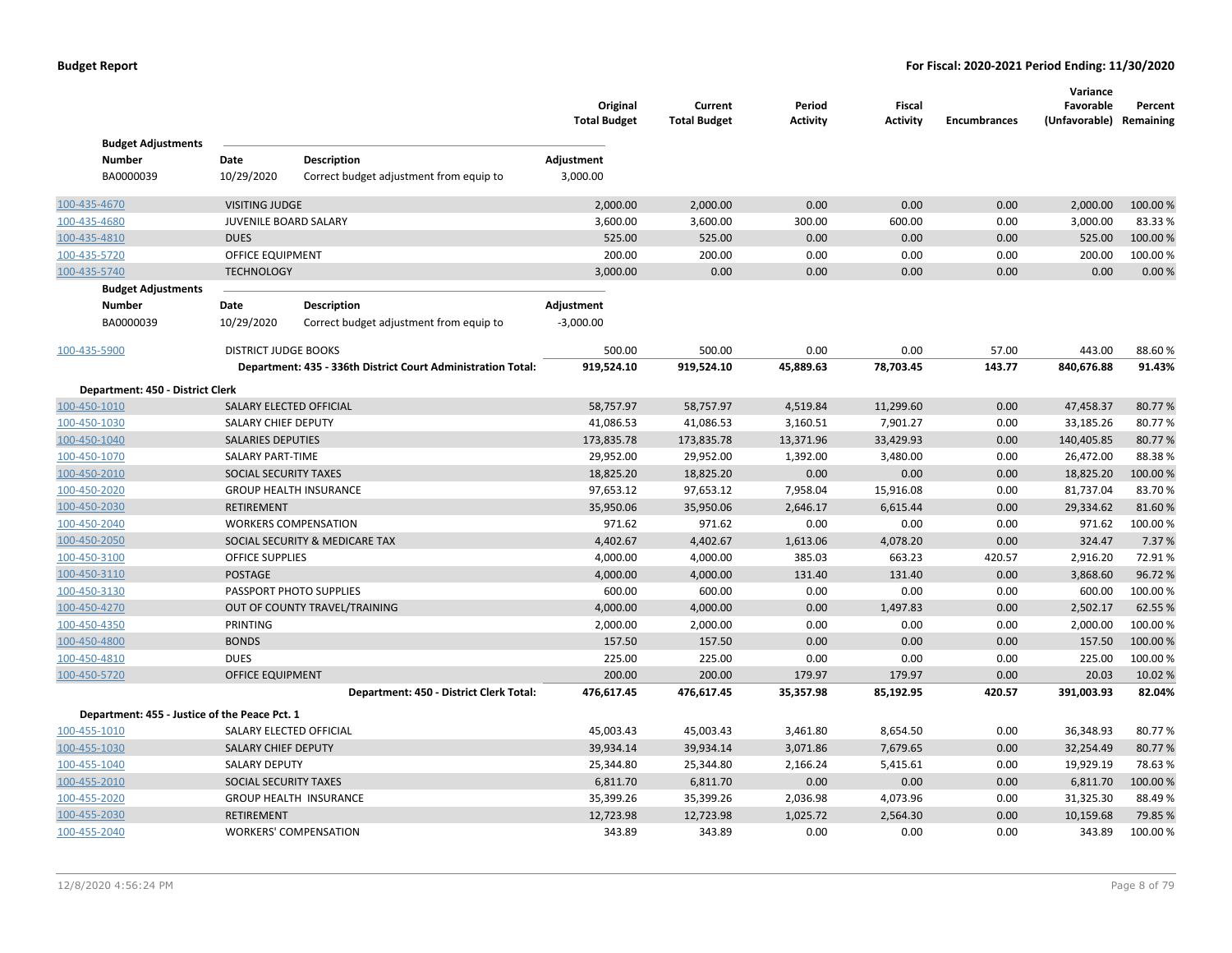|              |                                                      | Original<br><b>Total Budget</b> | Current<br><b>Total Budget</b> | Period<br>Activity | Fiscal<br><b>Activity</b> | <b>Encumbrances</b> | Variance<br>Favorable<br>(Unfavorable) Remaining | Percent  |
|--------------|------------------------------------------------------|---------------------------------|--------------------------------|--------------------|---------------------------|---------------------|--------------------------------------------------|----------|
| 100-455-2050 | SOCIAL SECURITY & MEDICARE TAX                       | 1,593.05                        | 1,593.05                       | 673.46             | 1,679.70                  | 0.00                | $-86.65$                                         | $-5.44%$ |
| 100-455-2250 | <b>TRAVEL ALLOWANCE</b>                              | 2,400.00                        | 2,400.00                       | 200.00             | 400.00                    | 0.00                | 2,000.00                                         | 83.33%   |
| 100-455-3100 | <b>OFFICE SUPPLIES</b>                               | 700.00                          | 700.00                         | 58.16              | 58.16                     | 0.00                | 641.84                                           | 91.69%   |
| 100-455-3110 | <b>POSTAGE</b>                                       | 400.00                          | 400.00                         | 45.80              | 45.80                     | 0.00                | 354.20                                           | 88.55 %  |
| 100-455-4270 | OUT OF COUNTY TRAVEL/TRAINING                        | 3,000.00                        | 3,000.00                       | 0.00               | 0.00                      | 0.00                | 3,000.00                                         | 100.00%  |
| 100-455-4350 | PRINTING                                             | 300.00                          | 300.00                         | 0.00               | 0.00                      | 0.00                | 300.00                                           | 100.00%  |
| 100-455-4800 | <b>BOND</b>                                          | 265.00                          | 265.00                         | 0.00               | 0.00                      | 0.00                | 265.00                                           | 100.00%  |
| 100-455-4810 | <b>DUES</b>                                          | 135.00                          | 135.00                         | 0.00               | 0.00                      | 0.00                | 135.00                                           | 100.00%  |
| 100-455-5720 | OFFICE EQUIPMENT                                     | 200.00                          | 200.00                         | 0.00               | 0.00                      | 0.00                | 200.00                                           | 100.00 % |
|              | Department: 455 - Justice of the Peace Pct. 1 Total: | 174,554.25                      | 174,554.25                     | 12,740.02          | 30,571.68                 | 0.00                | 143,982.57                                       | 82.49%   |
|              | Department: 456 - Justice of the Peace Pct. 2        |                                 |                                |                    |                           |                     |                                                  |          |
| 100-456-1010 | SALARY ELECTED OFFICIAL                              | 45,003.43                       | 45,003.43                      | 3,461.80           | 8,654.50                  | 0.00                | 36,348.93                                        | 80.77%   |
| 100-456-1030 | <b>SALARY CHIEF DEPUTY</b>                           | 41,085.13                       | 41,085.13                      | 3,160.39           | 7,900.96                  | 0.00                | 33,184.17                                        | 80.77%   |
| 100-456-2010 | SOCIAL SECURITY TAXES                                | 5,486.29                        | 5,486.29                       | 0.00               | 0.00                      | 0.00                | 5,486.29                                         | 100.00%  |
| 100-456-2020 | <b>GROUP HEALTH INSURANCE</b>                        | 24,413.28                       | 24,413.28                      | 2,032.54           | 4,065.08                  | 0.00                | 20,348.20                                        | 83.35 %  |
| 100-456-2030 | RETIREMENT                                           | 10,192.89                       | 10,192.89                      | 780.75             | 1,951.88                  | 0.00                | 8,241.01                                         | 80.85%   |
| 100-456-2040 | <b>WORKERS' COMPENSATION</b>                         | 275.48                          | 275.48                         | 0.00               | 0.00                      | 0.00                | 275.48                                           | 100.00%  |
| 100-456-2050 | SOCIAL SECURITY & MEDICARE TAX                       | 1,283.08                        | 1,283.08                       | 521.90             | 1,297.10                  | 0.00                | $-14.02$                                         | $-1.09%$ |
| 100-456-2250 | <b>TRAVEL ALLOWANCE</b>                              | 2,400.00                        | 2,400.00                       | 200.00             | 400.00                    | 0.00                | 2,000.00                                         | 83.33 %  |
| 100-456-3100 | <b>OFFICE SUPPLIES</b>                               | 600.00                          | 600.00                         | 234.57             | 234.57                    | 0.00                | 365.43                                           | 60.91%   |
| 100-456-3110 | <b>POSTAGE</b>                                       | 300.00                          | 300.00                         | 0.00               | 0.00                      | 0.00                | 300.00                                           | 100.00%  |
| 100-456-4210 | <b>INTERNET</b>                                      | 1,000.00                        | 1,000.00                       | 81.95              | 163.90                    | 0.00                | 836.10                                           | 83.61%   |
| 100-456-4220 | R & M RADIO                                          | 100.00                          | 100.00                         | 0.00               | 0.00                      | 0.00                | 100.00                                           | 100.00 % |
| 100-456-4270 | OUT OF COUNTY TRAVEL/TRAINING                        | 2,000.00                        | 2,000.00                       | 0.00               | 0.00                      | 0.00                | 2,000.00                                         | 100.00%  |
| 100-456-4350 | <b>PRINTING</b>                                      | 200.00                          | 200.00                         | 0.00               | 0.00                      | 0.00                | 200.00                                           | 100.00 % |
| 100-456-4600 | OFFICE RENTAL                                        | 4,200.00                        | 4,200.00                       | 350.00             | 700.00                    | 0.00                | 3,500.00                                         | 83.33%   |
| 100-456-4800 | <b>BOND</b>                                          | 100.00                          | 100.00                         | 0.00               | 0.00                      | 0.00                | 100.00                                           | 100.00%  |
| 100-456-4810 | <b>DUES</b>                                          | 95.00                           | 95.00                          | 0.00               | 0.00                      | 0.00                | 95.00                                            | 100.00%  |
| 100-456-5720 | <b>OFFICE EQUIPMENT</b>                              | 200.00                          | 200.00                         | 0.00               | 0.00                      | 0.00                | 200.00                                           | 100.00%  |
| 100-456-5910 | <b>ONLINE RESEARCH</b>                               | 1,100.00                        | 1,100.00                       | 93.73              | 93.73                     | 0.00                | 1,006.27                                         | 91.48%   |
|              | Department: 456 - Justice of the Peace Pct. 2 Total: | 140,034.58                      | 140,034.58                     | 10,917.63          | 25,461.72                 | 0.00                | 114,572.86                                       | 81.82%   |
|              | Department: 457 - Justice of the Peace Pct. 3        |                                 |                                |                    |                           |                     |                                                  |          |
| 100-457-1010 | SALARY ELECTED OFFICIAL                              | 45,003.43                       | 45,003.43                      | 3,461.80           | 8,654.50                  | 0.00                | 36,348.93                                        | 80.77%   |
| 100-457-1030 | SALARY CHIEF DEPUTY                                  | 28,520.00                       | 28,520.00                      | 2,193.84           | 5,484.61                  | 0.00                | 23,035.39                                        | 80.77%   |
| 100-457-2010 | SOCIAL SECURITY TAXES                                | 4,707.25                        | 4,707.25                       | 0.00               | 0.00                      | 0.00                | 4,707.25                                         | 100.00 % |
| 100-457-2020 | <b>GROUP HEALTH INSURANCE</b>                        | 24,413.28                       | 24,413.28                      | 2,034.44           | 4,068.88                  | 0.00                | 20,344.40                                        | 83.33%   |
| 100-457-2030 | <b>RETIREMENT</b>                                    | 8,705.17                        | 8,705.17                       | 666.80             | 1,667.00                  | 0.00                | 7,038.17                                         | 80.85 %  |
| 100-457-2040 | <b>WORKERS' COMPENSATION</b>                         | 235.27                          | 235.27                         | 0.00               | 0.00                      | 0.00                | 235.27                                           | 100.00%  |
| 100-457-2050 | SOCIAL SECURITY & MEDICARE TAX                       | 1,100.89                        | 1,100.89                       | 447.98             | 1,112.30                  | 0.00                | $-11.41$                                         | $-1.04%$ |
| 100-457-2250 | <b>TRAVEL ALLOWANCE</b>                              | 2,400.00                        | 2,400.00                       | 200.00             | 400.00                    | 0.00                | 2,000.00                                         | 83.33%   |
| 100-457-3100 | <b>OFFICE SUPPLIES</b>                               | 500.00                          | 500.00                         | 33.98              | 33.98                     | 12.98               | 453.04                                           | 90.61%   |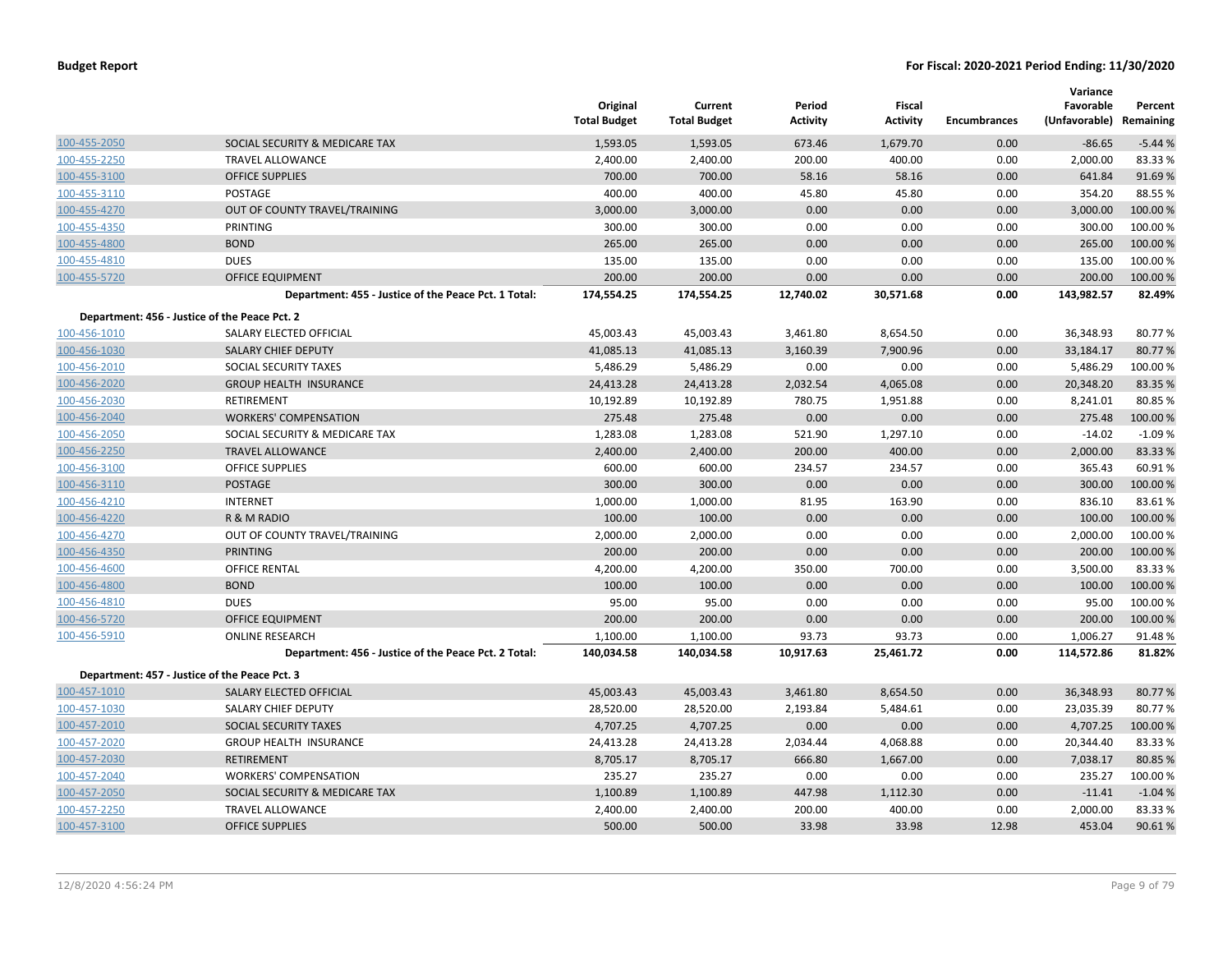|                                     |                                                      | Original<br><b>Total Budget</b> | Current<br><b>Total Budget</b> | Period<br><b>Activity</b> | Fiscal<br><b>Activity</b> | <b>Encumbrances</b> | Variance<br>Favorable<br>(Unfavorable) | Percent<br>Remaining |
|-------------------------------------|------------------------------------------------------|---------------------------------|--------------------------------|---------------------------|---------------------------|---------------------|----------------------------------------|----------------------|
| 100-457-3110                        | <b>POSTAGE</b>                                       | 350.00                          | 350.00                         | 0.00                      | 0.00                      | 0.00                | 350.00                                 | 100.00 %             |
| 100-457-4210                        | <b>INTERNET</b>                                      | 456.00                          | 456.00                         | 0.00                      | 37.99                     | 0.00                | 418.01                                 | 91.67%               |
| 100-457-4270                        | OUT OF COUNTY TRAVEL/TRAINING                        | 2,000.00                        | 2,000.00                       | 0.00                      | 0.00                      | 0.00                | 2,000.00                               | 100.00 %             |
| 100-457-4350                        | <b>PRINTING</b>                                      | 250.00                          | 250.00                         | 0.00                      | 0.00                      | 0.00                | 250.00                                 | 100.00 %             |
| 100-457-4800                        | <b>BOND</b>                                          | 50.00                           | 50.00                          | 0.00                      | 0.00                      | 0.00                | 50.00                                  | 100.00 %             |
| 100-457-4810                        | <b>DUES</b>                                          | 60.00                           | 60.00                          | 0.00                      | 0.00                      | 0.00                | 60.00                                  | 100.00 %             |
| 100-457-5720                        | OFFICE EQUIPMENT                                     | 200.00                          | 200.00                         | 0.00                      | 0.00                      | 0.00                | 200.00                                 | 100.00%              |
|                                     | Department: 457 - Justice of the Peace Pct. 3 Total: | 118,951.29                      | 118,951.29                     | 9,038.84                  | 21,459.26                 | 12.98               | 97,479.05                              | 81.95%               |
| Department: 475 - District Attorney |                                                      |                                 |                                |                           |                           |                     |                                        |                      |
| 100-475-1011                        | DA. SALARY SUPPLEMENT                                | 6,770.00                        | 6,770.00                       | 520.76                    | 1,301.90                  | 0.00                | 5,468.10                               | 80.77%               |
| 100-475-1012                        | DA SALARY REIMB. GC CH 46                            | 27,500.00                       | 27,500.00                      | 2,115.38                  | 5,288.45                  | 0.00                | 22,211.55                              | 80.77%               |
| 100-475-1030                        | SALARY ASSISTANT D.A.                                | 311,258.12                      | 311,258.12                     | 23,352.91                 | 58,967.29                 | 0.00                | 252,290.83                             | 81.06%               |
| 100-475-1031                        | <b>INVESTIGATOR</b>                                  | 61,963.53                       | 61,963.53                      | 4,766.43                  | 11,916.09                 | 0.00                | 50,047.44                              | 80.77%               |
| 100-475-1032                        | ASST. DA LONGEVITY PAY                               | 5,080.00                        | 5,080.00                       | 730.00                    | 1,010.00                  | 0.00                | 4,070.00                               | 80.12%               |
| 100-475-1050                        | SALARIES SECRETARIES                                 | 189,664.91                      | 189,664.91                     | 14,189.56                 | 35,473.95                 | 0.00                | 154,190.96                             | 81.30%               |
| 100-475-1051                        | <b>DISCOVERY CLERK</b>                               | 37,731.20                       | 37,731.20                      | 2,902.40                  | 7,256.00                  | 0.00                | 30,475.20                              | 80.77%               |
| 100-475-1070                        | SALARY PART-TIME                                     | 18,096.00                       | 18,096.00                      | 1,746.00                  | 3,126.00                  | 0.00                | 14,970.00                              | 82.73%               |
| 100-475-2010                        | <b>SOCIAL SECURITY TAXES</b>                         | 40,187.39                       | 40,187.39                      | 0.00                      | 0.00                      | 0.00                | 40,187.39                              | 100.00%              |
| 100-475-2020                        | <b>GROUP HEALTH INSURANCE</b>                        | 134,273.04                      | 134,273.04                     | 11,041.16                 | 22,082.32                 | 0.00                | 112,190.72                             | 83.55%               |
| 100-475-2030                        | <b>RETIREMENT</b>                                    | 76,744.96                       | 76,744.96                      | 5,933.77                  | 14,660.91                 | 0.00                | 62,084.05                              | 80.90%               |
| 100-475-2040                        | <b>WORKERS' COMPENSATION</b>                         | 1,334.94                        | 1,334.94                       | 0.00                      | 0.00                      | 0.00                | 1,334.94                               | 100.00%              |
| 100-475-2050                        | SOCIAL SECURITY & MEDICARE TAX                       | 9,398.66                        | 9,398.66                       | 3,727.20                  | 9,266.33                  | 0.00                | 132.33                                 | 1.41%                |
| 100-475-2250                        | <b>TRAVEL ALLOWANCE</b>                              | 3,060.00                        | 3,060.00                       | 255.00                    | 510.00                    | 0.00                | 2,550.00                               | 83.33%               |
| 100-475-3100                        | <b>OFFICE SUPPLIES</b>                               | 9,000.00                        | 9,000.00                       | 583.27                    | 1,421.64                  | 37.99               | 7,540.37                               | 83.78%               |
| 100-475-3110                        | <b>POSTAGE</b>                                       | 2,400.00                        | 2,400.00                       | 129.70                    | 129.70                    | 0.00                | 2,270.30                               | 94.60%               |
| 100-475-3130                        | <b>GRAND JURY EXPENSE</b>                            | 5,500.00                        | 5,500.00                       | 0.00                      | 400.00                    | 0.00                | 5,100.00                               | 92.73%               |
| 100-475-3150                        | <b>COPIER EXPENSE</b>                                | 1,400.00                        | 1,400.00                       | 107.22                    | 107.22                    | 0.00                | 1,292.78                               | 92.34 %              |
| 100-475-4270                        | OUT OF COUNTY TRAVEL/TRAINING                        | 10,000.00                       | 10,000.00                      | 0.00                      | 104.17                    | 0.00                | 9,895.83                               | 98.96%               |
| 100-475-4350                        | PRINTING                                             | 500.00                          | 500.00                         | 198.20                    | 198.20                    | 0.00                | 301.80                                 | 60.36%               |
| 100-475-4380                        | CT.REPORTER-TRANSCRIPTS                              | 5,000.00                        | 5,000.00                       | 121.00                    | 121.00                    | 0.00                | 4,879.00                               | 97.58%               |
| 100-475-4390                        | <b>WITNESS EXPENSE</b>                               | 3,000.00                        | 3,000.00                       | 0.00                      | 0.00                      | 0.00                | 3,000.00                               | 100.00%              |
| 100-475-4650                        | PHYS.EVIDENCE ANALYSIS                               | 4,000.00                        | 4,000.00                       | 0.00                      | 0.00                      | 0.00                | 4,000.00                               | 100.00%              |
| 100-475-4800                        | <b>BOND</b>                                          | 445.00                          | 445.00                         | 0.00                      | 0.00                      | 0.00                | 445.00                                 | 100.00%              |
| 100-475-4810                        | <b>DUES</b>                                          | 3,500.00                        | 3,500.00                       | 60.00                     | 60.00                     | 0.00                | 3,440.00                               | 98.29%               |
| 100-475-5720                        | <b>OFFICE EQUIPMENT</b>                              | 200.00                          | 200.00                         | 0.00                      | 0.00                      | 0.00                | 200.00                                 | 100.00%              |
| 100-475-5740                        | <b>TECHNOLOGY</b>                                    | 200.00                          | 200.00                         | 0.00                      | 0.00                      | 0.00                | 200.00                                 | 100.00 %             |
| 100-475-5900                        | <b>BOOKS</b>                                         | 750.00                          | 750.00                         | 0.00                      | 0.00                      | 0.00                | 750.00                                 | 100.00%              |
| 100-475-5910                        | <b>ONLINE RESEARCH</b>                               | 9,060.00                        | 9,060.00                       | 738.64                    | 738.64                    | 0.00                | 8,321.36                               | 91.85%               |
|                                     | Department: 475 - District Attorney Total:           | 978,017.75                      | 978,017.75                     | 73,218.60                 | 174,139.81                | 37.99               | 803,839.95                             | 82.19%               |
| Department: 495 - County Auditor    |                                                      |                                 |                                |                           |                           |                     |                                        |                      |
| 100-495-1020                        | SALARY APPOINTED OFFICIAL                            | 73,778.37                       | 73,778.37                      | 5,675.26                  | 14,188.15                 | 0.00                | 59,590.22                              | 80.77%               |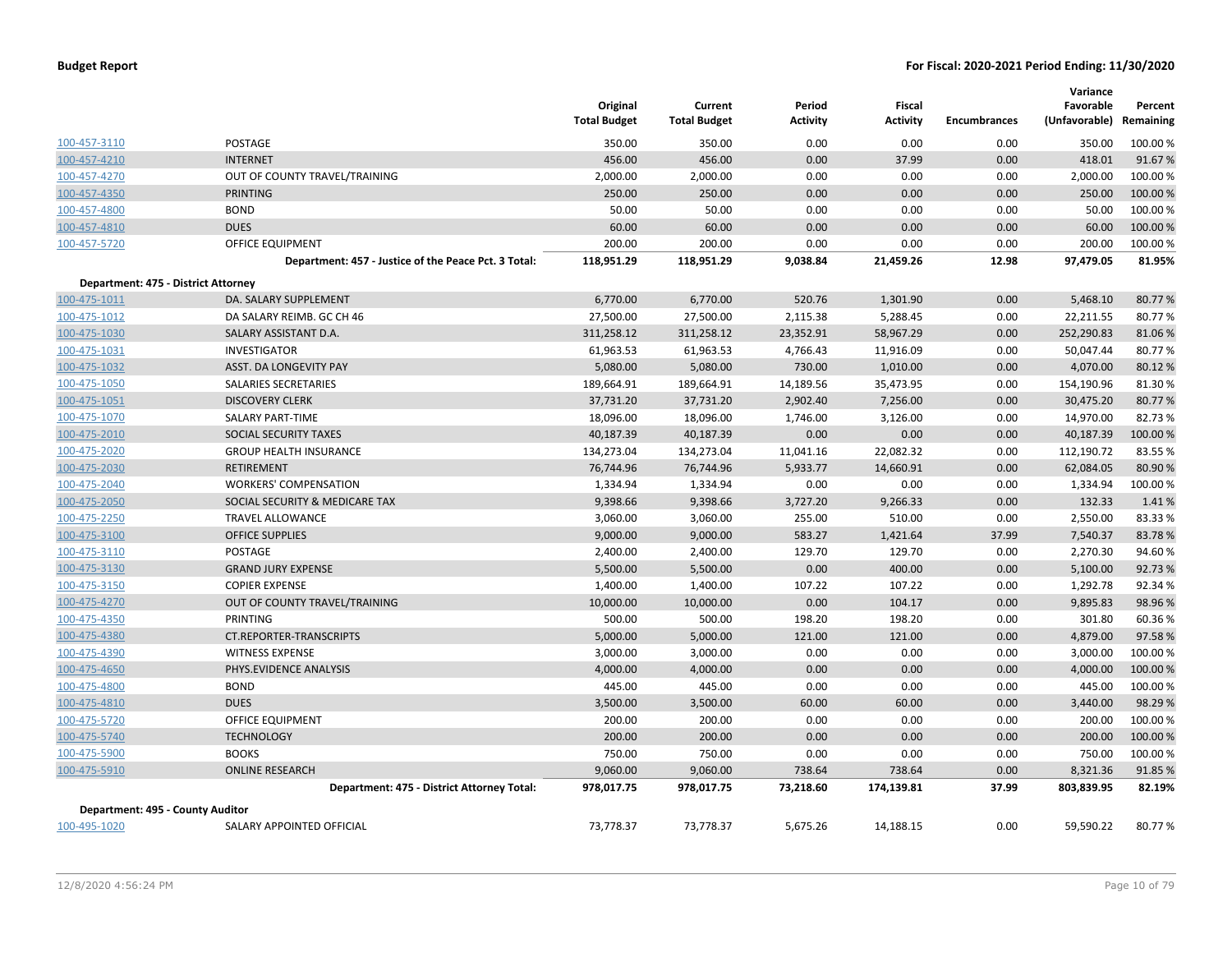|                                    |                                            | Original<br><b>Total Budget</b> | Current<br><b>Total Budget</b> | Period<br><b>Activity</b> | <b>Fiscal</b><br><b>Activity</b> | <b>Encumbrances</b> | Variance<br>Favorable<br>(Unfavorable) | Percent<br>Remaining |
|------------------------------------|--------------------------------------------|---------------------------------|--------------------------------|---------------------------|----------------------------------|---------------------|----------------------------------------|----------------------|
| 100-495-1030                       | SALARIES ASSISTANTS                        | 150,158.45                      | 150,158.45                     | 11,550.63                 | 28,876.58                        | 0.00                | 121,281.87                             | 80.77%               |
| 100-495-2010                       | SOCIAL SECURITY TAXES                      | 13,884.08                       | 13,884.08                      | 0.00                      | 0.00                             | 0.00                | 13,884.08                              | 100.00%              |
| 100-495-2020                       | <b>GROUP HEALTH INSURANCE</b>              | 48,826.56                       | 48,826.56                      | 4,068.88                  | 8,137.76                         | 0.00                | 40,688.80                              | 83.33 %              |
| 100-495-2030                       | RETIREMENT                                 | 26,514.12                       | 26,514.12                      | 2,030.96                  | 5,077.40                         | 0.00                | 21,436.72                              | 80.85%               |
| 100-495-2040                       | <b>WORKERS COMPENSATION</b>                | 716.60                          | 716.60                         | 0.00                      | 0.00                             | 0.00                | 716.60                                 | 100.00%              |
| 100-495-2050                       | SOCIAL SECURITY & MEDICARE TAX             | 3,247.08                        | 3,247.08                       | 1,172.70                  | 3,000.63                         | 0.00                | 246.45                                 | 7.59%                |
| 100-495-3100                       | <b>OFFICE SUPPLIES</b>                     | 700.00                          | 700.00                         | 9.18                      | 49.72                            | 0.00                | 650.28                                 | 92.90%               |
| 100-495-4270                       | OUT OF COUNTY TRAVEL/TRAINING              | 4,000.00                        | 4,000.00                       | 0.00                      | 0.00                             | 0.00                | 4,000.00                               | 100.00%              |
| 100-495-4350                       | <b>PRINTING</b>                            | 50.00                           | 50.00                          | 0.00                      | 0.00                             | 0.00                | 50.00                                  | 100.00%              |
| 100-495-4520                       | R & M EQUIPMENT                            | 50.00                           | 50.00                          | 0.00                      | 0.00                             | 0.00                | 50.00                                  | 100.00%              |
| 100-495-4800                       | <b>BOND</b>                                | 383.00                          | 383.00                         | 0.00                      | 186.00                           | 0.00                | 197.00                                 | 51.44 %              |
| 100-495-4810                       | <b>DUES</b>                                | 340.00                          | 340.00                         | 0.00                      | 0.00                             | 0.00                | 340.00                                 | 100.00%              |
| 100-495-5720                       | <b>OFFICE EQUIPMENT</b>                    | 200.00                          | 200.00                         | 0.00                      | 0.00                             | 0.00                | 200.00                                 | 100.00%              |
|                                    | Department: 495 - County Auditor Total:    | 322,848.26                      | 322,848.26                     | 24,507.61                 | 59,516.24                        | 0.00                | 263,332.02                             | 81.57%               |
|                                    | Department: 496 - County Purchasing        |                                 |                                |                           |                                  |                     |                                        |                      |
| 100-496-1020                       | SALARY PURCHASING AGENT                    | 53,254.76                       | 53,254.76                      | 4,096.53                  | 10,241.31                        | 0.00                | 43,013.45                              | 80.77%               |
| 100-496-2010                       | <b>SOCIAL SECURITY TAXES</b>               | 3,301.80                        | 3,301.80                       | 0.00                      | 0.00                             | 0.00                | 3,301.80                               | 100.00 %             |
| 100-496-2020                       | <b>GROUP HEALTH INSURANCE</b>              | 12,206.64                       | 12,206.64                      | 1,017.22                  | 2,034.44                         | 0.00                | 10,172.20                              | 83.33%               |
| 100-496-2030                       | <b>RETIREMENT</b>                          | 6,305.36                        | 6,305.36                       | 482.98                    | 1,207.45                         | 0.00                | 5,097.91                               | 80.85 %              |
| 100-496-2040                       | <b>WORKERS' COMPENSATION</b>               | 170.42                          | 170.42                         | 0.00                      | 0.00                             | 0.00                | 170.42                                 | 100.00 %             |
| 100-496-2050                       | SOCIAL SECURITY & MEDICARE TAX             | 772.19                          | 772.19                         | 308.25                    | 770.61                           | 0.00                | 1.58                                   | 0.20%                |
| 100-496-3100                       | <b>OFFICE SUPPLIES</b>                     | 250.00                          | 250.00                         | 0.00                      | 20.99                            | $-51.78$            | 280.79                                 | 112.32 %             |
| 100-496-4270                       | OUT OF COUNTY TRAVEL/TRAINING              | 2,400.00                        | 2,400.00                       | 0.00                      | 0.00                             | 0.00                | 2,400.00                               | 100.00%              |
| 100-496-4350                       | PRINTING                                   | 35.00                           | 35.00                          | 0.00                      | 0.00                             | 0.00                | 35.00                                  | 100.00%              |
| 100-496-4800                       | <b>BOND</b>                                | 93.00                           | 93.00                          | 0.00                      | 0.00                             | 0.00                | 93.00                                  | 100.00%              |
| 100-496-4810                       | <b>DUES</b>                                | 450.00                          | 450.00                         | 0.00                      | 0.00                             | 0.00                | 450.00                                 | 100.00%              |
| 100-496-5720                       | <b>OFFICE EQUIPMENT</b>                    | 200.00                          | 200.00                         | 0.00                      | 0.00                             | 0.00                | 200.00                                 | 100.00%              |
|                                    | Department: 496 - County Purchasing Total: | 79,439.17                       | 79,439.17                      | 5,904.98                  | 14,274.80                        | $-51.78$            | 65,216.15                              | 82.10%               |
| Department: 497 - County Treasurer |                                            |                                 |                                |                           |                                  |                     |                                        |                      |
| 100-497-1010                       | SALARY ELECTED OFFICIAL                    | 58,757.97                       | 58,757.97                      | 4,519.84                  | 11,299.60                        | 0.00                | 47,458.37                              | 80.77%               |
| 100-497-2010                       | SOCIAL SECURITY TAXES                      | 3,642.99                        | 3,642.99                       | 0.00                      | 0.00                             | 0.00                | 3,642.99                               | 100.00 %             |
| 100-497-2020                       | <b>GROUP HEALTH INSURANCE</b>              | 12,206.64                       | 12,206.64                      | 1,016.34                  | 2,032.68                         | 0.00                | 10,173.96                              | 83.35%               |
| 100-497-2030                       | <b>RETIREMENT</b>                          | 6,956.94                        | 6,956.94                       | 532.88                    | 1,332.20                         | 0.00                | 5,624.74                               | 80.85 %              |
| 100-497-2040                       | <b>WORKERS' COMPENSATION</b>               | 188.03                          | 188.03                         | 0.00                      | 0.00                             | 0.00                | 188.03                                 | 100.00%              |
| 100-497-2050                       | SOCIAL SECURITY & MEDICARE TAX             | 851.99                          | 851.99                         | 273.20                    | 719.29                           | 0.00                | 132.70                                 | 15.58%               |
| 100-497-3100                       | <b>OFFICE SUPPLIES</b>                     | 300.00                          | 300.00                         | 218.49                    | 218.49                           | 0.00                | 81.51                                  | 27.17%               |
| 100-497-4270                       | OUT OF COUNTY TRAVEL/TRAINING              | 1,500.00                        | 1,500.00                       | 0.00                      | 0.00                             | 0.00                | 1,500.00                               | 100.00%              |
| 100-497-4350                       | PRINTING                                   | 100.00                          | 100.00                         | 0.00                      | 0.00                             | 0.00                | 100.00                                 | 100.00%              |
| 100-497-4520                       | <b>R&amp;M EQUIPMENT</b>                   | 50.00                           | 50.00                          | 0.00                      | 0.00                             | 0.00                | 50.00                                  | 100.00 %             |
| 100-497-4810                       | <b>DUES</b>                                | 200.00                          | 200.00                         | 0.00                      | 0.00                             | 0.00                | 200.00                                 | 100.00%              |
|                                    | Department: 497 - County Treasurer Total:  | 84,754.56                       | 84,754.56                      | 6,560.75                  | 15,602.26                        | 0.00                | 69,152.30                              | 81.59%               |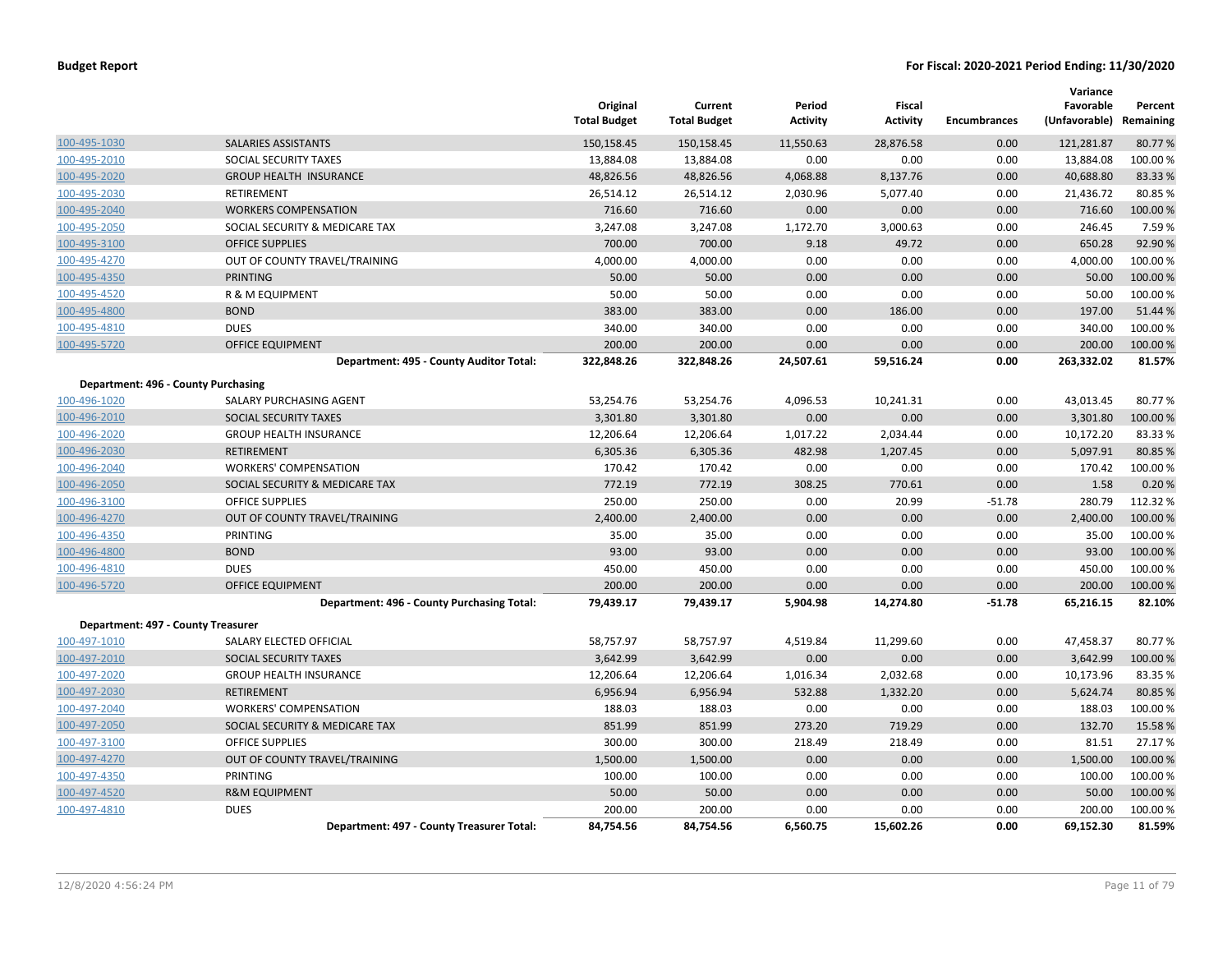|              |                                                 | Original<br><b>Total Budget</b> | Current<br><b>Total Budget</b> | Period<br><b>Activity</b> | <b>Fiscal</b><br>Activity | <b>Encumbrances</b> | Variance<br>Favorable<br>(Unfavorable) | Percent<br>Remaining |
|--------------|-------------------------------------------------|---------------------------------|--------------------------------|---------------------------|---------------------------|---------------------|----------------------------------------|----------------------|
|              | Department: 499 - Tax Assessor Collector        |                                 |                                |                           |                           |                     |                                        |                      |
| 100-499-1010 | SALARY ELECTED OFFICIAL                         | 58,757.97                       | 58,757.97                      | 4,519.84                  | 11,299.60                 | 0.00                | 47,458.37                              | 80.77%               |
| 100-499-1030 | SALARIES CHIEF DEPUTY                           | 42,272.36                       | 42,272.36                      | 3,251.73                  | 8,129.32                  | 0.00                | 34,143.04                              | 80.77%               |
| 100-499-1040 | <b>SALARIES DEPUTIES</b>                        | 102,426.15                      | 102,426.15                     | 7,878.94                  | 19,697.34                 | 0.00                | 82,728.81                              | 80.77%               |
| 100-499-1070 | <b>SALARY PART-TIME</b>                         | 18,096.00                       | 18,096.00                      | 0.00                      | 0.00                      | 0.00                | 18,096.00                              | 100.00%              |
| 100-499-2010 | SOCIAL SECURITY TAXES                           | 13,736.25                       | 13,736.25                      | 0.00                      | 0.00                      | 0.00                | 13,736.25                              | 100.00 %             |
| 100-499-2020 | <b>GROUP HEALTH INSURANCE</b>                   | 61,033.20                       | 61,033.20                      | 5,086.10                  | 10,172.20                 | 0.00                | 50,861.00                              | 83.33%               |
| 100-499-2030 | <b>RETIREMENT</b>                               | 26,231.81                       | 26,231.81                      | 1,845.18                  | 4,612.95                  | 0.00                | 21,618.86                              | 82.41%               |
| 100-499-2040 | <b>WORKERS COMPENSATION</b>                     | 708.97                          | 708.97                         | 0.00                      | 0.00                      | 0.00                | 708.97                                 | 100.00%              |
| 100-499-2050 | SOCIAL SECURITY & MEDICARE TAX                  | 3,212.51                        | 3,212.51                       | 1,139.26                  | 2,871.72                  | 0.00                | 340.79                                 | 10.61%               |
| 100-499-2251 | <b>LEONARD OFFICE TRAVEL</b>                    | 550.00                          | 550.00                         | 0.00                      | 0.00                      | 0.00                | 550.00                                 | 100.00%              |
| 100-499-3100 | <b>OFFICE SUPPLIES</b>                          | 1,200.00                        | 1,200.00                       | 156.17                    | 156.17                    | $-7.49$             | 1,051.32                               | 87.61%               |
| 100-499-3110 | POSTAGE                                         | 2,400.00                        | 2,400.00                       | 218.03                    | 218.03                    | 0.00                | 2,181.97                               | 90.92%               |
| 100-499-3150 | <b>COPIER EXPENSE</b>                           | 1,200.00                        | 1,200.00                       | 96.10                     | 96.10                     | 0.00                | 1,103.90                               | 91.99%               |
| 100-499-4270 | OUT OF COUNTY TRAVEL/TRAINING                   | 4,000.00                        | 4,000.00                       | 406.90                    | 406.90                    | 0.00                | 3,593.10                               | 89.83%               |
| 100-499-4350 | <b>PRINTING</b>                                 | 200.00                          | 200.00                         | 0.00                      | 0.00                      | 0.00                | 200.00                                 | 100.00 %             |
| 100-499-4600 | <b>LEONARD OFFICE RENT</b>                      | 1,200.00                        | 1,200.00                       | 100.00                    | 200.00                    | 0.00                | 1,000.00                               | 83.33%               |
| 100-499-4800 | <b>BOND</b>                                     | 3,918.00                        | 3,918.00                       | 0.00                      | 0.00                      | 0.00                | 3,918.00                               | 100.00 %             |
| 100-499-4810 | <b>DUES</b>                                     | 225.00                          | 225.00                         | 0.00                      | 0.00                      | 0.00                | 225.00                                 | 100.00 %             |
| 100-499-5720 | <b>OFFICE EQUIPMENT</b>                         | 200.00                          | 200.00                         | 0.00                      | 0.00                      | 0.00                | 200.00                                 | 100.00 %             |
|              | Department: 499 - Tax Assessor Collector Total: | 341,568.22                      | 341,568.22                     | 24,698.25                 | 57,860.33                 | $-7.49$             | 283,715.38                             | 83.06%               |
|              | Department: 503 - Computer/IT Dept.             |                                 |                                |                           |                           |                     |                                        |                      |
| 100-503-1020 | SALARY-TECHNICIAN                               | 42,817.02                       | 42,817.02                      | 3,293.63                  | 8,234.08                  | 0.00                | 34,582.94                              | 80.77%               |
| 100-503-1070 | SALARY PART-TIME TECHNICIAN                     | 12,000.00                       | 12,000.00                      | 900.00                    | 1,800.00                  | 0.00                | 10,200.00                              | 85.00%               |
| 100-503-2010 | SOCIAL SECURITY                                 | 3,900.96                        | 3,900.96                       | 0.00                      | 0.00                      | 0.00                | 3,900.96                               | 100.00%              |
| 100-503-2020 | <b>GROUP HEALTH INSURANCE</b>                   | 12,206.64                       | 12,206.64                      | 1,017.22                  | 2,034.44                  | 0.00                | 10,172.20                              | 83.33%               |
| 100-503-2030 | <b>RETIREMENT</b>                               | 7,449.57                        | 7,449.57                       | 388.32                    | 970.80                    | 0.00                | 6,478.77                               | 86.97%               |
| 100-503-2040 | <b>WORKERS COMPENSATION</b>                     | 201.34                          | 201.34                         | 0.00                      | 0.00                      | 0.00                | 201.34                                 | 100.00 %             |
| 100-503-2050 | SOCIAL SECURITY & MEDICARE TAX                  | 912.32                          | 912.32                         | 222.66                    | 571.30                    | 0.00                | 341.02                                 | 37.38%               |
| 100-503-2250 | <b>TRAVEL ALLOWANCE</b>                         | 828.00                          | 828.00                         | 40.00                     | 80.00                     | 0.00                | 748.00                                 | 90.34 %              |
| 100-503-3100 | <b>OFFICE SUPPLIES</b>                          | 100.00                          | 100.00                         | 0.00                      | 0.00                      | 0.00                | 100.00                                 | 100.00 %             |
| 100-503-4210 | <b>EMERGENCY INTERNET</b>                       | 455.88                          | 455.88                         | 0.00                      | 37.99                     | 0.00                | 417.89                                 | 91.67%               |
| 100-503-4270 | OUT OF COUNTY TRAVEL/TRAINING                   | 1,200.00                        | 1,200.00                       | 0.00                      | 0.00                      | 0.00                | 1,200.00                               | 100.00%              |
| 100-503-4810 | <b>DUES</b>                                     | 175.00                          | 175.00                         | 0.00                      | 0.00                      | 0.00                | 175.00                                 | 100.00 %             |
| 100-503-5720 | <b>OFFICE EQUIPMENT</b>                         | 200.00                          | 200.00                         | 29.96                     | 29.96                     | 0.00                | 170.04                                 | 85.02%               |
| 100-503-5740 | COMPUTER/WEB SOFTWARE                           | 5,000.00                        | 5,000.00                       | 0.00                      | 0.00                      | 0.00                | 5,000.00                               | 100.00 %             |
| 100-503-5760 | COUNTY COMPUTER REPLACEMENT                     | 32,500.00                       | 32,500.00                      | 0.00                      | 0.00                      | 0.00                | 32,500.00                              | 100.00 %             |
|              | Department: 503 - Computer/IT Dept. Total:      | 119,946.73                      | 119,946.73                     | 5,891.79                  | 13,758.57                 | 0.00                | 106,188.16                             | 88.53%               |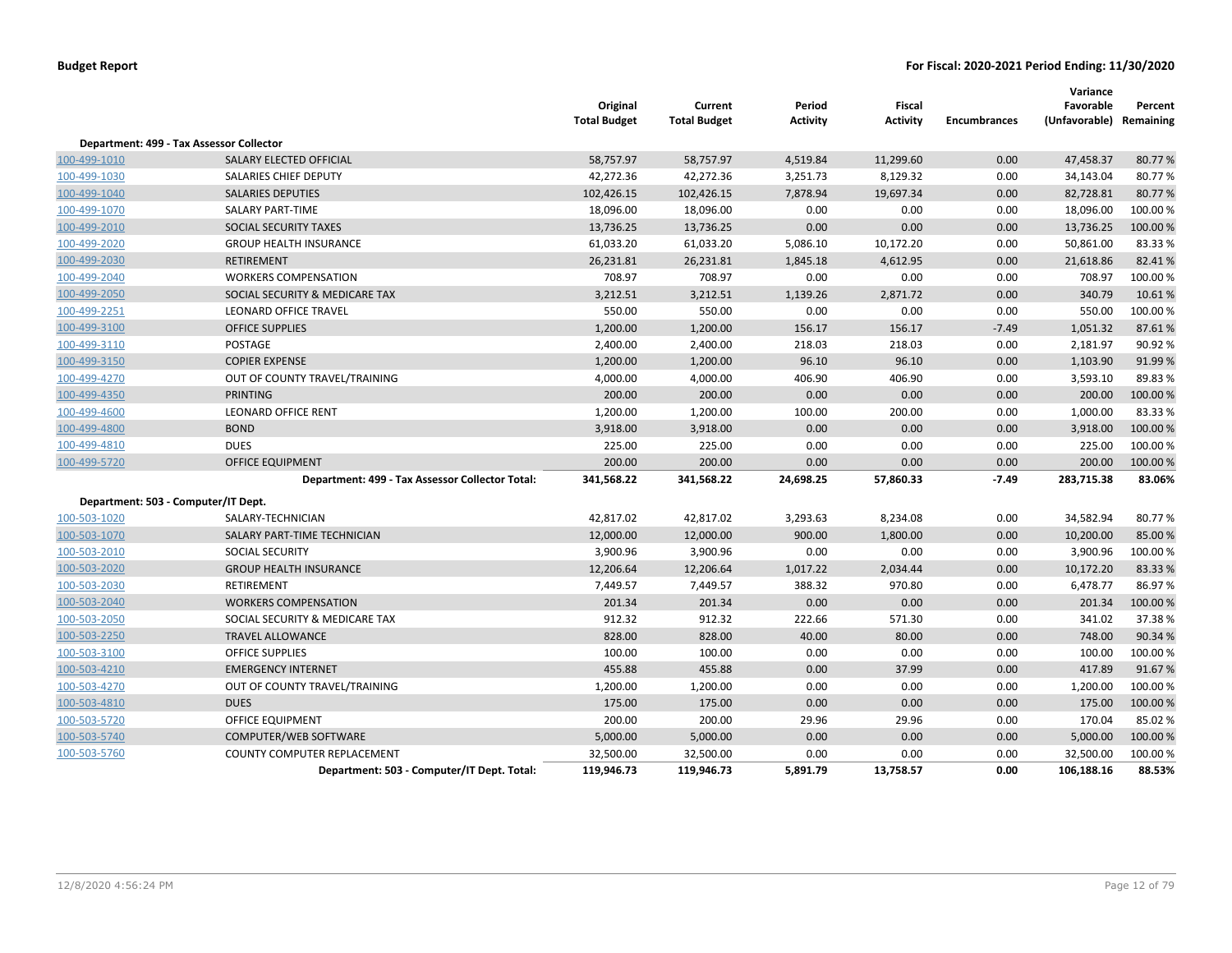|                                          |                              |                                      | Original<br><b>Total Budget</b> | Current<br><b>Total Budget</b> | Period<br><b>Activity</b> | Fiscal<br><b>Activity</b> | <b>Encumbrances</b> | Variance<br>Favorable<br>(Unfavorable) Remaining | Percent  |
|------------------------------------------|------------------------------|--------------------------------------|---------------------------------|--------------------------------|---------------------------|---------------------------|---------------------|--------------------------------------------------|----------|
| Department: 509 - Contingency            |                              |                                      |                                 |                                |                           |                           |                     |                                                  |          |
| 100-509-4750                             | <b>CONTINGENCY</b>           |                                      | 279,000.00                      | 244,599.33                     | 0.00                      | 0.00                      | 0.00                | 244,599.33                                       | 100.00 % |
| <b>Budget Adjustments</b>                |                              |                                      |                                 |                                |                           |                           |                     |                                                  |          |
| Number                                   | Date                         | <b>Description</b>                   | Adjustment                      |                                |                           |                           |                     |                                                  |          |
| BA0000036                                | 10/06/2020                   | <b>Emergency Management Vehicle</b>  | $-34,400.67$                    |                                |                           |                           |                     |                                                  |          |
|                                          |                              | Department: 509 - Contingency Total: | 279,000.00                      | 244,599.33                     | 0.00                      | 0.00                      | 0.00                | 244,599.33                                       | 100.00%  |
| Department: 510 - Courthouse             |                              |                                      |                                 |                                |                           |                           |                     |                                                  |          |
| 100-510-1070                             | SALARY PART-TIME             |                                      | 16,291.86                       | 16,291.86                      | 1,260.00                  | 3,681.12                  | 0.00                | 12,610.74                                        | 77.41%   |
| 100-510-1150                             | <b>SALARY JANITOR</b>        |                                      | 41,087.92                       | 41,087.92                      | 3,160.61                  | 7,901.52                  | 0.00                | 33,186.40                                        | 80.77%   |
| 100-510-2010                             | SOCIAL SECURITY TAXES        |                                      | 3,557.94                        | 3,557.94                       | 0.00                      | 0.00                      | 0.00                | 3,557.94                                         | 100.00%  |
| 100-510-2020                             |                              | <b>GROUP HEALTH INSURANCE</b>        | 12,206.64                       | 12,206.64                      | 1,017.22                  | 2,034.44                  | 0.00                | 10,172.20                                        | 83.33 %  |
| 100-510-2030                             | <b>RETIREMENT</b>            |                                      | 6,830.40                        | 6,830.40                       | 521.20                    | 1,365.62                  | 0.00                | 5,464.78                                         | 80.01%   |
| 100-510-2040                             |                              | <b>WORKERS' COMPENSATION</b>         | 2,114.69                        | 2,114.69                       | 0.00                      | 0.00                      | 0.00                | 2,114.69                                         | 100.00%  |
| 100-510-2050                             |                              | SOCIAL SECURITY & MEDICARE TAX       | 832.00                          | 832.00                         | 334.51                    | 878.73                    | 0.00                | $-46.73$                                         | $-5.62%$ |
| 100-510-3100                             | <b>OFFICE SUPPLIES</b>       |                                      | 3,500.00                        | 3,500.00                       | 0.00                      | 212.92                    | 0.00                | 3,287.08                                         | 93.92 %  |
| 100-510-3110                             | POSTAGE                      |                                      | 5,000.00                        | 5,000.00                       | $-916.44$                 | $-751.18$                 | 0.00                | 5,751.18                                         | 115.02%  |
| 100-510-3150                             | <b>COPIER RENTAL</b>         |                                      | 8,000.00                        | 8,000.00                       | 982.76                    | 1,456.61                  | 0.00                | 6,543.39                                         | 81.79%   |
| 100-510-3160                             |                              | <b>EMPLOYEE AWARDS BANQUET</b>       | 2,400.00                        | 2,400.00                       | 0.00                      | 0.00                      | 464.60              | 1,935.40                                         | 80.64%   |
| 100-510-3300                             | <b>EXPENSE-GAS AND OIL</b>   |                                      | 200.00                          | 200.00                         | 0.00                      | 0.00                      | 0.00                | 200.00                                           | 100.00%  |
| 100-510-4200                             | <b>TELEPHONE</b>             |                                      | 44,140.00                       | 44,140.00                      | 3,621.75                  | 7,266.75                  | 0.00                | 36,873.25                                        | 83.54%   |
| 100-510-4210                             | <b>INTERNET</b>              |                                      | 1,500.00                        | 1,500.00                       | 0.00                      | 0.00                      | 0.00                | 1,500.00                                         | 100.00%  |
| 100-510-4231                             | <b>CELL PHONE - JANITOR</b>  |                                      | 0.00                            | 0.00                           | 0.00                      | $-8.11$                   | 0.00                | 8.11                                             | 0.00%    |
| 100-510-4400                             | UTILITIES ELECTRICITY        |                                      | 5,250.00                        | 5,250.00                       | 162.15                    | 298.90                    | 0.00                | 4,951.10                                         | 94.31%   |
| 100-510-4420                             | UTILITIES WATER              |                                      | 840.00                          | 840.00                         | 0.00                      | 0.00                      | 0.00                | 840.00                                           | 100.00 % |
| 100-510-4430                             | <b>TRASH PICK-UP</b>         |                                      | 1,050.00                        | 1,050.00                       | 87.56                     | 87.56                     | 0.00                | 962.44                                           | 91.66%   |
| 100-510-4501                             | PEST CONTROL                 |                                      | 150.00                          | 150.00                         | 0.00                      | 0.00                      | 0.00                | 150.00                                           | 100.00 % |
| 100-510-4530                             | <b>COMPUTER SOFTWARE</b>     |                                      | 220,000.00                      | 220,000.00                     | 68,371.47                 | 68,371.47                 | 0.00                | 151,628.53                                       | 68.92 %  |
| 100-510-4820                             | <b>FIRE INSURANCE</b>        |                                      | 28,500.00                       | 28,500.00                      | 0.00                      | 0.00                      | 0.00                | 28,500.00                                        | 100.00 % |
| 100-510-5770                             | <b>JANITOR EQUIPMENT</b>     |                                      | 300.00                          | 300.00                         | 0.00                      | 0.00                      | 0.00                | 300.00                                           | 100.00 % |
|                                          |                              | Department: 510 - Courthouse Total:  | 403,751.45                      | 403,751.45                     | 78,602.79                 | 92,796.35                 | 464.60              | 310,490.50                                       | 76.90%   |
| Department: 511 - County Office Building |                              |                                      |                                 |                                |                           |                           |                     |                                                  |          |
| 100-511-2251                             | <b>JANITOR TRAVEL</b>        |                                      | 180.00                          | 180.00                         | 21.39                     | 21.39                     | 0.00                | 158.61                                           | 88.12%   |
| 100-511-3320                             | <b>JANITOR SUPPLIES</b>      |                                      | 1,000.00                        | 1,000.00                       | 80.29                     | 195.71                    | 0.00                | 804.29                                           | 80.43%   |
| 100-511-4400                             | UTILITIES ELECTRICITY        |                                      | 4,500.00                        | 4,500.00                       | 341.93                    | 693.93                    | 0.00                | 3,806.07                                         | 84.58%   |
| 100-511-4410                             | UTILITIES GAS                |                                      | 1,000.00                        | 1,000.00                       | 52.90                     | 52.90                     | 0.00                | 947.10                                           | 94.71%   |
| 100-511-4420                             | UTILITIES WATER              |                                      | 1,100.00                        | 1,100.00                       | 57.58                     | 57.58                     | 0.00                | 1,042.42                                         | 94.77%   |
| 100-511-4430                             | <b>TRASH PICK-UP SERVICE</b> |                                      | 540.00                          | 540.00                         | 43.78                     | 43.78                     | 0.00                | 496.22                                           | 91.89%   |
| 100-511-4500                             | R & M BUILDING               |                                      | 1,000.00                        | 1,000.00                       | 50.00                     | 50.00                     | 0.00                | 950.00                                           | 95.00%   |
| 100-511-4501                             | PEST CONTROL                 |                                      | 268.00                          | 268.00                         | 0.00                      | 0.00                      | 0.00                | 268.00                                           | 100.00 % |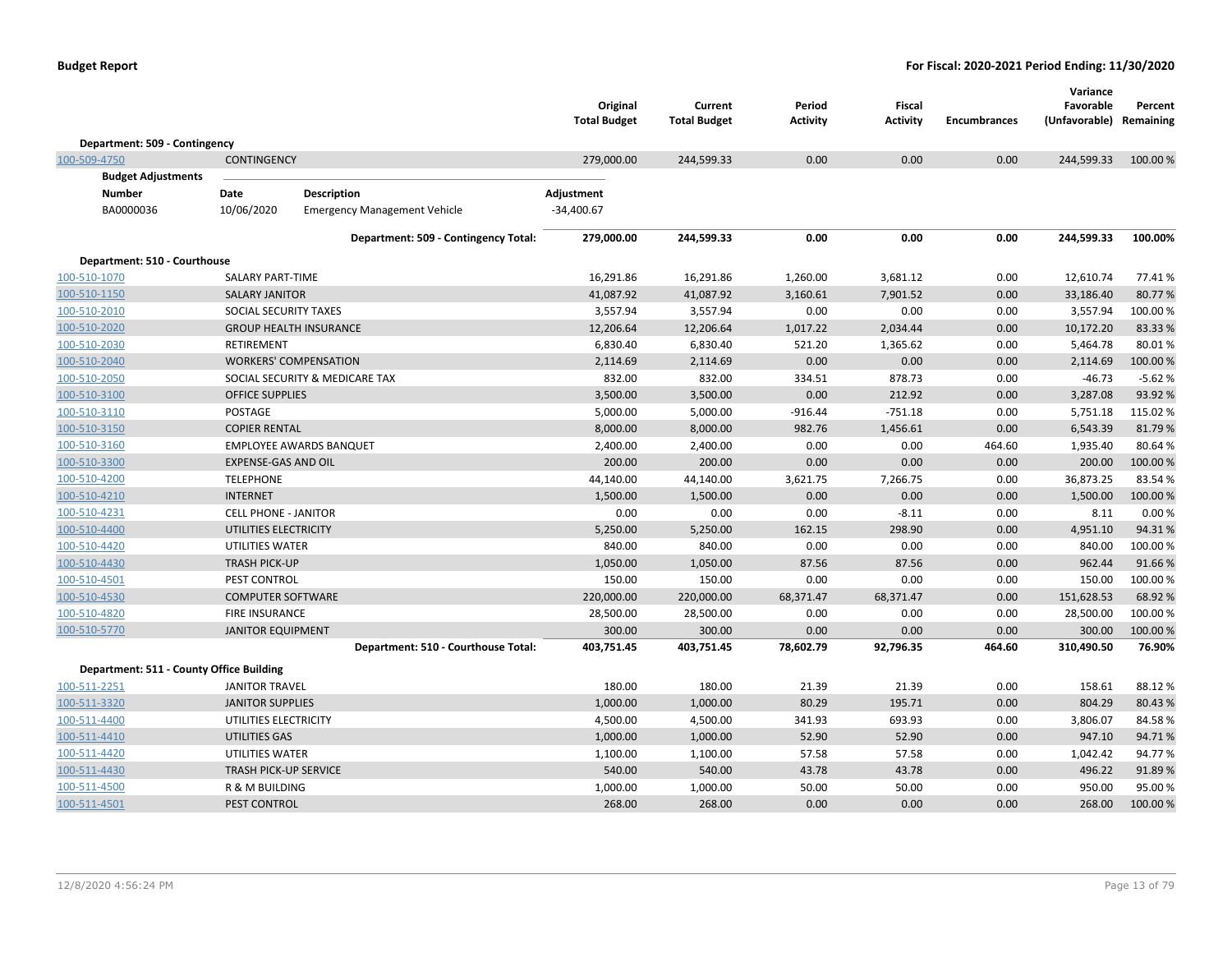|                                   |                                                 | Original<br><b>Total Budget</b> | Current<br><b>Total Budget</b> | Period<br><b>Activity</b> | <b>Fiscal</b><br><b>Activity</b> | <b>Encumbrances</b> | Variance<br>Favorable<br>(Unfavorable) | Percent<br>Remaining |
|-----------------------------------|-------------------------------------------------|---------------------------------|--------------------------------|---------------------------|----------------------------------|---------------------|----------------------------------------|----------------------|
| 100-511-4820                      | <b>FIRE INSURANCE</b>                           | 1,050.00                        | 1,050.00                       | 0.00                      | 0.00                             | 0.00                | 1,050.00                               | 100.00 %             |
|                                   | Department: 511 - County Office Building Total: | 10,638.00                       | 10,638.00                      | 647.87                    | 1,115.29                         | 0.00                | 9,522.71                               | 89.52%               |
|                                   | Department: 512 - Co-Op Office Building         |                                 |                                |                           |                                  |                     |                                        |                      |
| 100-512-4400                      | UTILITIES ELECTRICITY                           | 720.00                          | 720.00                         | 434.64                    | 691.44                           | 0.00                | 28.56                                  | 3.97 %               |
| 100-512-4420                      | UTILITIES WATER                                 | 0.00                            | 0.00                           | 57.58                     | 57.58                            | 0.00                | $-57.58$                               | 0.00%                |
| 100-512-4820                      | <b>FIRE INSURANCE</b>                           | 1,450.00                        | 1,450.00                       | 0.00                      | 0.00                             | 0.00                | 1,450.00                               | 100.00 %             |
|                                   | Department: 512 - Co-Op Office Building Total:  | 2,170.00                        | 2,170.00                       | 492.22                    | 749.02                           | 0.00                | 1,420.98                               | 65.48%               |
|                                   | Department: 513 - Courthouse South Annex        |                                 |                                |                           |                                  |                     |                                        |                      |
| 100-513-3110                      | POSTAGE                                         | 2,000.00                        | 2,000.00                       | $-491.38$                 | $-413.63$                        | 0.00                | 2,413.63                               | 120.68%              |
| 100-513-3150                      | <b>COPIER RENTAL</b>                            | 1,500.00                        | 1,500.00                       | 109.61                    | 109.61                           | 0.00                | 1,390.39                               | 92.69%               |
| 100-513-3320                      | <b>JANITOR SUPPLIES</b>                         | 1,500.00                        | 1,500.00                       | 265.26                    | 360.65                           | 26.80               | 1,112.55                               | 74.17%               |
| 100-513-4210                      | <b>INTERNET</b>                                 | 3,300.00                        | 3,300.00                       | 231.43                    | 462.86                           | 0.00                | 2,837.14                               | 85.97 %              |
| 100-513-4400                      | UTILITIES ELECTRICITY                           | 5,600.00                        | 5,600.00                       | 416.67                    | 857.51                           | 0.00                | 4,742.49                               | 84.69%               |
| 100-513-4410                      | UTILITIES GAS                                   | 1,300.00                        | 1,300.00                       | 92.97                     | 150.78                           | 0.00                | 1,149.22                               | 88.40%               |
| 100-513-4420                      | UTILITIES WATER                                 | 1,225.00                        | 1,225.00                       | 84.40                     | 84.40                            | 0.00                | 1,140.60                               | 93.11%               |
| 100-513-4430                      | <b>TRASH PICKUP SERVICE</b>                     | 1,050.00                        | 1,050.00                       | 87.56                     | 87.56                            | 0.00                | 962.44                                 | 91.66%               |
| 100-513-4500                      | <b>R&amp;M BUILDING</b>                         | 1,000.00                        | 1,000.00                       | 0.00                      | 0.00                             | 0.00                | 1,000.00                               | 100.00%              |
| 100-513-4501                      | PEST CONTROL                                    | 380.00                          | 380.00                         | 0.00                      | 0.00                             | 0.00                | 380.00                                 | 100.00 %             |
| 100-513-4820                      | <b>FIRE INSURANCE</b>                           | 2,700.00                        | 2,700.00                       | 0.00                      | 0.00                             | 0.00                | 2,700.00                               | 100.00%              |
|                                   | Department: 513 - Courthouse South Annex Total: | 21,555.00                       | 21,555.00                      | 796.52                    | 1,699.74                         | 26.80               | 19,828.46                              | 91.99%               |
| Department: 514 - City Hall Annex |                                                 |                                 |                                |                           |                                  |                     |                                        |                      |
| 100-514-4210                      | <b>INTERNET</b>                                 | 800.00                          | 800.00                         | 82.69                     | 165.38                           | 0.00                | 634.62                                 | 79.33 %              |
|                                   | Department: 514 - City Hall Annex Total:        | 800.00                          | 800.00                         | 82.69                     | 165.38                           | 0.00                | 634.62                                 | 79.33%               |
|                                   | Department: 515 - Windom County Building        |                                 |                                |                           |                                  |                     |                                        |                      |
| 100-515-3320                      | <b>JANITOR SUPPLIES</b>                         | 1,000.00                        | 1,000.00                       | 0.00                      | 0.00                             | 0.00                | 1,000.00                               | 100.00 %             |
| 100-515-4210                      | <b>INTERNET</b>                                 | 565.00                          | 565.00                         | 46.95                     | 93.90                            | 0.00                | 471.10                                 | 83.38%               |
| 100-515-4400                      | UTILITIES ELECTRICITY                           | 3,000.00                        | 3,000.00                       | 0.00                      | 265.19                           | 0.00                | 2,734.81                               | 91.16%               |
| 100-515-4410                      | UTILITIES GAS                                   | 2,000.00                        | 2,000.00                       | 51.09                     | 51.09                            | 0.00                | 1,948.91                               | 97.45 %              |
| 100-515-4420                      | UTILITIES WATER                                 | 800.00                          | 800.00                         | 41.50                     | 41.50                            | 0.00                | 758.50                                 | 94.81%               |
| 100-515-4500                      | <b>R&amp;M BUILDING</b>                         | 1,000.00                        | 1,000.00                       | 0.00                      | 0.00                             | 0.00                | 1,000.00                               | 100.00%              |
| 100-515-4501                      | PEST CONTROL                                    | 260.00                          | 260.00                         | 0.00                      | 0.00                             | 0.00                | 260.00                                 | 100.00 %             |
| 100-515-4502                      | <b>LAWN MAINTENANCE</b>                         | 800.00                          | 800.00                         | 60.00                     | 120.00                           | 0.00                | 680.00                                 | 85.00 %              |
| 100-515-4820                      | <b>FIRE INSURANCE</b>                           | 1,775.00                        | 1,775.00                       | 0.00                      | 0.00                             | 0.00                | 1,775.00                               | 100.00%              |
|                                   | Department: 515 - Windom County Building Total: | 11,200.00                       | 11,200.00                      | 199.54                    | 571.68                           | 0.00                | 10,628.32                              | 94.90%               |
|                                   | Department: 516 - Agrilife Extension Building   |                                 |                                |                           |                                  |                     |                                        |                      |
|                                   | <b>JANITOR TRAVEL</b>                           | 265.00                          | 265.00                         | 28.98                     | 28.98                            | 0.00                | 236.02                                 | 89.06%               |
| 100-516-2251<br>100-516-3320      | <b>JANITOR SUPPLIES</b>                         | 500.00                          | 500.00                         | 178.57                    | 186.47                           |                     | 313.53                                 | 62.71%               |
| 100-516-4400                      | UTILITIES ELECTRICITY                           | 5,100.00                        | 5,100.00                       | 363.52                    | 611.26                           | 0.00<br>0.00        | 4,488.74                               | 88.01%               |
| 100-516-4420                      | UTILITIES WATER                                 | 720.00                          | 720.00                         | 57.58                     | 57.58                            | 0.00                | 662.42                                 | 92.00%               |
| 100-516-4500                      | <b>R&amp;M BUILDING</b>                         | 500.00                          | 500.00                         | 0.00                      | 0.00                             | 0.00                | 500.00                                 | 100.00%              |
|                                   |                                                 |                                 |                                |                           |                                  |                     |                                        |                      |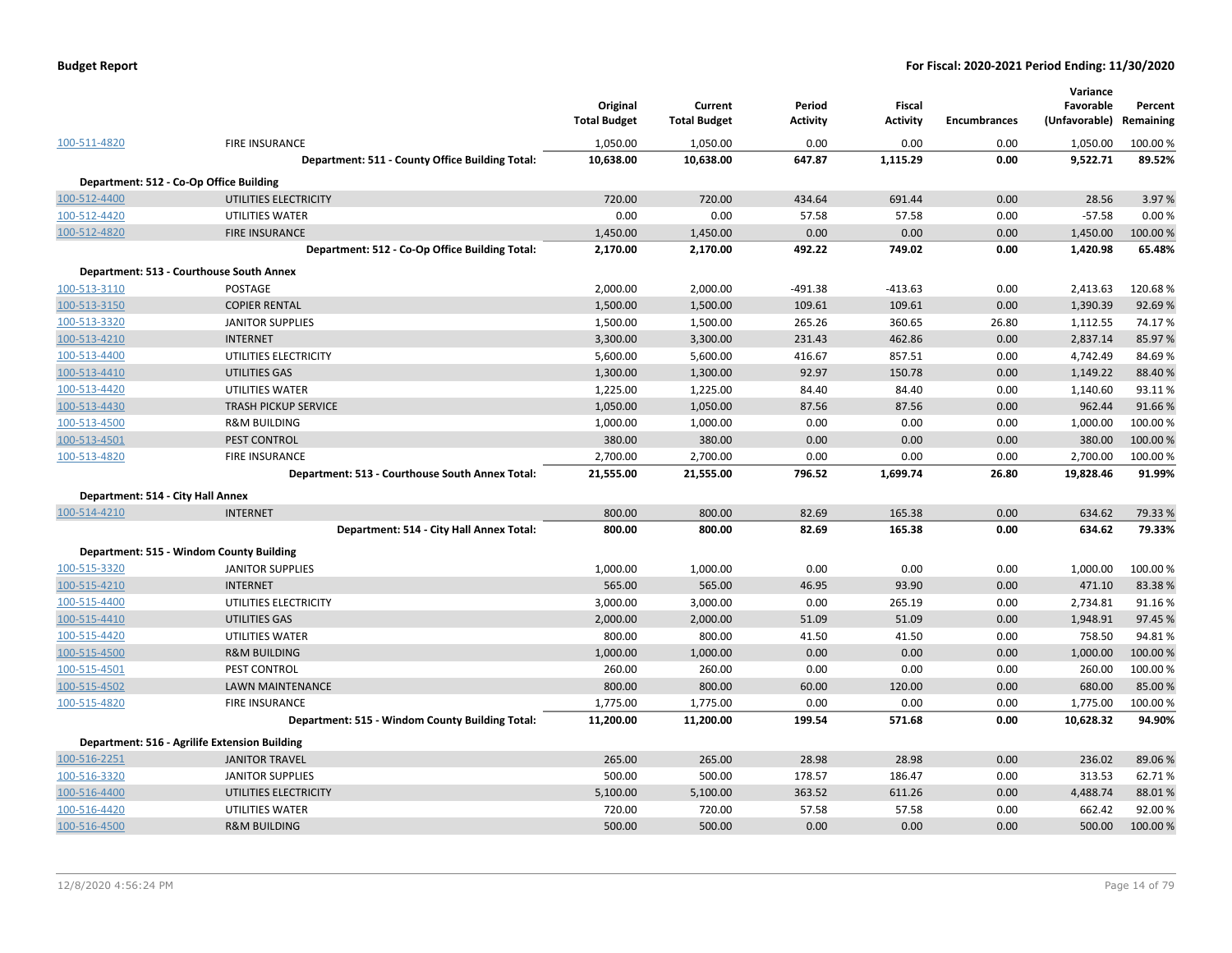| <b>Budget Report</b> |  |
|----------------------|--|
|----------------------|--|

|                                     |                                                      | Original<br><b>Total Budget</b> | Current<br><b>Total Budget</b> | Period<br><b>Activity</b> | <b>Fiscal</b><br><b>Activity</b> | <b>Encumbrances</b> | Variance<br>Favorable<br>(Unfavorable) Remaining | Percent  |
|-------------------------------------|------------------------------------------------------|---------------------------------|--------------------------------|---------------------------|----------------------------------|---------------------|--------------------------------------------------|----------|
| 100-516-4501                        | PEST CONTROL                                         | 228.00                          | 228.00                         | 0.00                      | 57.00                            | 0.00                | 171.00                                           | 75.00 %  |
| 100-516-4820                        | <b>FIRE INSURANCE</b>                                | 1,100.00                        | 1,100.00                       | 0.00                      | 0.00                             | 0.00                | 1,100.00                                         | 100.00 % |
|                                     | Department: 516 - Agrilife Extension Building Total: | 8,413.00                        | 8,413.00                       | 628.65                    | 941.29                           | 0.00                | 7,471.71                                         | 88.81%   |
|                                     | <b>Department: 518 - County Offices Relocation</b>   |                                 |                                |                           |                                  |                     |                                                  |          |
| 100-518-3110                        | <b>POSTAGE</b>                                       | 350.00                          | 350.00                         | 0.00                      | 0.00                             | 0.00                | 350.00                                           | 100.00 % |
| 100-518-3320                        | <b>JANITOR SUPPLIES</b>                              | 3,000.00                        | 3,000.00                       | 393.50                    | 915.74                           | 0.00                | 2,084.26                                         | 69.48%   |
| 100-518-4210                        | <b>INTERNET</b>                                      | 13,500.00                       | 13,500.00                      | 1,046.18                  | 2,092.36                         | 0.00                | 11,407.64                                        | 84.50%   |
| 100-518-4400                        | UTILITIES ELECTRICITY                                | 30,000.00                       | 30,000.00                      | 1,389.65                  | 3,336.48                         | 0.00                | 26,663.52                                        | 88.88%   |
| 100-518-4410                        | UTILITIES GAS                                        | 3,500.00                        | 3,500.00                       | 60.30                     | 113.20                           | 0.00                | 3,386.80                                         | 96.77%   |
| 100-518-4420                        | <b>UTILITIES WATER</b>                               | 7,000.00                        | 7,000.00                       | 323.86                    | 573.86                           | 0.00                | 6,426.14                                         | 91.80%   |
| 100-518-4430                        | <b>TRASH PICKUP SERVICE</b>                          | 2,150.00                        | 2,150.00                       | 116.27                    | 116.27                           | 0.00                | 2,033.73                                         | 94.59%   |
| 100-518-4500                        | R & M BUILDING                                       | 1,000.00                        | 1,000.00                       | 0.00                      | 112.50                           | 71.19               | 816.31                                           | 81.63%   |
| 100-518-4501                        | PEST CONTROL                                         | 1,000.00                        | 1,000.00                       | 145.00                    | 145.00                           | 0.00                | 855.00                                           | 85.50%   |
| 100-518-4600                        | <b>MOVING EXPENSES</b>                               | 35,000.00                       | 35,000.00                      | 0.00                      | 0.00                             | 0.00                | 35,000.00                                        | 100.00%  |
| 100-518-4700                        | OFFICE SPACE LEASE                                   | 137,850.00                      | 137,850.00                     | 11,850.00                 | 33,200.00                        | 0.00                | 104,650.00                                       | 75.92%   |
| 100-518-4830                        | <b>ALARM MONITORING</b>                              | 900.00                          | 900.00                         | 0.00                      | 885.60                           | 0.00                | 14.40                                            | 1.60%    |
|                                     | Department: 518 - County Offices Relocation Total:   | 235,250.00                      | 235,250.00                     | 15,324.76                 | 41,491.01                        | 71.19               | 193,687.80                                       | 82.33%   |
| Department: 520 - Lake Fannin       |                                                      |                                 |                                |                           |                                  |                     |                                                  |          |
| 100-520-4890                        | <b>LOCAL FUNDING</b>                                 | 5,000.00                        | 5,000.00                       | 0.00                      | 0.00                             | 0.00                | 5,000.00                                         | 100.00 % |
|                                     | Department: 520 - Lake Fannin Total:                 | 5,000.00                        | 5,000.00                       | 0.00                      | 0.00                             | 0.00                | 5,000.00                                         | 100.00%  |
| Department: 540 - Ambulance Service |                                                      |                                 |                                |                           |                                  |                     |                                                  |          |
| 100-540-4170                        | <b>EMS SERVICE</b>                                   | 740,000.00                      | 740,000.00                     | 61,666.67                 | 123,333.34                       | 0.00                | 616,666.66                                       | 83.33 %  |
| 100-540-4400                        | UTILITIES ELECTRICITY                                | 6,000.00                        | 6,000.00                       | 95.22                     | 184.88                           | 0.00                | 5,815.12                                         | 96.92%   |
| 100-540-4410                        | UTILITIES GAS                                        | 3,600.00                        | 3,600.00                       | 0.00                      | 0.00                             | 0.00                | 3,600.00                                         | 100.00 % |
|                                     | Department: 540 - Ambulance Service Total:           | 749,600.00                      | 749,600.00                     | 61,761.89                 | 123,518.22                       | 0.00                | 626,081.78                                       | 83.52%   |
| Department: 543 - Fire Protection   |                                                      |                                 |                                |                           |                                  |                     |                                                  |          |
| 100-543-4160                        | FIRE PROTECTION SERVICE                              | 131,320.00                      | 131,320.00                     | 32,829.94                 | 32,829.94                        | 0.00                | 98,490.06                                        | 75.00 %  |
| 100-543-4220                        | <b>R&amp;M RADIO/TOWER</b>                           | 700.00                          | 700.00                         | 0.00                      | 0.00                             | 0.00                | 700.00                                           | 100.00 % |
|                                     | Department: 543 - Fire Protection Total:             | 132,020.00                      | 132,020.00                     | 32,829.94                 | 32,829.94                        | 0.00                | 99,190.06                                        | 75.13%   |
| Department: 551 - Constable Pct.1   |                                                      |                                 |                                |                           |                                  |                     |                                                  |          |
| 100-551-1010                        | SALARY ELECTED OFFICIAL                              | 33,674.57                       | 33,674.57                      | 2,590.36                  | 6,475.90                         | 0.00                | 27,198.67                                        | 80.77%   |
| 100-551-2010                        | SOCIAL SECURITY TAXES                                | 2,236.62                        | 2,236.62                       | 0.00                      | 0.00                             | 0.00                | 2,236.62                                         | 100.00 % |
| 100-551-2020                        | <b>GROUP HEALTH INSURANCE</b>                        | 6,103.32                        | 6,103.32                       | 478.30                    | 956.60                           | 0.00                | 5,146.72                                         | 84.33%   |
| 100-551-2030                        | <b>RETIREMENT</b>                                    | 3,987.07                        | 3,987.07                       | 317.90                    | 788.49                           | 0.00                | 3,198.58                                         | 80.22 %  |
| 100-551-2040                        | <b>WORKERS' COMPENSATION</b>                         | 606.14                          | 606.14                         | 0.00                      | 0.00                             | 0.00                | 606.14                                           | 100.00%  |
| 100-551-2050                        | SOCIAL SECURITY & MEDICARE TAX                       | 523.08                          | 523.08                         | 204.53                    | 508.13                           | 0.00                | 14.95                                            | 2.86 %   |
| 100-551-2250                        | <b>TRAVEL ALLOWANCE</b>                              | 2,400.00                        | 2,400.00                       | 200.00                    | 400.00                           | 0.00                | 2,000.00                                         | 83.33%   |
| 100-551-3100                        | <b>OFFICE SUPPLIES</b>                               | 50.00                           | 50.00                          | 0.00                      | 0.00                             | 0.00                | 50.00                                            | 100.00 % |
| 100-551-3110                        | <b>POSTAGE</b>                                       | 150.00                          | 150.00                         | 2.30                      | 2.30                             | 0.00                | 147.70                                           | 98.47%   |
| 100-551-3300                        | <b>AUTO EXPENSE-GAS AND OIL</b>                      | 1,500.00                        | 1,500.00                       | 0.00                      | 0.00                             | 0.00                | 1,500.00                                         | 100.00%  |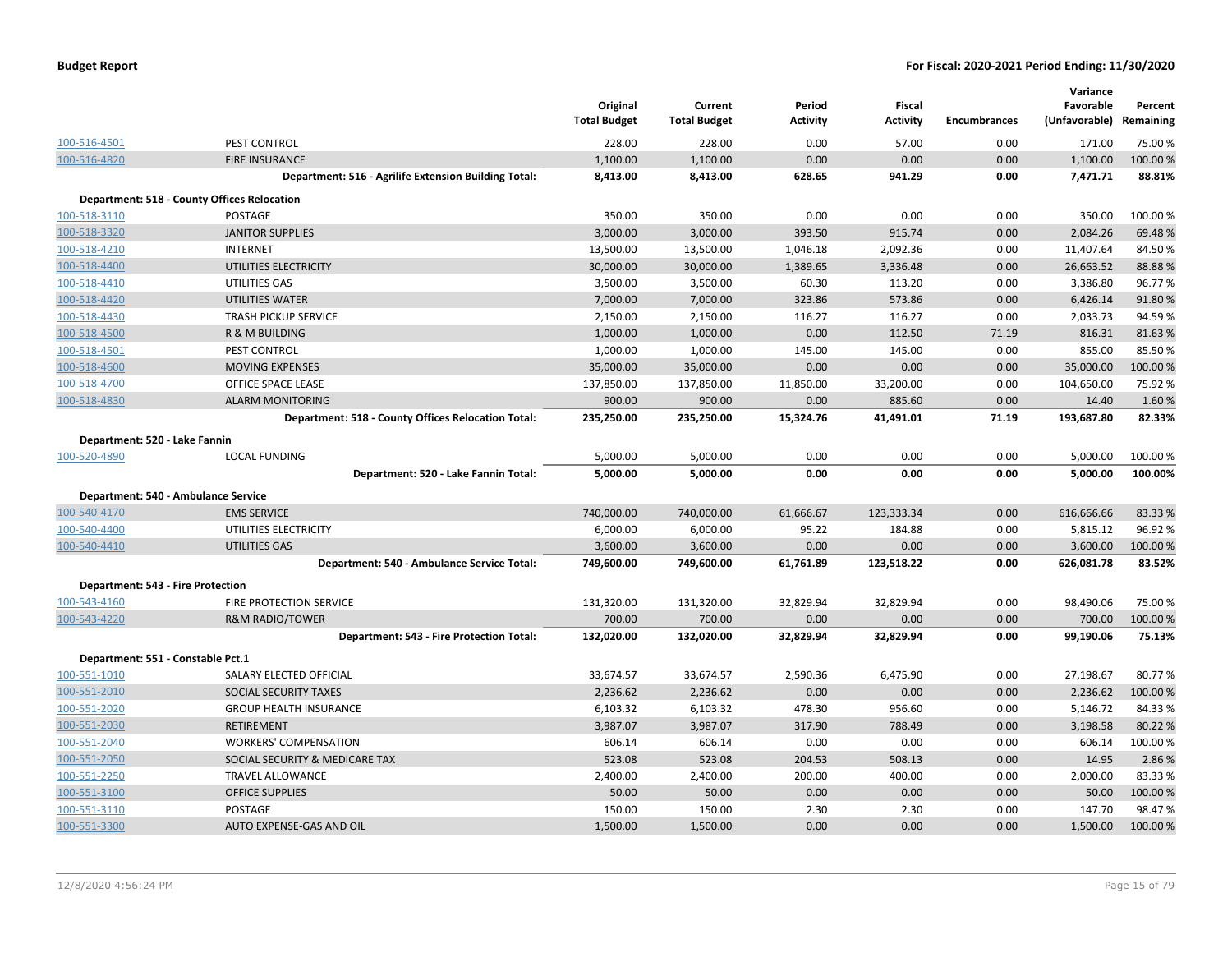| <b>Budget Report</b> |  |
|----------------------|--|
|----------------------|--|

|                                   |                                          | Original<br><b>Total Budget</b> | Current<br><b>Total Budget</b> | Period<br><b>Activity</b> | Fiscal<br><b>Activity</b> | <b>Encumbrances</b> | Variance<br>Favorable<br>(Unfavorable) Remaining | Percent  |
|-----------------------------------|------------------------------------------|---------------------------------|--------------------------------|---------------------------|---------------------------|---------------------|--------------------------------------------------|----------|
| 100-551-4220                      | R & M RADIO                              | 100.00                          | 100.00                         | 0.00                      | 0.00                      | 0.00                | 100.00                                           | 100.00 % |
| 100-551-4350                      | <b>PRINTING</b>                          | 50.00                           | 50.00                          | 0.00                      | 0.00                      | 0.00                | 50.00                                            | 100.00%  |
| 100-551-4800                      | <b>BOND</b>                              | 178.00                          | 178.00                         | 0.00                      | 0.00                      | 0.00                | 178.00                                           | 100.00 % |
| 100-551-4880                      | <b>LAW ENFORCEMENT INSURANCE</b>         | 500.00                          | 500.00                         | 462.96                    | 462.96                    | 0.00                | 37.04                                            | 7.41%    |
| 100-551-5910                      | <b>ONLINE RESEARCH</b>                   | 600.00                          | 600.00                         | 50.00                     | 50.00                     | 0.00                | 550.00                                           | 91.67%   |
|                                   | Department: 551 - Constable Pct.1 Total: | 52,658.80                       | 52,658.80                      | 4,306.35                  | 9,644.38                  | 0.00                | 43,014.42                                        | 81.69%   |
| Department: 552 - Constable Pct.2 |                                          |                                 |                                |                           |                           |                     |                                                  |          |
| 100-552-1010                      | SALARY ELECTED OFFICIAL                  | 16,619.05                       | 16,619.05                      | 1,278.38                  | 3,195.95                  | 0.00                | 13,423.10                                        | 80.77%   |
| 100-552-2010                      | SOCIAL SECURITY TAXES                    | 1,030.38                        | 1,030.38                       | 0.00                      | 0.00                      | 0.00                | 1,030.38                                         | 100.00%  |
| 100-552-2020                      | <b>GROUP HEALTH INSURANCE</b>            | 12,206.64                       | 12,206.64                      | 1,017.22                  | 2,034.44                  | 0.00                | 10,172.20                                        | 83.33 %  |
| 100-552-2030                      | <b>RETIREMENT</b>                        | 1,967.70                        | 1,967.70                       | 150.72                    | 376.80                    | 0.00                | 1,590.90                                         | 80.85%   |
| 100-552-2040                      | <b>WORKERS' COMPENSATION</b>             | 299.14                          | 299.14                         | 0.00                      | 0.00                      | 0.00                | 299.14                                           | 100.00%  |
| 100-552-2050                      | SOCIAL SECURITY & MEDICARE TAX           | 240.98                          | 240.98                         | 97.80                     | 244.50                    | 0.00                | $-3.52$                                          | $-1.46%$ |
| 100-552-3100                      | <b>OFFICE SUPPLIES</b>                   | 100.00                          | 100.00                         | 0.00                      | 0.00                      | 0.00                | 100.00                                           | 100.00 % |
| 100-552-3110                      | <b>POSTAGE</b>                           | 250.00                          | 250.00                         | 0.00                      | 0.00                      | 0.00                | 250.00                                           | 100.00%  |
| 100-552-3300                      | AUTO EXPENSE-GAS AND OIL                 | 1,000.00                        | 1,000.00                       | 0.00                      | 0.00                      | 0.00                | 1,000.00                                         | 100.00 % |
| 100-552-4220                      | R & M RADIO                              | 100.00                          | 100.00                         | 0.00                      | 0.00                      | 0.00                | 100.00                                           | 100.00 % |
| 100-552-4270                      | OUT OF COUNTY TRAVEL/TRAINING            | 228.00                          | 228.00                         | 0.00                      | 0.00                      | 0.00                | 228.00                                           | 100.00 % |
| 100-552-4350                      | <b>PRINTING</b>                          | 100.00                          | 100.00                         | 0.00                      | 0.00                      | 0.00                | 100.00                                           | 100.00%  |
| 100-552-4540                      | <b>R&amp;M AUTO</b>                      | 1,000.00                        | 1,000.00                       | 0.00                      | 0.00                      | 0.00                | 1,000.00                                         | 100.00%  |
| 100-552-4800                      | <b>BOND</b>                              | 178.00                          | 178.00                         | 0.00                      | 0.00                      | 0.00                | 178.00                                           | 100.00 % |
| 100-552-4870                      | <b>AUTO INSURANCE</b>                    | 425.00                          | 425.00                         | 403.00                    | 403.00                    | 0.00                | 22.00                                            | 5.18%    |
| 100-552-4880                      | LAW ENFOREMENT INSURANCE                 | 500.00                          | 500.00                         | 462.96                    | 462.96                    | 0.00                | 37.04                                            | 7.41%    |
|                                   | Department: 552 - Constable Pct.2 Total: | 36,244.89                       | 36,244.89                      | 3,410.08                  | 6,717.65                  | 0.00                | 29,527.24                                        | 81.47%   |
| Department: 553 - Constable Pct.3 |                                          |                                 |                                |                           |                           |                     |                                                  |          |
| 100-553-1010                      | SALARY ELECTED OFFICIAL                  | 14,830.57                       | 14,830.57                      | 1,140.82                  | 2,852.05                  | 0.00                | 11,978.52                                        | 80.77%   |
| 100-553-2010                      | SOCIAL SECURITY TAXES                    | 1,068.30                        | 1,068.30                       | 0.00                      | 0.00                      | 0.00                | 1,068.30                                         | 100.00%  |
| 100-553-2020                      | <b>GROUP HEALTH INSURANCE</b>            | 12,206.64                       | 12,206.64                      | 1,017.22                  | 2,034.44                  | 0.00                | 10,172.20                                        | 83.33 %  |
| 100-553-2030                      | <b>RETIREMENT</b>                        | 1,755.94                        | 1,755.94                       | 134.50                    | 336.25                    | 0.00                | 1,419.69                                         | 80.85%   |
| 100-553-2040                      | <b>WORKERS' COMPENSATION</b>             | 266.95                          | 266.95                         | 0.00                      | 0.00                      | 0.00                | 266.95                                           | 100.00%  |
| 100-553-2050                      | SOCIAL SECURITY & MEDICARE TAX           | 249.84                          | 249.84                         | 102.58                    | 248.80                    | 0.00                | 1.04                                             | 0.42%    |
| 100-553-2250                      | <b>TRAVEL ALLOWANCE</b>                  | 2,400.00                        | 2,400.00                       | 200.00                    | 400.00                    | 0.00                | 2,000.00                                         | 83.33%   |
| 100-553-3100                      | <b>OFFICE SUPPLIES</b>                   | 40.00                           | 40.00                          | 0.00                      | 0.00                      | 0.00                | 40.00                                            | 100.00 % |
| 100-553-3110                      | <b>POSTAGE</b>                           | 150.00                          | 150.00                         | 0.00                      | 0.00                      | 0.00                | 150.00                                           | 100.00 % |
| 100-553-3300                      | AUTO EXPENSE-GAS AND OIL                 | 200.00                          | 200.00                         | 0.00                      | 0.00                      | 0.00                | 200.00                                           | 100.00 % |
| 100-553-4350                      | <b>PRINTING</b>                          | 50.00                           | 50.00                          | 0.00                      | 0.00                      | 0.00                | 50.00                                            | 100.00%  |
| 100-553-4530                      | <b>COMPUTER SOFTWARE</b>                 | 1,152.00                        | 1,152.00                       | 0.00                      | 0.00                      | 0.00                | 1,152.00                                         | 100.00%  |
| 100-553-4800                      | <b>BOND</b>                              | 178.00                          | 178.00                         | 0.00                      | 0.00                      | 0.00                | 178.00                                           | 100.00 % |
| 100-553-4810                      | <b>DUES</b>                              | 60.00                           | 60.00                          | 0.00                      | 0.00                      | 0.00                | 60.00                                            | 100.00 % |
| 100-553-4880                      | <b>LAW ENFORCEMENT INSURANCE</b>         | 500.00                          | 500.00                         | 462.96                    | 462.96                    | 0.00                | 37.04                                            | 7.41%    |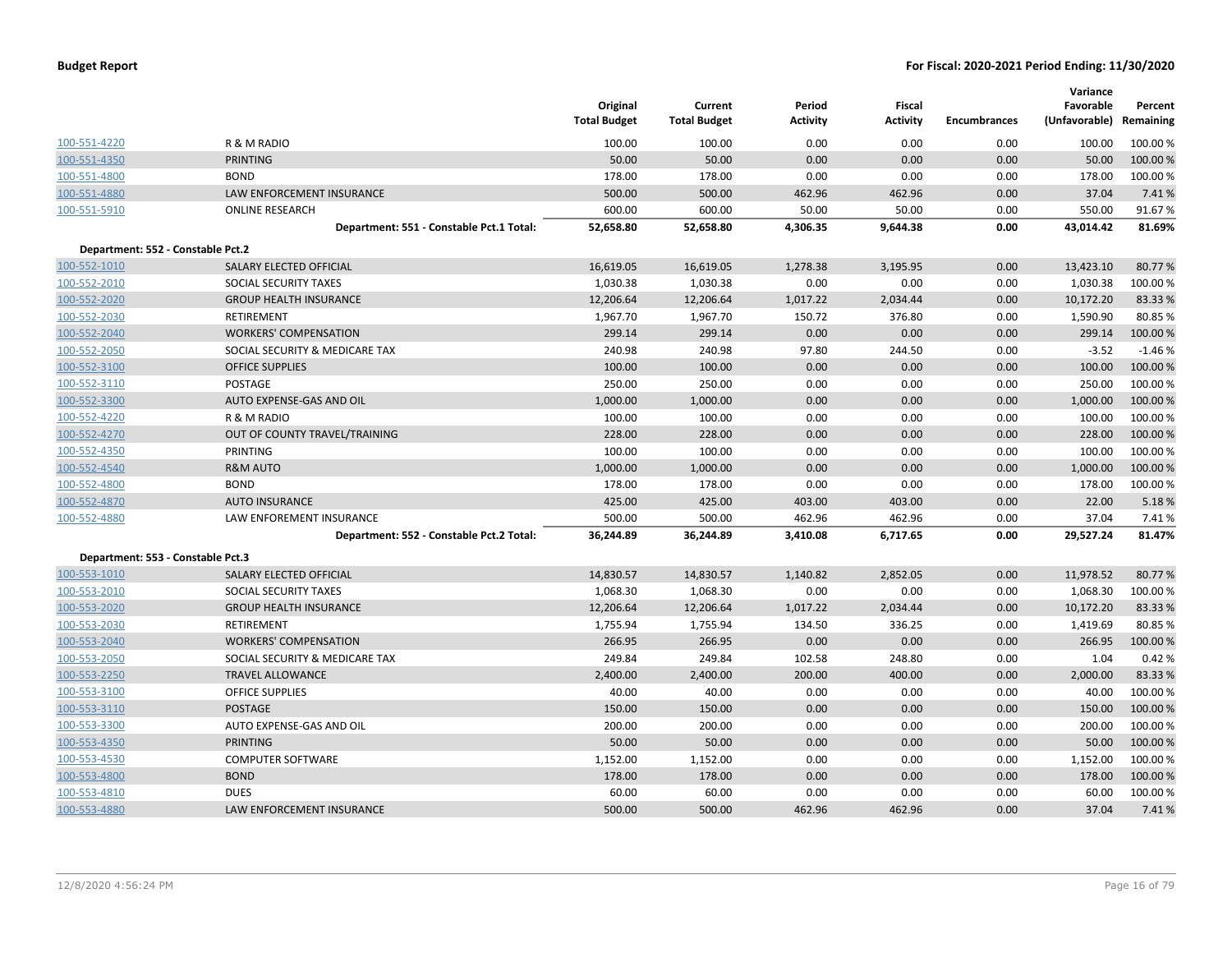| <b>Budget Report</b> |  |
|----------------------|--|
|----------------------|--|

|                                                  |                                                 | Original<br><b>Total Budget</b> | Current<br><b>Total Budget</b> | Period<br><b>Activity</b> | Fiscal<br><b>Activity</b> | Encumbrances | Variance<br>Favorable<br>(Unfavorable) | Percent<br>Remaining |
|--------------------------------------------------|-------------------------------------------------|---------------------------------|--------------------------------|---------------------------|---------------------------|--------------|----------------------------------------|----------------------|
| 100-553-5720                                     | <b>OFFICE EQUIPMENT</b>                         | 200.00                          | 200.00                         | 0.00                      | 0.00                      | 0.00         | 200.00                                 | 100.00 %             |
|                                                  | Department: 553 - Constable Pct.3 Total:        | 35,308.24                       | 35,308.24                      | 3,058.08                  | 6,334.50                  | 0.00         | 28,973.74                              | 82.06%               |
|                                                  | Department: 555 - Animal Control Officer        |                                 |                                |                           |                           |              |                                        |                      |
| 100-555-4410                                     | ANIMAL CONTROL OFFICER/SERVICES                 | 3,000.00                        | 3,000.00                       | 0.00                      | 0.00                      | 0.00         | 3,000.00                               | 100.00 %             |
|                                                  | Department: 555 - Animal Control Officer Total: | 3,000.00                        | 3,000.00                       | 0.00                      | 0.00                      | 0.00         | 3,000.00                               | 100.00%              |
|                                                  | Department: 559 - Texas VINE Program            |                                 |                                |                           |                           |              |                                        |                      |
| 100-559-4950                                     | VINE AUTOMATED VICTIM NOTIF. SERV.              | 18,571.12                       | 18,571.12                      | 0.00                      | 0.00                      | 0.00         | 18,571.12                              | 100.00%              |
|                                                  | Department: 559 - Texas VINE Program Total:     | 18,571.12                       | 18,571.12                      | 0.00                      | 0.00                      | 0.00         | 18,571.12                              | 100.00%              |
|                                                  |                                                 |                                 |                                |                           |                           |              |                                        |                      |
| Department: 560 - County Sheriff<br>100-560-1010 | SALARY ELECTED OFFICIAL                         | 60,513.98                       | 60,513.98                      | 4,654.92                  | 11,637.30                 | 0.00         | 48,876.68                              | 80.77%               |
| 100-560-1030                                     | <b>SALARY CHIEF DEPUTY</b>                      | 52,500.00                       | 52,500.00                      | 4,038.46                  | 10,096.15                 | 0.00         | 42,403.85                              | 80.77%               |
| 100-560-1040                                     | <b>SALARIES DEPUTIES</b>                        | 683,192.21                      | 683,192.21                     | 47,612.66                 | 122,965.96                | 0.00         | 560,226.25                             | 82.00%               |
| 100-560-1050                                     | SALARY ADMINISTRATIVE SECRETARY                 | 43,020.00                       | 43,020.00                      | 3,309.23                  | 8,273.08                  | 0.00         | 34,746.92                              | 80.77%               |
| 100-560-1051                                     | SALARY EVIDENCE CLERK                           | 25,480.00                       | 25,480.00                      | 1,960.00                  | 4,900.00                  | 0.00         | 20,580.00                              | 80.77%               |
| 100-560-1070                                     | <b>SALARY PART-TIME</b>                         | 0.00                            | 0.00                           | 1,368.00                  | 4,116.00                  | 0.00         | $-4,116.00$                            | 0.00%                |
| 100-560-1080                                     | <b>COMPENSATION/HOLIDAY PAY</b>                 | 138,719.27                      | 138,719.27                     | 2,382.94                  | 6,121.14                  | 0.00         | 132,598.13                             | 95.59%               |
| 100-560-1110                                     | SALARY LIEUTENANT                               | 47,200.00                       | 47,200.00                      | 3,630.77                  | 9,076.91                  | 0.00         | 38,123.09                              | 80.77%               |
| 100-560-1130                                     | SALARY TRANSPORT OFFICER                        | 38,292.67                       | 38,292.67                      | 2,945.60                  | 7,364.00                  | 0.00         | 30,928.67                              | 80.77%               |
| 100-560-1140                                     | SALARY PROF. STANDARDS OFFICER                  | 38,292.67                       | 38,292.67                      | 2,945.60                  | 7,364.00                  | 0.00         | 30,928.67                              | 80.77%               |
| 100-560-1200                                     | <b>SALARY DISPATCHER</b>                        | 291,683.00                      | 291,683.00                     | 16,197.55                 | 42,634.51                 | 0.00         | 249,048.49                             | 85.38%               |
| 100-560-2010                                     | SOCIAL SECURITY TAXES                           | 85,608.01                       | 85,608.01                      | 0.00                      | 0.00                      | 0.00         | 85,608.01                              | 100.00%              |
| 100-560-2020                                     | <b>GROUP HEALTH INSURANCE</b>                   | 366,199.20                      | 366,199.20                     | 28,648.79                 | 55,200.57                 | 0.00         | 310,998.63                             | 84.93%               |
| 100-560-2030                                     | <b>RETIREMENT</b>                               | 151,573.02                      | 151,573.02                     | 10,734.26                 | 27,653.32                 | 0.00         | 123,919.70                             | 81.76%               |
| 100-560-2040                                     | <b>WORKERS' COMPENSATION</b>                    | 26,018.53                       | 26,018.53                      | 0.00                      | 0.00                      | 0.00         | 26,018.53                              | 100.00%              |
| 100-560-2050                                     | SOCIAL SECURITY & MEDICARE TAX                  | 18,562.57                       | 18,562.57                      | 6,685.14                  | 17,356.36                 | 0.00         | 1,206.21                               | 6.50%                |
| 100-560-2060                                     | UNEMPLOYMENT EXPENSE                            | 5,000.00                        | 5,000.00                       | 0.00                      | 0.00                      | 0.00         | 5,000.00                               | 100.00 %             |
| 100-560-2500                                     | <b>EMPLOYEE PHYSICALS</b>                       | 1,000.00                        | 1,000.00                       | 0.00                      | 250.00                    | 0.00         | 750.00                                 | 75.00 %              |
| 100-560-3100                                     | <b>OFFICE SUPPLIES</b>                          | 8,000.00                        | 8,000.00                       | 1,304.40                  | 3,478.08                  | 0.00         | 4,521.92                               | 56.52%               |
| 100-560-3110                                     | <b>POSTAGE</b>                                  | 1,700.00                        | 1,700.00                       | 110.10                    | 161.81                    | 0.00         | 1,538.19                               | 90.48%               |
| 100-560-3200                                     | <b>WEAPONS SUPPLIES</b>                         | 3,000.00                        | 3,000.00                       | 230.99                    | 230.99                    | 0.00         | 2,769.01                               | 92.30%               |
| 100-560-3210                                     | PATROL SUPPLIES                                 | 3,800.00                        | 3,800.00                       | 132.66                    | 132.66                    | 383.94       | 3,283.40                               | 86.41%               |
| 100-560-3300                                     | <b>AUTO EXPENSE GAS &amp; OIL</b>               | 70,000.00                       | 70,000.00                      | 4,629.37                  | 4,629.37                  | 0.00         | 65,370.63                              | 93.39%               |
| 100-560-3320                                     | SHERIFF JANITOR SUPPLIES                        | 1,750.00                        | 1,750.00                       | 0.00                      | 436.77                    | 0.00         | 1,313.23                               | 75.04 %              |
| 100-560-3950                                     | UNIFORMS/OTHER                                  | 6,300.00                        | 6,300.00                       | 946.92                    | 946.92                    | 0.00         | 5,353.08                               | 84.97%               |
| 100-560-4210                                     | <b>INTERNET SERVICE</b>                         | 9,500.00                        | 9,500.00                       | 369.89                    | 1,008.87                  | 0.00         | 8,491.13                               | 89.38%               |
| 100-560-4220                                     | R & M RADIO                                     | 1,000.00                        | 1,000.00                       | 0.00                      | 0.00                      | 0.00         | 1,000.00                               | 100.00 %             |
| 100-560-4250                                     | PROFESSIONAL SERVICES/INTERPRETER               | 100.00                          | 100.00                         | 0.00                      | 0.00                      | 0.00         | 100.00                                 | 100.00 %             |
| 100-560-4270                                     | OUT OF COUNTY TRAVEL/TRAINING                   | 4,000.00                        | 4,000.00                       | 0.00                      | 0.00                      | 0.00         | 4,000.00                               | 100.00%              |
| 100-560-4280                                     | PRISONER TRANSPORT                              | 8,500.00                        | 8,500.00                       | 1,387.29                  | 1,487.29                  | 0.00         | 7,012.71                               | 82.50%               |
| 100-560-4300                                     | <b>BIDS AND NOTICES</b>                         | 500.00                          | 500.00                         | 0.00                      | 0.00                      | 0.00         | 500.00                                 | 100.00%              |
| 100-560-4320                                     | <b>IMPOUNDMENT OF ESTRAY LIVESTOCK</b>          | 10,000.00                       | 10,000.00                      | 0.00                      | 0.00                      | 0.00         | 10,000.00                              | 100.00 %             |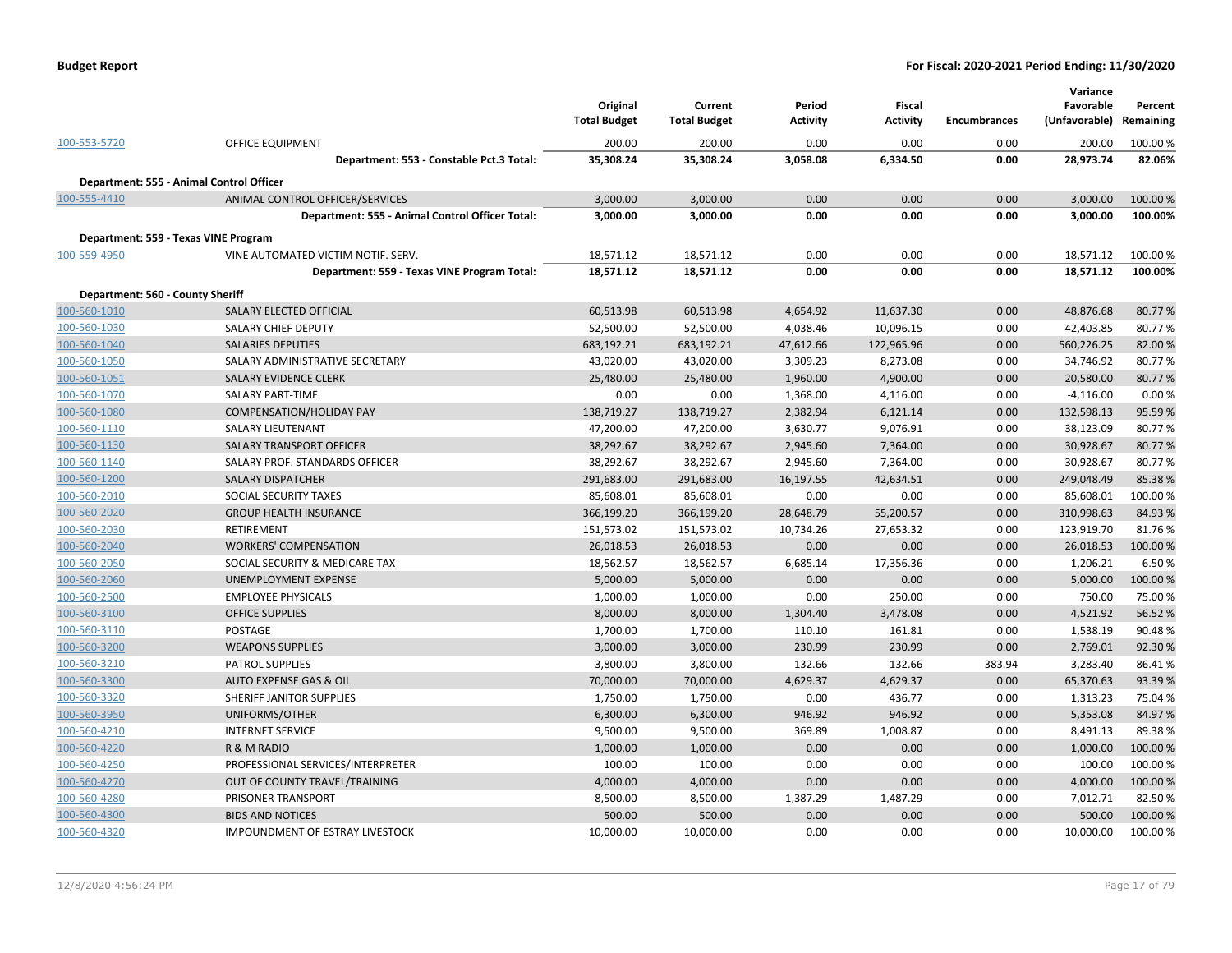|                                    |                                           | Original<br><b>Total Budget</b> | Current<br><b>Total Budget</b> | Period<br>Activity | Fiscal<br><b>Activity</b> | <b>Encumbrances</b> | Variance<br>Favorable<br>(Unfavorable) | Percent<br>Remaining |
|------------------------------------|-------------------------------------------|---------------------------------|--------------------------------|--------------------|---------------------------|---------------------|----------------------------------------|----------------------|
| 100-560-4350                       | <b>PRINTING</b>                           | 1,000.00                        | 1,000.00                       | 0.00               | 0.00                      | 0.00                | 1,000.00                               | 100.00%              |
| 100-560-4420                       | UTILITIES WATER                           | 3,000.00                        | 3,000.00                       | 137.92             | 137.92                    | 0.00                | 2,862.08                               | 95.40%               |
| 100-560-4430                       | <b>SHERIFF TRASH PICKUP</b>               | 1,500.00                        | 1,500.00                       | 120.84             | 120.84                    | 0.00                | 1,379.16                               | 91.94 %              |
| 100-560-4500                       | <b>R &amp; M BUILDING</b>                 | 5,000.00                        | 5,000.00                       | 850.00             | 2,083.68                  | 0.00                | 2,916.32                               | 58.33%               |
| 100-560-4501                       | PEST CONTROL                              | 320.00                          | 320.00                         | 0.00               | 0.00                      | 0.00                | 320.00                                 | 100.00%              |
| 100-560-4530                       | TYLER/CAD MAINTENANCE                     | 15,347.62                       | 15,347.62                      | 0.00               | 0.00                      | 0.00                | 15,347.62                              | 100.00%              |
| 100-560-4540                       | R & M AUTOMOBILES                         | 45,000.00                       | 45,000.00                      | 1,325.02           | 2,414.02                  | 776.64              | 41,809.34                              | 92.91%               |
| 100-560-4800                       | <b>BOND</b>                               | 435.00                          | 435.00                         | 80.00              | 80.00                     | 0.00                | 355.00                                 | 81.61%               |
| 100-560-4820                       | <b>FIRE INSURANCE</b>                     | 325.00                          | 325.00                         | 0.00               | 0.00                      | 0.00                | 325.00                                 | 100.00%              |
| 100-560-4870                       | AUTOMOBILE INSURANCE                      | 10,500.00                       | 10,500.00                      | 9,266.00           | 9,266.00                  | 0.00                | 1,234.00                               | 11.75 %              |
| 100-560-4880                       | LAW ENFORCEMENT INSURANCE                 | 15,000.00                       | 15,000.00                      | 15,983.68          | 15,983.68                 | 0.00                | $-983.68$                              | $-6.56%$             |
| 100-560-4890                       | <b>LOCAL FUNDING 562</b>                  | 36,287.76                       | 36,287.76                      | 0.00               | 0.00                      | 0.00                | 36,287.76                              | 100.00%              |
| 100-560-5720                       | <b>OFFICE EQUIPMENT</b>                   | 200.00                          | 200.00                         | 59.95              | 59.95                     | 0.00                | 140.05                                 | 70.03 %              |
| 100-560-5740                       | <b>TECHNOLOGY</b>                         | 16,000.00                       | 16,000.00                      | 0.00               | 0.00                      | 5,720.25            | 10,279.75                              | 64.25 %              |
| 100-560-5750                       | PURCHASE OF AUTOMOBILES                   | 50,000.00                       | 50,000.00                      | 0.00               | 0.00                      | 50,341.31           | $-341.31$                              | $-0.68%$             |
| 100-560-5790                       | <b>WEAPONS</b>                            | 2,000.00                        | 2,000.00                       | 0.00               | 0.00                      | 548.60              | 1,451.40                               | 72.57 %              |
|                                    | Department: 560 - County Sheriff Total:   | 2,402,920.51                    | 2,402,920.51                   | 174,048.95         | 377,668.15                | 57,770.74           | 1,967,481.62                           | 81.88%               |
| Department: 565 - Jail Operations  |                                           |                                 |                                |                    |                           |                     |                                        |                      |
| 100-565-3800                       | PRISONER HOUSING                          | 2,550,000.00                    | 2,550,000.00                   | 196,715.00         | 196,715.00                | 0.00                | 2,353,285.00                           | 92.29 %              |
| 100-565-4000                       | PRISONER TRANSPORT/GUARD                  | 25,000.00                       | 25,000.00                      | 2,401.65           | 2,401.65                  | 0.00                | 22,598.35                              | 90.39%               |
| 100-565-4050                       | PRISONER MEDICAL                          | 175,000.00                      | 175,000.00                     | 15,410.09          | 15,860.09                 | 0.00                | 159,139.91                             | 90.94 %              |
| 100-565-4500                       | <b>R&amp;M BUILDING</b>                   | 1,000.00                        | 1,000.00                       | 438.25             | 438.25                    | 0.00                | 561.75                                 | 56.18%               |
| 100-565-4501                       | PEST CONTROL                              | 580.00                          | 580.00                         | 0.00               | 0.00                      | 0.00                | 580.00                                 | 100.00 %             |
|                                    | Department: 565 - Jail Operations Total:  | 2,751,580.00                    | 2,751,580.00                   | 214,964.99         | 215,414.99                | 0.00                | 2,536,165.01                           | 92.17%               |
| Department: 573 - Bond Supervision |                                           |                                 |                                |                    |                           |                     |                                        |                      |
| 100-573-1020                       | SALARY-BOND SUPERVISOR                    | 38,244.95                       | 38,244.95                      | 2,941.92           | 7,354.80                  | 0.00                | 30,890.15                              | 80.77%               |
| 100-573-1070                       | Part Time                                 | 2,816.32                        | 2,816.32                       | 0.00               | 0.00                      | 0.00                | 2,816.32                               | 100.00%              |
| 100-573-2010                       | SOCIAL SECURITY TAXES                     | 2,545.80                        | 2,545.80                       | 0.00               | 0.00                      | 0.00                | 2,545.80                               | 100.00%              |
| 100-573-2020                       | <b>GROUP HEALTH INSURANCE</b>             | 13,427.30                       | 13,427.30                      | 1,017.22           | 2,034.44                  | 0.00                | 11,392.86                              | 84.85 %              |
| 100-573-2030                       | RETIREMENT                                | 4,861.65                        | 4,861.65                       | 346.86             | 867.15                    | 0.00                | 3,994.50                               | 82.16%               |
| 100-573-2040                       | <b>WORKERS' COMPENSATION</b>              | 131.39                          | 131.39                         | 0.00               | 0.00                      | 0.00                | 131.39                                 | 100.00 %             |
| 100-573-2050                       | SOCIAL SECURITY & MEDICARE TAX            | 595.39                          | 595.39                         | 222.68             | 556.70                    | 0.00                | 38.69                                  | 6.50%                |
| 100-573-3100                       | <b>OFFICE SUPPLIES</b>                    | 700.00                          | 700.00                         | 0.00               | 0.00                      | 0.00                | 700.00                                 | 100.00%              |
| 100-573-3130                       | DRUG TESTING SUPPLIES                     | 4,000.00                        | 4,000.00                       | 0.00               | 0.00                      | 0.00                | 4,000.00                               | 100.00%              |
| 100-573-3400                       | <b>EVALUATIONS</b>                        | 1,000.00                        | 1,000.00                       | 0.00               | 0.00                      | 0.00                | 1,000.00                               | 100.00%              |
| 100-573-4270                       | OUT OF COUNTY TRAVEL/TRAINING             | 1,900.00                        | 1,900.00                       | 0.00               | 0.00                      | 0.00                | 1,900.00                               | 100.00%              |
| 100-573-4530                       | <b>COMPUTER SOFTWARE</b>                  | 1,284.00                        | 1,284.00                       | 107.00             | 321.00                    | 0.00                | 963.00                                 | 75.00 %              |
| 100-573-4800                       | <b>BOND</b>                               | 50.00                           | 50.00                          | 0.00               | 0.00                      | 0.00                | 50.00                                  | 100.00%              |
| 100-573-4810                       | <b>DUES</b>                               | 75.00                           | 75.00                          | 0.00               | 0.00                      | 0.00                | 75.00                                  | 100.00 %             |
|                                    | Department: 573 - Bond Supervision Total: | 71,631.80                       | 71,631.80                      | 4,635.68           | 11,134.09                 | 0.00                | 60,497.71                              | 84.46%               |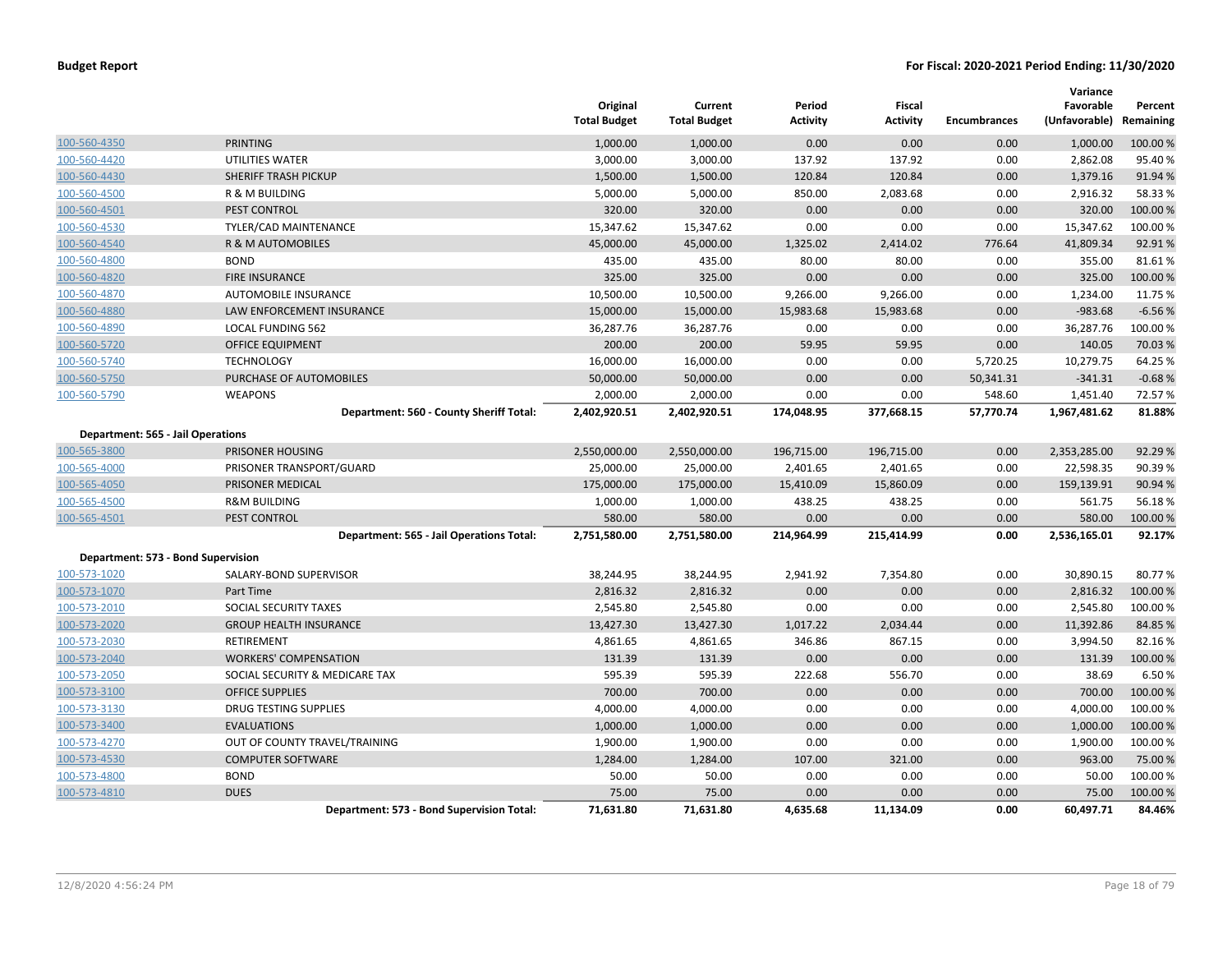|              |                                                    | Original<br><b>Total Budget</b> | Current<br><b>Total Budget</b> | Period<br><b>Activity</b> | <b>Fiscal</b><br><b>Activity</b> | <b>Encumbrances</b> | Variance<br>Favorable<br>(Unfavorable) Remaining | Percent  |
|--------------|----------------------------------------------------|---------------------------------|--------------------------------|---------------------------|----------------------------------|---------------------|--------------------------------------------------|----------|
|              | Department: 575 - Juvenile Probation               |                                 |                                |                           |                                  |                     |                                                  |          |
| 100-575-3110 | POSTAGE                                            | 0.00                            | 0.00                           | 4.00                      | 4.00                             | 0.00                | $-4.00$                                          | 0.00%    |
| 100-575-3150 | <b>COPIER RENTAL</b>                               | 0.00                            | 0.00                           | 25.37                     | 25.37                            | 0.00                | $-25.37$                                         | 0.00%    |
| 100-575-9950 | JUVENILE PROBATION FUNDING                         | 170,000.00                      | 170,000.00                     | 0.00                      | 0.00                             | 0.00                | 170,000.00                                       | 100.00%  |
|              | Department: 575 - Juvenile Probation Total:        | 170,000.00                      | 170,000.00                     | 29.37                     | 29.37                            | 0.00                | 169,970.63                                       | 99.98%   |
|              | Department: 590 - Environmental Development        |                                 |                                |                           |                                  |                     |                                                  |          |
| 100-590-1020 | <b>SALARY DIRECTOR</b>                             | 30,248.92                       | 30,248.92                      | 2,326.84                  | 5,817.09                         | 0.00                | 24,431.83                                        | 80.77%   |
| 100-590-1040 | <b>SALARIES DEPUTIES</b>                           | 40,681.56                       | 40,681.56                      | 3,129.36                  | 7,823.41                         | 0.00                | 32,858.15                                        | 80.77%   |
| 100-590-1070 | <b>SALARY PART-TIME</b>                            | 18,096.00                       | 18,096.00                      | 0.00                      | 792.00                           | 0.00                | 17,304.00                                        | 95.62%   |
| 100-590-2010 | SOCIAL SECURITY TAXES                              | 5,519.64                        | 5,519.64                       | 0.00                      | 0.00                             | 0.00                | 5,519.64                                         | 100.00%  |
| 100-590-2020 | <b>GROUP HEALTH INSURANCE</b>                      | 24,413.28                       | 24,413.28                      | 2,034.44                  | 4,239.74                         | 0.00                | 20,173.54                                        | 82.63%   |
| 100-590-2030 | RETIREMENT                                         | 10,540.74                       | 10,540.74                      | 643.30                    | 1,701.63                         | 0.00                | 8,839.11                                         | 83.86%   |
| 100-590-2040 | <b>WORKERS' COMPENSATION</b>                       | 272.79                          | 272.79                         | 0.00                      | 0.00                             | 0.00                | 272.79                                           | 100.00%  |
| 100-590-2050 | SOCIAL SECURITY & MEDICARE TAX                     | 1,290.88                        | 1,290.88                       | 407.00                    | 1,078.09                         | 0.00                | 212.79                                           | 16.48%   |
| 100-590-3100 | <b>OFFICE SUPPLIES</b>                             | 850.00                          | 850.00                         | 306.87                    | 306.87                           | 124.44              | 418.69                                           | 49.26%   |
| 100-590-3110 | POSTAGE                                            | 1,700.00                        | 1,700.00                       | 105.55                    | 105.55                           | 0.00                | 1,594.45                                         | 93.79%   |
| 100-590-3150 | <b>COPIER RENTAL</b>                               | 1,000.00                        | 1,000.00                       | 75.00                     | 75.00                            | 0.00                | 925.00                                           | 92.50%   |
| 100-590-3300 | AUTO EXPENSE GAS & OIL                             | 1,100.00                        | 1,100.00                       | 0.00                      | 0.00                             | 0.00                | 1,100.00                                         | 100.00 % |
| 100-590-4270 | OUT OF COUNTY TRAVEL/TRAINING                      | 1,500.00                        | 1,500.00                       | 0.00                      | 0.00                             | 0.00                | 1,500.00                                         | 100.00 % |
| 100-590-4350 | PRINTING                                           | 200.00                          | 200.00                         | 0.00                      | 0.00                             | 0.00                | 200.00                                           | 100.00 % |
| 100-590-4530 | <b>COMPUTER SOFTWARE</b>                           | 300.00                          | 300.00                         | 0.00                      | 0.00                             | 0.00                | 300.00                                           | 100.00 % |
| 100-590-4540 | <b>R&amp;M AUTO</b>                                | 1,000.00                        | 1,000.00                       | 0.00                      | 0.00                             | 0.00                | 1,000.00                                         | 100.00 % |
| 100-590-4670 | VISITING HEALTH INSPECTOR                          | 300.00                          | 300.00                         | 0.00                      | 0.00                             | 0.00                | 300.00                                           | 100.00 % |
| 100-590-4800 | <b>BOND</b>                                        | 100.00                          | 100.00                         | 0.00                      | 0.00                             | 0.00                | 100.00                                           | 100.00 % |
| 100-590-4810 | <b>DUES</b>                                        | 111.00                          | 111.00                         | 0.00                      | 0.00                             | 0.00                | 111.00                                           | 100.00 % |
| 100-590-4870 | AUTOMOBILE INSURANCE                               | 225.00                          | 225.00                         | 188.00                    | 188.00                           | 0.00                | 37.00                                            | 16.44 %  |
| 100-590-5720 | <b>OFFICE EQUIPMENT</b>                            | 200.00                          | 200.00                         | 0.00                      | 0.00                             | 0.00                | 200.00                                           | 100.00 % |
|              | Department: 590 - Environmental Development Total: | 139,649.81                      | 139,649.81                     | 9,216.36                  | 22,127.38                        | 124.44              | 117,397.99                                       | 84.07%   |
|              | Department: 591 - Development Services             |                                 |                                |                           |                                  |                     |                                                  |          |
| 100-591-1020 | <b>SALARY DIRECTOR</b>                             | 36,834.94                       | 36,834.94                      | 2,326.84                  | 7,445.11                         | 0.00                | 29,389.83                                        | 79.79%   |
| 100-591-2010 | SOCIAL SECURITY TAXES                              | 2,283.77                        | 2,283.77                       | 0.00                      | 0.00                             | 0.00                | 2,283.77                                         | 100.00 % |
| 100-591-2020 | <b>GROUP HEALTH INSURANCE</b>                      | 12,206.64                       | 12,206.64                      | 1,014.68                  | 2,878.26                         | 0.00                | 9,328.38                                         | 76.42%   |
| 100-591-2030 | RETIREMENT                                         | 4,361.26                        | 4,361.26                       | 274.34                    | 877.79                           | 0.00                | 3,483.47                                         | 79.87%   |
| 100-591-2040 | <b>WORKERS' COMPENSATION</b>                       | 117.87                          | 117.87                         | 0.00                      | 0.00                             | 0.00                | 117.87                                           | 100.00%  |
| 100-591-2050 | SOCIAL SECURITY & MEDICARE TAX                     | 534.11                          | 534.11                         | 178.00                    | 569.54                           | 0.00                | $-35.43$                                         | $-6.63%$ |
| 100-591-3100 | <b>OFFICE SUPPLIES</b>                             | 500.00                          | 500.00                         | 0.00                      | 0.00                             | 0.00                | 500.00                                           | 100.00 % |
| 100-591-3110 | POSTAGE                                            | 300.00                          | 300.00                         | 0.00                      | 0.00                             | 0.00                | 300.00                                           | 100.00 % |
| 100-591-3300 | AUTO EXPENSE GAS & OIL                             | 700.00                          | 700.00                         | 0.00                      | 0.00                             | 0.00                | 700.00                                           | 100.00 % |
| 100-591-4270 | OUT OF COUNTY TRAVEL/TRAINING                      | 1,500.00                        | 1,500.00                       | 0.00                      | 0.00                             | 0.00                | 1,500.00                                         | 100.00 % |
| 100-591-4350 | PRINTING                                           | 100.00                          | 100.00                         | 0.00                      | 0.00                             | 23.00               | 77.00                                            | 77.00%   |
| 100-591-4530 | <b>COMPUTER SOFTWARE</b>                           | 100.00                          | 100.00                         | 0.00                      | 0.00                             | 0.00                | 100.00                                           | 100.00 % |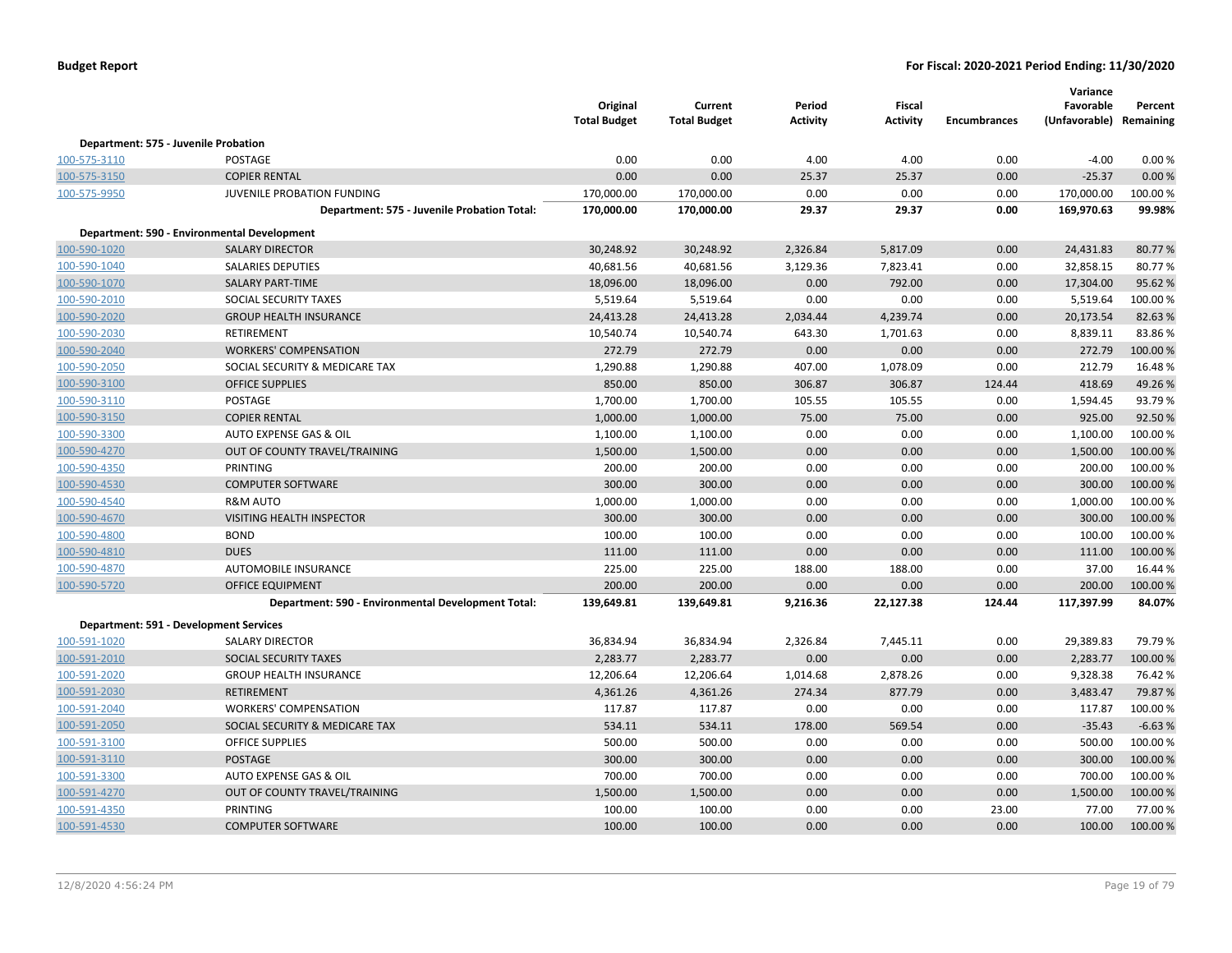|                                          |                                               | Original<br><b>Total Budget</b> | Current<br><b>Total Budget</b> | Period<br><b>Activity</b> | <b>Fiscal</b><br><b>Activity</b> | <b>Encumbrances</b> | Variance<br>Favorable<br>(Unfavorable) | Percent<br>Remaining |
|------------------------------------------|-----------------------------------------------|---------------------------------|--------------------------------|---------------------------|----------------------------------|---------------------|----------------------------------------|----------------------|
| 100-591-4540                             | <b>R&amp;M AUTO</b>                           | 250.00                          | 250.00                         | 0.00                      | 0.00                             | 0.00                | 250.00                                 | 100.00 %             |
| 100-591-4800                             | <b>BOND</b>                                   | 50.00                           | 50.00                          | 0.00                      | 0.00                             | 0.00                | 50.00                                  | 100.00 %             |
| 100-591-4810                             | <b>DUES</b>                                   | 50.00                           | 50.00                          | 0.00                      | 0.00                             | 0.00                | 50.00                                  | 100.00%              |
| 100-591-4870                             | <b>AUTOMOBILE INSURANCE</b>                   | 275.00                          | 275.00                         | 220.00                    | 220.00                           | 0.00                | 55.00                                  | 20.00 %              |
|                                          | Department: 591 - Development Services Total: | 60,163.59                       | 60,163.59                      | 4,013.86                  | 11,990.70                        | 23.00               | 48,149.89                              | 80.03%               |
| <b>Department: 640 - County Services</b> |                                               |                                 |                                |                           |                                  |                     |                                        |                      |
| 100-640-4100                             | <b>FANNIN CO. CHILDRENS CTR</b>               | 1,000.00                        | 1,000.00                       | 0.00                      | 1,000.00                         | 0.00                | 0.00                                   | 0.00%                |
| 100-640-4110                             | FANNIN CO. WELFARE BOARD                      | 1,000.00                        | 1,000.00                       | 0.00                      | 0.00                             | 0.00                | 1,000.00                               | 100.00 %             |
| 100-640-4120                             | FANNIN CO. HISTORICAL SOC                     | 4,500.00                        | 4,500.00                       | 0.00                      | 0.00                             | 0.00                | 4,500.00                               | 100.00%              |
| 100-640-4130                             | TEXOMA COMMUNITY CENTER(M.H.M.R.)             | 22,500.00                       | 22,500.00                      | 0.00                      | 22,500.00                        | 0.00                | 0.00                                   | 0.00%                |
| 100-640-4140                             | <b>FANNIN COUNTY CRISIS CENTER</b>            | 1,000.00                        | 1,000.00                       | 0.00                      | 0.00                             | 0.00                | 1,000.00                               | 100.00%              |
| 100-640-4150                             | <b>TAPS PUBLIC TRANSIT</b>                    | 5,000.00                        | 5,000.00                       | 5,000.00                  | 5,000.00                         | 0.00                | 0.00                                   | 0.00%                |
| 100-640-4160                             | <b>TRI-COUNTY SNAP</b>                        | 2,400.00                        | 2,400.00                       | 0.00                      | 0.00                             | 0.00                | 2,400.00                               | 100.00 %             |
| 100-640-4170                             | <b>OPEN ARMS SHELTER</b>                      | 1,000.00                        | 1,000.00                       | 0.00                      | 0.00                             | 0.00                | 1,000.00                               | 100.00 %             |
| 100-640-4180                             | FANNIN CO COMMUNITY MINISTRIES, INC           | 1,000.00                        | 1,000.00                       | 0.00                      | 0.00                             | 0.00                | 1,000.00                               | 100.00%              |
| 100-640-4400                             | UTILITIES ELECTRICITY                         | 8,500.00                        | 8,500.00                       | 507.32                    | 1,063.02                         | 0.00                | 7,436.98                               | 87.49%               |
| 100-640-4410                             | UTILITIES GAS                                 | 2,000.00                        | 2,000.00                       | 58.43                     | 58.43                            | 0.00                | 1,941.57                               | 97.08%               |
| 100-640-4420                             | <b>UTILITIES WATER</b>                        | 4,000.00                        | 4,000.00                       | 302.17                    | 302.17                           | 0.00                | 3,697.83                               | 92.45 %              |
| 100-640-4430                             | <b>TRASH PICK-UP</b>                          | 525.00                          | 525.00                         | 43.78                     | 43.78                            | 0.00                | 481.22                                 | 91.66%               |
| 100-640-4820                             | <b>FIRE INSURANCE</b>                         | 2,600.00                        | 2,600.00                       | 0.00                      | 0.00                             | 0.00                | 2,600.00                               | 100.00%              |
|                                          | Department: 640 - County Services Total:      | 57,025.00                       | 57,025.00                      | 5,911.70                  | 29,967.40                        | 0.00                | 27,057.60                              | 47.45%               |
| Department: 641 - Health Officer         |                                               |                                 |                                |                           |                                  |                     |                                        |                      |
| 100-641-1020                             | SALARY APPOINTED OFFICIAL                     | 2,400.00                        | 2,400.00                       | 200.00                    | 400.00                           | 0.00                | 2,000.00                               | 83.33%               |
|                                          | Department: 641 - Health Officer Total:       | 2,400.00                        | 2,400.00                       | 200.00                    | 400.00                           | 0.00                | 2,000.00                               | 83.33%               |
|                                          | Department: 645 - Indigent Health Care        |                                 |                                |                           |                                  |                     |                                        |                      |
| 100-645-1020                             | <b>SALARY IHC DIRECTOR</b>                    | 18,096.00                       | 18,096.00                      | 1,392.00                  | 3,480.00                         | 0.00                | 14,616.00                              | 80.77%               |
| 100-645-2010                             | SOCIAL SECURITY TAX                           | 1,121.95                        | 1,121.95                       | 0.00                      | 0.00                             | 0.00                | 1,121.95                               | 100.00%              |
| 100-645-2030                             | <b>RETIREMENT</b>                             | 2,142.57                        | 2,142.57                       | 164.12                    | 410.30                           | 0.00                | 1,732.27                               | 80.85 %              |
| 100-645-2040                             | <b>WORKER'S COMP</b>                          | 57.91                           | 57.91                          | 0.00                      | 0.00                             | 0.00                | 57.91                                  | 100.00%              |
| 100-645-2050                             | SOCIAL SECURITY & MEDICARE TAX                | 262.39                          | 262.39                         | 106.48                    | 266.20                           | 0.00                | $-3.81$                                | $-1.45%$             |
| 100-645-3100                             | <b>OFFICE SUPPLIES</b>                        | 400.00                          | 400.00                         | 66.13                     | 179.17                           | 0.00                | 220.83                                 | 55.21%               |
| 100-645-3110                             | <b>POSTAGE</b>                                | 75.00                           | 75.00                          | 55.00                     | 55.00                            | 0.00                | 20.00                                  | 26.67%               |
| 100-645-4090                             | <b>DIABETIC SUPPLIES</b>                      | 3,000.00                        | 3,000.00                       | 209.52                    | 209.52                           | 0.00                | 2,790.48                               | 93.02%               |
| 100-645-4100                             | CERT. REG. NURSE ANES.                        | 500.00                          | 500.00                         | 0.00                      | 0.00                             | 0.00                | 500.00                                 | 100.00%              |
| 100-645-4110                             | PHYSICIAN, NON-EMERGENCY                      | 15,000.00                       | 15,000.00                      | 3,632.57                  | 3,708.07                         | 0.00                | 11,291.93                              | 75.28%               |
| 100-645-4120                             | PRESCRIPTIONS, DRUGS                          | 20,000.00                       | 20,000.00                      | 1,831.05                  | 1,831.05                         | 0.00                | 18,168.95                              | 90.84%               |
| 100-645-4130                             | HOSPITAL, INPATIENT                           | 45,000.00                       | 45,000.00                      | 0.00                      | 0.00                             | 0.00                | 45,000.00                              | 100.00%              |
| 100-645-4140                             | HOSPITAL, OUTPATIENT                          | 60,000.00                       | 60,000.00                      | 2,425.55                  | 2,425.55                         | 0.00                | 57,574.45                              | 95.96%               |
| 100-645-4150                             | LABORATORY/X-RAY                              | 4,000.00                        | 4,000.00                       | 0.00                      | 0.00                             | 0.00                | 4,000.00                               | 100.00%              |
| 100-645-4180                             | FED. QUALIFIED HEALTH CENTER                  | 5,000.00                        | 5,000.00                       | 0.00                      | 0.00                             | 0.00                | 5,000.00                               | 100.00 %             |
| 100-645-4210                             | <b>INTERNET</b>                               | 948.00                          | 948.00                         | 78.94                     | 157.88                           | 0.00                | 790.12                                 | 83.35%               |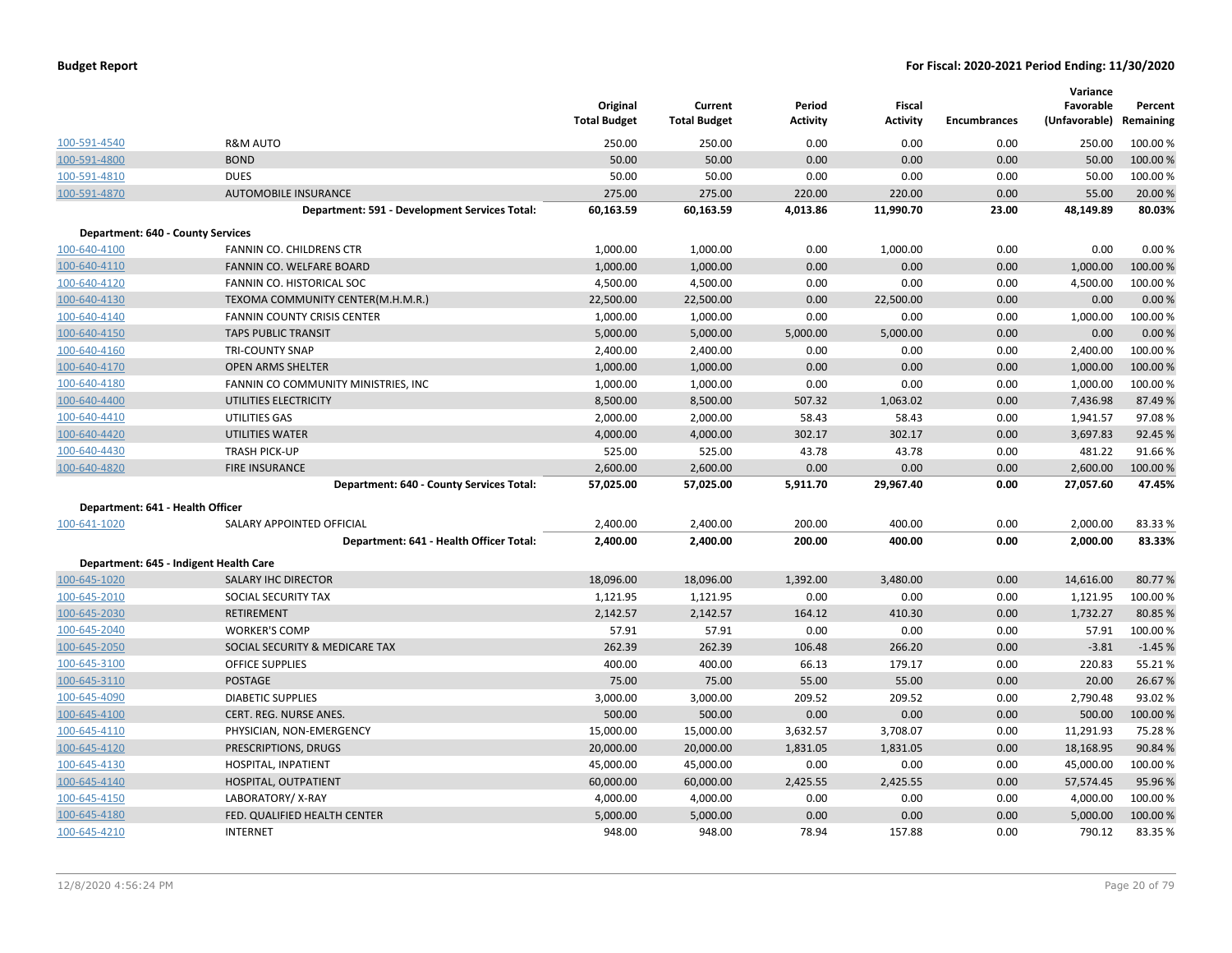|                                            |                                                           | Original<br><b>Total Budget</b> | Current<br><b>Total Budget</b> | Period<br><b>Activity</b> | Fiscal<br><b>Activity</b> | <b>Encumbrances</b> | Variance<br>Favorable<br>(Unfavorable) Remaining | Percent  |
|--------------------------------------------|-----------------------------------------------------------|---------------------------------|--------------------------------|---------------------------|---------------------------|---------------------|--------------------------------------------------|----------|
| 100-645-4270                               | OUT OF COUNTY TRAVEL/TRAINING                             | 1,000.00                        | 1,000.00                       | 0.00                      | 0.00                      | 0.00                | 1,000.00                                         | 100.00 % |
| 100-645-4300                               | <b>BIDS &amp; NOTICES</b>                                 | 75.00                           | 75.00                          | 0.00                      | 0.00                      | 0.00                | 75.00                                            | 100.00%  |
| 100-645-4530                               | <b>COMPUTER SOFTWARE</b>                                  | 12,708.00                       | 12,708.00                      | 1,059.00                  | 3,177.00                  | 0.00                | 9,531.00                                         | 75.00 %  |
|                                            | Department: 645 - Indigent Health Care Total:             | 189,386.82                      | 189,386.82                     | 11,020.36                 | 15,899.74                 | 0.00                | 173,487.08                                       | 91.60%   |
| Department: 665 - County Agents            |                                                           |                                 |                                |                           |                           |                     |                                                  |          |
| 100-665-1050                               | <b>SALARY SECRETARY</b>                                   | 28,296.90                       | 28,296.90                      | 910.95                    | 4,175.94                  | 0.00                | 24,120.96                                        | 85.24 %  |
| 100-665-1500                               | <b>CO. AGENTS SALARIES</b>                                | 51,811.65                       | 51,811.65                      | 3,985.52                  | 9,963.80                  | 0.00                | 41,847.85                                        | 80.77%   |
| 100-665-2010                               | SOCIAL SECURITY TAXES                                     | 4,966.73                        | 4,966.73                       | 0.00                      | 0.00                      | 0.00                | 4,966.73                                         | 100.00 % |
| 100-665-2020                               | <b>GROUP HEALTH INSURANCE</b>                             | 12,206.64                       | 12,206.64                      | 508.61                    | 1,525.83                  | 0.00                | 10,680.81                                        | 87.50 %  |
| 100-665-2030                               | <b>RETIREMENT</b>                                         | 3,350.35                        | 3,350.35                       | 107.40                    | 492.34                    | 0.00                | 2,858.01                                         | 85.30%   |
| 100-665-2040                               | <b>WORKERS' COMPENSATION</b>                              | 90.55                           | 90.55                          | 0.00                      | 0.00                      | 0.00                | 90.55                                            | 100.00%  |
| 100-665-2050                               | SOCIAL SECURITY & MEDICARE TAX                            | 1,161.57                        | 1,161.57                       | 338.31                    | 972.89                    | 0.00                | 188.68                                           | 16.24 %  |
| 100-665-3100                               | <b>OFFICE SUPPLIES</b>                                    | 1,100.00                        | 1,100.00                       | 0.00                      | 293.45                    | 0.00                | 806.55                                           | 73.32 %  |
| 100-665-3110                               | POSTAGE                                                   | 300.00                          | 300.00                         | 0.00                      | 0.00                      | 0.00                | 300.00                                           | 100.00 % |
| 100-665-3150                               | <b>COPIER RENTAL</b>                                      | 1,800.00                        | 1,800.00                       | 101.85                    | 101.85                    | 0.00                | 1,698.15                                         | 94.34 %  |
| 100-665-3350                               | PROGRAM SUPPLIES                                          | 500.00                          | 500.00                         | 0.00                      | 0.00                      | 0.00                | 500.00                                           | 100.00%  |
| 100-665-4210                               | <b>INTERNET</b>                                           | 800.00                          | 800.00                         | 64.99                     | 129.98                    | 0.00                | 670.02                                           | 83.75 %  |
| 100-665-4270                               | IN/OUT CO.TRAVEL/TRAINING-AG.                             | 3,000.00                        | 3,000.00                       | 0.00                      | 120.00                    | 0.00                | 2,880.00                                         | 96.00%   |
| 100-665-4280                               | IN/OUT CO.TRAVEL/TRAINING-F.C.S.                          | 3,000.00                        | 3,000.00                       | 0.00                      | 150.00                    | 0.00                | 2,850.00                                         | 95.00 %  |
| 100-665-4290                               | IN/OUT CO.TRAVEL/TRAINING-4-H                             | 3,000.00                        | 3,000.00                       | 110.00                    | 110.00                    | 0.00                | 2,890.00                                         | 96.33%   |
|                                            | Department: 665 - County Agents Total:                    | 115,384.39                      | 115,384.39                     | 6,127.63                  | 18,036.08                 | 0.00                | 97,348.31                                        | 84.37%   |
|                                            | <b>Department: 696 - Donations and Allocations</b>        |                                 |                                |                           |                           |                     |                                                  |          |
| 100-696-4910                               | SOIL & WATER CONSERVATION                                 | 1,000.00                        | 1,000.00                       | 0.00                      | 0.00                      | 0.00                | 1,000.00                                         | 100.00%  |
| 100-696-4920                               | <b>INDIGENT BURIAL</b>                                    | 2,000.00                        | 2,000.00                       | 0.00                      | 0.00                      | 0.00                | 2,000.00                                         | 100.00%  |
|                                            | <b>Department: 696 - Donations and Allocations Total:</b> | 3,000.00                        | 3,000.00                       | 0.00                      | 0.00                      | 0.00                | 3,000.00                                         | 100.00%  |
|                                            | <b>Expense Total:</b>                                     | 13,903,281.52                   | 13,903,281.52                  | 1,004,671.93              | 1,883,815.84              | 98,973.92           | 11,920,491.76                                    | 85.74%   |
|                                            | Fund: 100 - General Surplus (Deficit):                    | 0.00                            | 0.00                           | $-212,350.82$             | $-442.39$                 | -98,973.92          | $-99,416.31$                                     | 0.00%    |
| Fund: 110 - Courthouse Security<br>Revenue |                                                           |                                 |                                |                           |                           |                     |                                                  |          |
| RevType: 300 - CASH                        |                                                           |                                 |                                |                           |                           |                     |                                                  |          |
| 110-300-1110                               | <b>BEGINNING CASH BALANCE</b>                             | 26,650.00                       | 26,650.00                      | 0.00                      | 0.00                      | 0.00                | $-26,650.00$                                     | 100.00 % |
|                                            | RevType: 300 - CASH Total:                                | 26,650.00                       | 26,650.00                      | 0.00                      | 0.00                      | 0.00                | $-26,650.00$                                     | 100.00%  |
| RevType: 340 - FEES OF OFFICE              |                                                           |                                 |                                |                           |                           |                     |                                                  |          |
| 110-340-6000                               | <b>COUNTY CLERK FEES</b>                                  | 4,000.00                        | 4,000.00                       | 0.00                      | 0.00                      | 0.00                | $-4,000.00$                                      | 100.00%  |
| 110-340-6500                               | <b>DISTRICT CLERK FEES</b>                                | 2,200.00                        | 2,200.00                       | 0.00                      | 0.00                      | 0.00                | $-2,200.00$                                      | 100.00%  |
| 110-340-6510                               | <b>JUSTICE OF PEACE FEES</b>                              | 2,100.00                        | 2,100.00                       | 0.00                      | 0.00                      | 0.00                | $-2,100.00$                                      | 100.00%  |
|                                            | RevType: 340 - FEES OF OFFICE Total:                      | 8,300.00                        | 8,300.00                       | 0.00                      | 0.00                      | 0.00                | $-8,300.00$                                      | 100.00%  |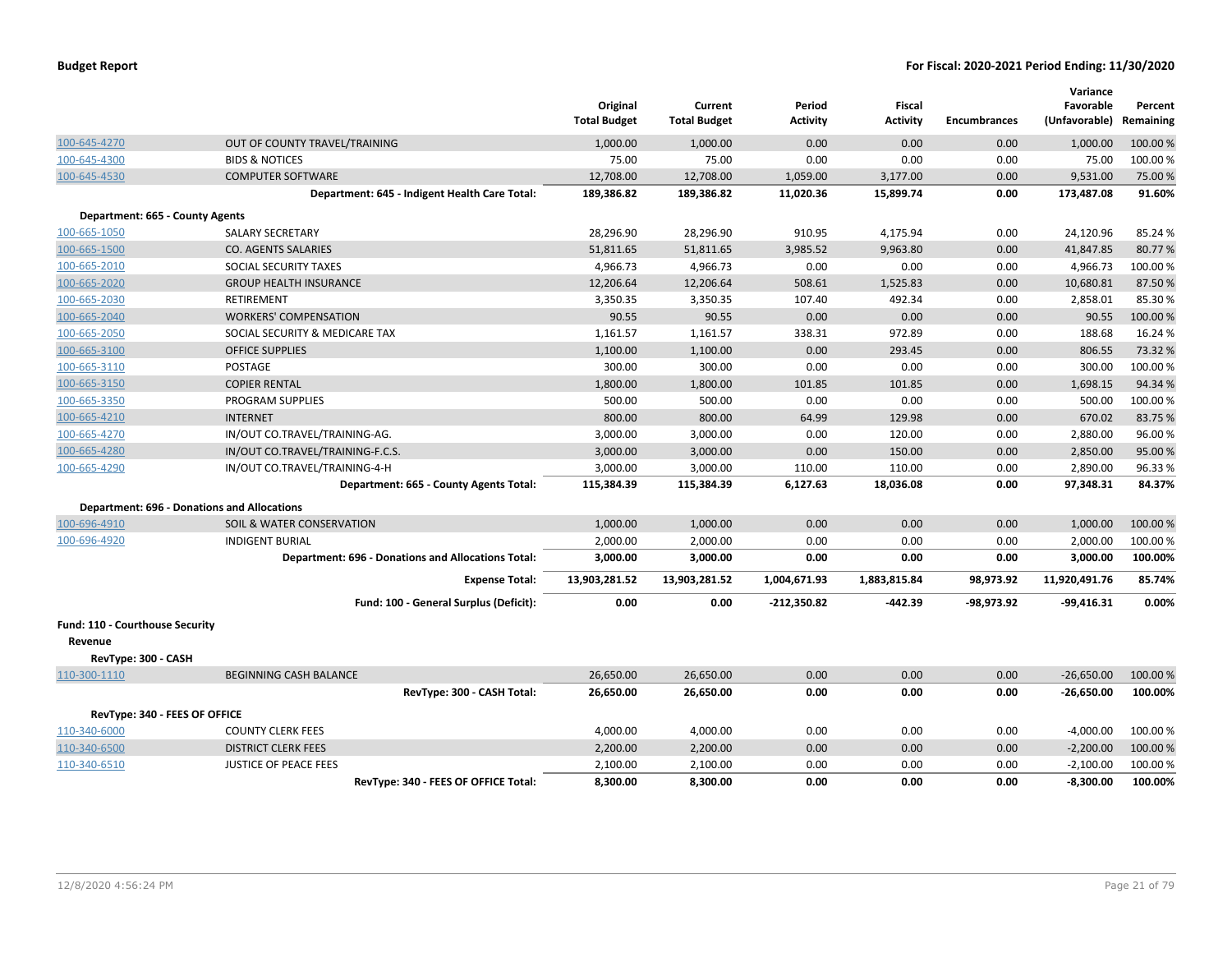| <b>Budget Report</b> |  |
|----------------------|--|
|----------------------|--|

|                     |                                                                | Original<br><b>Total Budget</b> | Current<br><b>Total Budget</b> | Period<br><b>Activity</b> | Fiscal<br><b>Activity</b> | <b>Encumbrances</b> | Variance<br>Favorable<br>(Unfavorable) | Percent<br>Remaining |
|---------------------|----------------------------------------------------------------|---------------------------------|--------------------------------|---------------------------|---------------------------|---------------------|----------------------------------------|----------------------|
|                     | RevType: 360 - INTEREST EARNINGS                               |                                 |                                |                           |                           |                     |                                        |                      |
| 110-360-1000        | <b>INTEREST EARNINGS</b>                                       | 50.00                           | 50.00                          | 0.00                      | 0.00                      | 0.00                | $-50.00$                               | 100.00 %             |
|                     | RevType: 360 - INTEREST EARNINGS Total:                        | 50.00                           | 50.00                          | 0.00                      | 0.00                      | 0.00                | $-50.00$                               | 100.00%              |
|                     | <b>Revenue Total:</b>                                          | 35,000.00                       | 35,000.00                      | 0.00                      | 0.00                      | 0.00                | $-35,000.00$                           | 100.00%              |
| <b>Expense</b>      |                                                                |                                 |                                |                           |                           |                     |                                        |                      |
|                     | Department: 541 - Courthouse Security Part-Time                |                                 |                                |                           |                           |                     |                                        |                      |
| 110-541-1070        | SALARY PART-TIME                                               | 35,000.00                       | 35,000.00                      | 0.00                      | 0.00                      | 0.00                | 35,000.00                              | 100.00%              |
|                     | Department: 541 - Courthouse Security Part-Time Total:         | 35,000.00                       | 35,000.00                      | 0.00                      | 0.00                      | 0.00                | 35,000.00                              | 100.00%              |
|                     | <b>Expense Total:</b>                                          | 35,000.00                       | 35,000.00                      | 0.00                      | 0.00                      | 0.00                | 35,000.00                              | 100.00%              |
|                     | Fund: 110 - Courthouse Security Surplus (Deficit):             | 0.00                            | 0.00                           | 0.00                      | 0.00                      | 0.00                | 0.00                                   | 0.00%                |
|                     | Fund: 111 - Justice Court Building Security                    |                                 |                                |                           |                           |                     |                                        |                      |
| Revenue             |                                                                |                                 |                                |                           |                           |                     |                                        |                      |
| RevType: 300 - CASH |                                                                |                                 |                                |                           |                           |                     |                                        |                      |
| 111-300-1140        | <b>BEGINNING CASH</b>                                          | 3,650.00                        | 3,650.00                       | 0.00                      | 0.00                      | 0.00                | $-3,650.00$                            | 100.00 %             |
|                     | RevType: 300 - CASH Total:                                     | 3,650.00                        | 3,650.00                       | 0.00                      | 0.00                      | 0.00                | $-3,650.00$                            | 100.00%              |
|                     | RevType: 370 - MISCELLANEOUS                                   |                                 |                                |                           |                           |                     |                                        |                      |
| 111-370-4550        | JP1 SECURITY FEE                                               | 500.00                          | 500.00                         | 0.00                      | 0.00                      | 0.00                | $-500.00$                              | 100.00%              |
| 111-370-4560        | JP2 SECURITY FEE                                               | 150.00                          | 150.00                         | 0.00                      | 0.00                      | 0.00                | $-150.00$                              | 100.00%              |
| 111-370-4570        | <b>JP3 SECURITY FEE</b>                                        | 200.00                          | 200.00                         | 0.00                      | 0.00                      | 0.00                | $-200.00$                              | 100.00%              |
|                     | RevType: 370 - MISCELLANEOUS Total:                            | 850.00                          | 850.00                         | 0.00                      | 0.00                      | 0.00                | $-850.00$                              | 100.00%              |
|                     | <b>Revenue Total:</b>                                          | 4,500.00                        | 4,500.00                       | 0.00                      | 0.00                      | 0.00                | $-4,500.00$                            | 100.00%              |
| <b>Expense</b>      |                                                                |                                 |                                |                           |                           |                     |                                        |                      |
|                     | Department: 454 - Justice Ct Bldg Expense                      |                                 |                                |                           |                           |                     |                                        |                      |
| 111-454-3200        | JP1 SECURITY EXPENSE                                           | 1,000.00                        | 1,000.00                       | 0.00                      | 0.00                      | 0.00                | 1,000.00                               | 100.00 %             |
| 111-454-3210        | JP2 SECURITY EXPENSE                                           | 1,000.00                        | 1,000.00                       | 0.00                      | 0.00                      | 0.00                | 1,000.00                               | 100.00%              |
| 111-454-3220        | <b>JP3 SECURITY EXPENSE</b>                                    | 2,500.00                        | 2,500.00                       | 0.00                      | 0.00                      | 0.00                | 2,500.00                               | 100.00 %             |
|                     | Department: 454 - Justice Ct Bldg Expense Total:               | 4,500.00                        | 4,500.00                       | 0.00                      | 0.00                      | 0.00                | 4,500.00                               | 100.00%              |
|                     | <b>Expense Total:</b>                                          | 4,500.00                        | 4,500.00                       | 0.00                      | 0.00                      | 0.00                | 4,500.00                               | 100.00%              |
|                     | Fund: 111 - Justice Court Building Security Surplus (Deficit): | 0.00                            | 0.00                           | 0.00                      | 0.00                      | 0.00                | 0.00                                   | 0.00%                |
|                     | Fund: 120 - County Clerk Vital Statistics                      |                                 |                                |                           |                           |                     |                                        |                      |
| Revenue             |                                                                |                                 |                                |                           |                           |                     |                                        |                      |
| RevType: 300 - CASH |                                                                |                                 |                                |                           |                           |                     |                                        |                      |
| 120-300-1120        | <b>BEGINNING CASH BALANCE</b>                                  | 2,995.00                        | 2,995.00                       | 0.00                      | 0.00                      | 0.00                | $-2,995.00$                            | 100.00 %             |
|                     | RevType: 300 - CASH Total:                                     | 2,995.00                        | 2,995.00                       | 0.00                      | 0.00                      | 0.00                | $-2,995.00$                            | 100.00%              |
|                     | RevType: 360 - INTEREST EARNINGS                               |                                 |                                |                           |                           |                     |                                        |                      |
| 120-360-1000        | <b>INTEREST EARNINGS</b>                                       | 5.00                            | 5.00                           | 0.00                      | 0.00                      | 0.00                | $-5.00$                                | 100.00 %             |
|                     | RevType: 360 - INTEREST EARNINGS Total:                        | 5.00                            | 5.00                           | 0.00                      | 0.00                      | 0.00                | $-5.00$                                | 100.00%              |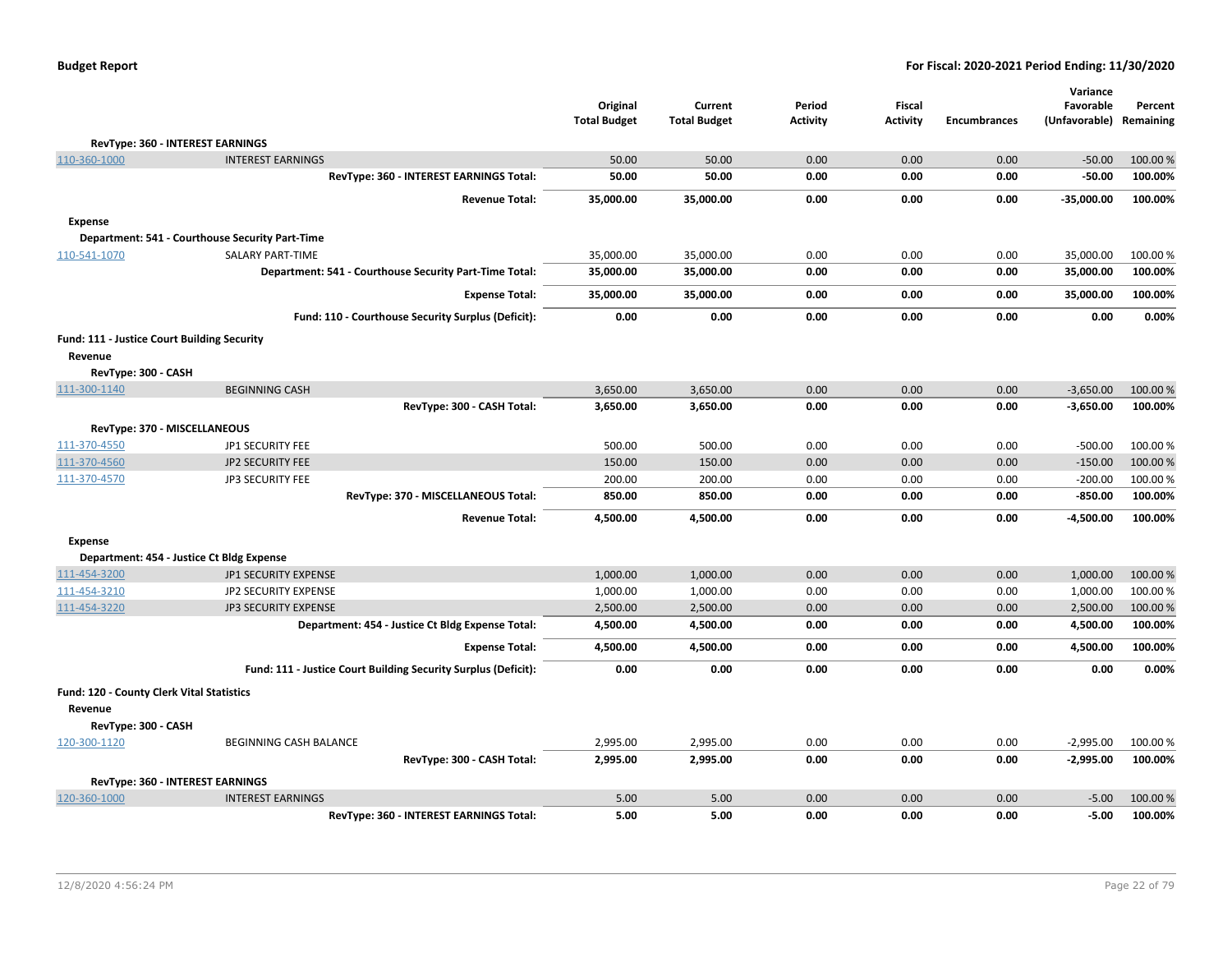|                     |                                                              | Original<br><b>Total Budget</b> | Current<br><b>Total Budget</b> | Period<br><b>Activity</b> | Fiscal<br><b>Activity</b> | <b>Encumbrances</b> | Variance<br>Favorable<br>(Unfavorable) Remaining | Percent  |
|---------------------|--------------------------------------------------------------|---------------------------------|--------------------------------|---------------------------|---------------------------|---------------------|--------------------------------------------------|----------|
|                     | RevType: 370 - MISCELLANEOUS                                 |                                 |                                |                           |                           |                     |                                                  |          |
| 120-370-1340        | <b>CO.CLK.VITAL STAT.FEE</b>                                 | 500.00                          | 500.00                         | 0.00                      | 0.00                      | 0.00                | $-500.00$                                        | 100.00%  |
|                     | RevType: 370 - MISCELLANEOUS Total:                          | 500.00                          | 500.00                         | 0.00                      | 0.00                      | 0.00                | $-500.00$                                        | 100.00%  |
|                     | <b>Revenue Total:</b>                                        | 3,500.00                        | 3,500.00                       | 0.00                      | 0.00                      | 0.00                | $-3,500.00$                                      | 100.00%  |
| <b>Expense</b>      |                                                              |                                 |                                |                           |                           |                     |                                                  |          |
|                     | Department: 411 - Vital Stats Expense                        |                                 |                                |                           |                           |                     |                                                  |          |
| 120-411-3100        | <b>OFFICE SUPPLIES</b>                                       | 2,500.00                        | 2,500.00                       | 0.00                      | 0.00                      | 0.00                | 2,500.00                                         | 100.00%  |
| 120-411-4270        | OUT OF COUNTY TRAVEL                                         | 1,000.00                        | 1,000.00                       | 0.00                      | 0.00                      | 0.00                | 1,000.00                                         | 100.00%  |
|                     | Department: 411 - Vital Stats Expense Total:                 | 3,500.00                        | 3,500.00                       | 0.00                      | 0.00                      | 0.00                | 3,500.00                                         | 100.00%  |
|                     | <b>Expense Total:</b>                                        | 3,500.00                        | 3,500.00                       | 0.00                      | 0.00                      | 0.00                | 3,500.00                                         | 100.00%  |
|                     | Fund: 120 - County Clerk Vital Statistics Surplus (Deficit): | 0.00                            | 0.00                           | 0.00                      | 0.00                      | 0.00                | 0.00                                             | 0.00%    |
|                     | Fund: 121 - County Clerk Records Management                  |                                 |                                |                           |                           |                     |                                                  |          |
| Revenue             |                                                              |                                 |                                |                           |                           |                     |                                                  |          |
| RevType: 300 - CASH |                                                              |                                 |                                |                           |                           |                     |                                                  |          |
| 121-300-1180        | <b>BEGINNING CASH BALANCE</b>                                | 38,139.08                       | 38,139.08                      | 0.00                      | 0.00                      | 0.00                | $-38,139.08$                                     | 100.00 % |
|                     | RevType: 300 - CASH Total:                                   | 38,139.08                       | 38,139.08                      | 0.00                      | 0.00                      | 0.00                | $-38,139.08$                                     | 100.00%  |
|                     | <b>RevType: 360 - INTEREST EARNINGS</b>                      |                                 |                                |                           |                           |                     |                                                  |          |
| 121-360-1000        | <b>INTEREST EARNINGS</b>                                     | 50.00                           | 50.00                          | 0.00                      | 0.00                      | 0.00                | $-50.00$                                         | 100.00%  |
|                     | RevType: 360 - INTEREST EARNINGS Total:                      | 50.00                           | 50.00                          | 0.00                      | 0.00                      | 0.00                | $-50.00$                                         | 100.00%  |
|                     | RevType: 370 - MISCELLANEOUS                                 |                                 |                                |                           |                           |                     |                                                  |          |
| 121-370-1310        | <b>SUBSCRIPTION/IMAGES FEES</b>                              | 2,500.00                        | 2,500.00                       | 1,225.00                  | 4,432.00                  | 0.00                | 1,932.00                                         | 177.28%  |
| 121-370-1330        | <b>CO.CLERK PRESERVE REC FEE</b>                             | 55,000.00                       | 55,000.00                      | 0.00                      | 0.00                      | 0.00                | $-55,000.00$                                     | 100.00%  |
|                     | RevType: 370 - MISCELLANEOUS Total:                          | 57,500.00                       | 57,500.00                      | 1,225.00                  | 4,432.00                  | 0.00                | $-53,068.00$                                     | 92.29%   |
|                     | <b>Revenue Total:</b>                                        | 95,689.08                       | 95,689.08                      | 1,225.00                  | 4,432.00                  | 0.00                | $-91,257.08$                                     | 95.37%   |
| <b>Expense</b>      |                                                              |                                 |                                |                           |                           |                     |                                                  |          |
|                     | Department: 402 - Co.Clerk Records Mgt. Exp.                 |                                 |                                |                           |                           |                     |                                                  |          |
| 121-402-1040        | <b>SALARY DEPUTY</b>                                         | 25,743.12                       | 25,743.12                      | 1,980.23                  | 4,950.59                  | 0.00                | 20,792.53                                        | 80.77%   |
| 121-402-2010        | SOCIAL SECURITY TAXES                                        | 1,596.07                        | 1,596.07                       | 0.00                      | 0.00                      | 0.00                | 1,596.07                                         | 100.00%  |
| 121-402-2020        | <b>GROUP HEALTH INSURANCE</b>                                | 12,206.64                       | 12,206.64                      | 1,017.22                  | 2,034.44                  | 0.00                | 10,172.20                                        | 83.33%   |
| 121-402-2030        | RETIREMENT                                                   | 3,047.99                        | 3,047.99                       | 233.47                    | 583.69                    | 0.00                | 2,464.30                                         | 80.85%   |
| 121-402-2040        | <b>WORKERS COMPENSATION</b>                                  | 82.38                           | 82.38                          | 0.00                      | 0.00                      | 0.00                | 82.38                                            | 100.00 % |
| 121-402-2050        | SOCIAL SECURITY & MEDICARE TAX                               | 373.28                          | 373.28                         | 151.50                    | 378.75                    | 0.00                | $-5.47$                                          | $-1.47%$ |
| 121-402-3100        | <b>OFFICE SUPPLIES</b>                                       | 600.00                          | 600.00                         | 0.00                      | 0.00                      | 0.00                | 600.00                                           | 100.00%  |
| 121-402-3120        | <b>IMAGING SYSTEM</b>                                        | 51,204.00                       | 51,204.00                      | 4,288.00                  | 4,288.00                  | 0.00                | 46,916.00                                        | 91.63%   |
| 121-402-3150        | <b>COPIER MAINTENANCE</b>                                    | 435.60                          | 435.60                         | 0.00                      | 0.00                      | 0.00                | 435.60                                           | 100.00%  |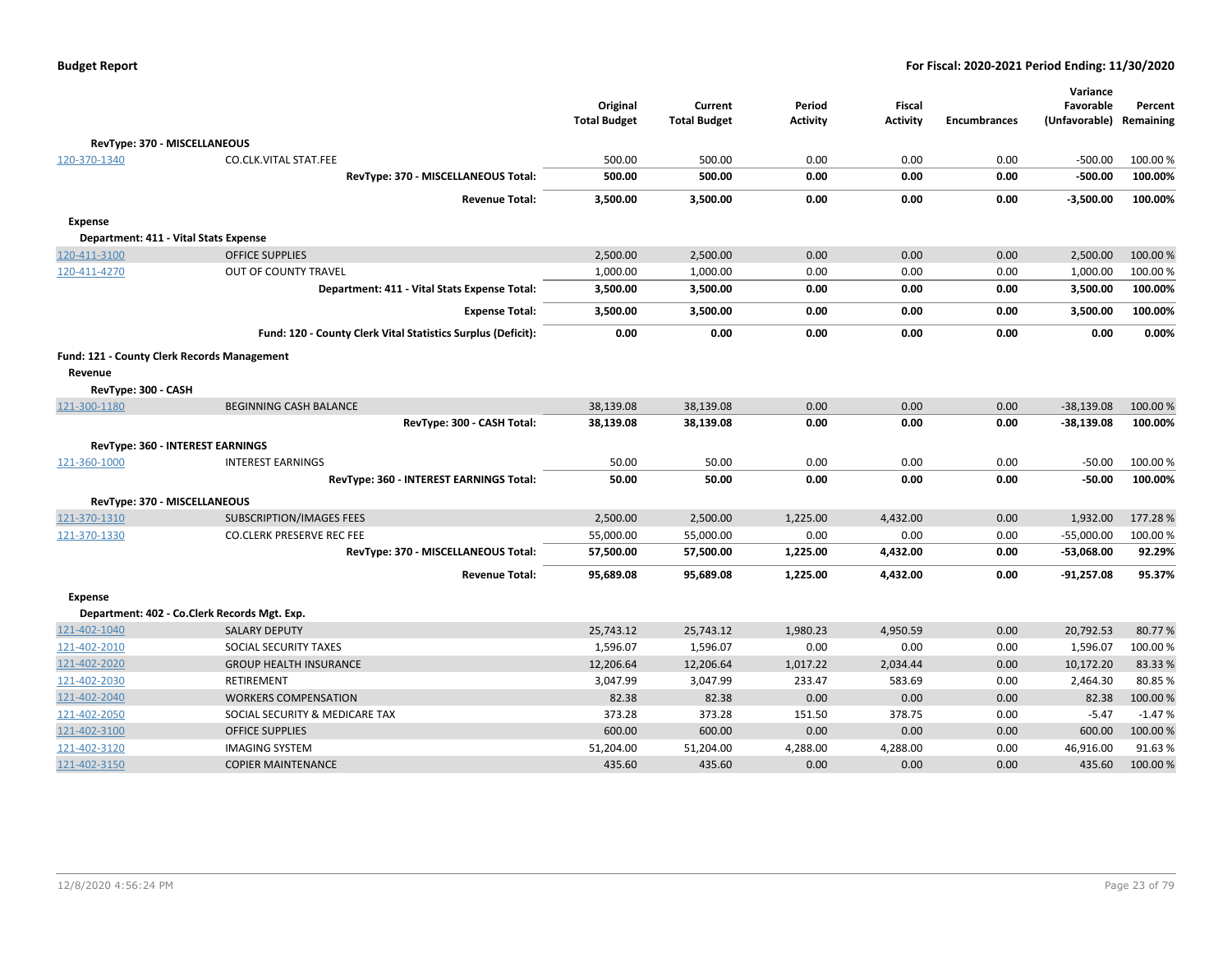| <b>Budget Report</b> |  |
|----------------------|--|
|----------------------|--|

|                                     |                                                                | Original            | Current             | Period          | <b>Fiscal</b>   |                     | Variance<br>Favorable | Percent   |
|-------------------------------------|----------------------------------------------------------------|---------------------|---------------------|-----------------|-----------------|---------------------|-----------------------|-----------|
|                                     |                                                                | <b>Total Budget</b> | <b>Total Budget</b> | <b>Activity</b> | <b>Activity</b> | <b>Encumbrances</b> | (Unfavorable)         | Remaining |
| 121-402-5740                        | <b>TECHNOLOGY</b>                                              | 400.00              | 400.00              | 0.00            | 0.00            | 0.00                | 400.00                | 100.00 %  |
|                                     | Department: 402 - Co.Clerk Records Mgt. Exp. Total:            | 95,689.08           | 95,689.08           | 7,670.42        | 12,235.47       | 0.00                | 83,453.61             | 87.21%    |
|                                     | <b>Expense Total:</b>                                          | 95,689.08           | 95,689.08           | 7,670.42        | 12,235.47       | 0.00                | 83,453.61             | 87.21%    |
|                                     | Fund: 121 - County Clerk Records Management Surplus (Deficit): | 0.00                | 0.00                | $-6,445.42$     | $-7,803.47$     | 0.00                | $-7,803.47$           | 0.00%     |
| Fund: 122 - Chapter 19 Funds        |                                                                |                     |                     |                 |                 |                     |                       |           |
| Revenue                             |                                                                |                     |                     |                 |                 |                     |                       |           |
| RevType: 330 - GRANTS               |                                                                |                     |                     |                 |                 |                     |                       |           |
| 122-330-4030                        | <b>CHAPTER 19 FUNDS</b>                                        | 1,205.96            | 1,205.96            | 0.00            | 0.00            | 0.00                | $-1,205.96$           | 100.00 %  |
|                                     | RevType: 330 - GRANTS Total:                                   | 1,205.96            | 1,205.96            | 0.00            | 0.00            | 0.00                | $-1,205.96$           | 100.00%   |
|                                     | <b>Revenue Total:</b>                                          | 1,205.96            | 1,205.96            | 0.00            | 0.00            | 0.00                | $-1,205.96$           | 100.00%   |
| <b>Expense</b>                      |                                                                |                     |                     |                 |                 |                     |                       |           |
| Department: 403 - County Clerk      |                                                                |                     |                     |                 |                 |                     |                       |           |
| 122-403-1070                        | SALARY PART-TIME                                               | 470.00              | 470.00              | 0.00            | 0.00            | 0.00                | 470.00                | 100.00%   |
| 122-403-2010                        | SOCIAL SECURITY TAXES                                          | 29.14               | 29.14               | 0.00            | 0.00            | 0.00                | 29.14                 | 100.00 %  |
| 122-403-2050                        | SOCIAL SECURITY & MEDICARE TAX                                 | 6.82                | 6.82                | 0.00            | 0.00            | 0.00                | 6.82                  | 100.00 %  |
| 122-403-3100                        | <b>OFFICE SUPPLIES</b>                                         | 700.00              | 700.00              | 0.00            | 0.00            | 0.00                | 700.00                | 100.00 %  |
|                                     | Department: 403 - County Clerk Total:                          | 1,205.96            | 1,205.96            | 0.00            | 0.00            | 0.00                | 1,205.96              | 100.00%   |
|                                     | <b>Expense Total:</b>                                          | 1,205.96            | 1,205.96            | 0.00            | 0.00            | 0.00                | 1,205.96              | 100.00%   |
|                                     | Fund: 122 - Chapter 19 Funds Surplus (Deficit):                | 0.00                | 0.00                | 0.00            | 0.00            | 0.00                | 0.00                  | 0.00%     |
| Fund: 123 - Election Equipment Fund |                                                                |                     |                     |                 |                 |                     |                       |           |
| Revenue                             |                                                                |                     |                     |                 |                 |                     |                       |           |
| RevType: 300 - CASH                 |                                                                |                     |                     |                 |                 |                     |                       |           |
| 123-300-1480                        | BEGINNING CASH BALANCE                                         | 26,000.00           | 26,000.00           | 0.00            | 0.00            | 0.00                | $-26,000.00$          | 100.00 %  |
|                                     | RevType: 300 - CASH Total:                                     | 26,000.00           | 26,000.00           | 0.00            | 0.00            | 0.00                | $-26,000.00$          | 100.00%   |
| RevType: 340 - FEES OF OFFICE       |                                                                |                     |                     |                 |                 |                     |                       |           |
| 123-340-4840                        | <b>ELECTION REIMBURSEMENTS</b>                                 | 4,000.00            | 4,000.00            | 0.00            | 0.00            | 0.00                | $-4,000.00$           | 100.00 %  |
|                                     | RevType: 340 - FEES OF OFFICE Total:                           | 4,000.00            | 4,000.00            | 0.00            | 0.00            | 0.00                | $-4,000.00$           | 100.00%   |
|                                     | <b>Revenue Total:</b>                                          | 30,000.00           | 30,000.00           | 0.00            | 0.00            | 0.00                | -30,000.00            | 100.00%   |
| <b>Expense</b>                      |                                                                |                     |                     |                 |                 |                     |                       |           |
| Department: 403 - County Clerk      |                                                                |                     |                     |                 |                 |                     |                       |           |
| 123-403-5730                        | <b>ELECTION EQUIPMENT</b>                                      | 30,000.00           | 30,000.00           | 0.00            | 0.00            | 0.00                | 30,000.00             | 100.00 %  |
|                                     | Department: 403 - County Clerk Total:                          | 30,000.00           | 30,000.00           | 0.00            | 0.00            | 0.00                | 30,000.00             | 100.00%   |
|                                     | <b>Expense Total:</b>                                          | 30,000.00           | 30,000.00           | 0.00            | 0.00            | 0.00                | 30,000.00             | 100.00%   |
|                                     | Fund: 123 - Election Equipment Fund Surplus (Deficit):         | 0.00                | 0.00                | 0.00            | 0.00            | 0.00                | 0.00                  | 0.00%     |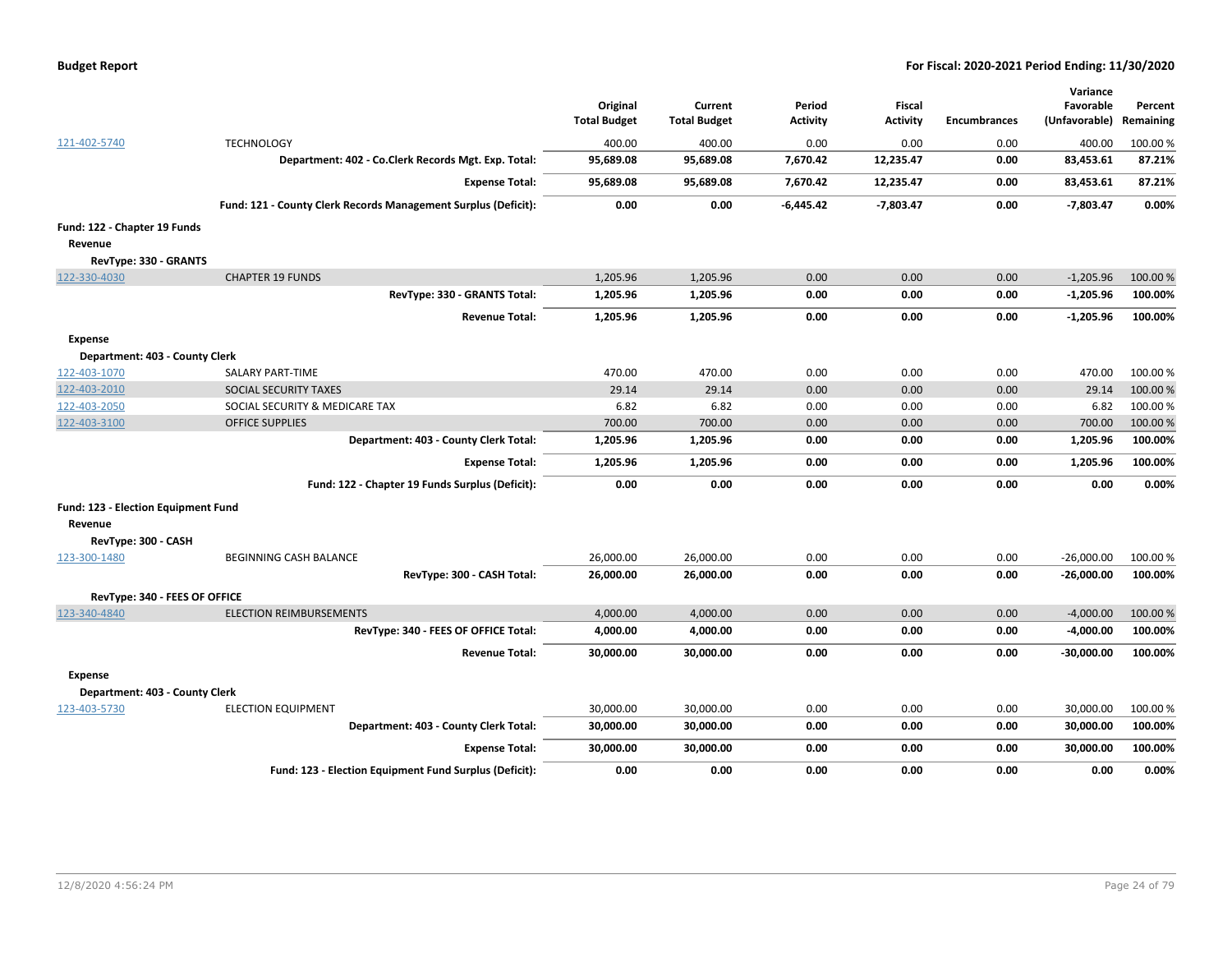|                                                     |                                                                       | Original<br><b>Total Budget</b> | Current<br><b>Total Budget</b> | Period<br><b>Activity</b> | Fiscal<br>Activity | <b>Encumbrances</b> | Variance<br>Favorable<br>(Unfavorable) Remaining | Percent  |
|-----------------------------------------------------|-----------------------------------------------------------------------|---------------------------------|--------------------------------|---------------------------|--------------------|---------------------|--------------------------------------------------|----------|
|                                                     | Fund: 125 - County Clerk Co.& Dist.CourtTechnology                    |                                 |                                |                           |                    |                     |                                                  |          |
| Revenue                                             |                                                                       |                                 |                                |                           |                    |                     |                                                  |          |
|                                                     | RevType: 370 - MISCELLANEOUS                                          |                                 |                                |                           |                    |                     |                                                  |          |
| 125-370-4400                                        | CO. CLK. CO. & DIST. CT. TECHNOLOGY FEE                               | 600.00                          | 600.00                         | 0.00                      | 0.00               | 0.00                | $-600.00$                                        | 100.00 % |
|                                                     | RevType: 370 - MISCELLANEOUS Total:                                   | 600.00                          | 600.00                         | 0.00                      | 0.00               | 0.00                | $-600.00$                                        | 100.00%  |
|                                                     | <b>Revenue Total:</b>                                                 | 600.00                          | 600.00                         | 0.00                      | 0.00               | 0.00                | -600.00                                          | 100.00%  |
| <b>Expense</b>                                      |                                                                       |                                 |                                |                           |                    |                     |                                                  |          |
|                                                     | Department: 440 - Technology Equipment                                |                                 |                                |                           |                    |                     |                                                  |          |
| 125-440-5720                                        | <b>OFFICE EQUIPMENT</b>                                               | 600.00                          | 600.00                         | 0.00                      | 0.00               | 0.00                | 600.00                                           | 100.00%  |
|                                                     | Department: 440 - Technology Equipment Total:                         | 600.00                          | 600.00                         | 0.00                      | 0.00               | 0.00                | 600.00                                           | 100.00%  |
|                                                     | <b>Expense Total:</b>                                                 | 600.00                          | 600.00                         | 0.00                      | 0.00               | 0.00                | 600.00                                           | 100.00%  |
|                                                     | Fund: 125 - County Clerk Co.& Dist.CourtTechnology Surplus (Deficit): | 0.00                            | 0.00                           | 0.00                      | 0.00               | 0.00                | 0.00                                             | 0.00%    |
| Fund: 127 - County Clerk Records Archive<br>Revenue |                                                                       |                                 |                                |                           |                    |                     |                                                  |          |
| RevType: 300 - CASH                                 |                                                                       |                                 |                                |                           |                    |                     |                                                  |          |
| 127-300-1530                                        | <b>BEGINNING CASH BALANCE</b>                                         | 50,000.00                       | 50,000.00                      | 0.00                      | 0.00               | 0.00                | $-50,000.00$                                     | 100.00%  |
|                                                     | RevType: 300 - CASH Total:                                            | 50,000.00                       | 50,000.00                      | 0.00                      | 0.00               | 0.00                | $-50,000.00$                                     | 100.00%  |
|                                                     | RevType: 370 - MISCELLANEOUS                                          |                                 |                                |                           |                    |                     |                                                  |          |
| 127-370-1330                                        | CO. CLERK RECORDS ARCHIVE FEE                                         | 90,000.00                       | 90,000.00                      | 0.00                      | 0.00               | 0.00                | $-90,000.00$                                     | 100.00 % |
|                                                     | RevType: 370 - MISCELLANEOUS Total:                                   | 90,000.00                       | 90,000.00                      | 0.00                      | 0.00               | 0.00                | $-90,000.00$                                     | 100.00%  |
|                                                     | <b>Revenue Total:</b>                                                 | 140,000.00                      | 140,000.00                     | 0.00                      | 0.00               | 0.00                | $-140,000.00$                                    | 100.00%  |
| <b>Expense</b>                                      |                                                                       |                                 |                                |                           |                    |                     |                                                  |          |
| Department: 403 - County Clerk                      |                                                                       |                                 |                                |                           |                    |                     |                                                  |          |
| 127-403-4370                                        | <b>DIGITAL IMAGING</b>                                                | 140,000.00                      | 140,000.00                     | 0.00                      | 0.00               | 0.00                | 140,000.00                                       | 100.00%  |
|                                                     | Department: 403 - County Clerk Total:                                 | 140,000.00                      | 140,000.00                     | 0.00                      | 0.00               | 0.00                | 140,000.00                                       | 100.00%  |
|                                                     | <b>Expense Total:</b>                                                 | 140,000.00                      | 140,000.00                     | 0.00                      | 0.00               | 0.00                | 140,000.00                                       | 100.00%  |
|                                                     | Fund: 127 - County Clerk Records Archive Surplus (Deficit):           | 0.00                            | 0.00                           | 0.00                      | 0.00               | 0.00                | 0.00                                             | 0.00%    |
| Fund: 130 - Bail Bond Trust Fund<br>Revenue         |                                                                       |                                 |                                |                           |                    |                     |                                                  |          |
| RevType: 345 - BONDS                                |                                                                       |                                 |                                |                           |                    |                     |                                                  |          |
| 130-345-1130                                        | <b>SURETY BAIL BOND FEE</b>                                           | 7,000.00                        | 7,000.00                       | 465.00                    | 675.00             | 0.00                | $-6,325.00$                                      | 90.36%   |
|                                                     | RevType: 345 - BONDS Total:                                           | 7,000.00                        | 7,000.00                       | 465.00                    | 675.00             | 0.00                | $-6,325.00$                                      | 90.36%   |
|                                                     | <b>Revenue Total:</b>                                                 | 7,000.00                        | 7,000.00                       | 465.00                    | 675.00             | 0.00                | $-6,325.00$                                      | 90.36%   |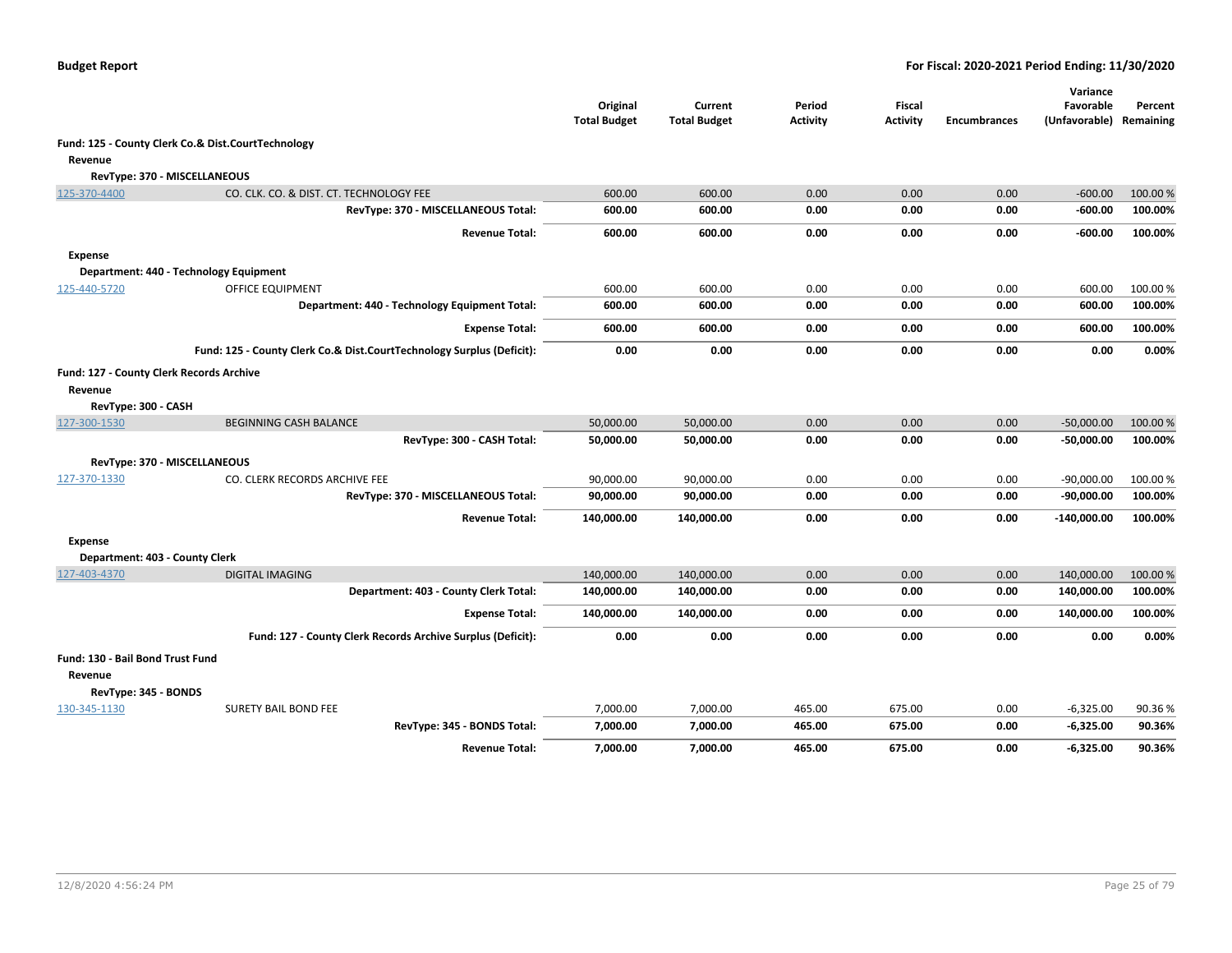|                                            |                                                               | Original<br><b>Total Budget</b> | Current<br><b>Total Budget</b> | Period<br><b>Activity</b> | <b>Fiscal</b><br><b>Activity</b> | <b>Encumbrances</b> | Variance<br>Favorable<br>(Unfavorable) Remaining | Percent  |
|--------------------------------------------|---------------------------------------------------------------|---------------------------------|--------------------------------|---------------------------|----------------------------------|---------------------|--------------------------------------------------|----------|
| Expense                                    |                                                               |                                 |                                |                           |                                  |                     |                                                  |          |
|                                            | Department: 498 - Bail Bond Fee Expense                       |                                 |                                |                           |                                  |                     |                                                  |          |
| 130-498-4890                               | <b>QUARTERLY BAIL BOND FEES</b>                               | 7,000.00                        | 7,000.00                       | 0.00                      | 0.00                             | 0.00                | 7,000.00                                         | 100.00 % |
|                                            | Department: 498 - Bail Bond Fee Expense Total:                | 7,000.00                        | 7,000.00                       | 0.00                      | 0.00                             | 0.00                | 7,000.00                                         | 100.00%  |
|                                            | <b>Expense Total:</b>                                         | 7,000.00                        | 7,000.00                       | 0.00                      | 0.00                             | 0.00                | 7,000.00                                         | 100.00%  |
|                                            | Fund: 130 - Bail Bond Trust Fund Surplus (Deficit):           | 0.00                            | 0.00                           | 465.00                    | 675.00                           | 0.00                | 675.00                                           | 0.00%    |
| Fund: 160 - County Judge Excess Supplement |                                                               |                                 |                                |                           |                                  |                     |                                                  |          |
| Revenue                                    |                                                               |                                 |                                |                           |                                  |                     |                                                  |          |
| RevType: 300 - CASH                        |                                                               |                                 |                                |                           |                                  |                     |                                                  |          |
| 160-300-1160                               | BEGINNING CASH BALANCE                                        | 2,700.00                        | 2,700.00                       | 0.00                      | 0.00                             | 0.00                | $-2,700.00$                                      | 100.00 % |
|                                            | RevType: 300 - CASH Total:                                    | 2,700.00                        | 2,700.00                       | 0.00                      | 0.00                             | 0.00                | $-2,700.00$                                      | 100.00%  |
|                                            | <b>Revenue Total:</b>                                         | 2,700.00                        | 2,700.00                       | 0.00                      | 0.00                             | 0.00                | $-2,700.00$                                      | 100.00%  |
| <b>Expense</b>                             |                                                               |                                 |                                |                           |                                  |                     |                                                  |          |
|                                            | Department: 452 - Excess Supplement County Judge              |                                 |                                |                           |                                  |                     |                                                  |          |
| 160-452-3100                               | <b>OFFICE SUPPLIES</b>                                        | 1,000.00                        | 1,000.00                       | 38.80                     | 38.80                            | 0.00                | 961.20                                           | 96.12%   |
| 160-452-3110                               | <b>POSTAGE</b>                                                | 1,500.00                        | 1,500.00                       | 4.00                      | 4.00                             | 0.00                | 1,496.00                                         | 99.73%   |
| 160-452-5720                               | <b>OFFICE EQUIPMENT</b>                                       | 200.00                          | 200.00                         | 0.00                      | 0.00                             | 0.00                | 200.00                                           | 100.00 % |
|                                            | Department: 452 - Excess Supplement County Judge Total:       | 2,700.00                        | 2,700.00                       | 42.80                     | 42.80                            | 0.00                | 2,657.20                                         | 98.41%   |
|                                            | <b>Expense Total:</b>                                         | 2,700.00                        | 2,700.00                       | 42.80                     | 42.80                            | 0.00                | 2,657.20                                         | 98.41%   |
|                                            | Fund: 160 - County Judge Excess Supplement Surplus (Deficit): | 0.00                            | 0.00                           | -42.80                    | $-42.80$                         | 0.00                | -42.80                                           | 0.00%    |
| Fund: 161 - Probate Judges Education       |                                                               |                                 |                                |                           |                                  |                     |                                                  |          |
| Revenue                                    |                                                               |                                 |                                |                           |                                  |                     |                                                  |          |
| RevType: 300 - CASH                        |                                                               |                                 |                                |                           |                                  |                     |                                                  |          |
| 161-300-1170                               | BEGINNING CASH BALANCE                                        | 1,450.00                        | 1,450.00                       | 0.00                      | 0.00                             | 0.00                | $-1,450.00$                                      | 100.00%  |
|                                            | RevType: 300 - CASH Total:                                    | 1,450.00                        | 1,450.00                       | 0.00                      | 0.00                             | 0.00                | $-1,450.00$                                      | 100.00%  |
| RevType: 340 - FEES OF OFFICE              |                                                               |                                 |                                |                           |                                  |                     |                                                  |          |
| 161-340-1310                               | PROBATE JUDGES EDUCATION                                      | 150.00                          | 150.00                         | 0.00                      | 0.00                             | 0.00                | $-150.00$                                        | 100.00%  |
|                                            | RevType: 340 - FEES OF OFFICE Total:                          | 150.00                          | 150.00                         | 0.00                      | 0.00                             | 0.00                | $-150.00$                                        | 100.00%  |
|                                            | <b>Revenue Total:</b>                                         | 1,600.00                        | 1,600.00                       | 0.00                      | 0.00                             | 0.00                | $-1,600.00$                                      | 100.00%  |
| <b>Expense</b>                             |                                                               |                                 |                                |                           |                                  |                     |                                                  |          |
|                                            | Department: 412 - Probate Judges Expense                      |                                 |                                |                           |                                  |                     |                                                  |          |
| 161-412-4270                               | OUT OF COUNTY TRAVEL                                          | 1,600.00                        | 1,600.00                       | 0.00                      | 0.00                             | 0.00                | 1,600.00                                         | 100.00 % |
|                                            | Department: 412 - Probate Judges Expense Total:               | 1,600.00                        | 1,600.00                       | 0.00                      | 0.00                             | 0.00                | 1,600.00                                         | 100.00%  |
|                                            | <b>Expense Total:</b>                                         | 1,600.00                        | 1,600.00                       | 0.00                      | 0.00                             | 0.00                | 1,600.00                                         | 100.00%  |
|                                            | Fund: 161 - Probate Judges Education Surplus (Deficit):       | 0.00                            | 0.00                           | 0.00                      | 0.00                             | 0.00                | 0.00                                             | 0.00%    |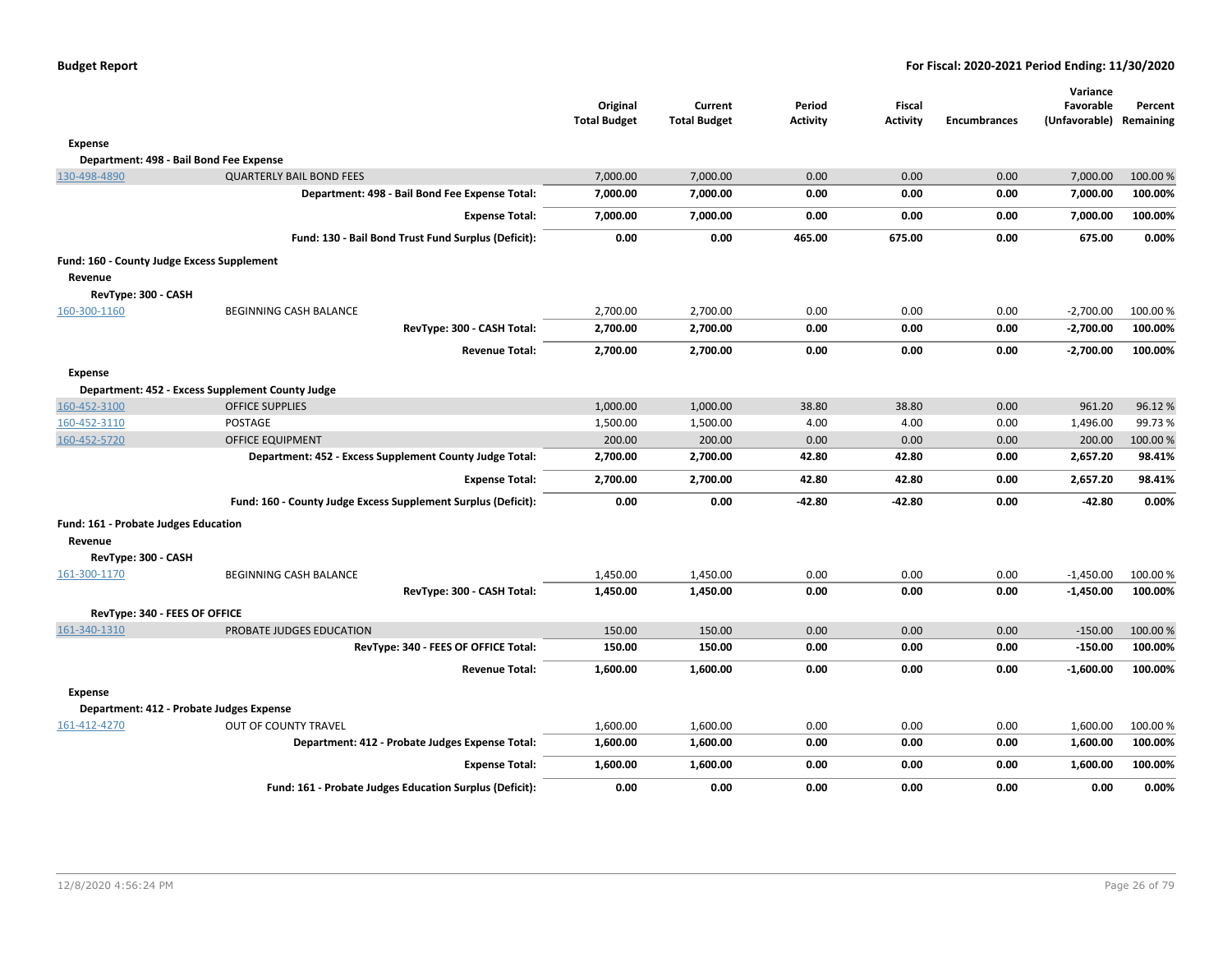|                                                   |                                                                  | Original<br><b>Total Budget</b> | Current<br><b>Total Budget</b> | Period<br><b>Activity</b> | <b>Fiscal</b><br><b>Activity</b> | <b>Encumbrances</b> | Variance<br>Favorable<br>(Unfavorable) Remaining | Percent  |
|---------------------------------------------------|------------------------------------------------------------------|---------------------------------|--------------------------------|---------------------------|----------------------------------|---------------------|--------------------------------------------------|----------|
|                                                   | Fund: 190 - District Clerk Records Management                    |                                 |                                |                           |                                  |                     |                                                  |          |
| Revenue                                           |                                                                  |                                 |                                |                           |                                  |                     |                                                  |          |
| RevType: 300 - CASH                               |                                                                  |                                 |                                |                           |                                  |                     |                                                  |          |
| 190-300-1190                                      | <b>BEGINNING CASH BALANCE</b>                                    | 7,088.49                        | 7,088.49                       | 0.00                      | 0.00                             | 0.00                | $-7,088.49$                                      | 100.00 % |
|                                                   | RevType: 300 - CASH Total:                                       | 7,088.49                        | 7,088.49                       | 0.00                      | 0.00                             | 0.00                | $-7,088.49$                                      | 100.00%  |
|                                                   | RevType: 360 - INTEREST EARNINGS                                 |                                 |                                |                           |                                  |                     |                                                  |          |
| 190-360-1000                                      | <b>INTEREST EARNINGS</b>                                         | 15.00                           | 15.00                          | 0.00                      | 0.00                             | 0.00                | $-15.00$                                         | 100.00%  |
|                                                   | RevType: 360 - INTEREST EARNINGS Total:                          | 15.00                           | 15.00                          | 0.00                      | 0.00                             | 0.00                | $-15.00$                                         | 100.00%  |
|                                                   |                                                                  |                                 |                                |                           |                                  |                     |                                                  |          |
| RevType: 370 - MISCELLANEOUS                      | DST.CLK.PRES.REC.FEE                                             | 2,500.00                        | 2,500.00                       | 0.00                      | 0.00                             | 0.00                | $-2,500.00$                                      | 100.00 % |
| 190-370-1360                                      | RevType: 370 - MISCELLANEOUS Total:                              | 2,500.00                        | 2,500.00                       | 0.00                      | 0.00                             | 0.00                | $-2,500.00$                                      | 100.00%  |
|                                                   |                                                                  |                                 |                                |                           |                                  |                     |                                                  |          |
|                                                   | <b>Revenue Total:</b>                                            | 9,603.49                        | 9,603.49                       | 0.00                      | 0.00                             | 0.00                | $-9,603.49$                                      | 100.00%  |
| <b>Expense</b>                                    |                                                                  |                                 |                                |                           |                                  |                     |                                                  |          |
| Department: 450 - District Clerk                  |                                                                  |                                 |                                |                           |                                  |                     |                                                  |          |
| 190-450-1070                                      | SALARY PART-TIME                                                 | 6,111.56                        | 6,111.56                       | 470.12                    | 1,175.30                         | 0.00                | 4,936.26                                         | 80.77%   |
| 190-450-2010                                      | SOCIAL SECURITY TAXES                                            | 352.42                          | 352.42                         | 0.00                      | 0.00                             | 0.00                | 352.42                                           | 100.00 % |
| 190-450-2020                                      | <b>GROUP HEALTH INSURANCE</b>                                    | 2,400.00                        | 2,400.00                       | 179.72                    | 359.44                           | 0.00                | 2,040.56                                         | 85.02%   |
| 190-450-2030                                      | <b>RETIREMENT</b>                                                | 654.51                          | 654.51                         | 55.42                     | 138.55                           | 0.00                | 515.96                                           | 78.83%   |
| 190-450-2050                                      | SOCIAL SECURITY & MEDICARE TAX                                   | 85.00                           | 85.00                          | 35.45                     | 88.64                            | 0.00                | $-3.64$                                          | $-4.28%$ |
|                                                   | Department: 450 - District Clerk Total:                          | 9,603.49                        | 9,603.49                       | 740.71                    | 1,761.93                         | 0.00                | 7,841.56                                         | 81.65%   |
|                                                   | <b>Expense Total:</b>                                            | 9,603.49                        | 9,603.49                       | 740.71                    | 1,761.93                         | 0.00                | 7,841.56                                         | 81.65%   |
|                                                   | Fund: 190 - District Clerk Records Management Surplus (Deficit): | 0.00                            | 0.00                           | $-740.71$                 | $-1,761.93$                      | 0.00                | $-1,761.93$                                      | 0.00%    |
| <b>Fund: 191 - District Court Records Archive</b> |                                                                  |                                 |                                |                           |                                  |                     |                                                  |          |
| Revenue                                           |                                                                  |                                 |                                |                           |                                  |                     |                                                  |          |
| RevType: 300 - CASH                               |                                                                  |                                 |                                |                           |                                  |                     |                                                  |          |
| 191-300-1340                                      | <b>BEGINNING CASH BALANCE</b>                                    | 25,000.00                       | 25,000.00                      | 0.00                      | 0.00                             | 0.00                | $-25,000.00$                                     | 100.00 % |
|                                                   | RevType: 300 - CASH Total:                                       | 25,000.00                       | 25,000.00                      | 0.00                      | 0.00                             | 0.00                | $-25,000.00$                                     | 100.00%  |
| RevType: 370 - MISCELLANEOUS                      |                                                                  |                                 |                                |                           |                                  |                     |                                                  |          |
| 191-370-4500                                      | DISTRICT CT.RECORDS ARCHIVE FEE                                  | 4,000.00                        | 4,000.00                       | 0.00                      | 0.00                             | 0.00                | $-4,000.00$                                      | 100.00 % |
|                                                   | RevType: 370 - MISCELLANEOUS Total:                              | 4,000.00                        | 4,000.00                       | 0.00                      | 0.00                             | 0.00                | $-4,000.00$                                      | 100.00%  |
|                                                   | <b>Revenue Total:</b>                                            | 29,000.00                       | 29,000.00                      | 0.00                      | 0.00                             | 0.00                | -29,000.00                                       | 100.00%  |
| <b>Expense</b>                                    |                                                                  |                                 |                                |                           |                                  |                     |                                                  |          |
| Department: 450 - District Clerk                  |                                                                  |                                 |                                |                           |                                  |                     |                                                  |          |
| 191-450-5720                                      | <b>OFFICE EQUIPMENT</b>                                          | 29,000.00                       | 29,000.00                      | 0.00                      | 0.00                             | 0.00                | 29,000.00                                        | 100.00 % |
|                                                   | Department: 450 - District Clerk Total:                          | 29,000.00                       | 29,000.00                      | 0.00                      | 0.00                             | 0.00                | 29,000.00                                        | 100.00%  |
|                                                   | <b>Expense Total:</b>                                            | 29,000.00                       | 29,000.00                      | 0.00                      | 0.00                             | 0.00                | 29,000.00                                        | 100.00%  |
|                                                   | Fund: 191 - District Court Records Archive Surplus (Deficit):    | 0.00                            | 0.00                           | 0.00                      | 0.00                             | 0.00                | 0.00                                             | 0.00%    |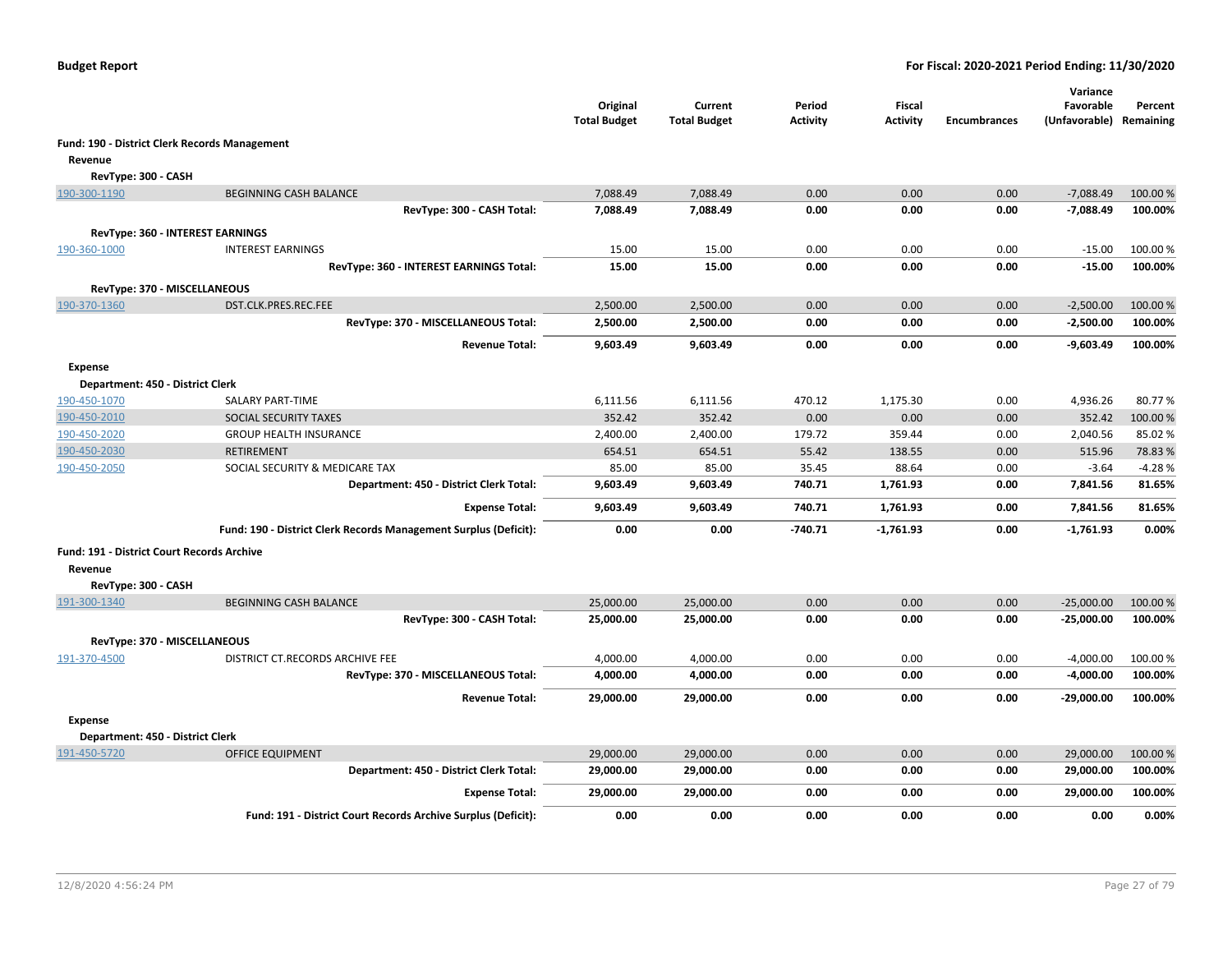|                     |                                                                          | Original<br><b>Total Budget</b> | Current<br><b>Total Budget</b> | Period<br>Activity | Fiscal<br>Activity | <b>Encumbrances</b> | Variance<br>Favorable<br>(Unfavorable) | Percent<br>Remaining |
|---------------------|--------------------------------------------------------------------------|---------------------------------|--------------------------------|--------------------|--------------------|---------------------|----------------------------------------|----------------------|
|                     | Fund: 192 - District Clerk Co.& Dist.Court Technology                    |                                 |                                |                    |                    |                     |                                        |                      |
| Revenue             |                                                                          |                                 |                                |                    |                    |                     |                                        |                      |
| RevType: 300 - CASH |                                                                          |                                 |                                |                    |                    |                     |                                        |                      |
| 192-300-1610        | BEGINNING CASH BALANCE                                                   | 3,000.00                        | 3,000.00                       | 0.00               | 0.00               | 0.00                | $-3,000.00$                            | 100.00 %             |
|                     | RevType: 300 - CASH Total:                                               | 3,000.00                        | 3,000.00                       | 0.00               | 0.00               | 0.00                | $-3,000.00$                            | 100.00%              |
|                     | <b>Revenue Total:</b>                                                    | 3,000.00                        | 3,000.00                       | 0.00               | 0.00               | 0.00                | $-3,000.00$                            | 100.00%              |
| <b>Expense</b>      |                                                                          |                                 |                                |                    |                    |                     |                                        |                      |
|                     | Department: 440 - Technology Equipment                                   |                                 |                                |                    |                    |                     |                                        |                      |
| 192-440-5720        | <b>OFFICE EQUIPMENT</b>                                                  | 3,000.00                        | 3,000.00                       | 0.00               | 0.00               | 0.00                | 3,000.00                               | 100.00%              |
|                     | Department: 440 - Technology Equipment Total:                            | 3,000.00                        | 3,000.00                       | 0.00               | 0.00               | 0.00                | 3,000.00                               | 100.00%              |
|                     | <b>Expense Total:</b>                                                    | 3,000.00                        | 3,000.00                       | 0.00               | 0.00               | 0.00                | 3,000.00                               | 100.00%              |
|                     | Fund: 192 - District Clerk Co.& Dist.Court Technology Surplus (Deficit): | 0.00                            | 0.00                           | 0.00               | 0.00               | 0.00                | 0.00                                   | 0.00%                |
| Revenue             | <b>Fund: 193 - District Clerk Court Records Preservation</b>             |                                 |                                |                    |                    |                     |                                        |                      |
| RevType: 300 - CASH |                                                                          |                                 |                                |                    |                    |                     |                                        |                      |
| 193-300-1620        | <b>BEGINNING CASH BALANCE</b>                                            | 35,000.00                       | 35,000.00                      | 0.00               | 0.00               | 0.00                | $-35,000.00$                           | 100.00 %             |
|                     | RevType: 300 - CASH Total:                                               | 35,000.00                       | 35,000.00                      | 0.00               | 0.00               | 0.00                | -35,000.00                             | 100.00%              |
|                     | <b>Revenue Total:</b>                                                    | 35,000.00                       | 35,000.00                      | 0.00               | 0.00               | 0.00                | -35,000.00                             | 100.00%              |
| <b>Expense</b>      |                                                                          |                                 |                                |                    |                    |                     |                                        |                      |
|                     | Department: 545 - District Clerk Records Pres.Equip.                     |                                 |                                |                    |                    |                     |                                        |                      |
| 193-545-5720        | <b>OFFICE EQUIPMENT</b>                                                  | 35,000.00                       | 35,000.00                      | 0.00               | 0.00               | 0.00                | 35,000.00                              | 100.00 %             |
|                     | Department: 545 - District Clerk Records Pres. Equip. Total:             | 35,000.00                       | 35,000.00                      | 0.00               | 0.00               | 0.00                | 35,000.00                              | 100.00%              |
|                     | <b>Expense Total:</b>                                                    | 35,000.00                       | 35,000.00                      | 0.00               | 0.00               | 0.00                | 35,000.00                              | 100.00%              |
|                     | Fund: 193 - District Clerk Court Records Preservation Surplus (Deficit): | 0.00                            | 0.00                           | 0.00               | 0.00               | 0.00                | 0.00                                   | 0.00%                |
| Revenue             | Fund: 200 - County Offices Records Mangement                             |                                 |                                |                    |                    |                     |                                        |                      |
| RevType: 300 - CASH |                                                                          |                                 |                                |                    |                    |                     |                                        |                      |
| 200-300-1200        | <b>BEGINNING CASH BALANCE</b>                                            | 6,737.24                        | 6,737.24                       | 0.00               | 0.00               | 0.00                | $-6,737.24$                            | 100.00%              |
|                     | RevType: 300 - CASH Total:                                               | 6,737.24                        | 6,737.24                       | 0.00               | 0.00               | 0.00                | $-6,737.24$                            | 100.00%              |
|                     | <b>RevType: 360 - INTEREST EARNINGS</b>                                  |                                 |                                |                    |                    |                     |                                        |                      |
| 200-360-1000        | <b>INTEREST EARNINGS</b>                                                 | 50.00                           | 50.00                          | 0.00               | 0.00               | 0.00                | $-50.00$                               | 100.00 %             |
|                     | RevType: 360 - INTEREST EARNINGS Total:                                  | 50.00                           | 50.00                          | 0.00               | 0.00               | 0.00                | $-50.00$                               | 100.00%              |
|                     | RevType: 370 - MISCELLANEOUS                                             |                                 |                                |                    |                    |                     |                                        |                      |
| 200-370-1350        | <b>CO.OFFICE REC.MNGMT.FEE</b>                                           | 15,000.00                       | 15,000.00                      | 0.00               | 0.00               | 0.00                | $-15,000.00$                           | 100.00 %             |
|                     | RevType: 370 - MISCELLANEOUS Total:                                      | 15,000.00                       | 15,000.00                      | 0.00               | 0.00               | 0.00                | $-15,000.00$                           | 100.00%              |
|                     | <b>Revenue Total:</b>                                                    | 21,787.24                       | 21,787.24                      | 0.00               | 0.00               | 0.00                | -21,787.24                             | 100.00%              |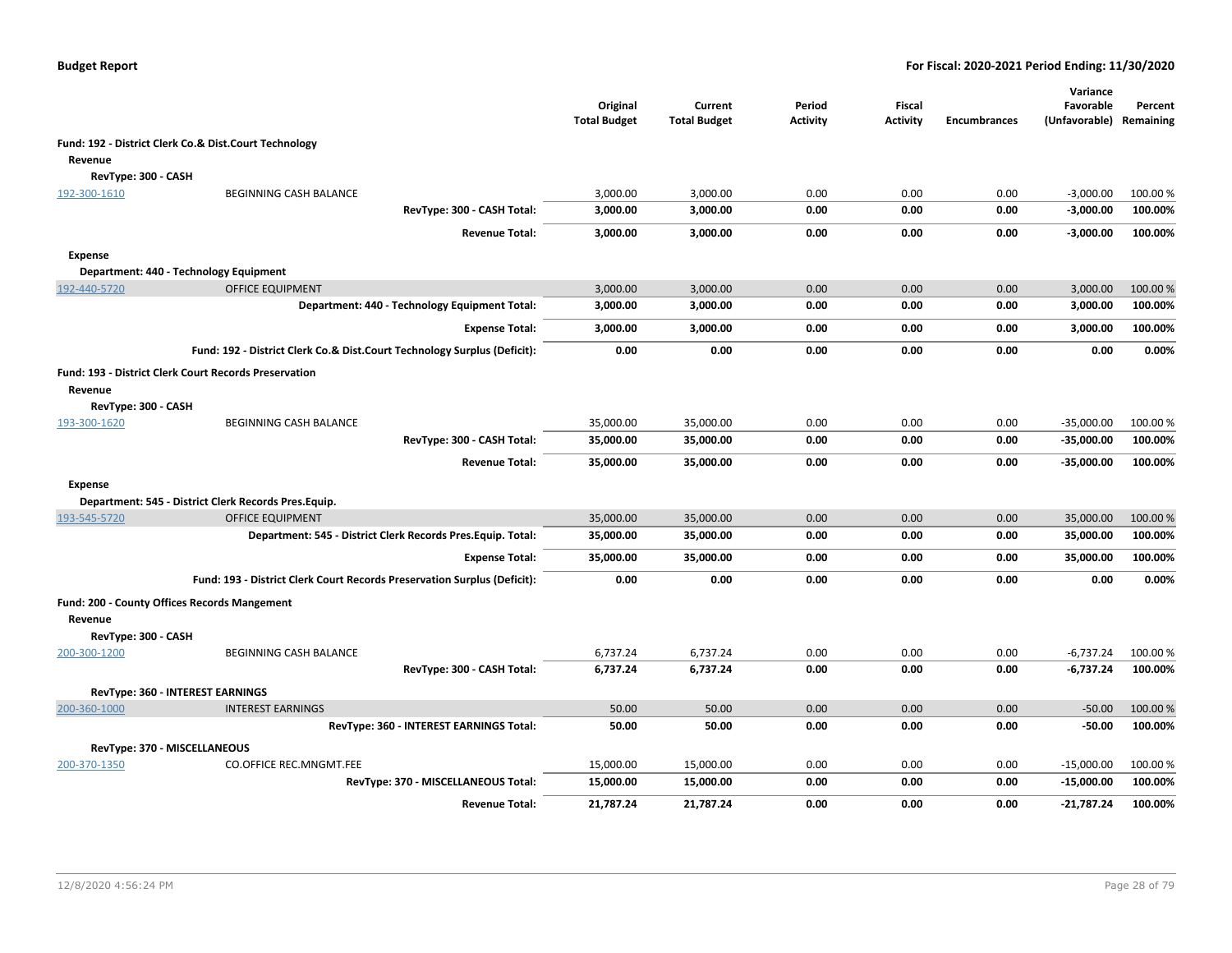|                               |                                                                 | Original<br><b>Total Budget</b> | Current<br><b>Total Budget</b> | Period<br><b>Activity</b> | Fiscal<br><b>Activity</b> | <b>Encumbrances</b> | Variance<br>Favorable<br>(Unfavorable) Remaining | Percent             |
|-------------------------------|-----------------------------------------------------------------|---------------------------------|--------------------------------|---------------------------|---------------------------|---------------------|--------------------------------------------------|---------------------|
| Expense                       |                                                                 |                                 |                                |                           |                           |                     |                                                  |                     |
|                               | Department: 449 - Co. Office Records Mgt.                       |                                 |                                |                           |                           |                     |                                                  |                     |
| 200-449-1070                  | <b>SALARY PART-TIME</b>                                         | 0.00                            | 0.00                           | 807.00                    | 1,167.00                  | 0.00                | $-1,167.00$                                      | 0.00%               |
| 200-449-2030                  | <b>RETIREMENT</b>                                               | 0.00                            | 0.00                           | 95.14                     | 137.58                    | 0.00                | $-137.58$                                        | 0.00%               |
| 200-449-2050                  | SOCIAL SECURITY & MEDICARE TAX                                  | 0.00                            | 0.00                           | 61.74                     | 89.28                     | 0.00                | $-89.28$                                         | 0.00%               |
| 200-449-3500                  | <b>RECORDS DISPOSAL</b>                                         | 5,000.00                        | 5,000.00                       | 207.15                    | 366.19                    | 0.00                | 4,633.81                                         | 92.68%              |
| 200-449-4530                  | <b>COMPUTER SOFTWARE</b>                                        | 4,150.00                        | 4,150.00                       | 0.00                      | 0.00                      | 0.00                | 4,150.00                                         | 100.00 %            |
| 200-449-5740                  | <b>TECHNOLOGY</b>                                               | 1,150.00                        | 1,150.00                       | 0.00                      | 0.00                      | 0.00                | 1,150.00                                         | 100.00%             |
|                               | Department: 449 - Co. Office Records Mgt. Total:                | 10,300.00                       | 10,300.00                      | 1,171.03                  | 1,760.05                  | 0.00                | 8,539.95                                         | 82.91%              |
|                               | Department: 999 - Undesignated Conversion                       |                                 |                                |                           |                           |                     |                                                  |                     |
| 200-999-9999                  | UNDESIGNATED CONVERSION                                         | 11,487.24                       | 11,487.24                      | 0.00                      | 0.00                      | 0.00                | 11,487.24                                        | 100.00 %            |
|                               | Department: 999 - Undesignated Conversion Total:                | 11,487.24                       | 11,487.24                      | 0.00                      | 0.00                      | 0.00                | 11,487.24                                        | 100.00%             |
|                               | <b>Expense Total:</b>                                           | 21,787.24                       | 21,787.24                      | 1,171.03                  | 1,760.05                  | 0.00                | 20,027.19                                        | 91.92%              |
|                               | Fund: 200 - County Offices Records Mangement Surplus (Deficit): | 0.00                            | 0.00                           | $-1,171.03$               | $-1,760.05$               | 0.00                | $-1,760.05$                                      | 0.00%               |
| Fund: 210 - Road & Bridge #1  |                                                                 |                                 |                                |                           |                           |                     |                                                  |                     |
| Revenue                       |                                                                 |                                 |                                |                           |                           |                     |                                                  |                     |
| RevType: 300 - CASH           |                                                                 |                                 |                                |                           |                           |                     |                                                  |                     |
| 210-300-1210                  | <b>BEGINNING CASH BALANCE</b>                                   | 66,657.62                       | 66,657.62                      | 0.00                      | 0.00                      | 0.00                | $-66,657.62$                                     | 100.00 %            |
|                               | RevType: 300 - CASH Total:                                      | 66,657.62                       | 66,657.62                      | 0.00                      | 0.00                      | 0.00                | $-66,657.62$                                     | 100.00%             |
| RevType: 310 - PROPERTY TAXES |                                                                 |                                 |                                |                           |                           |                     |                                                  |                     |
| 210-310-1100                  | <b>CURRENT TAXES</b>                                            | 547,378.68                      | 547,378.68                     | 33,063.26                 | 50,859.76                 | 0.00                | -496,518.92                                      | 90.71%              |
| 210-310-1200                  | <b>DELINQUENT TAXES</b>                                         | 10,000.00                       | 10,000.00                      | 2,130.74                  | 3,507.15                  | 0.00                | $-6,492.85$                                      | 64.93%              |
|                               | RevType: 310 - PROPERTY TAXES Total:                            | 557,378.68                      | 557,378.68                     | 35,194.00                 | 54,366.91                 | 0.00                | $-503,011.77$                                    | 90.25%              |
|                               |                                                                 |                                 |                                |                           |                           |                     |                                                  |                     |
| RevType: 318 - OTHER TAXES    |                                                                 |                                 |                                |                           |                           |                     |                                                  |                     |
| 210-318-1200<br>210-318-1210  | PAY N LIEU TAX/GRASSLAND                                        | 1,500.00<br>517.67              | 1,500.00<br>517.67             | 0.00                      | 0.00                      | 0.00                | $-1,500.00$                                      | 100.00 %<br>106.02% |
| 210-318-1600                  | PAY N LIEU TAX/UPPER TRINITY<br><b>SALES TAX REVENUES</b>       | 50,000.00                       | 50,000.00                      | 548.84<br>6,311.24        | 548.84<br>11,635.78       | 0.00<br>0.00        | 31.17<br>$-38,364.22$                            | 76.73 %             |
|                               | RevType: 318 - OTHER TAXES Total:                               | 52,017.67                       | 52,017.67                      | 6,860.08                  | 12,184.62                 | 0.00                | $-39,833.05$                                     | 76.58%              |
|                               |                                                                 |                                 |                                |                           |                           |                     |                                                  |                     |
|                               | RevType: 321 - FEES OF TAX COLLECTOR                            |                                 |                                |                           |                           |                     |                                                  |                     |
| 210-321-2000                  | CAR REGISTRATION/SALES TAX                                      | 75,000.00                       | 75,000.00                      | 0.00                      | 0.00                      | 0.00                | $-75,000.00$                                     | 100.00 %            |
| 210-321-3000                  | COUNTY'S ADDITIONAL \$10                                        | 65,000.00                       | 65,000.00                      | 3,368.82                  | 8,645.21                  | 0.00                | $-56,354.79$                                     | 86.70%              |
|                               | RevType: 321 - FEES OF TAX COLLECTOR Total:                     | 140,000.00                      | 140,000.00                     | 3,368.82                  | 8,645.21                  | 0.00                | $-131,354.79$                                    | 93.82%              |
| RevType: 350 - FINES          |                                                                 |                                 |                                |                           |                           |                     |                                                  |                     |
| 210-350-4030                  | <b>COUNTY CLERK FINES</b>                                       | 7,000.00                        | 7,000.00                       | 0.00                      | 0.00                      | 0.00                | $-7,000.00$                                      | 100.00 %            |
| 210-350-4500                  | <b>DISTRICT CLERK FINES</b>                                     | 8,000.00                        | 8,000.00                       | 0.00                      | 0.00                      | 0.00                | $-8,000.00$                                      | 100.00 %            |
| 210-350-4550                  | J. P. #1 FINES                                                  | 5,000.00                        | 5,000.00                       | 0.00                      | 0.00                      | 0.00                | $-5,000.00$                                      | 100.00 %            |
| 210-350-4560                  | J. P. #2 FINES                                                  | 2,500.00                        | 2,500.00                       | 0.00                      | 0.00                      | 0.00                | $-2,500.00$                                      | 100.00 %            |
| 210-350-4570                  | J. P. #3 FINES                                                  | 2,000.00                        | 2,000.00                       | 0.00                      | 0.00                      | 0.00                | $-2,000.00$                                      | 100.00 %            |
|                               | RevType: 350 - FINES Total:                                     | 24,500.00                       | 24,500.00                      | 0.00                      | 0.00                      | 0.00                | $-24,500.00$                                     | 100.00%             |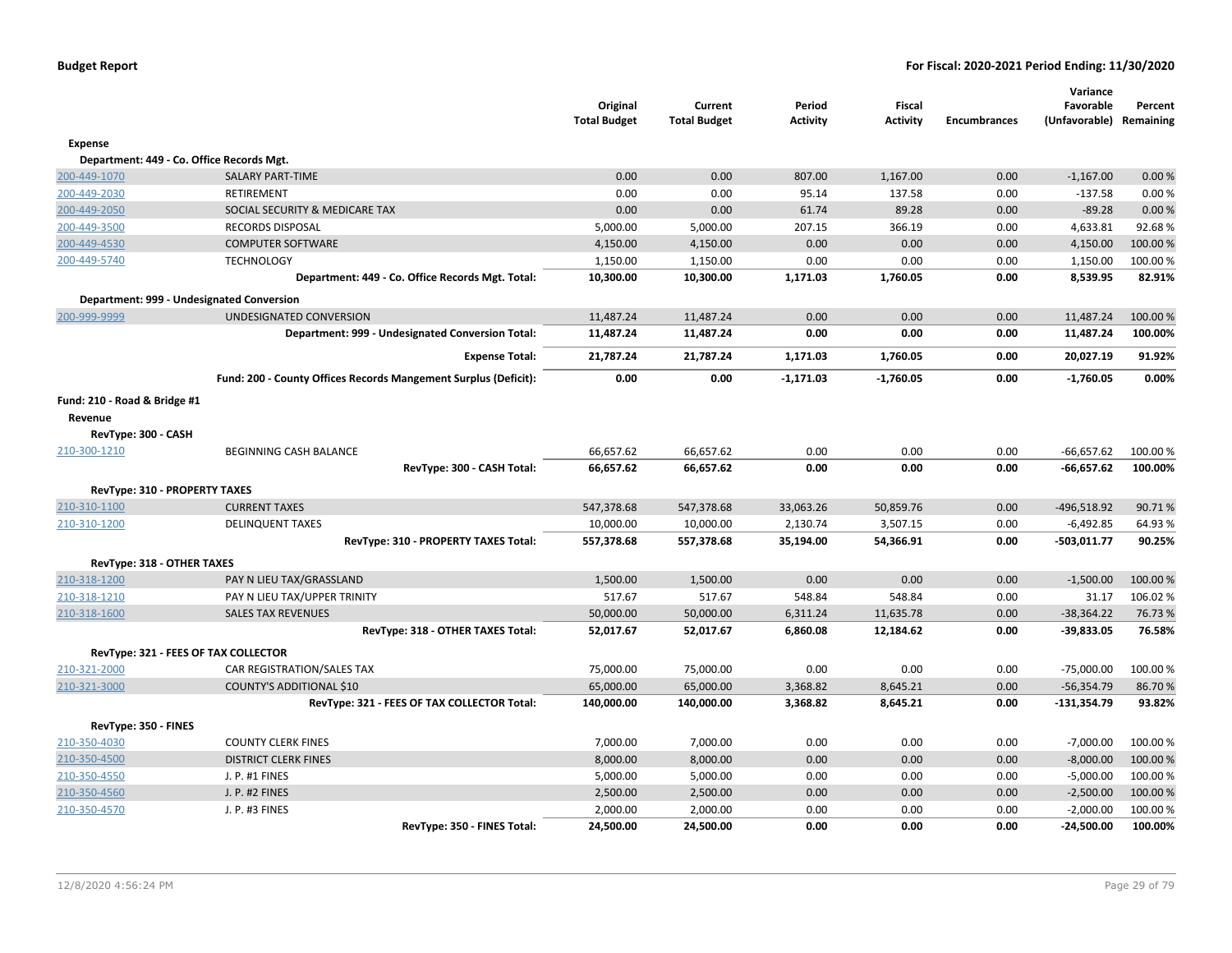|                                              |                                                    | Original<br><b>Total Budget</b> | Current<br><b>Total Budget</b> | Period<br><b>Activity</b> | <b>Fiscal</b><br><b>Activity</b> | <b>Encumbrances</b> | Variance<br>Favorable<br>(Unfavorable) | Percent<br>Remaining |
|----------------------------------------------|----------------------------------------------------|---------------------------------|--------------------------------|---------------------------|----------------------------------|---------------------|----------------------------------------|----------------------|
|                                              | RevType: 360 - INTEREST EARNINGS                   |                                 |                                |                           |                                  |                     |                                        |                      |
| 210-360-1000                                 | <b>INTEREST EARNINGS</b>                           | 500.00                          | 500.00                         | 0.00                      | 2.10                             | 0.00                | $-497.90$                              | 99.58%               |
|                                              | RevType: 360 - INTEREST EARNINGS Total:            | 500.00                          | 500.00                         | 0.00                      | 2.10                             | 0.00                | $-497.90$                              | 99.58%               |
|                                              | RevType: 364 - SALE OF ASSETS LAND/BUILDING        |                                 |                                |                           |                                  |                     |                                        |                      |
| 210-364-1630                                 | SALE OF EQUIPMENT                                  | 1,000.00                        | 1,000.00                       | 0.00                      | 0.00                             | 0.00                | $-1,000.00$                            | 100.00%              |
|                                              | RevType: 364 - SALE OF ASSETS LAND/BUILDING Total: | 1,000.00                        | 1,000.00                       | 0.00                      | 0.00                             | 0.00                | $-1,000.00$                            | 100.00%              |
|                                              |                                                    |                                 |                                |                           |                                  |                     |                                        |                      |
| RevType: 370 - MISCELLANEOUS<br>210-370-1200 | <b>STATE LATERAL ROAD</b>                          | 8,500.00                        | 8,500.00                       | 0.00                      | 8,432.71                         | 0.00                | $-67.29$                               | 0.79%                |
| 210-370-1250                                 | <b>TDT WEIGHT FEES</b>                             | 23,000.00                       | 23,000.00                      | 0.00                      | 10,325.17                        | 0.00                | $-12,674.83$                           | 55.11%               |
| 210-370-1300                                 | REFUNDS & MISCELLANEOUS                            | 500.00                          | 500.00                         | 0.00                      | 0.00                             | 0.00                | $-500.00$                              | 100.00%              |
| 210-370-1420                                 | <b>CULVERT PERMITTING PROCESS</b>                  | 0.00                            | 0.00                           | 0.00                      | 60.00                            | 0.00                | 60.00                                  | 0.00%                |
| 210-370-1450                                 | <b>REIMBURSEMENT OF MATERIALS</b>                  | 2,000.00                        | 2,000.00                       | 500.00                    | 500.00                           | 0.00                | $-1,500.00$                            | 75.00 %              |
|                                              | RevType: 370 - MISCELLANEOUS Total:                | 34,000.00                       | 34,000.00                      | 500.00                    | 19,317.88                        | 0.00                | $-14,682.12$                           | 43.18%               |
|                                              | <b>Revenue Total:</b>                              | 876,053.97                      | 876,053.97                     | 45,922.90                 | 94,516.72                        | 0.00                | $-781,537.25$                          | 89.21%               |
|                                              |                                                    |                                 |                                |                           |                                  |                     |                                        |                      |
| Expense<br>Department: 621 - Road & Bridge 1 |                                                    |                                 |                                |                           |                                  |                     |                                        |                      |
| 210-621-1010                                 | SALARY ELECTED OFFICIAL                            | 63,240.97                       | 63,240.97                      | 4,864.70                  | 12,161.75                        | 0.00                | 51,079.22                              | 80.77%               |
| 210-621-1030                                 | <b>SALARY FOREMAN</b>                              | 32,485.18                       | 32,485.18                      | 2,498.85                  | 6,247.15                         | 0.00                | 26,238.03                              | 80.77%               |
| 210-621-1060                                 | SALARY PRECINCT EMPLOYEES                          | 218,411.26                      | 218,411.26                     | 12,322.87                 | 30,807.18                        | 0.00                | 187,604.08                             | 85.89%               |
| 210-621-2010                                 | SOCIAL SECURITY TAXES                              | 19,476.52                       | 19,476.52                      | 0.00                      | 0.00                             | 0.00                | 19,476.52                              | 100.00%              |
| 210-621-2020                                 | <b>GROUP HEALTH INSURANCE</b>                      | 97,653.12                       | 97,653.12                      | 6,077.60                  | 12,155.20                        | 0.00                | 85,497.92                              | 87.55 %              |
| 210-621-2030                                 | <b>RETIREMENT</b>                                  | 37,193.87                       | 37,193.87                      | 2,321.02                  | 5,802.55                         | 0.00                | 31,391.32                              | 84.40%               |
| 210-621-2040                                 | <b>WORKERS COMPENSATION</b>                        | 7,905.10                        | 7,905.10                       | 0.00                      | 0.00                             | 0.00                | 7,905.10                               | 100.00%              |
| 210-621-2050                                 | SOCIAL SECURITY & MEDICARE TAX                     | 4,554.99                        | 4,554.99                       | 1,458.54                  | 3,664.35                         | 0.00                | 890.64                                 | 19.55 %              |
| 210-621-3140                                 | EMPLOYEE PHYSICALS/DOT TESTING                     | 450.00                          | 450.00                         | 0.00                      | 0.00                             | 0.00                | 450.00                                 | 100.00%              |
| 210-621-3400                                 | <b>SHOP SUPPLIES</b>                               | 2,000.00                        | 2,000.00                       | 0.00                      | 0.00                             | 0.00                | 2,000.00                               | 100.00%              |
| 210-621-3410                                 | R&B MAT. ROCK & GRAVEL                             | 100,000.00                      | 100,000.00                     | 5,019.55                  | 5,019.55                         | 0.00                | 94,980.45                              | 94.98%               |
| 210-621-3420                                 | <b>R&amp;B MAT. CULVERTS</b>                       | 15,000.00                       | 15,000.00                      | 0.00                      | 0.00                             | 0.00                | 15,000.00                              | 100.00%              |
| 210-621-3430                                 | R&B MAT. HARDWARE & LUMBER                         | 2,000.00                        | 2,000.00                       | 0.00                      | 0.00                             | 0.00                | 2,000.00                               | 100.00%              |
| 210-621-3440                                 | R&B MAT. ASPHALT/RD OIL                            | 60,000.00                       | 60,000.00                      | 29,478.64                 | 29,478.64                        | 0.00                | 30,521.36                              | 50.87%               |
| 210-621-4060                                 | <b>TAX APPRAISAL DISTRICT</b>                      | 28,034.70                       | 28,034.70                      | 0.00                      | 0.00                             | 0.00                | 28,034.70                              | 100.00%              |
| 210-621-4200                                 | <b>UTILITY TELEPHONE</b>                           | 270.00                          | 270.00                         | 0.00                      | 0.00                             | 0.00                | 270.00                                 | 100.00 %             |
| 210-621-4210                                 | <b>INTERNET</b>                                    | 1,100.00                        | 1,100.00                       | 109.90                    | 219.80                           | 0.00                | 880.20                                 | 80.02%               |
| 210-621-4270                                 | OUT OF COUNTY TRAVEL/TRAINING                      | 1,435.58                        | 1,435.58                       | 0.00                      | 0.00                             | 0.00                | 1,435.58                               | 100.00%              |
| 210-621-4300                                 | <b>BIDS, NOTICES &amp; PERMITS</b>                 | 800.00                          | 800.00                         | 0.00                      | 0.00                             | 0.00                | 800.00                                 | 100.00%              |
| 210-621-4350                                 | <b>PRINTING</b>                                    | 100.00                          | 100.00                         | 0.00                      | 0.00                             | 0.00                | 100.00                                 | 100.00%              |
| 210-621-4400                                 | UTILITY ELECTRICITY                                | 1,600.00                        | 1,600.00                       | 75.00                     | 112.55                           | 0.00                | 1,487.45                               | 92.97%               |
| 210-621-4420                                 | UTILITY WATER                                      | 250.00                          | 250.00                         | 16.98                     | 16.98                            | 0.00                | 233.02                                 | 93.21%               |
| 210-621-4430                                 | <b>TRASH PICKUP</b>                                | 1,000.00                        | 1,000.00                       | 90.83                     | 90.83                            | 0.00                | 909.17                                 | 90.92%               |
| 210-621-4500                                 | <b>R&amp;M BUILDING</b>                            | 300.00                          | 300.00                         | 0.00                      | 0.00                             | 0.00                | 300.00                                 | 100.00%              |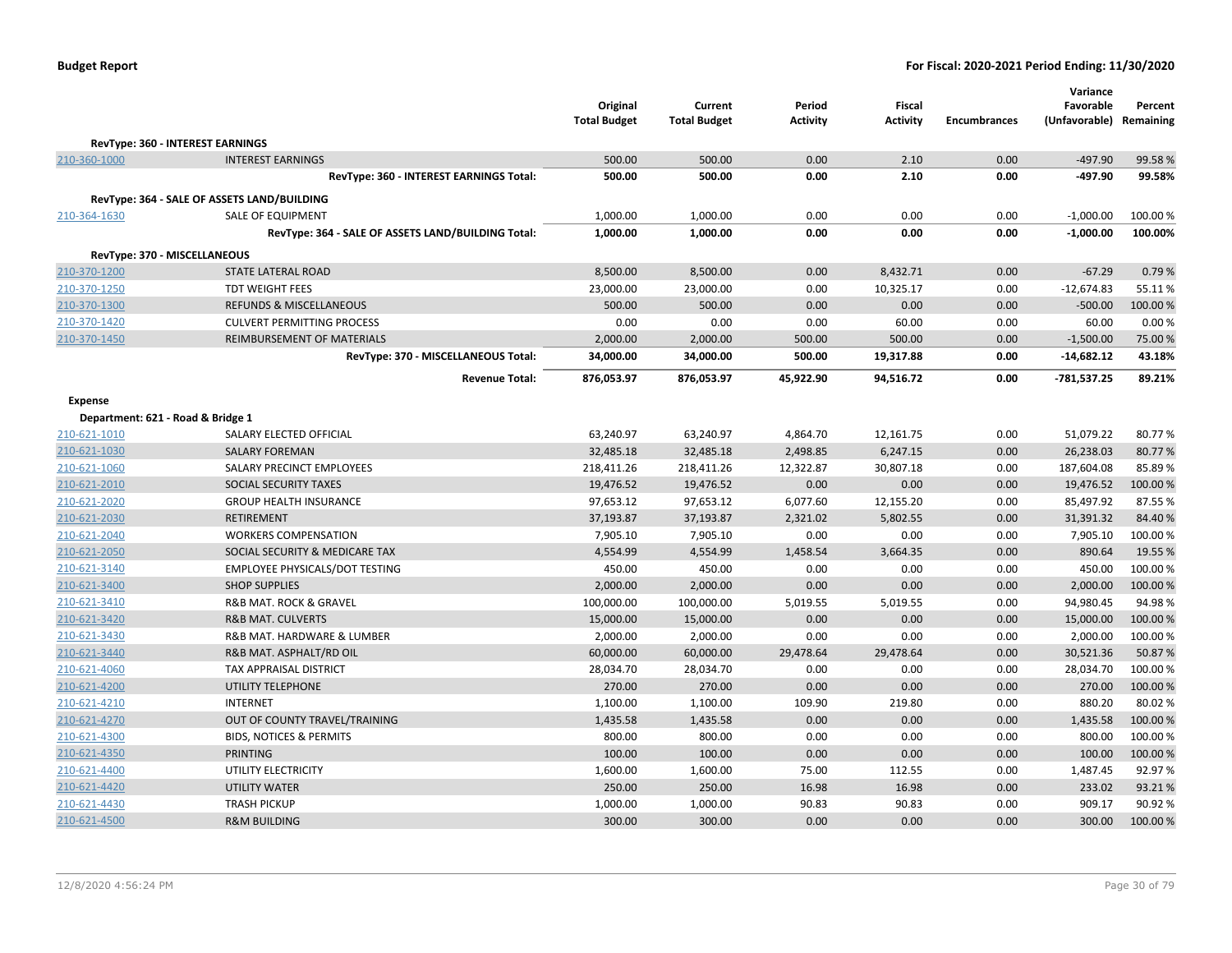|                               |                                                    | Original<br><b>Total Budget</b> | Current<br><b>Total Budget</b> | Period<br><b>Activity</b> | Fiscal<br><b>Activity</b> | <b>Encumbrances</b> | Variance<br>Favorable<br>(Unfavorable) | Percent<br>Remaining |
|-------------------------------|----------------------------------------------------|---------------------------------|--------------------------------|---------------------------|---------------------------|---------------------|----------------------------------------|----------------------|
| 210-621-4570                  | R&M MACHINERY GAS & OIL                            | 41,000.00                       | 41,000.00                      | 2,475.16                  | 2,475.16                  | 0.00                | 38,524.84                              | 93.96%               |
| 210-621-4580                  | <b>R&amp;M MACHINERY PARTS</b>                     | 22,500.00                       | 22,500.00                      | 341.81                    | 1,577.81                  | 0.00                | 20,922.19                              | 92.99%               |
| 210-621-4590                  | R&M MACH. TIRES & TUBES                            | 20,000.00                       | 20,000.00                      | 0.00                      | 0.00                      | 0.00                | 20,000.00                              | 100.00 %             |
| 210-621-4810                  | <b>DUES</b>                                        | 335.00                          | 335.00                         | 0.00                      | 0.00                      | 0.00                | 335.00                                 | 100.00 %             |
| 210-621-4820                  | <b>INSURANCE</b>                                   | 5,500.00                        | 5,500.00                       | 2,984.30                  | 2,984.30                  | 0.00                | 2,515.70                               | 45.74%               |
| 210-621-4900                  | <b>MISCELLANEOUS</b>                               | 1,000.00                        | 1,000.00                       | 0.00                      | 0.00                      | 0.00                | 1,000.00                               | 100.00 %             |
| 210-621-4910                  | SOIL & WATER CONSERVATION                          | 250.00                          | 250.00                         | 0.00                      | 0.00                      | 0.00                | 250.00                                 | 100.00 %             |
| 210-621-4940                  | FLOOD CONTROL SITE MAINTENANCE                     | 5,500.00                        | 5,500.00                       | 0.00                      | 0.00                      | 0.00                | 5,500.00                               | 100.00 %             |
| 210-621-4960                  | <b>TCOG HAZARDOUS WASTEMATCH</b>                   | 1,250.00                        | 1,250.00                       | 0.00                      | 0.00                      | 0.00                | 1,250.00                               | 100.00%              |
| 210-621-5710                  | PURCHASE OF MACH./EQUIP                            | 67,500.00                       | 67,500.00                      | 0.00                      | 0.00                      | 0.00                | 67,500.00                              | 100.00 %             |
|                               | Department: 621 - Road & Bridge 1 Total:           | 860,096.29                      | 860,096.29                     | 70,135.75                 | 112,813.80                | 0.00                | 747,282.49                             | 86.88%               |
|                               | Department: 625 - Administrative Office R&B        |                                 |                                |                           |                           |                     |                                        |                      |
| 210-625-1050                  | <b>SALARY SECRETARY</b>                            | 10,271.28                       | 10,271.28                      | 790.13                    | 1,975.33                  | 0.00                | 8,295.95                               | 80.77%               |
| 210-625-2010                  | SOCIAL SECURITY TAXES                              | 636.82                          | 636.82                         | 0.00                      | 0.00                      | 0.00                | 636.82                                 | 100.00%              |
| 210-625-2020                  | <b>GROUP HEALTH INSURANCE</b>                      | 3,051.66                        | 3,051.66                       | 254.94                    | 508.90                    | 0.00                | 2,542.76                               | 83.32 %              |
| 210-625-2030                  | <b>RETIREMENT</b>                                  | 1,216.12                        | 1,216.12                       | 93.17                     | 232.93                    | 0.00                | 983.19                                 | 80.85%               |
| 210-625-2040                  | <b>WORKERS COMPENSATION</b>                        | 32.87                           | 32.87                          | 0.00                      | 0.00                      | 0.00                | 32.87                                  | 100.00%              |
| 210-625-2050                  | SOCIAL SECURITY & MEDICARE TAX                     | 148.93                          | 148.93                         | 41.74                     | 112.98                    | 0.00                | 35.95                                  | 24.14 %              |
| 210-625-3100                  | <b>OFFICE SUPPLIES</b>                             | 100.00                          | 100.00                         | 0.00                      | 0.00                      | 0.00                | 100.00                                 | 100.00%              |
| 210-625-4530                  | <b>COMPUTER SOFTWARE</b>                           | 500.00                          | 500.00                         | 0.00                      | 0.00                      | 0.00                | 500.00                                 | 100.00%              |
|                               | Department: 625 - Administrative Office R&B Total: | 15,957.68                       | 15,957.68                      | 1,179.98                  | 2,830.14                  | 0.00                | 13,127.54                              | 82.26%               |
|                               | <b>Expense Total:</b>                              | 876,053.97                      | 876,053.97                     | 71,315.73                 | 115,643.94                | 0.00                | 760,410.03                             | 86.80%               |
|                               | Fund: 210 - Road & Bridge #1 Surplus (Deficit):    | 0.00                            | 0.00                           | $-25,392.83$              | $-21,127.22$              | 0.00                | $-21,127.22$                           | 0.00%                |
| Fund: 220 - Road & Bridge #2  |                                                    |                                 |                                |                           |                           |                     |                                        |                      |
| Revenue                       |                                                    |                                 |                                |                           |                           |                     |                                        |                      |
| RevType: 300 - CASH           |                                                    |                                 |                                |                           |                           |                     |                                        |                      |
| 220-300-1220                  | <b>BEGINNING CASH BALANCE</b>                      | 150,609.92                      | 150,609.92                     | 0.00                      | 0.00                      | 0.00                | $-150,609.92$                          | 100.00 %             |
|                               | RevType: 300 - CASH Total:                         | 150,609.92                      | 150,609.92                     | 0.00                      | 0.00                      | 0.00                | $-150,609.92$                          | 100.00%              |
| RevType: 310 - PROPERTY TAXES |                                                    |                                 |                                |                           |                           |                     |                                        |                      |
| 220-310-1100                  | <b>CURRENT TAXES</b>                               | 637,623.64                      | 637,623.64                     | 38,520.95                 | 59,255.08                 | 0.00                | $-578,368.56$                          | 90.71%               |
| 220-310-1200                  | <b>DELINQUENT TAXES</b>                            | 12,000.00                       | 12,000.00                      | 2,482.46                  | 4,086.08                  | 0.00                | $-7,913.92$                            | 65.95 %              |
|                               | RevType: 310 - PROPERTY TAXES Total:               | 649,623.64                      | 649,623.64                     | 41,003.41                 | 63,341.16                 | 0.00                | -586,282.48                            | 90.25%               |
| RevType: 318 - OTHER TAXES    |                                                    |                                 |                                |                           |                           |                     |                                        |                      |
| 220-318-1200                  | PAY N LIEU TAX/GRASSLAND                           | 2,000.00                        | 2,000.00                       | 0.00                      | 0.00                      | 0.00                | $-2,000.00$                            | 100.00 %             |
| 220-318-1210                  | PAY N LIEU TAX/UPPER TRINITY                       | 603.02                          | 603.02                         | 639.17                    | 639.17                    | 0.00                | 36.15                                  | 105.99%              |
| 220-318-1600                  | <b>SALES TAX REVENUES</b>                          | 62,000.00                       | 62,000.00                      | 7,349.98                  | 13,550.86                 | 0.00                | $-48,449.14$                           | 78.14 %              |
|                               | RevType: 318 - OTHER TAXES Total:                  | 64,603.02                       | 64,603.02                      | 7,989.15                  | 14,190.03                 | 0.00                | $-50,412.99$                           | 78.04%               |
|                               | RevType: 321 - FEES OF TAX COLLECTOR               |                                 |                                |                           |                           |                     |                                        |                      |
| 220-321-2000                  | CAR REGISTRATION/SALES TAX                         | 87,000.00                       | 87,000.00                      | 0.00                      | 0.00                      | 0.00                | $-87,000.00$                           | 100.00%              |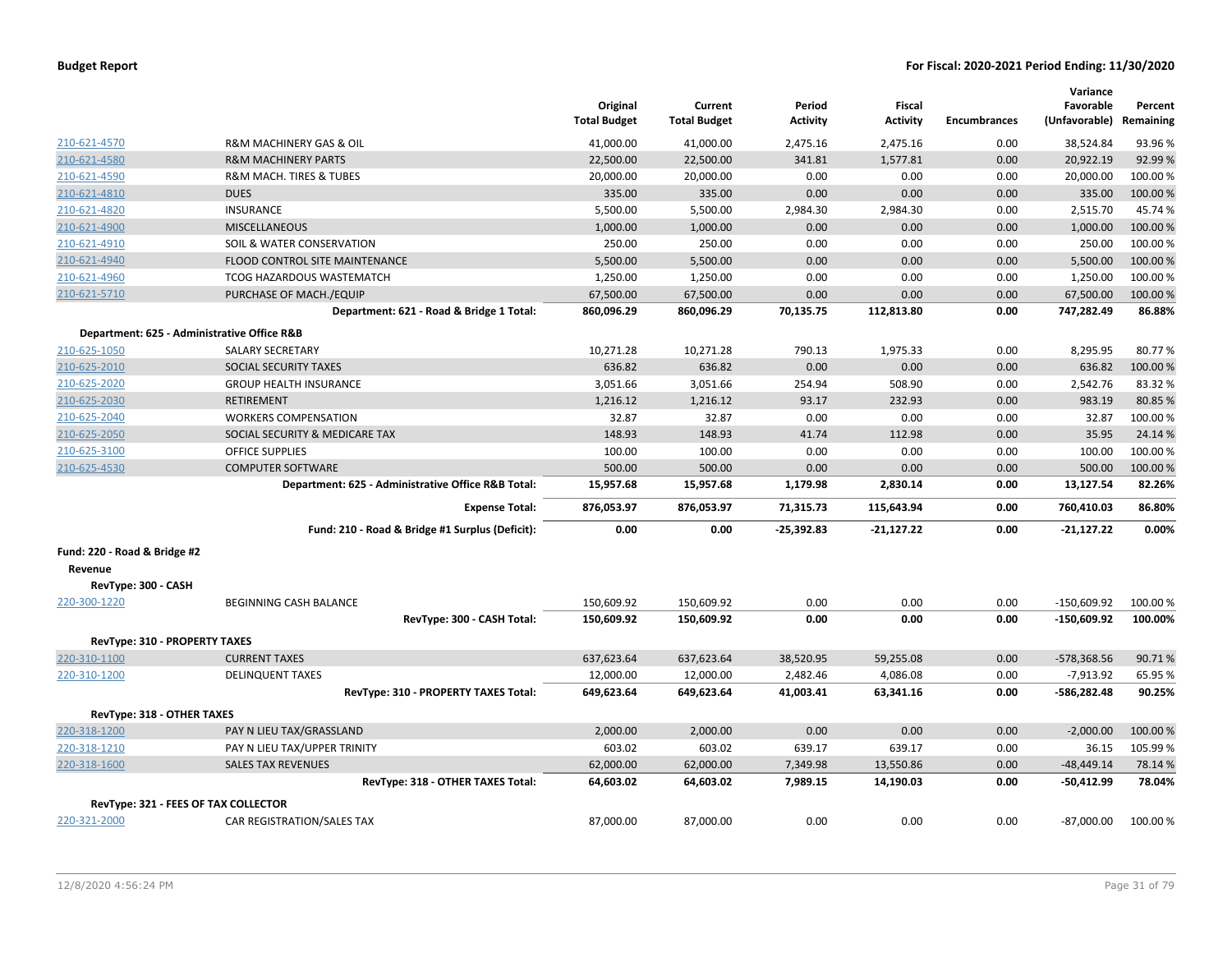|                               |                                                    | Original<br><b>Total Budget</b> | Current<br><b>Total Budget</b> | Period<br>Activity | <b>Fiscal</b><br><b>Activity</b> | <b>Encumbrances</b> | Variance<br>Favorable<br>(Unfavorable) Remaining | Percent  |
|-------------------------------|----------------------------------------------------|---------------------------------|--------------------------------|--------------------|----------------------------------|---------------------|--------------------------------------------------|----------|
| 220-321-3000                  | <b>COUNTY'S ADDITIONAL \$10</b>                    | 80,000.00                       | 80,000.00                      | 3,924.22           | 10,070.50                        | 0.00                | $-69,929.50$                                     | 87.41%   |
|                               | RevType: 321 - FEES OF TAX COLLECTOR Total:        | 167,000.00                      | 167,000.00                     | 3,924.22           | 10,070.50                        | 0.00                | $-156,929.50$                                    | 93.97%   |
| RevType: 350 - FINES          |                                                    |                                 |                                |                    |                                  |                     |                                                  |          |
| 220-350-4030                  | <b>COUNTY CLERK FINES</b>                          | 6,000.00                        | 6,000.00                       | 0.00               | 0.00                             | 0.00                | $-6,000.00$                                      | 100.00%  |
| 220-350-4500                  | <b>DISTRICT CLERK FINES</b>                        | 8,500.00                        | 8,500.00                       | 0.00               | 0.00                             | 0.00                | $-8,500.00$                                      | 100.00 % |
| 220-350-4550                  | J. P. #1 FINES                                     | 7,500.00                        | 7,500.00                       | 0.00               | 0.00                             | 0.00                | $-7,500.00$                                      | 100.00 % |
| 220-350-4560                  | J. P. #2 FINES                                     | 3,000.00                        | 3,000.00                       | 0.00               | 0.00                             | 0.00                | $-3,000.00$                                      | 100.00 % |
| 220-350-4570                  | J. P. #3 FINES                                     | 5,000.00                        | 5,000.00                       | 0.00               | 0.00                             | 0.00                | $-5,000.00$                                      | 100.00%  |
|                               | RevType: 350 - FINES Total:                        | 30,000.00                       | 30,000.00                      | 0.00               | 0.00                             | 0.00                | $-30,000.00$                                     | 100.00%  |
|                               | <b>RevType: 360 - INTEREST EARNINGS</b>            |                                 |                                |                    |                                  |                     |                                                  |          |
| 220-360-1000                  | <b>INTEREST EARNINGS</b>                           | 3,000.00                        | 3,000.00                       | 0.00               | 29.72                            | 0.00                | $-2,970.28$                                      | 99.01%   |
|                               | RevType: 360 - INTEREST EARNINGS Total:            | 3,000.00                        | 3,000.00                       | 0.00               | 29.72                            | 0.00                | $-2,970.28$                                      | 99.01%   |
|                               |                                                    |                                 |                                |                    |                                  |                     |                                                  |          |
|                               | RevType: 364 - SALE OF ASSETS LAND/BUILDING        |                                 |                                |                    |                                  |                     |                                                  |          |
| 220-364-1630                  | SALE OF EQUIPMENT                                  | 4,000.00                        | 4,000.00                       | 0.00               | 0.00                             | 0.00                | $-4,000.00$                                      | 100.00%  |
|                               | RevType: 364 - SALE OF ASSETS LAND/BUILDING Total: | 4,000.00                        | 4,000.00                       | 0.00               | 0.00                             | 0.00                | $-4,000.00$                                      | 100.00%  |
|                               | RevType: 370 - MISCELLANEOUS                       |                                 |                                |                    |                                  |                     |                                                  |          |
| 220-370-1200                  | <b>STATE LATERAL ROAD</b>                          | 10,000.00                       | 10,000.00                      | 0.00               | 9,822.98                         | 0.00                | $-177.02$                                        | 1.77 %   |
| 220-370-1250                  | <b>TDT WEIGHT FEES</b>                             | 25,000.00                       | 25,000.00                      | 0.00               | 12,027.46                        | 0.00                | $-12,972.54$                                     | 51.89%   |
| 220-370-1420                  | <b>CULVERT PERMITTING PROCESS</b>                  | 0.00                            | 0.00                           | 20.00              | 40.00                            | 0.00                | 40.00                                            | 0.00%    |
| 220-370-1421                  | ROW PERMIT APPLICATION                             | 0.00                            | 0.00                           | 0.00               | 20.00                            | 0.00                | 20.00                                            | 0.00%    |
| 220-370-1450                  | REIMBURSEMENT OF MATERIALS                         | 2,000.00                        | 2,000.00                       | 75.00              | 810.50                           | 0.00                | $-1,189.50$                                      | 59.48%   |
| 220-370-1500                  | TRENTON HIGH MEADOWS SUBDIVISION                   | 2,800.00                        | 2,800.00                       | 0.00               | 0.00                             | 0.00                | $-2,800.00$                                      | 100.00%  |
|                               | RevType: 370 - MISCELLANEOUS Total:                | 39,800.00                       | 39,800.00                      | 95.00              | 22,720.94                        | 0.00                | $-17,079.06$                                     | 42.91%   |
|                               | <b>Revenue Total:</b>                              | 1,108,636.58                    | 1,108,636.58                   | 53,011.78          | 110,352.35                       | 0.00                | -998,284.23                                      | 90.05%   |
| <b>Expense</b>                |                                                    |                                 |                                |                    |                                  |                     |                                                  |          |
| Department: 509 - Contingency |                                                    |                                 |                                |                    |                                  |                     |                                                  |          |
| 220-509-4750                  | <b>CONTINGENCY</b>                                 | 10,000.00                       | 10,000.00                      | 0.00               | 0.00                             | 0.00                | 10,000.00                                        | 100.00 % |
|                               | Department: 509 - Contingency Total:               | 10,000.00                       | 10,000.00                      | 0.00               | 0.00                             | 0.00                | 10,000.00                                        | 100.00%  |
|                               | Department: 622 - Road & Bridge 2                  |                                 |                                |                    |                                  |                     |                                                  |          |
| 220-622-1010                  | SALARY ELECTED OFFICIAL                            | 63,240.97                       | 63,240.97                      | 4,864.70           | 12,161.75                        | 0.00                | 51,079.22                                        | 80.77%   |
| 220-622-1030                  | <b>SALARY FOREMAN</b>                              | 0.00                            | 0.00                           | 3,788.42           | 9,471.05                         | 0.00                | $-9,471.05$                                      | 0.00%    |
| 220-622-1060                  | SALARY PRECINCT EMPLOYEES                          | 232,350.04                      | 232,350.04                     | 13,953.86          | 34,968.95                        | 0.00                | 197,381.09                                       | 84.95%   |
| 220-622-2010                  | <b>SOCIAL SECURITY TAXES</b>                       | 18,474.44                       | 18,474.44                      | 0.00               | 0.00                             | 0.00                | 18,474.44                                        | 100.00 % |
| 220-622-2020                  | <b>GROUP HEALTH INSURANCE</b>                      | 97,653.12                       | 97,653.12                      | 8,137.76           | 16,275.52                        | 0.00                | 81,377.60                                        | 83.33%   |
| 220-622-2030                  | <b>RETIREMENT</b>                                  | 34,997.98                       | 34,997.98                      | 2,665.34           | 6,673.28                         | 0.00                | 28,324.70                                        | 80.93%   |
| 220-622-2040                  | <b>WORKERS COMPENSATION</b>                        | 7,337.58                        | 7,337.58                       | 0.00               | 0.00                             | 0.00                | 7,337.58                                         | 100.00%  |
| 220-622-2050                  | SOCIAL SECURITY & MEDICARE TAX                     | 4,286.07                        | 4,286.07                       | 1,644.65           | 4,158.05                         | 0.00                | 128.02                                           | 2.99%    |
| 220-622-3140                  | <b>EMPLOYEE PHYSICALS/DOT TESTING</b>              | 400.00                          | 400.00                         | 140.00             | 140.00                           | 0.00                | 260.00                                           | 65.00%   |
| 220-622-3400                  | <b>SHOP SUPPLIES</b>                               | 5,500.00                        | 5,500.00                       | 124.74             | 234.60                           | 65.36               | 5,200.04                                         | 94.55%   |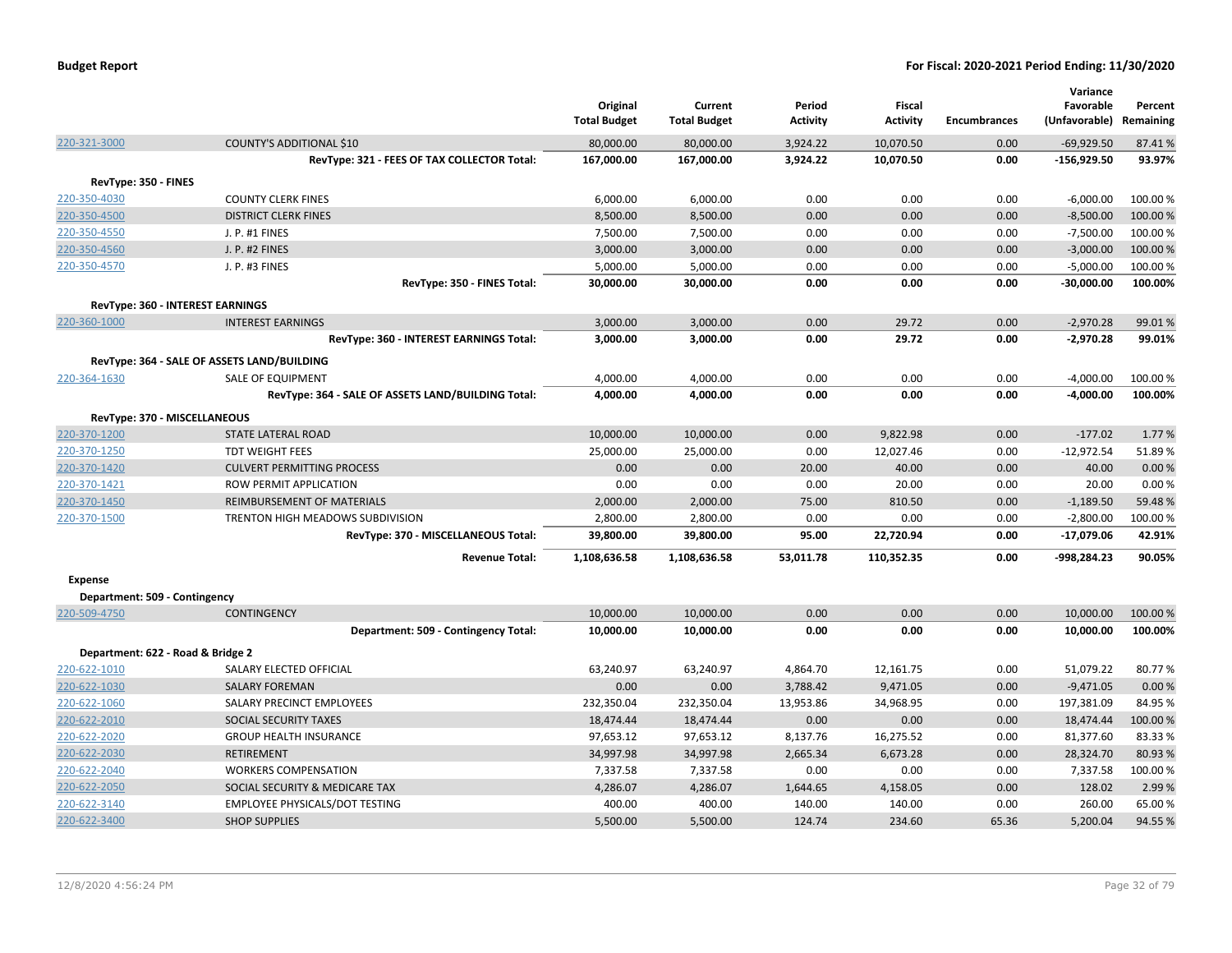|              |                                                    | Original<br><b>Total Budget</b> | Current<br><b>Total Budget</b> | Period<br><b>Activity</b> | <b>Fiscal</b><br><b>Activity</b> | <b>Encumbrances</b> | Variance<br>Favorable<br>(Unfavorable) Remaining | Percent  |
|--------------|----------------------------------------------------|---------------------------------|--------------------------------|---------------------------|----------------------------------|---------------------|--------------------------------------------------|----------|
| 220-622-3410 | <b>R&amp;B MAT. ROCK &amp; GRAVEL</b>              | 184,307.00                      | 184,307.00                     | 13,968.49                 | 19,023.00                        | 0.00                | 165,284.00                                       | 89.68%   |
| 220-622-3420 | <b>R&amp;B MAT. CULVERTS</b>                       | 14,000.00                       | 14,000.00                      | 0.00                      | 0.00                             | 0.00                | 14,000.00                                        | 100.00%  |
| 220-622-3430 | R&B MAT. HARDWARE & LUMBER                         | 3,000.00                        | 3,000.00                       | 71.97                     | 71.97                            | 1,919.40            | 1,008.63                                         | 33.62%   |
| 220-622-3440 | R&B MAT. ASPHALT/RD OIL                            | 92,000.00                       | 92,000.00                      | 520.00                    | 9,520.00                         | 0.00                | 82,480.00                                        | 89.65%   |
| 220-622-3450 | CHEMICALS                                          | 1,000.00                        | 1,000.00                       | 0.00                      | 0.00                             | 0.00                | 1,000.00                                         | 100.00%  |
| 220-622-3950 | <b>UNIFORMS</b>                                    | 2,800.00                        | 2,800.00                       | 249.45                    | 249.45                           | 0.00                | 2,550.55                                         | 91.09%   |
| 220-622-4060 | TAX APPRAISAL DISTRICT                             | 32,656.70                       | 32,656.70                      | 0.00                      | 0.00                             | 0.00                | 32,656.70                                        | 100.00%  |
| 220-622-4210 | <b>INTERNET</b>                                    | 0.00                            | 0.00                           | 81.95                     | 163.90                           | 0.00                | $-163.90$                                        | 0.00%    |
| 220-622-4270 | OUT OF COUNTY TRAVEL/TRAINING                      | 2,500.00                        | 2,500.00                       | 50.00                     | 50.00                            | 0.00                | 2,450.00                                         | 98.00%   |
| 220-622-4300 | <b>BIDS, NOTICES &amp; PERMITS</b>                 | 500.00                          | 500.00                         | 0.00                      | 0.00                             | 0.00                | 500.00                                           | 100.00%  |
| 220-622-4350 | PRINTING                                           | 100.00                          | 100.00                         | 0.00                      | 0.00                             | 0.00                | 100.00                                           | 100.00%  |
| 220-622-4400 | UTILITY ELECTRICITY                                | 2,000.00                        | 2,000.00                       | 157.78                    | 299.22                           | 0.00                | 1,700.78                                         | 85.04 %  |
| 220-622-4410 | <b>UTILITY GAS</b>                                 | 750.00                          | 750.00                         | 89.80                     | 89.80                            | 0.00                | 660.20                                           | 88.03%   |
| 220-622-4420 | <b>UTILITY WATER</b>                               | 940.00                          | 940.00                         | 95.24                     | 95.24                            | 0.00                | 844.76                                           | 89.87%   |
| 220-622-4430 | <b>TRASH PICK-UP</b>                               | 1,300.00                        | 1,300.00                       | 0.00                      | 0.00                             | 0.00                | 1,300.00                                         | 100.00%  |
| 220-622-4500 | <b>R&amp;M BUILDING</b>                            | 3,000.00                        | 3,000.00                       | 5.97                      | 5.97                             | 0.00                | 2,994.03                                         | 99.80%   |
| 220-622-4570 | R&M MACHINERY GAS & OIL                            | 70,000.00                       | 70,000.00                      | 4,953.07                  | 4,953.07                         | 0.00                | 65,046.93                                        | 92.92%   |
| 220-622-4580 | <b>R&amp;M MACHINERY PARTS</b>                     | 50,000.00                       | 50,000.00                      | 48,640.27                 | 50,175.68                        | 0.00                | $-175.68$                                        | $-0.35%$ |
| 220-622-4590 | R&M MACH. TIRES & TUBES                            | 15,000.00                       | 15,000.00                      | 1,494.99                  | 1,494.99                         | 456.00              | 13,049.01                                        | 86.99%   |
| 220-622-4600 | EQUIPMENT RENTAL/LEASE                             | 32,000.00                       | 32,000.00                      | 8,610.00                  | 8,610.00                         | 11,000.00           | 12,390.00                                        | 38.72%   |
| 220-622-4810 | <b>DUES</b>                                        | 335.00                          | 335.00                         | 0.00                      | 0.00                             | 0.00                | 335.00                                           | 100.00%  |
| 220-622-4820 | <b>INSURANCE</b>                                   | 9,000.00                        | 9,000.00                       | 5,836.63                  | 5,836.63                         | 0.00                | 3,163.37                                         | 35.15 %  |
| 220-622-4900 | MISCELLANEOUS                                      | 1,000.00                        | 1,000.00                       | 0.00                      | 0.00                             | 0.00                | 1,000.00                                         | 100.00%  |
| 220-622-4910 | SOIL & WATER CONSERVATION                          | 250.00                          | 250.00                         | 0.00                      | 0.00                             | 0.00                | 250.00                                           | 100.00%  |
| 220-622-4930 | TRENTON HIGH MEADOWS SUBDIVISION                   | 4,000.00                        | 4,000.00                       | 0.00                      | 0.00                             | 0.00                | 4,000.00                                         | 100.00%  |
| 220-622-4940 | FLOOD CONTROL SITE MAINTENANCE                     | 4,000.00                        | 4,000.00                       | 0.00                      | 0.00                             | 0.00                | 4,000.00                                         | 100.00 % |
| 220-622-5710 | PURCHASE OF MACH./EQUIP                            | 92,000.00                       | 92,000.00                      | 0.00                      | 0.00                             | 0.00                | 92,000.00                                        | 100.00 % |
|              | Department: 622 - Road & Bridge 2 Total:           | 1,082,678.90                    | 1,082,678.90                   | 120,145.08                | 184,722.12                       | 13,440.76           | 884,516.02                                       | 81.70%   |
|              | Department: 625 - Administrative Office R&B        |                                 |                                |                           |                                  |                     |                                                  |          |
| 220-625-1050 | <b>SALARY SECRETARY</b>                            | 10,271.28                       | 10,271.28                      | 790.13                    | 1,975.33                         | 0.00                | 8,295.95                                         | 80.77%   |
| 220-625-2010 | SOCIAL SECURITY TAXES                              | 636.82                          | 636.82                         | 0.00                      | 0.00                             | 0.00                | 636.82                                           | 100.00%  |
| 220-625-2020 | <b>GROUP HEALTH INSURANCE</b>                      | 3,051.66                        | 3,051.66                       | 254.94                    | 508.90                           | 0.00                | 2,542.76                                         | 83.32 %  |
| 220-625-2030 | RETIREMENT                                         | 1,216.12                        | 1,216.12                       | 93.17                     | 232.93                           | 0.00                | 983.19                                           | 80.85%   |
| 220-625-2040 | <b>WORKERS COMPENSATION</b>                        | 32.87                           | 32.87                          | 0.00                      | 0.00                             | 0.00                | 32.87                                            | 100.00%  |
| 220-625-2050 | SOCIAL SECURITY & MEDICARE TAX                     | 148.93                          | 148.93                         | 41.74                     | 112.98                           | 0.00                | 35.95                                            | 24.14%   |
| 220-625-3100 | <b>OFFICE SUPPLIES</b>                             | 100.00                          | 100.00                         | 0.00                      | 0.00                             | 0.00                | 100.00                                           | 100.00 % |
| 220-625-4530 | <b>COMPUTER SOFTWARE</b>                           | 500.00                          | 500.00                         | 0.00                      | 0.00                             | 0.00                | 500.00                                           | 100.00 % |
|              | Department: 625 - Administrative Office R&B Total: | 15,957.68                       | 15,957.68                      | 1,179.98                  | 2,830.14                         | 0.00                | 13,127.54                                        | 82.26%   |
|              | <b>Expense Total:</b>                              | 1,108,636.58                    | 1,108,636.58                   | 121,325.06                | 187,552.26                       | 13,440.76           | 907,643.56                                       | 81.87%   |
|              | Fund: 220 - Road & Bridge #2 Surplus (Deficit):    | 0.00                            | 0.00                           | $-68,313.28$              | $-77,199.91$                     | -13,440.76          | $-90,640.67$                                     | 0.00%    |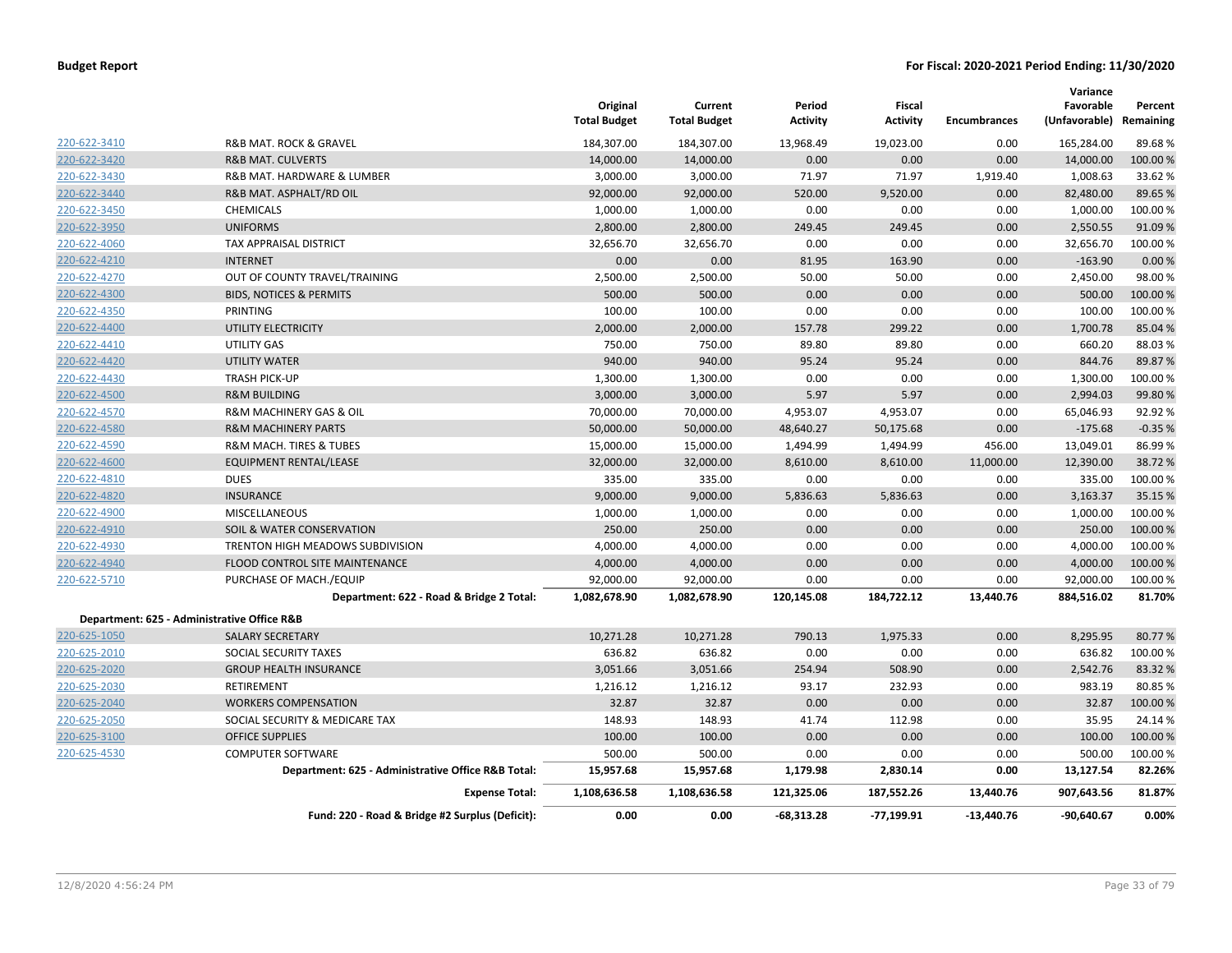|                                                   |                             |                                                                      | Original<br><b>Total Budget</b> | Current<br><b>Total Budget</b> | Period<br>Activity | <b>Fiscal</b><br><b>Activity</b> | <b>Encumbrances</b> | Variance<br>Favorable<br>(Unfavorable) | Percent<br>Remaining |
|---------------------------------------------------|-----------------------------|----------------------------------------------------------------------|---------------------------------|--------------------------------|--------------------|----------------------------------|---------------------|----------------------------------------|----------------------|
| Fund: 221 - Raw Water Pipeline Road and Bridge #2 |                             |                                                                      |                                 |                                |                    |                                  |                     |                                        |                      |
| Revenue                                           |                             |                                                                      |                                 |                                |                    |                                  |                     |                                        |                      |
| RevType: 325 - RAW WATER PIPELINE                 |                             |                                                                      |                                 |                                |                    |                                  |                     |                                        |                      |
| 221-325-1790                                      |                             | FOR MAINTENANCE OF ROADS                                             | 0.00                            | 12,000.00                      | 0.00               | 12,000.00                        | 0.00                | 0.00                                   | 0.00%                |
| <b>Budget Adjustments</b>                         |                             |                                                                      |                                 |                                |                    |                                  |                     |                                        |                      |
| <b>Number</b>                                     | Date                        | <b>Description</b>                                                   | Adjustment                      |                                |                    |                                  |                     |                                        |                      |
| BA0000040                                         | 10/30/2020                  | <b>Garney Construction</b>                                           | $-12,000.00$                    |                                |                    |                                  |                     |                                        |                      |
|                                                   |                             | RevType: 325 - RAW WATER PIPELINE Total:                             | 0.00                            | 12,000.00                      | 0.00               | 12,000.00                        | 0.00                | 0.00                                   | 0.00%                |
|                                                   |                             | <b>Revenue Total:</b>                                                | 0.00                            | 12,000.00                      | 0.00               | 12,000.00                        | 0.00                | 0.00                                   | 0.00%                |
| <b>Expense</b>                                    |                             |                                                                      |                                 |                                |                    |                                  |                     |                                        |                      |
| Department: 622 - Road & Bridge 2                 |                             |                                                                      |                                 |                                |                    |                                  |                     |                                        |                      |
| 221-622-3410                                      |                             | R & B MAT. ROCK & GRAVEL                                             | 0.00                            | 12,000.00                      | 0.00               | 0.00                             | 0.00                | 12,000.00                              | 100.00 %             |
| <b>Budget Adjustments</b>                         |                             |                                                                      |                                 |                                |                    |                                  |                     |                                        |                      |
| Number                                            | Date                        | <b>Description</b>                                                   | Adjustment                      |                                |                    |                                  |                     |                                        |                      |
| BA0000040                                         | 10/30/2020                  | <b>Garney Construction</b>                                           | 12,000.00                       |                                |                    |                                  |                     |                                        |                      |
|                                                   |                             | Department: 622 - Road & Bridge 2 Total:                             | 0.00                            | 12,000.00                      | 0.00               | 0.00                             | 0.00                | 12,000.00                              | 100.00%              |
|                                                   |                             | <b>Expense Total:</b>                                                | 0.00                            | 12,000.00                      | 0.00               | 0.00                             | 0.00                | 12,000.00                              | 100.00%              |
|                                                   |                             | Fund: 221 - Raw Water Pipeline Road and Bridge #2 Surplus (Deficit): | 0.00                            | 0.00                           | 0.00               | 12,000.00                        | 0.00                | 12,000.00                              | 0.00%                |
| Fund: 230 - Road & Bridge #3                      |                             |                                                                      |                                 |                                |                    |                                  |                     |                                        |                      |
| Revenue                                           |                             |                                                                      |                                 |                                |                    |                                  |                     |                                        |                      |
| RevType: 310 - PROPERTY TAXES                     |                             |                                                                      |                                 |                                |                    |                                  |                     |                                        |                      |
| 230-310-1100                                      | <b>CURRENT TAXES</b>        |                                                                      | 956,435.46                      | 956,435.46                     | 57,777.74          | 88,876.95                        | 0.00                | $-867,558.51$                          | 90.71%               |
| 230-310-1200                                      | <b>DELINQUENT TAXES</b>     |                                                                      | 15,900.00                       | 15,900.00                      | 3,723.46           | 6,128.74                         | 0.00                | $-9,771.26$                            | 61.45%               |
|                                                   |                             | RevType: 310 - PROPERTY TAXES Total:                                 | 972,335.46                      | 972,335.46                     | 61,501.20          | 95,005.69                        | 0.00                | $-877,329.77$                          | 90.23%               |
| RevType: 318 - OTHER TAXES                        |                             |                                                                      |                                 |                                |                    |                                  |                     |                                        |                      |
| 230-318-1200                                      |                             | PAY N LIEU TAX/GRASSLAND                                             | 2,000.00                        | 2,000.00                       | 0.00               | 0.00                             | 0.00                | $-2,000.00$                            | 100.00 %             |
| 230-318-1210                                      |                             | PAY N LIEU TAX/UPPER TRINITY                                         | 904.53                          | 904.53                         | 958.88             | 958.88                           | 0.00                | 54.35                                  | 106.01%              |
| 230-318-1600                                      | <b>SALES TAX REVENUES</b>   |                                                                      | 90,000.00                       | 90,000.00                      | 11,026.38          | 20,328.89                        | 0.00                | $-69,671.11$                           | 77.41%               |
|                                                   |                             | RevType: 318 - OTHER TAXES Total:                                    | 92,904.53                       | 92,904.53                      | 11,985.26          | 21,287.77                        | 0.00                | $-71,616.76$                           | 77.09%               |
| RevType: 321 - FEES OF TAX COLLECTOR              |                             |                                                                      |                                 |                                |                    |                                  |                     |                                        |                      |
| 230-321-2000                                      |                             | CAR REGISTRATION/SALES TAX                                           | 120,000.00                      | 120,000.00                     | 0.00               | 0.00                             | 0.00                | $-120,000.00$                          | 100.00%              |
| 230-321-3000                                      |                             | COUNTY'S ADDITIONAL \$10                                             | 100,000.00                      | 100,000.00                     | 5,886.33           | 15,105.76                        | 0.00                | $-84,894.24$                           | 84.89%               |
|                                                   |                             | RevType: 321 - FEES OF TAX COLLECTOR Total:                          | 220,000.00                      | 220,000.00                     | 5,886.33           | 15,105.76                        | 0.00                | -204,894.24                            | 93.13%               |
| RevType: 350 - FINES                              |                             |                                                                      |                                 |                                |                    |                                  |                     |                                        |                      |
| 230-350-4030                                      | <b>COUNTY CLERK FINES</b>   |                                                                      | 10,000.00                       | 10,000.00                      | 0.00               | 0.00                             | 0.00                | $-10,000.00$                           | 100.00 %             |
| 230-350-4500                                      | <b>DISTRICT CLERK FINES</b> |                                                                      | 10,000.00                       | 10,000.00                      | 0.00               | 0.00                             | 0.00                | $-10,000.00$                           | 100.00 %             |
| 230-350-4550                                      | J. P. #1 FINES              |                                                                      | 5,000.00                        | 5,000.00                       | 0.00               | 0.00                             | 0.00                | $-5,000.00$                            | 100.00%              |
| 230-350-4560                                      | <b>J. P. #2 FINES</b>       |                                                                      | 2,400.00                        | 2,400.00                       | 0.00               | 0.00                             | 0.00                | $-2,400.00$                            | 100.00 %             |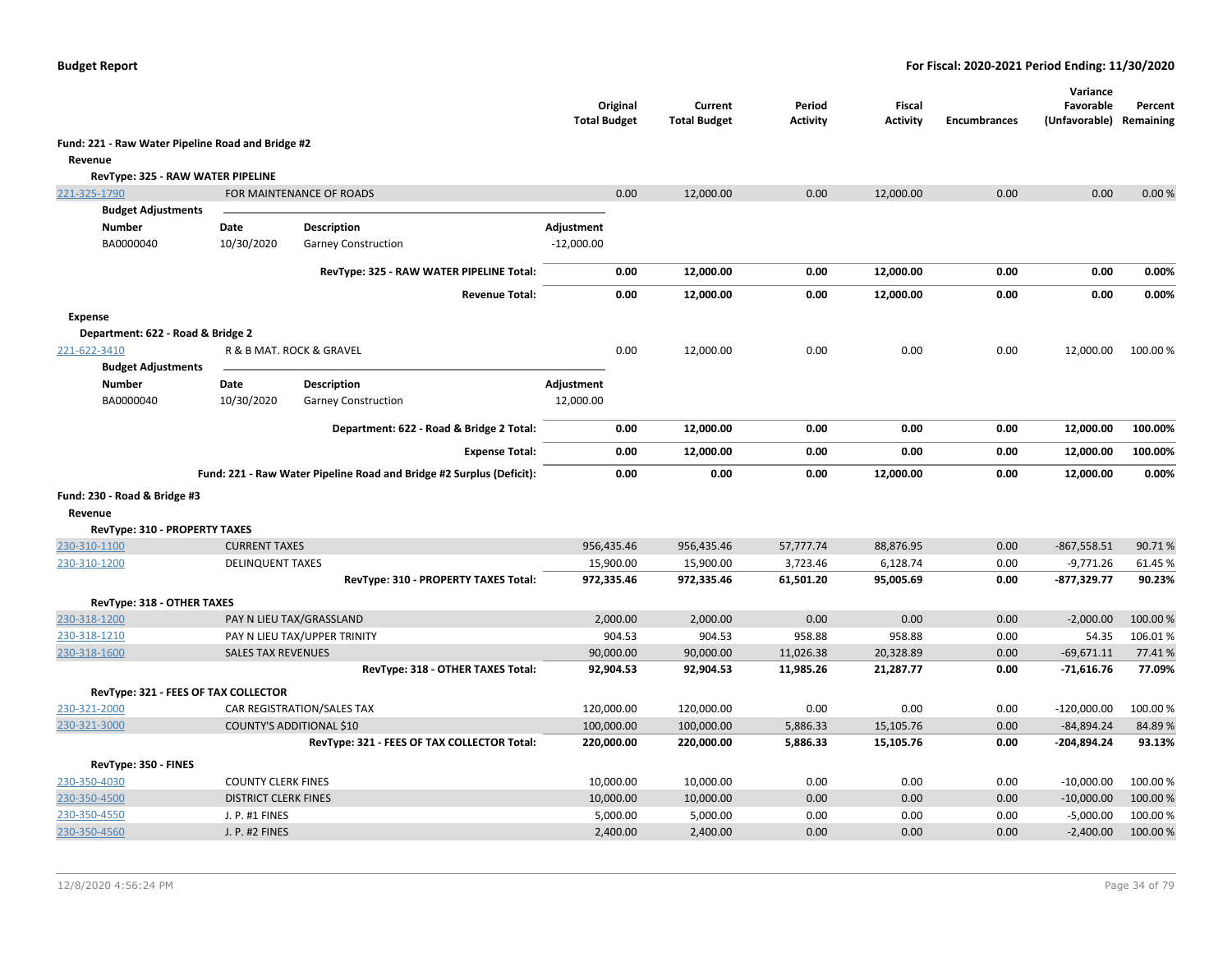| <b>Budget Report</b> |  |
|----------------------|--|
|----------------------|--|

|                                   |                                                    | Original<br><b>Total Budget</b> | Current<br><b>Total Budget</b> | Period<br><b>Activity</b> | <b>Fiscal</b><br><b>Activity</b> | <b>Encumbrances</b> | Variance<br>Favorable<br>(Unfavorable) | Percent<br>Remaining |
|-----------------------------------|----------------------------------------------------|---------------------------------|--------------------------------|---------------------------|----------------------------------|---------------------|----------------------------------------|----------------------|
| 230-350-4570                      | J. P. #3 FINES                                     | 3,000.00                        | 3,000.00                       | 0.00                      | 0.00                             | 0.00                | $-3,000.00$                            | 100.00 %             |
|                                   | RevType: 350 - FINES Total:                        | 30,400.00                       | 30,400.00                      | 0.00                      | 0.00                             | 0.00                | $-30,400.00$                           | 100.00%              |
|                                   | RevType: 360 - INTEREST EARNINGS                   |                                 |                                |                           |                                  |                     |                                        |                      |
| 230-360-1000                      | <b>INTEREST EARNINGS</b>                           | 4,000.00                        | 4,000.00                       | 0.00                      | 70.42                            | 0.00                | $-3,929.58$                            | 98.24%               |
|                                   | RevType: 360 - INTEREST EARNINGS Total:            | 4,000.00                        | 4,000.00                       | 0.00                      | 70.42                            | 0.00                | $-3,929.58$                            | 98.24%               |
|                                   | RevType: 364 - SALE OF ASSETS LAND/BUILDING        |                                 |                                |                           |                                  |                     |                                        |                      |
| 230-364-1630                      | <b>SALE OF EQUIPMENT</b>                           | 5,000.00                        | 5,000.00                       | 0.00                      | 0.00                             | 0.00                | $-5,000.00$                            | 100.00%              |
|                                   | RevType: 364 - SALE OF ASSETS LAND/BUILDING Total: | 5,000.00                        | 5,000.00                       | 0.00                      | 0.00                             | 0.00                | $-5,000.00$                            | 100.00%              |
|                                   |                                                    |                                 |                                |                           |                                  |                     |                                        |                      |
|                                   | RevType: 370 - MISCELLANEOUS                       |                                 |                                |                           |                                  |                     |                                        |                      |
| 230-370-1200                      | <b>STATE LATERAL ROAD</b>                          | 14,500.00                       | 14,500.00                      | 0.00                      | 14,734.47                        | 0.00                | 234.47                                 | 101.62%              |
| 230-370-1250                      | <b>TDT WEIGHT FEES</b>                             | 20,000.00                       | 20,000.00                      | 0.00                      | 18,041.18                        | 0.00                | $-1,958.82$                            | 9.79%                |
| 230-370-1300                      | <b>REFUNDS &amp; MISCELLANEOUS</b>                 | 2,869.88                        | 2,869.88                       | 287.10                    | 377.10                           | 0.00                | $-2,492.78$                            | 86.86%               |
| 230-370-1420                      | <b>CULVERT PERMITTING PROCESS</b>                  | 0.00                            | 0.00                           | 20.00                     | 120.00                           | 0.00                | 120.00                                 | 0.00%                |
| 230-370-1450                      | REIMBURSEMENT OF MATERIALS                         | 10,000.00                       | 10,000.00                      | 494.53                    | 884.53                           | 0.00                | $-9,115.47$                            | 91.15%               |
|                                   | RevType: 370 - MISCELLANEOUS Total:                | 47,369.88                       | 47,369.88                      | 801.63                    | 34,157.28                        | 0.00                | $-13,212.60$                           | 27.89%               |
|                                   | <b>Revenue Total:</b>                              | 1,372,009.87                    | 1,372,009.87                   | 80,174.42                 | 165,626.92                       | 0.00                | $-1,206,382.95$                        | 87.93%               |
| <b>Expense</b>                    |                                                    |                                 |                                |                           |                                  |                     |                                        |                      |
| Department: 509 - Contingency     |                                                    |                                 |                                |                           |                                  |                     |                                        |                      |
| 230-509-4750                      | CONTINGENCY                                        | 30,000.00                       | 30,000.00                      | 0.00                      | 0.00                             | 0.00                | 30,000.00                              | 100.00 %             |
|                                   | Department: 509 - Contingency Total:               | 30,000.00                       | 30,000.00                      | 0.00                      | 0.00                             | 0.00                | 30,000.00                              | 100.00%              |
| Department: 623 - Road & Bridge 3 |                                                    |                                 |                                |                           |                                  |                     |                                        |                      |
| 230-623-1010                      | SALARY ELECTED OFFICIAL                            | 63,240.97                       | 63,240.97                      | 4,864.70                  | 12,161.75                        | 0.00                | 51,079.22                              | 80.77%               |
| 230-623-1030                      | <b>SALARY FOREMAN</b>                              | 0.00                            | 0.00                           | 2,585.63                  | 6,807.52                         | 0.00                | $-6,807.52$                            | 0.00%                |
| 230-623-1050                      | <b>SALARY SECRETARY</b>                            | 11,700.00                       | 11,700.00                      | 816.00                    | 2,040.00                         | 0.00                | 9,660.00                               | 82.56%               |
| 230-623-1060                      | SALARY PRECINCT EMPLOYEES                          | 308,082.42                      | 308,082.42                     | 18,008.47                 | 47,531.42                        | 0.00                | 260,551.00                             | 84.57%               |
| 230-623-1070                      | <b>SALARY PART-TIME</b>                            | 18,096.00                       | 18,096.00                      | 0.00                      | 0.00                             | 0.00                | 18,096.00                              | 100.00%              |
| 230-623-2010                      | SOCIAL SECURITY TAXES                              | 23,747.45                       | 23,747.45                      | 0.00                      | 0.00                             | 0.00                | 23,747.45                              | 100.00 %             |
| 230-623-2020                      | <b>GROUP HEALTH INSURANCE</b>                      | 122,066.40                      | 122,066.40                     | 10,171.32                 | 19,325.42                        | 0.00                | 102,740.98                             | 84.17%               |
| 230-623-2030                      | <b>RETIREMENT</b>                                  | 45,349.97                       | 45,349.97                      | 3,097.77                  | 8,080.87                         | 0.00                | 37,269.10                              | 82.18%               |
| 230-623-2040                      | <b>WORKERS COMPENSATION</b>                        | 9,692.43                        | 9,692.43                       | 0.00                      | 0.00                             | 0.00                | 9,692.43                               | 100.00%              |
| 230-623-2050                      | SOCIAL SECURITY & MEDICARE TAX                     | 5,553.84                        | 5,553.84                       | 1,997.45                  | 5,211.97                         | 0.00                | 341.87                                 | 6.16%                |
| 230-623-3100                      | <b>OFFICE SUPPLIES</b>                             | 500.00                          | 500.00                         | 0.00                      | 0.00                             | 61.59               | 438.41                                 | 87.68%               |
| 230-623-3140                      | EMPLOYEE PHYSICALS/DOT TESTING                     | 500.00                          | 500.00                         | 140.00                    | 140.00                           | 0.00                | 360.00                                 | 72.00 %              |
| 230-623-3400                      | <b>SHOP SUPPLIES</b>                               | 6,500.00                        | 6,500.00                       | 2,349.01                  | 2,546.11                         | 232.10              | 3,721.79                               | 57.26%               |
| 230-623-3410                      | <b>R&amp;B MAT. ROCK &amp; GRAVEL</b>              | 173,177.65                      | 173,177.65                     | 8,198.68                  | 8,198.68                         | 0.00                | 164,978.97                             | 95.27%               |
| 230-623-3420                      | <b>R&amp;B MAT. CULVERTS</b>                       | 20,000.00                       | 20,000.00                      | 5,999.20                  | 5,999.20                         | 0.00                | 14,000.80                              | 70.00 %              |
| 230-623-3430                      | R&B MAT. HARDWARE & LUMBER                         | 5,000.00                        | 5,000.00                       | 535.92                    | 535.92                           | 0.00                | 4,464.08                               | 89.28%               |
| 230-623-3440                      | R&B MAT. ASPHALT/RD OIL                            | 90,000.00                       | 90,000.00                      | 24,781.25                 | 24,781.25                        | 0.00                | 65,218.75                              | 72.47%               |
| 230-623-3450                      | <b>CHEMICALS</b>                                   | 10,000.00                       | 10,000.00                      | 9,975.00                  | 9,975.00                         | 0.00                | 25.00                                  | 0.25%                |
| 230-623-3500                      | <b>DEBRIS REMOVAL</b>                              | 3,000.00                        | 3,000.00                       | 0.00                      | 0.00                             | 0.00                | 3,000.00                               | 100.00%              |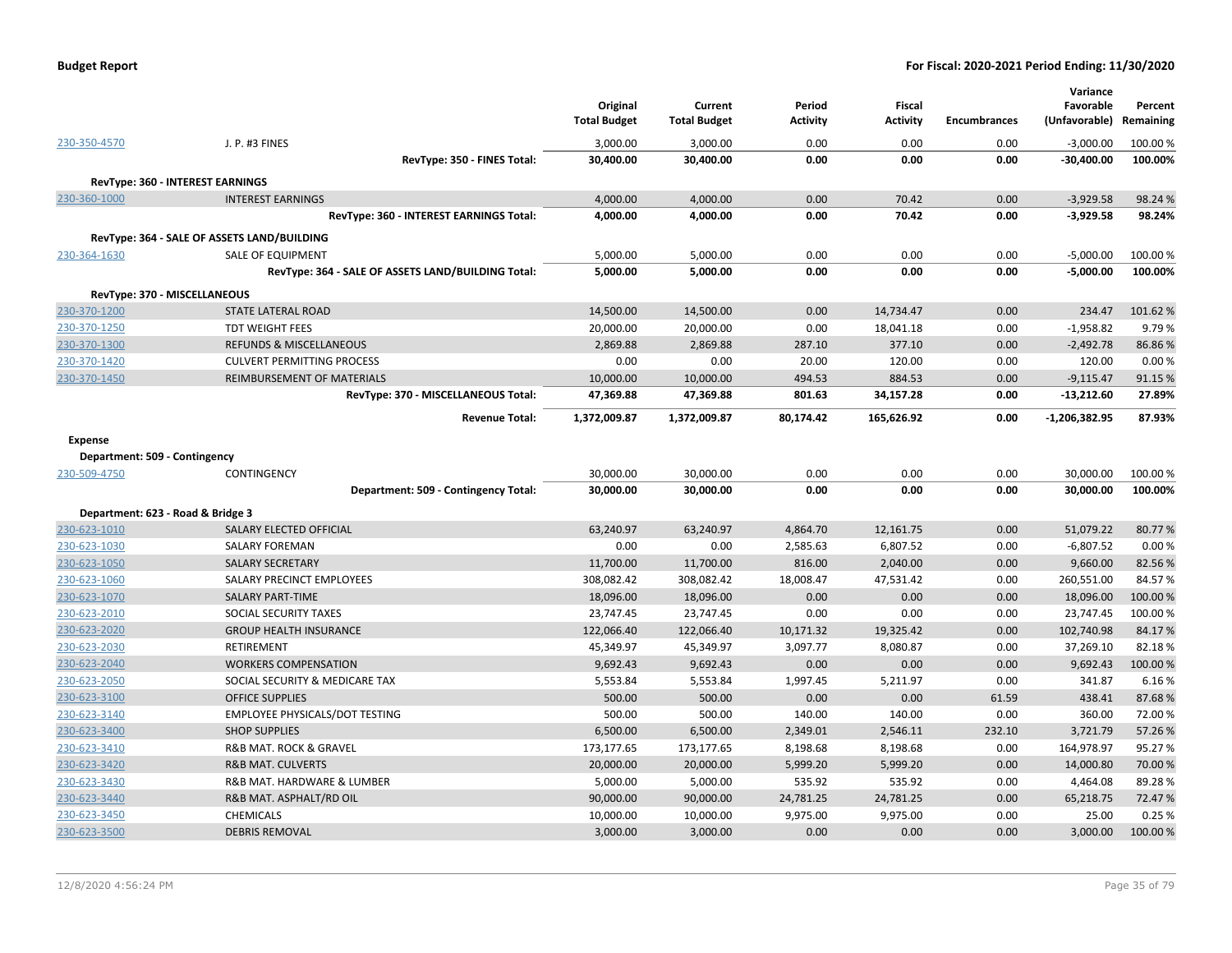|              |                                                    | Original<br><b>Total Budget</b> | Current<br><b>Total Budget</b> | Period<br><b>Activity</b> | Fiscal<br><b>Activity</b> | <b>Encumbrances</b> | Variance<br>Favorable<br>(Unfavorable) | Percent<br>Remaining |
|--------------|----------------------------------------------------|---------------------------------|--------------------------------|---------------------------|---------------------------|---------------------|----------------------------------------|----------------------|
| 230-623-4000 | <b>LEGAL FEES</b>                                  | 1,000.00                        | 1,000.00                       | 0.00                      | 0.00                      | 0.00                | 1,000.00                               | 100.00 %             |
| 230-623-4060 | <b>TAX APPRAISAL DISTRICT</b>                      | 48,985.06                       | 48,985.06                      | 0.00                      | 0.00                      | 0.00                | 48,985.06                              | 100.00%              |
| 230-623-4210 | <b>INTERNET</b>                                    | 1,100.00                        | 1,100.00                       | 81.95                     | 163.90                    | 0.00                | 936.10                                 | 85.10%               |
| 230-623-4270 | OUT OF COUNTY TRAVEL/TRAINING                      | 3,500.00                        | 3,500.00                       | 50.00                     | 50.00                     | 0.00                | 3,450.00                               | 98.57%               |
| 230-623-4300 | <b>BIDS, NOTICES &amp; PERMITS</b>                 | 1,500.00                        | 1,500.00                       | 0.00                      | 0.00                      | 0.00                | 1,500.00                               | 100.00%              |
| 230-623-4350 | <b>PRINTING</b>                                    | 100.00                          | 100.00                         | 0.00                      | 0.00                      | 0.00                | 100.00                                 | 100.00%              |
| 230-623-4400 | UTILITY ELECTRICITY                                | 3,500.00                        | 3,500.00                       | 203.24                    | 357.11                    | 0.00                | 3,142.89                               | 89.80%               |
| 230-623-4410 | UTILITY GAS                                        | 550.00                          | 550.00                         | 0.00                      | 0.00                      | 0.00                | 550.00                                 | 100.00 %             |
| 230-623-4420 | <b>UTILITY WATER</b>                               | 850.00                          | 850.00                         | 32.24                     | 32.24                     | 0.00                | 817.76                                 | 96.21%               |
| 230-623-4430 | <b>TRASH PICK-UP</b>                               | 1,000.00                        | 1,000.00                       | 90.83                     | 90.83                     | 0.00                | 909.17                                 | 90.92%               |
| 230-623-4500 | <b>R&amp;M BUILDING</b>                            | 1,500.00                        | 1,500.00                       | 0.00                      | 0.00                      | 0.00                | 1,500.00                               | 100.00%              |
| 230-623-4530 | <b>COMPUTER SOFTWARE</b>                           | 1,000.00                        | 1,000.00                       | 0.00                      | 0.00                      | 0.00                | 1,000.00                               | 100.00 %             |
| 230-623-4570 | R&M MACHINERY GAS & OIL                            | 150,000.00                      | 150,000.00                     | 4,340.86                  | 4,340.86                  | 0.00                | 145,659.14                             | 97.11%               |
| 230-623-4580 | <b>R&amp;M MACHINERY PARTS</b>                     | 100,000.00                      | 100,000.00                     | 10,968.70                 | 11,979.85                 | 236.93              | 87,783.22                              | 87.78%               |
| 230-623-4590 | R&M MACH. TIRES & TUBES                            | 20,000.00                       | 20,000.00                      | 3,500.00                  | 8,054.00                  | 3,300.00            | 8,646.00                               | 43.23%               |
| 230-623-4600 | EQUIPMENT RENTAL/LEASE                             | 20,000.00                       | 20,000.00                      | 0.00                      | 3,000.00                  | 0.00                | 17,000.00                              | 85.00 %              |
| 230-623-4800 | <b>BOND</b>                                        | 150.00                          | 150.00                         | 0.00                      | 0.00                      | 0.00                | 150.00                                 | 100.00%              |
| 230-623-4810 | <b>DUES</b>                                        | 335.00                          | 335.00                         | 0.00                      | 0.00                      | 0.00                | 335.00                                 | 100.00%              |
| 230-623-4820 | INSURANCE                                          | 11,000.00                       | 11,000.00                      | 5,149.64                  | 5,149.64                  | 0.00                | 5,850.36                               | 53.19%               |
| 230-623-4900 | <b>MISCELLANEOUS</b>                               | 1,500.00                        | 1,500.00                       | 0.00                      | 0.00                      | 0.00                | 1,500.00                               | 100.00%              |
| 230-623-4910 | SOIL & WATER CONSERVATION                          | 25.00                           | 25.00                          | 0.00                      | 0.00                      | 0.00                | 25.00                                  | 100.00%              |
| 230-623-4960 | TCOG HAZARDOUS WASTEMATCH                          | 1,250.00                        | 1,250.00                       | 0.00                      | 0.00                      | 0.00                | 1,250.00                               | 100.00 %             |
| 230-623-5710 | PURCHASE OF MACH./EQUIP                            | 40,000.00                       | 40,000.00                      | 0.00                      | 26,500.00                 | 17,128.50           | $-3,628.50$                            | $-9.07%$             |
| 230-623-5750 | LAND/BUILDING                                      | 1,000.00                        | 1,000.00                       | 0.00                      | 0.00                      | 0.00                | 1,000.00                               | 100.00 %             |
|              | Department: 623 - Road & Bridge 3 Total:           | 1,326,052.19                    | 1,326,052.19                   | 117,937.86                | 213,053.54                | 20,959.12           | 1,092,039.53                           | 82.35%               |
|              | Department: 625 - Administrative Office R&B        |                                 |                                |                           |                           |                     |                                        |                      |
| 230-625-1050 | <b>SALARY SECRETARY</b>                            | 10,271.28                       | 10,271.28                      | 790.13                    | 1,975.33                  | 0.00                | 8,295.95                               | 80.77%               |
| 230-625-2010 | SOCIAL SECURITY TAXES                              | 636.82                          | 636.82                         | 0.00                      | 0.00                      | 0.00                | 636.82                                 | 100.00%              |
| 230-625-2020 | <b>GROUP HEALTH INSURANCE</b>                      | 3,051.66                        | 3,051.66                       | 254.94                    | 508.90                    | 0.00                | 2,542.76                               | 83.32 %              |
| 230-625-2030 | <b>RETIREMENT</b>                                  | 1,216.12                        | 1,216.12                       | 93.17                     | 232.93                    | 0.00                | 983.19                                 | 80.85%               |
| 230-625-2040 | <b>WORKERS COMPENSATION</b>                        | 32.87                           | 32.87                          | 0.00                      | 0.00                      | 0.00                | 32.87                                  | 100.00%              |
| 230-625-2050 | SOCIAL SECURITY & MEDICARE TAX                     | 148.93                          | 148.93                         | 41.74                     | 112.98                    | 0.00                | 35.95                                  | 24.14 %              |
| 230-625-3100 | <b>OFFICE SUPPLIES</b>                             | 100.00                          | 100.00                         | 0.00                      | 0.00                      | 0.00                | 100.00                                 | 100.00 %             |
| 230-625-4530 | <b>COMPUTER SOFTWARE</b>                           | 500.00                          | 500.00                         | 0.00                      | 0.00                      | 0.00                | 500.00                                 | 100.00 %             |
|              | Department: 625 - Administrative Office R&B Total: | 15,957.68                       | 15,957.68                      | 1,179.98                  | 2,830.14                  | 0.00                | 13,127.54                              | 82.26%               |
|              | <b>Expense Total:</b>                              | 1,372,009.87                    | 1,372,009.87                   | 119,117.84                | 215,883.68                | 20,959.12           | 1,135,167.07                           | 82.74%               |
|              | Fund: 230 - Road & Bridge #3 Surplus (Deficit):    | 0.00                            | 0.00                           | $-38,943.42$              | $-50,256.76$              | -20,959.12          | $-71,215.88$                           | 0.00%                |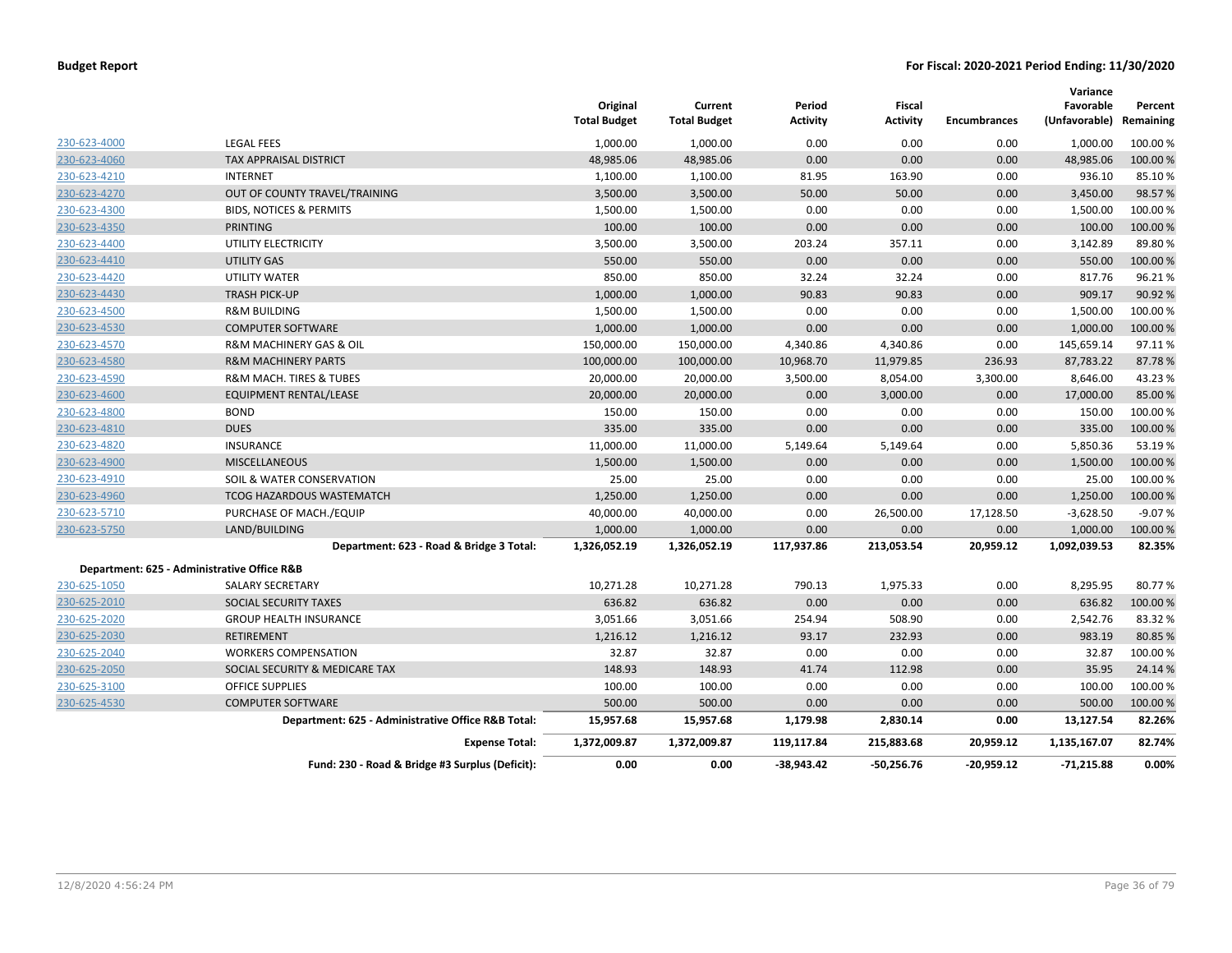|                                                       |                                |                                                                          | Original<br><b>Total Budget</b> | Current<br><b>Total Budget</b> | Period<br><b>Activity</b> | Fiscal<br><b>Activity</b> | <b>Encumbrances</b> | Variance<br>Favorable<br>(Unfavorable) Remaining | Percent  |
|-------------------------------------------------------|--------------------------------|--------------------------------------------------------------------------|---------------------------------|--------------------------------|---------------------------|---------------------------|---------------------|--------------------------------------------------|----------|
| Fund: 231 - Lake Road Impact/Raw Water PipelinePct. 3 |                                |                                                                          |                                 |                                |                           |                           |                     |                                                  |          |
| Revenue                                               |                                |                                                                          |                                 |                                |                           |                           |                     |                                                  |          |
| RevType: 300 - CASH                                   |                                |                                                                          |                                 |                                |                           |                           |                     |                                                  |          |
| 231-300-1230                                          |                                | UNENCUMBERED FUND BALANCE                                                | 250,000.00                      | 250,000.00                     | 0.00                      | 0.00                      | 0.00                | $-250,000.00$                                    | 100.00%  |
|                                                       |                                | RevType: 300 - CASH Total:                                               | 250,000.00                      | 250,000.00                     | 0.00                      | 0.00                      | 0.00                | $-250,000.00$                                    | 100.00%  |
| RevType: 325 - RAW WATER PIPELINE                     |                                |                                                                          |                                 |                                |                           |                           |                     |                                                  |          |
| 231-325-1790                                          |                                | FOR MAINTENANCE OF ROADS                                                 |                                 | 0.00<br>84,000.00              | 0.00                      | 84,000.00                 | 0.00                | 0.00                                             | 0.00%    |
| <b>Budget Adjustments</b>                             |                                |                                                                          |                                 |                                |                           |                           |                     |                                                  |          |
| <b>Number</b>                                         | Date                           | Description                                                              | Adjustment                      |                                |                           |                           |                     |                                                  |          |
| BA0000044                                             | 10/30/2020                     | <b>Austin Bridge</b>                                                     | $-30,000.00$                    |                                |                           |                           |                     |                                                  |          |
| BA0000041                                             | 10/30/2020                     | <b>Garney Construction</b>                                               | $-54,000.00$                    |                                |                           |                           |                     |                                                  |          |
|                                                       |                                | RevType: 325 - RAW WATER PIPELINE Total:                                 |                                 | 0.00<br>84,000.00              | 0.00                      | 84,000.00                 | 0.00                | 0.00                                             | 0.00%    |
|                                                       |                                | <b>Revenue Total:</b>                                                    | 250,000.00                      | 334,000.00                     | 0.00                      | 84,000.00                 | 0.00                | $-250,000.00$                                    | 74.85%   |
| Expense                                               |                                |                                                                          |                                 |                                |                           |                           |                     |                                                  |          |
| Department: 623 - Road & Bridge 3                     |                                |                                                                          |                                 |                                |                           |                           |                     |                                                  |          |
| 231-623-4900                                          | MISCELLANEOUS                  |                                                                          | 250,000.00                      | 250,000.00                     | 0.00                      | 0.00                      | 0.00                | 250,000.00                                       | 100.00%  |
|                                                       |                                | Department: 623 - Road & Bridge 3 Total:                                 | 250,000.00                      | 250,000.00                     | 0.00                      | 0.00                      | 0.00                | 250,000.00                                       | 100.00%  |
|                                                       |                                |                                                                          |                                 |                                |                           |                           |                     |                                                  |          |
| Department: 626 - Road & Bridge 3 Raw Water Pipeline  |                                |                                                                          |                                 | 0.00                           | 0.00                      | 0.00                      | 0.00                |                                                  |          |
| 231-626-4580                                          | <b>R&amp;M MACHINERY PARTS</b> |                                                                          |                                 | 30,000.00                      |                           |                           |                     | 30,000.00                                        | 100.00 % |
| <b>Budget Adjustments</b><br><b>Number</b>            | Date                           | Description                                                              | Adjustment                      |                                |                           |                           |                     |                                                  |          |
| BA0000044                                             | 10/30/2020                     | <b>Austin Bridge</b>                                                     | 30,000.00                       |                                |                           |                           |                     |                                                  |          |
|                                                       |                                |                                                                          |                                 |                                |                           |                           |                     |                                                  |          |
| 231-626-5710                                          |                                | PURCHASE OF MACH./EQUIP                                                  |                                 | 0.00<br>54,000.00              | 0.00                      | 0.00                      | 0.00                | 54,000.00                                        | 100.00%  |
| <b>Budget Adjustments</b>                             |                                |                                                                          |                                 |                                |                           |                           |                     |                                                  |          |
| <b>Number</b>                                         | Date                           | <b>Description</b>                                                       | Adjustment                      |                                |                           |                           |                     |                                                  |          |
| BA0000041                                             | 10/30/2020                     | Garney Construction                                                      | 54,000.00                       |                                |                           |                           |                     |                                                  |          |
|                                                       |                                | Department: 626 - Road & Bridge 3 Raw Water Pipeline Total:              |                                 | 0.00<br>84,000.00              | 0.00                      | 0.00                      | 0.00                | 84,000.00                                        | 100.00%  |
|                                                       |                                | <b>Expense Total:</b>                                                    | 250,000.00                      | 334,000.00                     | 0.00                      | 0.00                      | 0.00                | 334,000.00                                       | 100.00%  |
|                                                       |                                | Fund: 231 - Lake Road Impact/Raw Water PipelinePct. 3 Surplus (Deficit): |                                 | 0.00<br>0.00                   | 0.00                      | 84,000.00                 | 0.00                | 84,000.00                                        | 0.00%    |
| Fund: 240 - Road & Bridge #4                          |                                |                                                                          |                                 |                                |                           |                           |                     |                                                  |          |
| Revenue                                               |                                |                                                                          |                                 |                                |                           |                           |                     |                                                  |          |
| RevType: 300 - CASH                                   |                                |                                                                          |                                 |                                |                           |                           |                     |                                                  |          |
| 240-300-1240                                          |                                | <b>BEGINNING CASH BALANCE</b>                                            | 47,006.36                       | 47,006.36                      | 0.00                      | 0.00                      | 0.00                | $-47,006.36$                                     | 100.00%  |
|                                                       |                                | RevType: 300 - CASH Total:                                               | 47,006.36                       | 47,006.36                      | 0.00                      | 0.00                      | 0.00                | -47,006.36                                       | 100.00%  |
| RevType: 310 - PROPERTY TAXES                         |                                |                                                                          |                                 |                                |                           |                           |                     |                                                  |          |
| 240-310-1100                                          | <b>CURRENT TAXES</b>           |                                                                          | 544,424.23                      | 544,424.23                     | 32,893.63                 | 50,598.82                 | 0.00                | -493,825.41                                      | 90.71%   |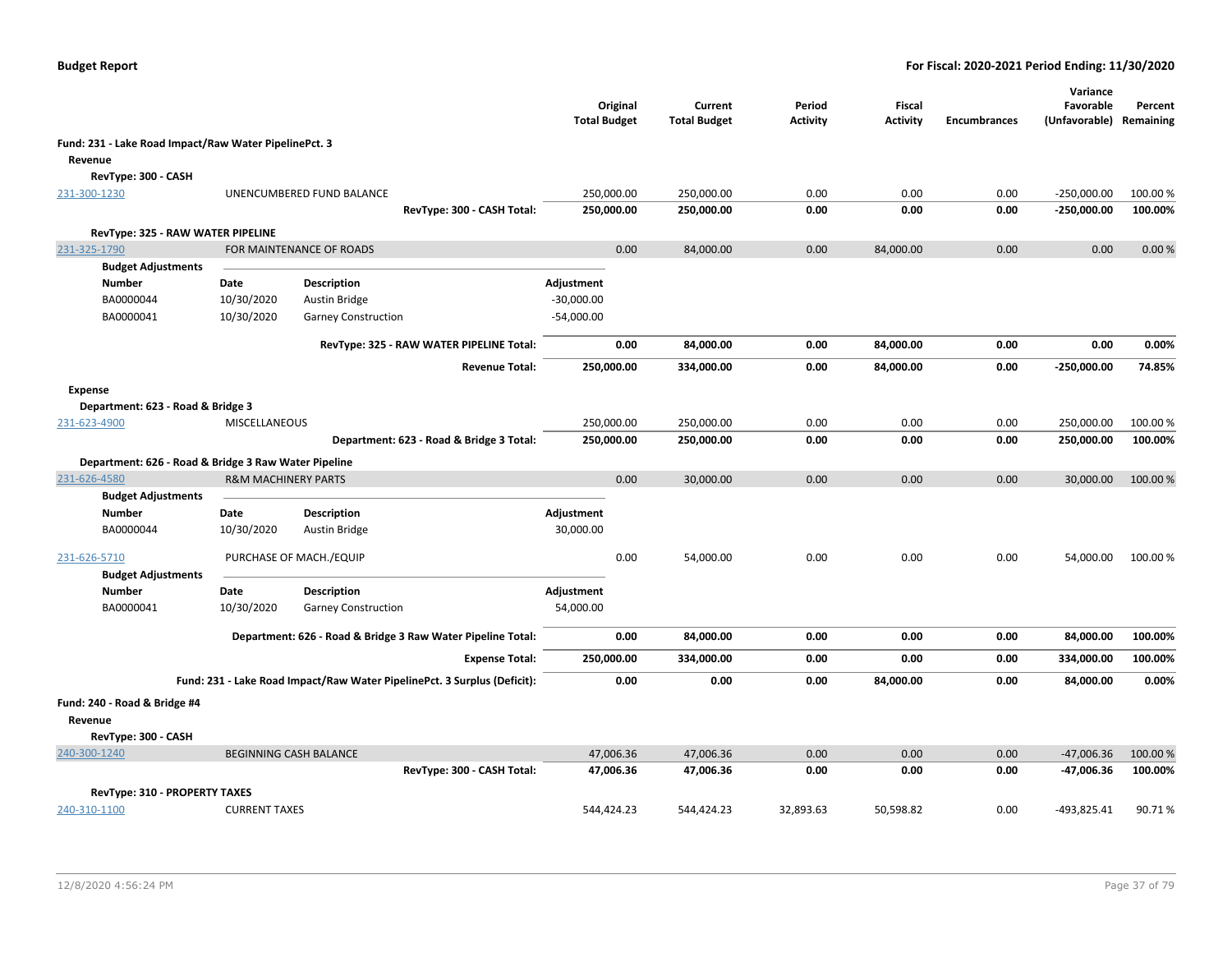|                                   |                                                                         | Original<br><b>Total Budget</b> | Current<br><b>Total Budget</b> | Period<br><b>Activity</b> | <b>Fiscal</b><br><b>Activity</b> | <b>Encumbrances</b> | Variance<br>Favorable<br>(Unfavorable) | Percent<br>Remaining |
|-----------------------------------|-------------------------------------------------------------------------|---------------------------------|--------------------------------|---------------------------|----------------------------------|---------------------|----------------------------------------|----------------------|
| 240-310-1200                      | <b>DELINQUENT TAXES</b>                                                 | 10,000.00                       | 10,000.00                      | 2,119.81                  | 3,489.17                         | 0.00                | $-6,510.83$                            | 65.11%               |
|                                   | RevType: 310 - PROPERTY TAXES Total:                                    | 554,424.23                      | 554,424.23                     | 35,013.44                 | 54,087.99                        | 0.00                | $-500,336.24$                          | 90.24%               |
| RevType: 318 - OTHER TAXES        |                                                                         |                                 |                                |                           |                                  |                     |                                        |                      |
| 240-318-1200                      | PAY N LIEU TAX/GRASSLAND                                                | 1,600.00                        | 1,600.00                       | 0.00                      | 0.00                             | 0.00                | $-1,600.00$                            | 100.00%              |
| 240-318-1210                      | PAY N LIEU TAX/UPPER TRINITY                                            | 514.83                          | 514.83                         | 545.90                    | 545.90                           | 0.00                | 31.07                                  | 106.04%              |
| 240-318-1600                      | <b>SALES TAX REVENUES</b>                                               | 55,000.00                       | 55,000.00                      | 6,277.46                  | 11,573.50                        | 0.00                | $-43,426.50$                           | 78.96%               |
|                                   | RevType: 318 - OTHER TAXES Total:                                       | 57,114.83                       | 57,114.83                      | 6,823.36                  | 12,119.40                        | 0.00                | -44,995.43                             | 78.78%               |
|                                   | RevType: 321 - FEES OF TAX COLLECTOR                                    |                                 |                                |                           |                                  |                     |                                        |                      |
| 240-321-2000                      | <b>CAR REGISTRATION/SALES TAX</b>                                       | 75,000.00                       | 75,000.00                      | 0.00                      | 0.00                             | 0.00                | $-75,000.00$                           | 100.00%              |
| 240-321-3000                      | COUNTY'S ADDITIONAL \$10                                                | 65,000.00                       | 65,000.00                      | 3,350.63                  | 8,598.53                         | 0.00                | $-56,401.47$                           | 86.77%               |
|                                   | RevType: 321 - FEES OF TAX COLLECTOR Total:                             | 140,000.00                      | 140,000.00                     | 3,350.63                  | 8,598.53                         | 0.00                | $-131,401.47$                          | 93.86%               |
| RevType: 350 - FINES              |                                                                         |                                 |                                |                           |                                  |                     |                                        |                      |
| 240-350-4030                      | <b>COUNTY CLERK FINES</b>                                               | 10,000.00                       | 10,000.00                      | 0.00                      | 0.00                             | 0.00                | $-10,000.00$                           | 100.00 %             |
| 240-350-4500                      | <b>DISTRICT CLERK FINES</b>                                             | 10,500.00                       | 10,500.00                      | 0.00                      | 0.00                             | 0.00                | $-10,500.00$                           | 100.00%              |
| 240-350-4550                      | J. P. #1 FINES                                                          | 8,000.00                        | 8,000.00                       | 0.00                      | 0.00                             | 0.00                | $-8,000.00$                            | 100.00 %             |
| 240-350-4560                      | J. P. #2 FINES                                                          | 2,000.00                        | 2,000.00                       | 0.00                      | 0.00                             | 0.00                | $-2,000.00$                            | 100.00%              |
| 240-350-4570                      | J. P. #3 FINES                                                          | 3,300.00                        | 3,300.00                       | 0.00                      | 0.00                             | 0.00                | $-3,300.00$                            | 100.00 %             |
|                                   | RevType: 350 - FINES Total:                                             | 33,800.00                       | 33,800.00                      | 0.00                      | 0.00                             | 0.00                | $-33,800.00$                           | 100.00%              |
|                                   | RevType: 360 - INTEREST EARNINGS                                        |                                 |                                |                           |                                  |                     |                                        |                      |
| 240-360-1000                      | <b>INTEREST EARNINGS</b>                                                | 2,000.00                        | 2,000.00                       | 0.00                      | 12.45                            | 0.00                | $-1,987.55$                            | 99.38%               |
|                                   | RevType: 360 - INTEREST EARNINGS Total:                                 | 2,000.00                        | 2,000.00                       | 0.00                      | 12.45                            | 0.00                | $-1,987.55$                            | 99.38%               |
|                                   |                                                                         |                                 |                                |                           |                                  |                     |                                        |                      |
| 240-364-1630                      | RevType: 364 - SALE OF ASSETS LAND/BUILDING<br><b>SALE OF EQUIPMENT</b> |                                 |                                |                           | 0.00                             |                     |                                        |                      |
|                                   | RevType: 364 - SALE OF ASSETS LAND/BUILDING Total:                      | 1,500.00<br>1,500.00            | 1,500.00<br>1,500.00           | 0.00<br>0.00              | 0.00                             | 0.00<br>0.00        | $-1,500.00$<br>$-1,500.00$             | 100.00%<br>100.00%   |
|                                   |                                                                         |                                 |                                |                           |                                  |                     |                                        |                      |
| RevType: 370 - MISCELLANEOUS      |                                                                         |                                 |                                |                           |                                  |                     |                                        |                      |
| 240-370-1200                      | STATE LATERAL ROAD                                                      | 10,000.00                       | 10,000.00                      | 0.00                      | 8,387.19                         | 0.00                | $-1,612.81$                            | 16.13%               |
| 240-370-1250                      | <b>TDT WEIGHT FEES</b>                                                  | 23,000.00                       | 23,000.00                      | 0.00                      | 10,269.44                        | 0.00                | $-12,730.56$                           | 55.35 %              |
| 240-370-1300                      | REFUNDS & MISCELLANEOUS                                                 | 1,000.00                        | 1,000.00                       | 0.00                      | 0.00                             | 0.00                | $-1,000.00$                            | 100.00%              |
| 240-370-1420                      | <b>CULVERT PERMITTING PROCESS</b>                                       | 0.00                            | 0.00                           | 0.00                      | 80.00                            | 0.00                | 80.00                                  | 0.00%                |
| 240-370-1421                      | ROW PERMIT APPLICATION                                                  | 0.00                            | 0.00                           | 0.00                      | 20.00                            | 0.00                | 20.00                                  | 0.00%                |
| 240-370-1450                      | <b>REIMBURSEMENT OF MATERIALS</b>                                       | 1,500.00                        | 1,500.00                       | 0.00                      | 382.80                           | 0.00                | $-1,117.20$                            | 74.48%               |
| 240-370-1460                      | SALE OF RECYCLED MATERIALS                                              | 2,000.00                        | 2,000.00                       | 271.00                    | 271.00                           | 0.00                | $-1,729.00$                            | 86.45%               |
|                                   | RevType: 370 - MISCELLANEOUS Total:                                     | 37,500.00                       | 37,500.00                      | 271.00                    | 19,410.43                        | 0.00                | $-18,089.57$                           | 48.24%               |
|                                   | <b>Revenue Total:</b>                                                   | 873,345.42                      | 873,345.42                     | 45,458.43                 | 94,228.80                        | 0.00                | $-779,116.62$                          | 89.21%               |
| <b>Expense</b>                    |                                                                         |                                 |                                |                           |                                  |                     |                                        |                      |
| Department: 624 - Road & Bridge 4 |                                                                         |                                 |                                |                           |                                  |                     |                                        |                      |
| 240-624-1010                      | SALARY ELECTED OFFICIAL                                                 | 63,240.97                       | 63,240.97                      | 4,864.70                  | 12,161.75                        | 0.00                | 51,079.22                              | 80.77%               |
| 240-624-1030                      | <b>SALARY FOREMAN</b>                                                   | 32,485.18                       | 32,485.18                      | 2,498.85                  | 6,247.13                         | 0.00                | 26,238.05                              | 80.77%               |
| 240-624-1050                      | <b>SALARY SECRETARY</b>                                                 | 30,657.94                       | 30,657.94                      | 2,358.31                  | 5,895.77                         | 0.00                | 24,762.17                              | 80.77%               |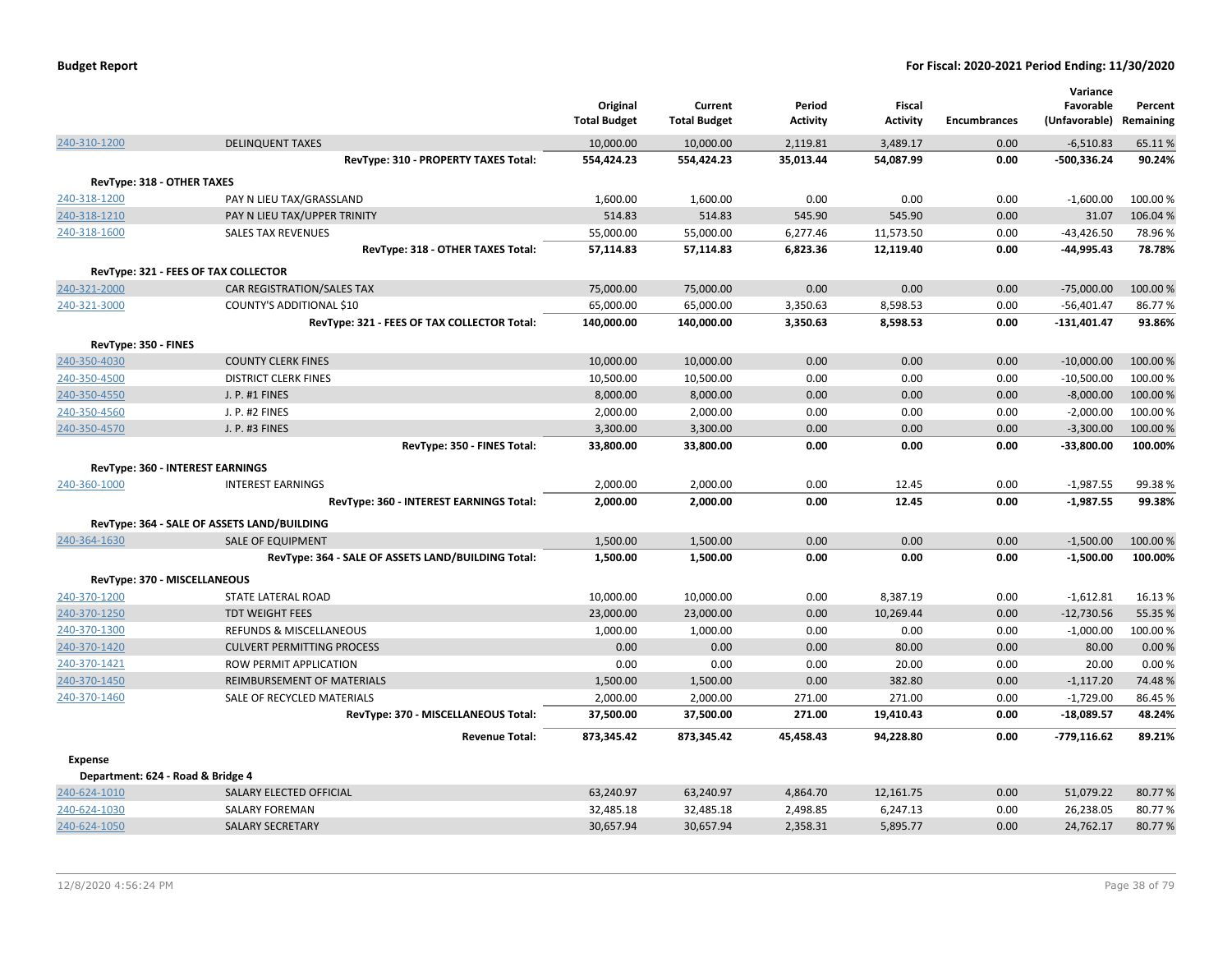|              |                                             | Original<br><b>Total Budget</b> | Current<br><b>Total Budget</b> | Period<br><b>Activity</b> | <b>Fiscal</b><br><b>Activity</b> | <b>Encumbrances</b> | Variance<br>Favorable<br>(Unfavorable) Remaining | Percent  |
|--------------|---------------------------------------------|---------------------------------|--------------------------------|---------------------------|----------------------------------|---------------------|--------------------------------------------------|----------|
| 240-624-1060 | SALARY PRECINCT EMPLOYEES                   | 150,186.40                      | 150,186.40                     | 8,539.99                  | 18,009.08                        | 0.00                | 132,177.32                                       | 88.01%   |
| 240-624-1070 | <b>SALARY PART-TIME</b>                     | 18,096.00                       | 18,096.00                      | 0.00                      | 0.00                             | 0.00                | 18,096.00                                        | 100.00%  |
| 240-624-2010 | SOCIAL SECURITY TAXES                       | 18,269.32                       | 18,269.32                      | 0.00                      | 0.00                             | 0.00                | 18,269.32                                        | 100.00%  |
| 240-624-2020 | <b>GROUP HEALTH INSURANCE</b>               | 97,653.12                       | 97,653.12                      | 9,154.98                  | 14,241.08                        | 0.00                | 83,412.04                                        | 85.42 %  |
| 240-624-2030 | RETIREMENT                                  | 34,888.51                       | 34,888.51                      | 2,153.05                  | 4,988.75                         | 0.00                | 29,899.76                                        | 85.70%   |
| 240-624-2040 | <b>WORKERS COMPENSATION</b>                 | 6,469.26                        | 6,469.26                       | 0.00                      | 0.00                             | 0.00                | 6,469.26                                         | 100.00 % |
| 240-624-2050 | SOCIAL SECURITY & MEDICARE TAX              | 4,272.66                        | 4,272.66                       | 1,384.17                  | 3,206.70                         | 0.00                | 1,065.96                                         | 24.95 %  |
| 240-624-3100 | <b>OFFICE SUPPLIES</b>                      | 250.00                          | 250.00                         | 61.19                     | 61.19                            | 0.00                | 188.81                                           | 75.52 %  |
| 240-624-3140 | EMPLOYEE PHYSICALS/DOT TESTING              | 350.00                          | 350.00                         | 0.00                      | 0.00                             | 0.00                | 350.00                                           | 100.00%  |
| 240-624-3400 | <b>SHOP SUPPLIES</b>                        | 1,500.00                        | 1,500.00                       | 30.96                     | 54.61                            | 0.00                | 1,445.39                                         | 96.36%   |
| 240-624-3410 | R&B MAT. ROCK & GRAVEL                      | 80,000.00                       | 80,000.00                      | 29,212.56                 | 29,212.56                        | 0.00                | 50,787.44                                        | 63.48%   |
| 240-624-3420 | <b>R&amp;B MAT. CULVERTS</b>                | 9,000.00                        | 9,000.00                       | 0.00                      | 0.00                             | 0.00                | 9,000.00                                         | 100.00 % |
| 240-624-3430 | R&B MAT. HARDWARE & LUMBER                  | 1,500.00                        | 1,500.00                       | 0.00                      | 0.00                             | 0.00                | 1,500.00                                         | 100.00%  |
| 240-624-3440 | R&B MAT. ASPHALT/RD OIL                     | 70,000.00                       | 70,000.00                      | 0.00                      | 4,097.34                         | 0.00                | 65,902.66                                        | 94.15 %  |
| 240-624-3450 | <b>CHEMICALS</b>                            | 15,000.00                       | 15,000.00                      | 0.00                      | 0.00                             | 0.00                | 15,000.00                                        | 100.00 % |
| 240-624-3950 | <b>UNIFORMS</b>                             | 2,500.00                        | 2,500.00                       | 177.13                    | 177.13                           | 0.00                | 2,322.87                                         | 92.91%   |
| 240-624-4060 | TAX APPRAISAL DISTRICT                      | 27,883.38                       | 27,883.38                      | 0.00                      | 0.00                             | 0.00                | 27,883.38                                        | 100.00%  |
| 240-624-4210 | <b>INTERNET</b>                             | 1,000.00                        | 1,000.00                       | 82.69                     | 165.38                           | 0.00                | 834.62                                           | 83.46%   |
| 240-624-4270 | OUT OF COUNTY TRAVEL/TRAINING               | 4,600.00                        | 4,600.00                       | 625.65                    | 625.65                           | 0.00                | 3,974.35                                         | 86.40%   |
| 240-624-4300 | <b>BIDS, NOTICES &amp; PERMITS</b>          | 300.00                          | 300.00                         | 0.00                      | 0.00                             | 0.00                | 300.00                                           | 100.00 % |
| 240-624-4350 | PRINTING                                    | 100.00                          | 100.00                         | 0.00                      | 0.00                             | 0.00                | 100.00                                           | 100.00%  |
| 240-624-4400 | UTILITY ELECTRICITY                         | 4,000.00                        | 4,000.00                       | 261.87                    | 459.19                           | 0.00                | 3,540.81                                         | 88.52 %  |
| 240-624-4410 | UTILITY GAS                                 | 600.00                          | 600.00                         | 63.87                     | 63.87                            | 0.00                | 536.13                                           | 89.36%   |
| 240-624-4420 | <b>UTILITY WATER</b>                        | 1,250.00                        | 1,250.00                       | 105.98                    | 105.98                           | 0.00                | 1,144.02                                         | 91.52%   |
| 240-624-4430 | <b>TRASH PICK-UP</b>                        | 2,500.00                        | 2,500.00                       | 801.50                    | 801.50                           | 0.00                | 1,698.50                                         | 67.94 %  |
| 240-624-4500 | <b>R&amp;M BUILDING</b>                     | 1,250.00                        | 1,250.00                       | 0.00                      | 0.00                             | 0.00                | 1,250.00                                         | 100.00%  |
| 240-624-4530 | <b>COMPUTER SOFTWARE</b>                    | 1,500.00                        | 1,500.00                       | 0.00                      | 0.00                             | 0.00                | 1,500.00                                         | 100.00%  |
| 240-624-4570 | <b>R&amp;M MACHINERY GAS &amp; OIL</b>      | 40,000.00                       | 40,000.00                      | 2,878.90                  | 2,878.90                         | 0.00                | 37,121.10                                        | 92.80%   |
| 240-624-4580 | <b>R&amp;M MACHINERY PARTS</b>              | 30,000.00                       | 30,000.00                      | 5,767.50                  | 6,042.50                         | 0.00                | 23,957.50                                        | 79.86%   |
| 240-624-4590 | R&M MACH. TIRES & TUBES                     | 9,000.00                        | 9,000.00                       | 100.00                    | 245.00                           | 0.00                | 8,755.00                                         | 97.28%   |
| 240-624-4600 | EQUIPMENT RENTAL/LEASE                      | 15,000.00                       | 15,000.00                      | 3,000.00                  | 3,000.00                         | 0.00                | 12,000.00                                        | 80.00%   |
| 240-624-4810 | <b>DUES</b>                                 | 335.00                          | 335.00                         | 0.00                      | 0.00                             | 0.00                | 335.00                                           | 100.00%  |
| 240-624-4820 | <b>INSURANCE</b>                            | 6,000.00                        | 6,000.00                       | 2,777.63                  | 2,777.63                         | 0.00                | 3,222.37                                         | 53.71%   |
| 240-624-4900 | <b>MISCELLANEOUS</b>                        | 500.00                          | 500.00                         | 0.00                      | 0.00                             | 0.00                | 500.00                                           | 100.00%  |
| 240-624-4910 | SOIL & WATER CONSERVATION                   | 250.00                          | 250.00                         | 0.00                      | 0.00                             | 0.00                | 250.00                                           | 100.00%  |
| 240-624-5710 | PURCHASE OF MACH./EQUIP                     | 75,000.00                       | 75,000.00                      | 0.00                      | 0.00                             | 0.00                | 75,000.00                                        | 100.00 % |
|              | Department: 624 - Road & Bridge 4 Total:    | 857,387.74                      | 857,387.74                     | 76,901.48                 | 115,518.69                       | 0.00                | 741,869.05                                       | 86.53%   |
|              | Department: 625 - Administrative Office R&B |                                 |                                |                           |                                  |                     |                                                  |          |
| 240-625-1050 | <b>SALARY SECRETARY</b>                     | 10,271.28                       | 10,271.28                      | 790.01                    | 1,975.01                         | 0.00                | 8,296.27                                         | 80.77%   |
| 240-625-2010 | SOCIAL SECURITY TAXES                       | 636.82                          | 636.82                         | 0.00                      | 0.00                             | 0.00                | 636.82                                           | 100.00 % |
| 240-625-2020 | <b>GROUP HEALTH INSURANCE</b>               | 3,051.66                        | 3,051.66                       | 254.94                    | 509.01                           | 0.00                | 2,542.65                                         | 83.32 %  |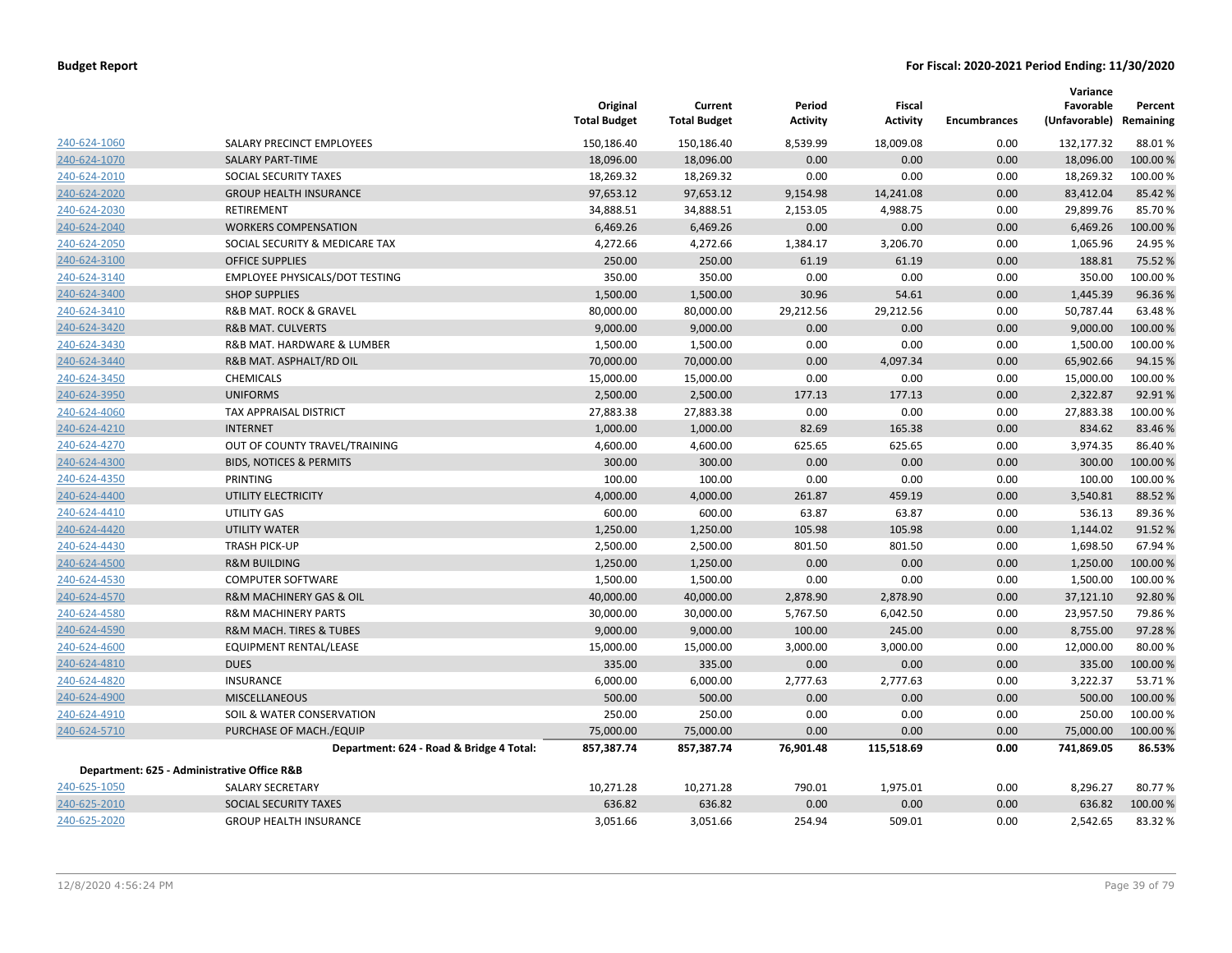|                                                       |                          |                                                                          | Original<br><b>Total Budget</b> | Current<br><b>Total Budget</b> | Period<br><b>Activity</b> | <b>Fiscal</b><br><b>Activity</b> | <b>Encumbrances</b> | Variance<br>Favorable<br>(Unfavorable) | Percent<br>Remaining |
|-------------------------------------------------------|--------------------------|--------------------------------------------------------------------------|---------------------------------|--------------------------------|---------------------------|----------------------------------|---------------------|----------------------------------------|----------------------|
| 240-625-2030                                          | <b>RETIREMENT</b>        |                                                                          | 1,216.12                        | 1,216.12                       | 93.11                     | 232.76                           | 0.00                | 983.36                                 | 80.86%               |
| 240-625-2040                                          |                          | <b>WORKERS COMPENSATION</b>                                              | 32.87                           | 32.87                          | 0.00                      | 0.00                             | 0.00                | 32.87                                  | 100.00%              |
| 240-625-2050                                          |                          | SOCIAL SECURITY & MEDICARE TAX                                           | 148.93                          | 148.93                         | 41.68                     | 112.74                           | 0.00                | 36.19                                  | 24.30%               |
| 240-625-3100                                          | <b>OFFICE SUPPLIES</b>   |                                                                          | 100.00                          | 100.00                         | 0.00                      | 0.00                             | 0.00                | 100.00                                 | 100.00%              |
| 240-625-4530                                          | <b>COMPUTER SOFTWARE</b> |                                                                          | 500.00                          | 500.00                         | 0.00                      | 0.00                             | 0.00                | 500.00                                 | 100.00%              |
|                                                       |                          | Department: 625 - Administrative Office R&B Total:                       | 15,957.68                       | 15,957.68                      | 1,179.74                  | 2,829.52                         | 0.00                | 13,128.16                              | 82.27%               |
|                                                       |                          | <b>Expense Total:</b>                                                    | 873,345.42                      | 873,345.42                     | 78,081.22                 | 118,348.21                       | 0.00                | 754,997.21                             | 86.45%               |
|                                                       |                          | Fund: 240 - Road & Bridge #4 Surplus (Deficit):                          | 0.00                            | 0.00                           | $-32,622.79$              | $-24,119.41$                     | 0.00                | $-24,119.41$                           | 0.00%                |
| Fund: 241 - Lake Road Impact/Raw Water PipelinePct. 4 |                          |                                                                          |                                 |                                |                           |                                  |                     |                                        |                      |
| Revenue                                               |                          |                                                                          |                                 |                                |                           |                                  |                     |                                        |                      |
| RevType: 300 - CASH                                   |                          |                                                                          |                                 |                                |                           |                                  |                     |                                        |                      |
| 241-300-1240                                          |                          | UNENCUMBERED FUND BALANCE                                                | 150,000.00                      | 150,000.00                     | 0.00                      | 0.00                             | 0.00                | $-150,000.00$                          | 100.00%              |
|                                                       |                          | RevType: 300 - CASH Total:                                               | 150,000.00                      | 150,000.00                     | 0.00                      | 0.00                             | 0.00                | $-150,000.00$                          | 100.00%              |
|                                                       |                          |                                                                          |                                 |                                |                           |                                  |                     |                                        |                      |
| RevType: 326 - MAINTENANCE OF ROADS<br>241-326-1830   |                          |                                                                          | 0.00                            | 104,000.00                     | 0.00                      | 104,000.00                       | 0.00                | 0.00                                   | 0.00%                |
|                                                       |                          | FOR MAINTENANCE OF ROADS                                                 |                                 |                                |                           |                                  |                     |                                        |                      |
| <b>Budget Adjustments</b>                             |                          |                                                                          |                                 |                                |                           |                                  |                     |                                        |                      |
| <b>Number</b><br>BA0000044                            | Date<br>10/30/2020       | Description                                                              | Adjustment                      |                                |                           |                                  |                     |                                        |                      |
|                                                       |                          | Austin Bridge                                                            | $-20,000.00$                    |                                |                           |                                  |                     |                                        |                      |
| BA0000043                                             | 10/30/2020               | <b>Garney Construction</b>                                               | $-84,000.00$                    |                                |                           |                                  |                     |                                        |                      |
|                                                       |                          | RevType: 326 - MAINTENANCE OF ROADS Total:                               | 0.00                            | 104,000.00                     | 0.00                      | 104,000.00                       | 0.00                | 0.00                                   | 0.00%                |
|                                                       |                          | <b>Revenue Total:</b>                                                    | 150,000.00                      | 254,000.00                     | 0.00                      | 104,000.00                       | 0.00                | $-150,000.00$                          | 59.06%               |
| <b>Expense</b>                                        |                          |                                                                          |                                 |                                |                           |                                  |                     |                                        |                      |
| Department: 624 - Road & Bridge 4                     |                          |                                                                          |                                 |                                |                           |                                  |                     |                                        |                      |
| 241-624-3410                                          |                          | R&B MAT. ROCK & GRAVEL                                                   | 0.00                            | 42,000.00                      | 0.00                      | 0.00                             | 0.00                | 42,000.00                              | 100.00 %             |
| <b>Budget Adjustments</b>                             |                          |                                                                          |                                 |                                |                           |                                  |                     |                                        |                      |
| <b>Number</b>                                         | Date                     | <b>Description</b>                                                       | Adjustment                      |                                |                           |                                  |                     |                                        |                      |
| BA0000043                                             | 10/30/2020               | <b>Garney Construction</b>                                               | 42,000.00                       |                                |                           |                                  |                     |                                        |                      |
| 241-624-4900                                          | <b>MISCELLANEOUS</b>     |                                                                          | 150,000.00                      | 150,000.00                     | 0.00                      | 0.00                             | 0.00                | 150,000.00                             | 100.00 %             |
| 241-624-5710                                          |                          | PURCHASE OF MACH./EQUIP                                                  | 0.00                            | 62,000.00                      | 0.00                      | 0.00                             | 0.00                | 62,000.00                              | 100.00%              |
| <b>Budget Adjustments</b>                             |                          |                                                                          |                                 |                                |                           |                                  |                     |                                        |                      |
| <b>Number</b>                                         | Date                     | Description                                                              | Adjustment                      |                                |                           |                                  |                     |                                        |                      |
| BA0000044                                             | 10/30/2020               | Austin Bridge                                                            | 20,000.00                       |                                |                           |                                  |                     |                                        |                      |
| BA0000043                                             | 10/30/2020               | <b>Garney Construction</b>                                               | 42,000.00                       |                                |                           |                                  |                     |                                        |                      |
|                                                       |                          | Department: 624 - Road & Bridge 4 Total:                                 | 150,000.00                      | 254,000.00                     | 0.00                      | 0.00                             | 0.00                | 254,000.00                             | 100.00%              |
|                                                       |                          | <b>Expense Total:</b>                                                    | 150,000.00                      | 254,000.00                     | 0.00                      | 0.00                             | 0.00                | 254,000.00                             | 100.00%              |
|                                                       |                          | Fund: 241 - Lake Road Impact/Raw Water PipelinePct. 4 Surplus (Deficit): | 0.00                            | 0.00                           | 0.00                      | 104.000.00                       | 0.00                | 104.000.00                             | 0.00%                |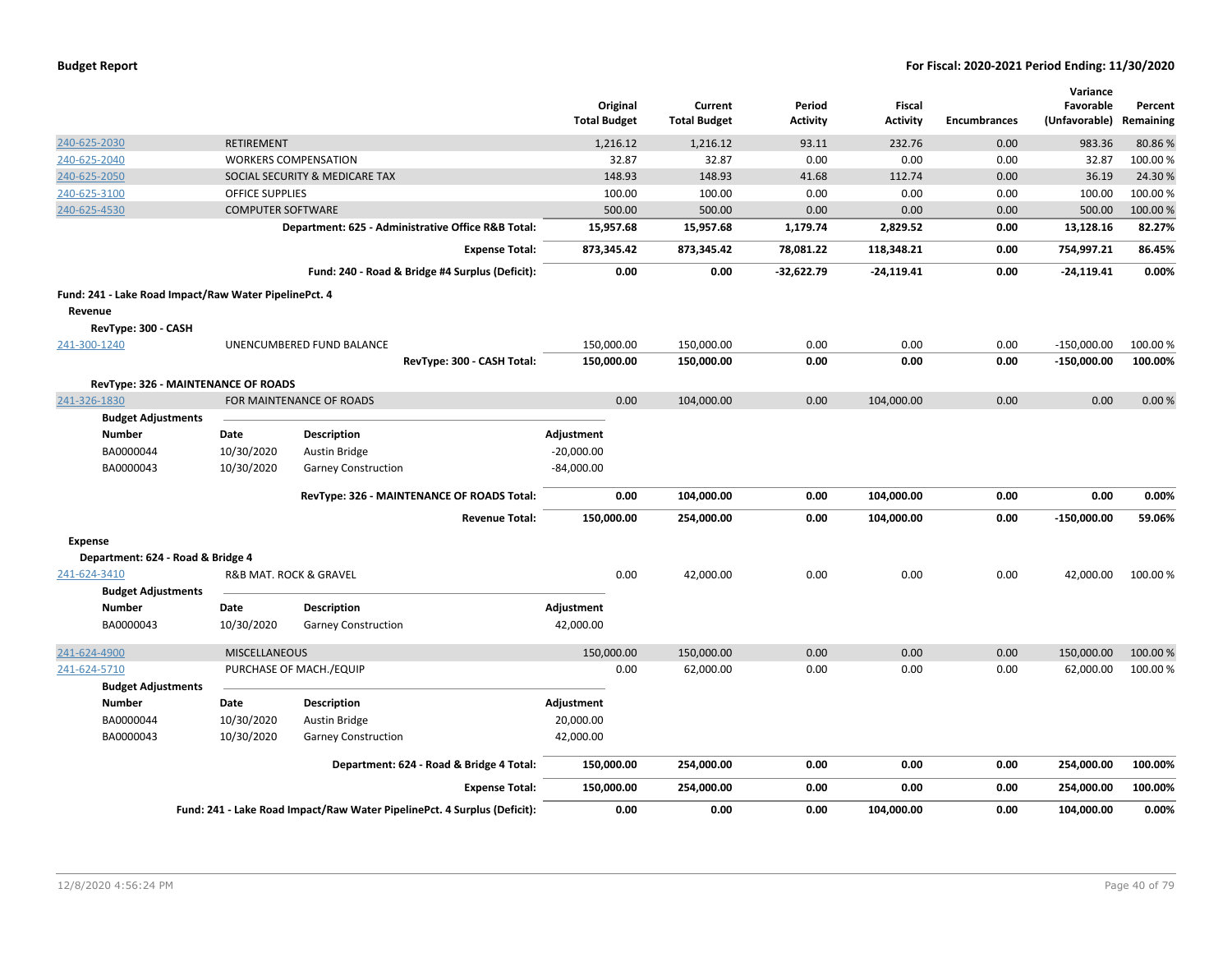|                                             |                                                                | Original<br><b>Total Budget</b> | Current<br><b>Total Budget</b> | Period<br><b>Activity</b> | Fiscal<br><b>Activity</b> | <b>Encumbrances</b> | Variance<br>Favorable<br>(Unfavorable) Remaining | Percent  |
|---------------------------------------------|----------------------------------------------------------------|---------------------------------|--------------------------------|---------------------------|---------------------------|---------------------|--------------------------------------------------|----------|
| Fund: 260 - J.P.#1 Justice Court Technology |                                                                |                                 |                                |                           |                           |                     |                                                  |          |
| Revenue                                     |                                                                |                                 |                                |                           |                           |                     |                                                  |          |
| RevType: 370 - MISCELLANEOUS                |                                                                |                                 |                                |                           |                           |                     |                                                  |          |
| 260-370-4550                                | J.P.#1 TECHNOLOGY FEES                                         | 1,500.00                        | 1,500.00                       | 0.00                      | 0.00                      | 0.00                | $-1,500.00$                                      | 100.00 % |
|                                             | RevType: 370 - MISCELLANEOUS Total:                            | 1,500.00                        | 1,500.00                       | 0.00                      | 0.00                      | 0.00                | $-1,500.00$                                      | 100.00%  |
|                                             | <b>Revenue Total:</b>                                          | 1,500.00                        | 1,500.00                       | 0.00                      | 0.00                      | 0.00                | $-1,500.00$                                      | 100.00%  |
| <b>Expense</b>                              |                                                                |                                 |                                |                           |                           |                     |                                                  |          |
|                                             | Department: 455 - Justice of the Peace Pct. 1                  |                                 |                                |                           |                           |                     |                                                  |          |
| 260-455-5720                                | <b>OFFICE EQUIPMENT</b>                                        | 1,500.00                        | 1,500.00                       | 1,526.42                  | 1.526.42                  | 0.00                | $-26.42$                                         | $-1.76%$ |
|                                             | Department: 455 - Justice of the Peace Pct. 1 Total:           | 1,500.00                        | 1,500.00                       | 1,526.42                  | 1,526.42                  | 0.00                | $-26.42$                                         | $-1.76%$ |
|                                             | <b>Expense Total:</b>                                          | 1,500.00                        | 1,500.00                       | 1,526.42                  | 1,526.42                  | 0.00                | $-26.42$                                         | $-1.76%$ |
|                                             | Fund: 260 - J.P.#1 Justice Court Technology Surplus (Deficit): | 0.00                            | 0.00                           | $-1,526.42$               | $-1,526.42$               | 0.00                | $-1,526.42$                                      | 0.00%    |
| Fund: 270 - J.P.#2 Justice Court Technology |                                                                |                                 |                                |                           |                           |                     |                                                  |          |
| Revenue                                     |                                                                |                                 |                                |                           |                           |                     |                                                  |          |
| RevType: 370 - MISCELLANEOUS                |                                                                |                                 |                                |                           |                           |                     |                                                  |          |
| 270-370-4560                                | J.P.#2 TECHNOLOGY FEES                                         | 500.00                          | 500.00                         | 0.00                      | 0.00                      | 0.00                | $-500.00$                                        | 100.00%  |
|                                             | RevType: 370 - MISCELLANEOUS Total:                            | 500.00                          | 500.00                         | 0.00                      | 0.00                      | 0.00                | $-500.00$                                        | 100.00%  |
|                                             | <b>Revenue Total:</b>                                          | 500.00                          | 500.00                         | 0.00                      | 0.00                      | 0.00                | $-500.00$                                        | 100.00%  |
| <b>Expense</b>                              |                                                                |                                 |                                |                           |                           |                     |                                                  |          |
|                                             | Department: 456 - Justice of the Peace Pct. 2                  |                                 |                                |                           |                           |                     |                                                  |          |
| 270-456-5720                                | OFFICE EQUIPMENT                                               | 500.00                          | 500.00                         | 0.00                      | 0.00                      | 0.00                | 500.00                                           | 100.00%  |
|                                             | Department: 456 - Justice of the Peace Pct. 2 Total:           | 500.00                          | 500.00                         | 0.00                      | 0.00                      | 0.00                | 500.00                                           | 100.00%  |
|                                             | <b>Expense Total:</b>                                          | 500.00                          | 500.00                         | 0.00                      | 0.00                      | 0.00                | 500.00                                           | 100.00%  |
|                                             | Fund: 270 - J.P.#2 Justice Court Technology Surplus (Deficit): | 0.00                            | 0.00                           | 0.00                      | 0.00                      | 0.00                | 0.00                                             | 0.00%    |
| Fund: 280 - J.P.#3 Justice Court Technology |                                                                |                                 |                                |                           |                           |                     |                                                  |          |
| Revenue                                     |                                                                |                                 |                                |                           |                           |                     |                                                  |          |
| RevType: 300 - CASH                         |                                                                |                                 |                                |                           |                           |                     |                                                  |          |
| 280-300-1280                                | <b>BEGINNING CASH BALANCE</b>                                  | 5,300.00                        | 5,300.00                       | 0.00                      | 0.00                      | 0.00                | $-5,300.00$                                      | 100.00 % |
|                                             | RevType: 300 - CASH Total:                                     | 5,300.00                        | 5,300.00                       | 0.00                      | 0.00                      | 0.00                | $-5,300.00$                                      | 100.00%  |
| RevType: 370 - MISCELLANEOUS                |                                                                |                                 |                                |                           |                           |                     |                                                  |          |
| 280-370-4560                                | J.P.#3 TECHNOLOGY FEES                                         | 700.00                          | 700.00                         | 0.00                      | 0.00                      | 0.00                | $-700.00$                                        | 100.00 % |
|                                             | RevType: 370 - MISCELLANEOUS Total:                            | 700.00                          | 700.00                         | 0.00                      | 0.00                      | 0.00                | $-700.00$                                        | 100.00%  |
|                                             | <b>Revenue Total:</b>                                          | 6,000.00                        | 6,000.00                       | 0.00                      | 0.00                      | 0.00                | $-6,000.00$                                      | 100.00%  |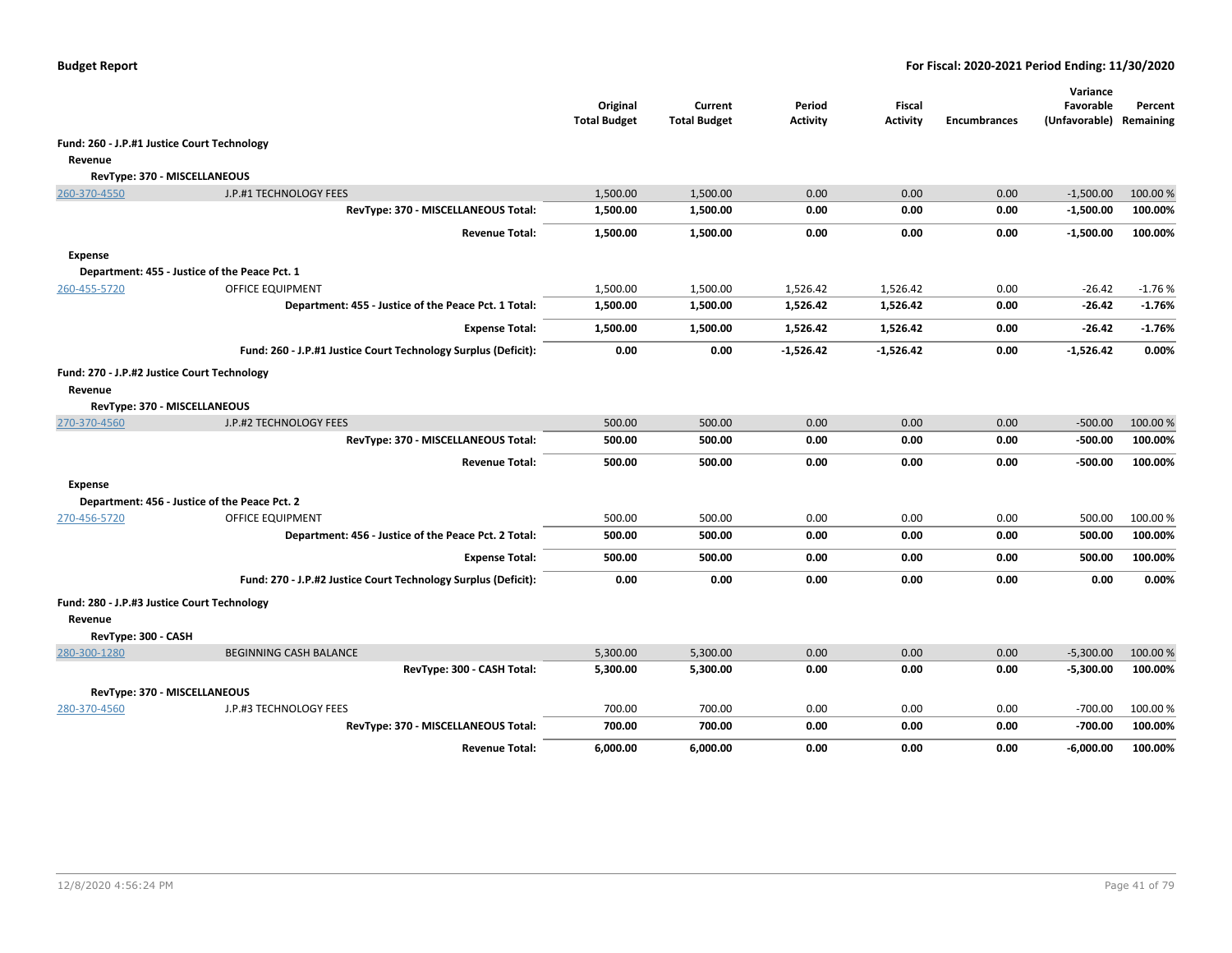| <b>Budget Report</b> |  |
|----------------------|--|
|----------------------|--|

|                                                    |                                                                    | Original<br><b>Total Budget</b> | Current<br><b>Total Budget</b> | Period<br>Activity | Fiscal<br><b>Activity</b> | <b>Encumbrances</b> | Variance<br>Favorable<br>(Unfavorable) Remaining | Percent  |
|----------------------------------------------------|--------------------------------------------------------------------|---------------------------------|--------------------------------|--------------------|---------------------------|---------------------|--------------------------------------------------|----------|
| <b>Expense</b>                                     |                                                                    |                                 |                                |                    |                           |                     |                                                  |          |
|                                                    | Department: 457 - Justice of the Peace Pct. 3                      |                                 |                                |                    |                           |                     |                                                  |          |
| 280-457-5720                                       | <b>OFFICE EQUIPMENT</b>                                            | 6,000.00                        | 6,000.00                       | 0.00               | 0.00                      | 0.00                | 6,000.00                                         | 100.00 % |
|                                                    | Department: 457 - Justice of the Peace Pct. 3 Total:               | 6,000.00                        | 6,000.00                       | 0.00               | 0.00                      | 0.00                | 6,000.00                                         | 100.00%  |
|                                                    | <b>Expense Total:</b>                                              | 6,000.00                        | 6,000.00                       | 0.00               | 0.00                      | 0.00                | 6,000.00                                         | 100.00%  |
|                                                    | Fund: 280 - J.P.#3 Justice Court Technology Surplus (Deficit):     | 0.00                            | 0.00                           | 0.00               | 0.00                      | 0.00                | 0.00                                             | 0.00%    |
|                                                    | Fund: 310 - F.C.Detention Center Annual Payment                    |                                 |                                |                    |                           |                     |                                                  |          |
| Revenue                                            |                                                                    |                                 |                                |                    |                           |                     |                                                  |          |
|                                                    | RevType: 319 - F.C. DETENTION CENTER                               |                                 |                                |                    |                           |                     |                                                  |          |
| 310-319-5510                                       | <b>ANNUAL PAYMENT</b>                                              | 10,000.00                       | 10,000.00                      | 0.00               | 0.00                      | 0.00                | $-10,000.00$                                     | 100.00 % |
|                                                    | RevType: 319 - F.C. DETENTION CENTER Total:                        | 10,000.00                       | 10,000.00                      | 0.00               | 0.00                      | 0.00                | $-10,000.00$                                     | 100.00%  |
|                                                    | <b>Revenue Total:</b>                                              | 10,000.00                       | 10,000.00                      | 0.00               | 0.00                      | 0.00                | $-10,000.00$                                     | 100.00%  |
| <b>Expense</b><br>Department: 560 - County Sheriff |                                                                    |                                 |                                |                    |                           |                     |                                                  |          |
| 310-560-4270                                       | OUT OF COUNTY TRAVEL/TRAINING                                      | 10,000.00                       | 10,000.00                      | 1,265.00           | 1,813.00                  | 0.00                | 8,187.00                                         | 81.87%   |
|                                                    | Department: 560 - County Sheriff Total:                            | 10,000.00                       | 10,000.00                      | 1,265.00           | 1,813.00                  | 0.00                | 8,187.00                                         | 81.87%   |
|                                                    | <b>Expense Total:</b>                                              | 10,000.00                       | 10,000.00                      | 1,265.00           | 1,813.00                  | 0.00                | 8,187.00                                         | 81.87%   |
|                                                    | Fund: 310 - F.C.Detention Center Annual Payment Surplus (Deficit): | 0.00                            | 0.00                           | $-1,265.00$        | $-1,813.00$               | 0.00                | $-1,813.00$                                      | 0.00%    |
| Fund: 330 - Bail Bondsman Application Fee          |                                                                    |                                 |                                |                    |                           |                     |                                                  |          |
| Revenue                                            |                                                                    |                                 |                                |                    |                           |                     |                                                  |          |
| RevType: 300 - CASH                                |                                                                    |                                 |                                |                    |                           |                     |                                                  |          |
| 330-300-1330                                       | BEGINNING CASH BALANCE                                             | 500.00                          | 500.00                         | 0.00               | 0.00                      | 0.00                | $-500.00$                                        | 100.00 % |
|                                                    | RevType: 300 - CASH Total:                                         | 500.00                          | 500.00                         | 0.00               | 0.00                      | 0.00                | $-500.00$                                        | 100.00%  |
|                                                    | <b>Revenue Total:</b>                                              | 500.00                          | 500.00                         | 0.00               | 0.00                      | 0.00                | $-500.00$                                        | 100.00%  |
| <b>Expense</b>                                     |                                                                    |                                 |                                |                    |                           |                     |                                                  |          |
|                                                    | Department: 498 - Bail Bond Fee Expense                            |                                 |                                |                    |                           |                     |                                                  |          |
| 330-498-3100                                       | <b>OFFICE SUPPLIES</b>                                             | 500.00                          | 500.00                         | 0.00               | 0.00                      | 0.00                | 500.00                                           | 100.00 % |
|                                                    | Department: 498 - Bail Bond Fee Expense Total:                     | 500.00                          | 500.00                         | 0.00               | 0.00                      | 0.00                | 500.00                                           | 100.00%  |
|                                                    | <b>Expense Total:</b>                                              | 500.00                          | 500.00                         | 0.00               | 0.00                      | 0.00                | 500.00                                           | 100.00%  |
|                                                    | Fund: 330 - Bail Bondsman Application Fee Surplus (Deficit):       | 0.00                            | 0.00                           | 0.00               | 0.00                      | 0.00                | 0.00                                             | 0.00%    |
| Fund: 350 - Law Library                            |                                                                    |                                 |                                |                    |                           |                     |                                                  |          |
| Revenue                                            |                                                                    |                                 |                                |                    |                           |                     |                                                  |          |
| RevType: 340 - FEES OF OFFICE                      |                                                                    |                                 |                                |                    |                           |                     |                                                  |          |
| 350-340-4030                                       | <b>COUNTY CLERK FEES</b>                                           | 5,000.00                        | 5,000.00                       | 0.00               | 0.00                      | 0.00                | $-5,000.00$                                      | 100.00 % |
| 350-340-4500                                       | <b>DISTRICT CLERK FEES</b>                                         | 10,000.00                       | 10,000.00                      | 0.00               | 0.00                      | 0.00                | $-10,000.00$                                     | 100.00 % |
|                                                    | RevType: 340 - FEES OF OFFICE Total:                               | 15,000.00                       | 15,000.00                      | 0.00               | 0.00                      | 0.00                | $-15,000.00$                                     | 100.00%  |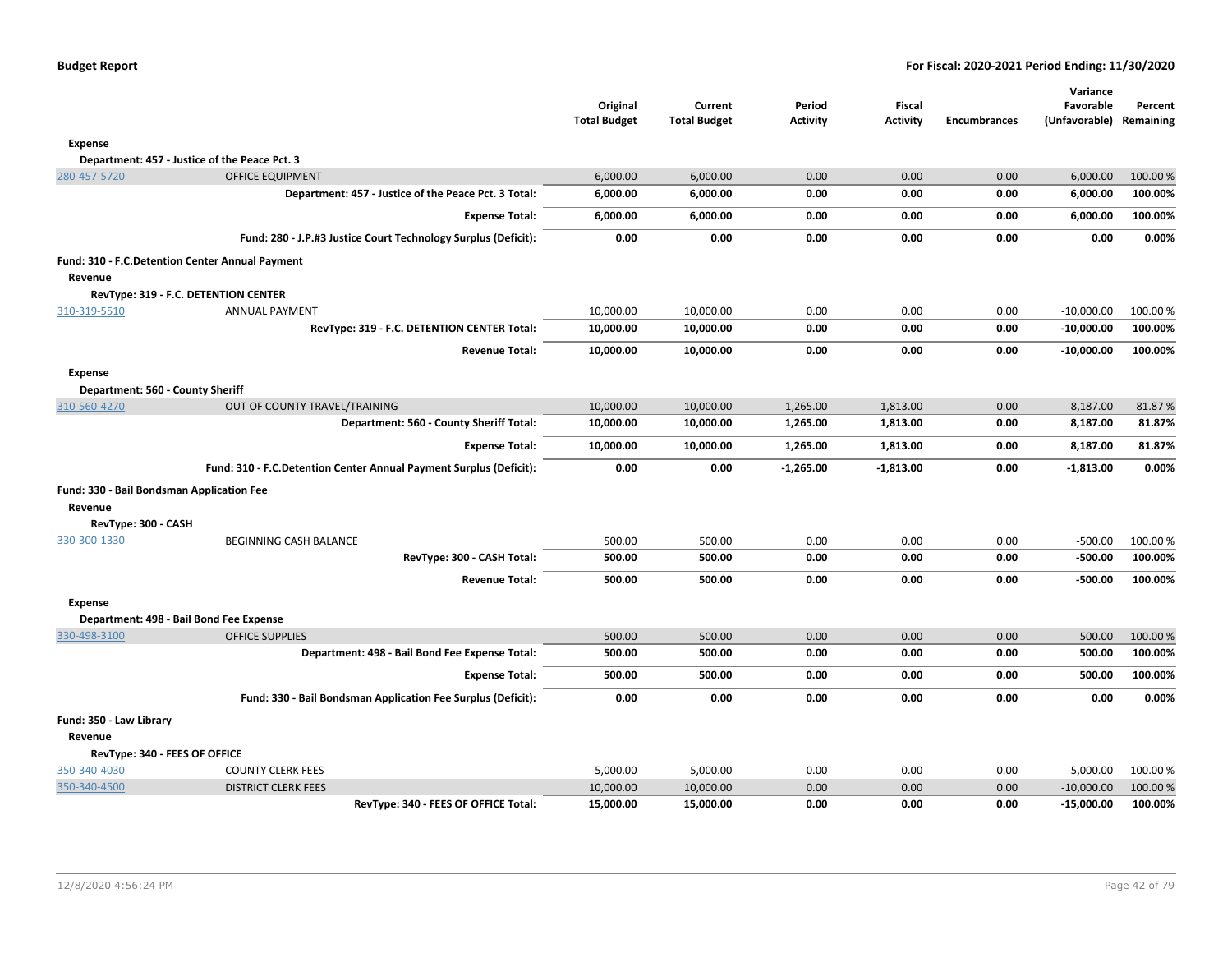|                               |                                            | Original            | Current             | Period          | Fiscal          |                     | Variance<br>Favorable   | Percent  |
|-------------------------------|--------------------------------------------|---------------------|---------------------|-----------------|-----------------|---------------------|-------------------------|----------|
|                               |                                            | <b>Total Budget</b> | <b>Total Budget</b> | <b>Activity</b> | <b>Activity</b> | <b>Encumbrances</b> | (Unfavorable) Remaining |          |
|                               | <b>RevType: 360 - INTEREST EARNINGS</b>    |                     |                     |                 |                 |                     |                         |          |
| 350-360-1000                  | <b>INTEREST EARNINGS</b>                   | 50.00               | 50.00               | 0.00            | 0.00            | 0.00                | $-50.00$                | 100.00 % |
|                               | RevType: 360 - INTEREST EARNINGS Total:    | 50.00               | 50.00               | 0.00            | 0.00            | 0.00                | $-50.00$                | 100.00%  |
|                               | <b>Revenue Total:</b>                      | 15,050.00           | 15,050.00           | 0.00            | 0.00            | 0.00                | $-15,050.00$            | 100.00%  |
| <b>Expense</b>                |                                            |                     |                     |                 |                 |                     |                         |          |
| Department: 451 - Law Library |                                            |                     |                     |                 |                 |                     |                         |          |
| 350-451-3100                  | <b>OFFICE SUPPLIES</b>                     | 500.00              | 500.00              | 0.00            | 0.00            | 0.00                | 500.00                  | 100.00 % |
| 350-451-4530                  | <b>R&amp;M COMPUTER</b>                    | 1,000.00            | 1,000.00            | 0.00            | 0.00            | 0.00                | 1,000.00                | 100.00%  |
| 350-451-5740                  | <b>TECHNOLOGY</b>                          | 13,000.00           | 13,000.00           | 0.00            | 0.00            | 0.00                | 13,000.00               | 100.00 % |
| 350-451-5900                  | LAW BOOKS                                  | 550.00              | 550.00              | 0.00            | 0.00            | 0.00                | 550.00                  | 100.00%  |
|                               | Department: 451 - Law Library Total:       | 15,050.00           | 15,050.00           | 0.00            | 0.00            | 0.00                | 15,050.00               | 100.00%  |
|                               | <b>Expense Total:</b>                      | 15,050.00           | 15,050.00           | 0.00            | 0.00            | 0.00                | 15,050.00               | 100.00%  |
|                               | Fund: 350 - Law Library Surplus (Deficit): | 0.00                | 0.00                | 0.00            | 0.00            | 0.00                | 0.00                    | 0.00%    |
| Fund: 360 - D. A. Fee         |                                            |                     |                     |                 |                 |                     |                         |          |
| Revenue                       |                                            |                     |                     |                 |                 |                     |                         |          |
|                               | RevType: 340 - FEES OF OFFICE              |                     |                     |                 |                 |                     |                         |          |
| 360-340-4750                  | <b>DISTRICT ATTORNEY FEES</b>              | 2,000.00            | 2,000.00            | 0.00            | 38.28           | 0.00                | $-1,961.72$             | 98.09%   |
|                               | RevType: 340 - FEES OF OFFICE Total:       | 2,000.00            | 2,000.00            | 0.00            | 38.28           | 0.00                | $-1,961.72$             | 98.09%   |
|                               | RevType: 352 - FINES & FORFEITURES         |                     |                     |                 |                 |                     |                         |          |
| 360-352-2000                  | <b>CONTRABAND FORFEITURE</b>               | 0.00                | 0.00                | 3,701.30        | 8,942.18        | 0.00                | 8,942.18                | 0.00%    |
|                               | RevType: 352 - FINES & FORFEITURES Total:  | 0.00                | 0.00                | 3,701.30        | 8,942.18        | 0.00                | 8,942.18                | 0.00%    |
|                               | <b>RevType: 360 - INTEREST EARNINGS</b>    |                     |                     |                 |                 |                     |                         |          |
| 360-360-1000                  | <b>INTEREST EARNINGS-D.A. FEE</b>          | 0.00                | 0.00                | 0.00            | 0.25            | 0.00                | 0.25                    | 0.00%    |
|                               | RevType: 360 - INTEREST EARNINGS Total:    | 0.00                | 0.00                | 0.00            | 0.25            | 0.00                | 0.25                    | 0.00%    |
|                               | RevType: 370 - MISCELLANEOUS               |                     |                     |                 |                 |                     |                         |          |
| 360-370-1300                  | REFUNDS & MISCELLANEOUS                    | 1,000.00            | 1,000.00            | 34.31           | 126.03          | 0.00                | $-873.97$               | 87.40%   |
|                               | RevType: 370 - MISCELLANEOUS Total:        | 1,000.00            | 1,000.00            | 34.31           | 126.03          | 0.00                | $-873.97$               | 87.40%   |
|                               | <b>Revenue Total:</b>                      | 3,000.00            | 3,000.00            | 3,735.61        | 9,106.74        | 0.00                | 6,106.74                | 203.56%  |
| <b>Expense</b>                |                                            |                     |                     |                 |                 |                     |                         |          |
|                               | Department: 475 - District Attorney        |                     |                     |                 |                 |                     |                         |          |
| 360-475-4900                  | <b>MISCELLANEOUS</b>                       | 3,000.00            | 3,000.00            | 100.00          | 100.00          | 0.00                | 2,900.00                | 96.67%   |
|                               | Department: 475 - District Attorney Total: | 3,000.00            | 3,000.00            | 100.00          | 100.00          | 0.00                | 2,900.00                | 96.67%   |
| Department: 477 - DA Seizure  |                                            |                     |                     |                 |                 |                     |                         |          |
| 360-477-1012                  | SALARY SUPPLEMENT                          | 0.00                | 0.00                | 948.32          | 2,370.80        | 0.00                | $-2,370.80$             | 0.00%    |
| 360-477-2020                  | <b>GROUP HEALTH INSURANCE</b>              | 0.00                | 0.00                | 148.26          | 296.52          | 0.00                | $-296.52$               | 0.00%    |
| 360-477-2030                  | <b>RETIREMENT</b>                          | 0.00                | 0.00                | 111.22          | 278.35          | 0.00                | -278.35                 | 0.00%    |
|                               |                                            |                     |                     |                 |                 |                     |                         |          |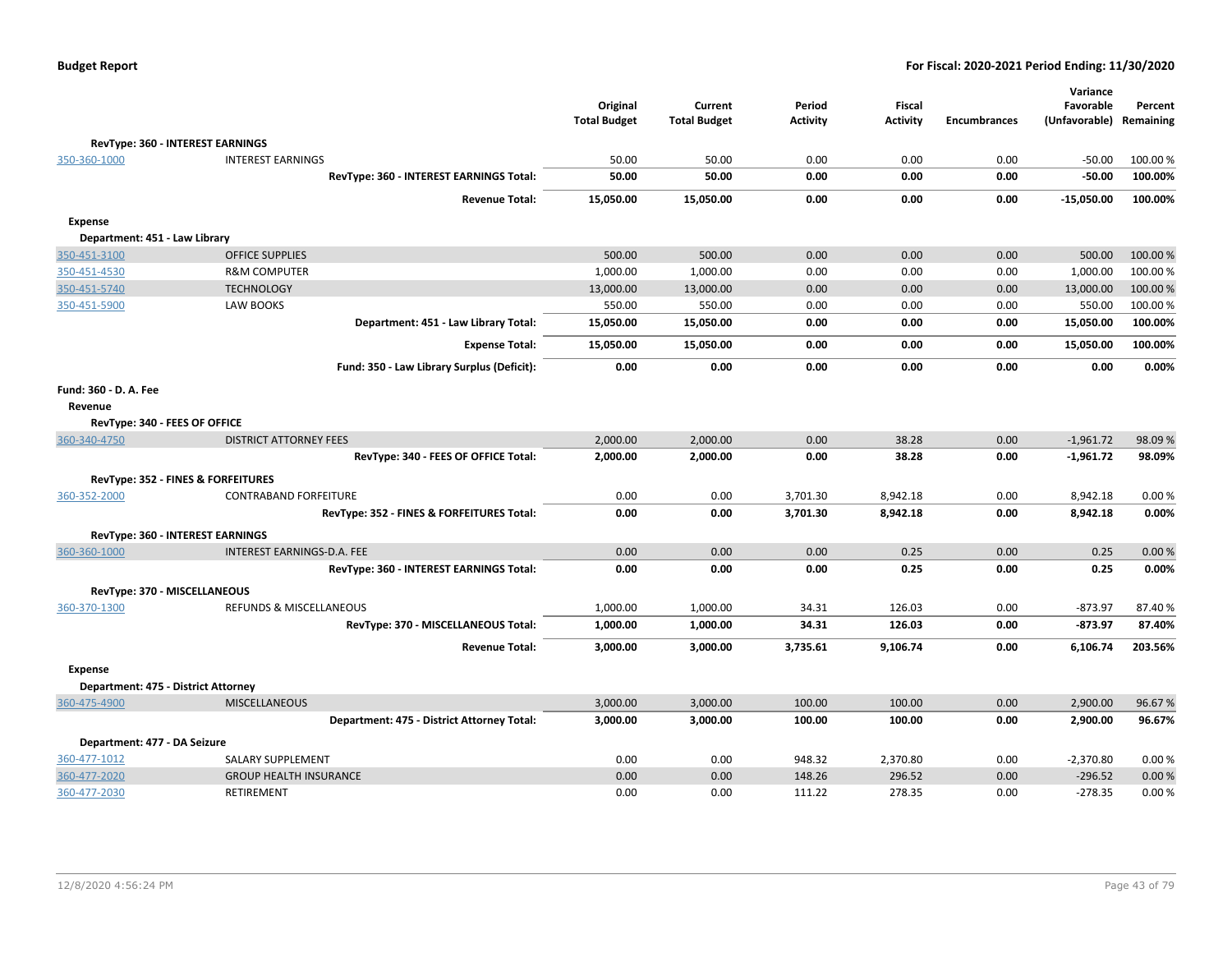| <b>Budget Report</b> |
|----------------------|
|----------------------|

|                                               |                                                                     | Original            | Current             | Period          | <b>Fiscal</b>      |                     | Variance<br>Favorable    | Percent        |
|-----------------------------------------------|---------------------------------------------------------------------|---------------------|---------------------|-----------------|--------------------|---------------------|--------------------------|----------------|
|                                               |                                                                     | <b>Total Budget</b> | <b>Total Budget</b> | <b>Activity</b> | <b>Activity</b>    | <b>Encumbrances</b> | (Unfavorable) Remaining  |                |
| 360-477-2050                                  | SOCIAL SECURITY & MEDICARE TAX                                      | 0.00                | 0.00                | 67.06           | 170.39             | 0.00                | $-170.39$                | 0.00%          |
|                                               | Department: 477 - DA Seizure Total:                                 | 0.00                | 0.00                | 1,274.86        | 3,116.06           | 0.00                | $-3,116.06$              | 0.00%          |
|                                               | <b>Expense Total:</b>                                               | 3,000.00            | 3,000.00            | 1,374.86        | 3,216.06           | 0.00                | $-216.06$                | $-7.20%$       |
|                                               | Fund: 360 - D. A. Fee Surplus (Deficit):                            | 0.00                | 0.00                | 2,360.75        | 5,890.68           | 0.00                | 5,890.68                 | 0.00%          |
| Fund: 361 - Contraband Seizure<br>Revenue     |                                                                     |                     |                     |                 |                    |                     |                          |                |
|                                               | RevType: 360 - INTEREST EARNINGS                                    |                     |                     |                 |                    |                     |                          |                |
| 361-360-1000                                  | <b>INTEREST EARNINGS</b><br>RevType: 360 - INTEREST EARNINGS Total: | 0.00<br>0.00        | 0.00<br>0.00        | 0.00<br>0.00    | 0.22<br>0.22       | 0.00<br>0.00        | 0.22<br>0.22             | 0.00%<br>0.00% |
|                                               |                                                                     |                     |                     |                 |                    |                     |                          |                |
|                                               | <b>Revenue Total:</b>                                               | 0.00                | 0.00                | 0.00            | 0.22               | 0.00                | 0.22                     | 0.00%          |
|                                               | Fund: 361 - Contraband Seizure Total:                               | 0.00                | 0.00                | 0.00            | 0.22               | 0.00                | 0.22                     | 0.00%          |
| Fund: 380 - IHC Co-Op Gin<br>Revenue          |                                                                     |                     |                     |                 |                    |                     |                          |                |
|                                               | RevType: 360 - INTEREST EARNINGS                                    |                     |                     |                 |                    |                     |                          |                |
| 380-360-1000                                  | <b>INTEREST EARNINGS</b>                                            | 0.00                | 0.00                | 0.00            | 2.17               | 0.00                | 2.17                     | 0.00%          |
|                                               | RevType: 360 - INTEREST EARNINGS Total:                             | 0.00                | 0.00                | 0.00            | 2.17               | 0.00                | 2.17                     | 0.00%          |
|                                               | <b>Revenue Total:</b>                                               | 0.00                | 0.00                | 0.00            | 2.17               | 0.00                | 2.17                     | 0.00%          |
|                                               | Fund: 380 - IHC Co-Op Gin Total:                                    | 0.00                | 0.00                | 0.00            | 2.17               | 0.00                | 2.17                     | 0.00%          |
| Fund: 381 - IHC Bonnie Ruth Cooper<br>Revenue |                                                                     |                     |                     |                 |                    |                     |                          |                |
|                                               | RevType: 360 - INTEREST EARNINGS                                    |                     |                     |                 |                    |                     |                          |                |
| 381-360-1000                                  | <b>INTEREST EARNINGS</b>                                            | 0.00                | 0.00                | 0.00            | 0.63               | 0.00                | 0.63                     | 0.00%          |
|                                               | RevType: 360 - INTEREST EARNINGS Total:                             | 0.00                | 0.00                | 0.00            | 0.63               | 0.00                | 0.63                     | 0.00%          |
|                                               | <b>Revenue Total:</b>                                               | 0.00                | 0.00                | 0.00            | 0.63               | 0.00                | 0.63                     | 0.00%          |
|                                               | Fund: 381 - IHC Bonnie Ruth Cooper Total:                           | 0.00                | 0.00                | 0.00            | 0.63               | 0.00                | 0.63                     | 0.00%          |
| Fund: 412 - Safe Room Reimbursement Prog.     |                                                                     |                     |                     |                 |                    |                     |                          |                |
| Expense                                       |                                                                     |                     |                     |                 |                    |                     |                          |                |
| Department: 408 - Safe Room                   |                                                                     |                     |                     |                 |                    |                     |                          |                |
| 412-408-4540                                  | <b>R&amp;M AUTO</b>                                                 | 0.00                | 0.00                | 0.00            | 0.00               | 4,000.00            | $-4,000.00$              | 0.00%          |
|                                               | Department: 408 - Safe Room Total:                                  | 0.00                | 0.00                | 0.00            | 0.00               | 4,000.00            | $-4,000.00$              | 0.00%          |
|                                               | <b>Expense Total:</b>                                               | 0.00                | 0.00                | 0.00            | 0.00               | 4,000.00            | $-4,000.00$              | 0.00%          |
|                                               | Fund: 412 - Safe Room Reimbursement Prog. Total:                    | 0.00                | 0.00                | 0.00            | 0.00               | 4,000.00            | $-4,000.00$              | 0.00%          |
| Fund: 413 - CARES ACT-CORONAVIRUS RELIEF      |                                                                     |                     |                     |                 |                    |                     |                          |                |
| <b>Expense</b>                                |                                                                     |                     |                     |                 |                    |                     |                          |                |
| Department: 413 - CARES Act                   |                                                                     |                     |                     |                 |                    |                     |                          |                |
| 413-413-1033<br>413-413-1090                  | <b>SECURITY</b><br><b>SALARY ELECTION</b>                           | 0.00<br>0.00        | 0.00<br>0.00        | 0.00<br>699.00  | 400.00<br>1,543.00 | 0.00<br>0.00        | $-400.00$<br>$-1,543.00$ | 0.00%<br>0.00% |
|                                               |                                                                     |                     |                     |                 |                    |                     |                          |                |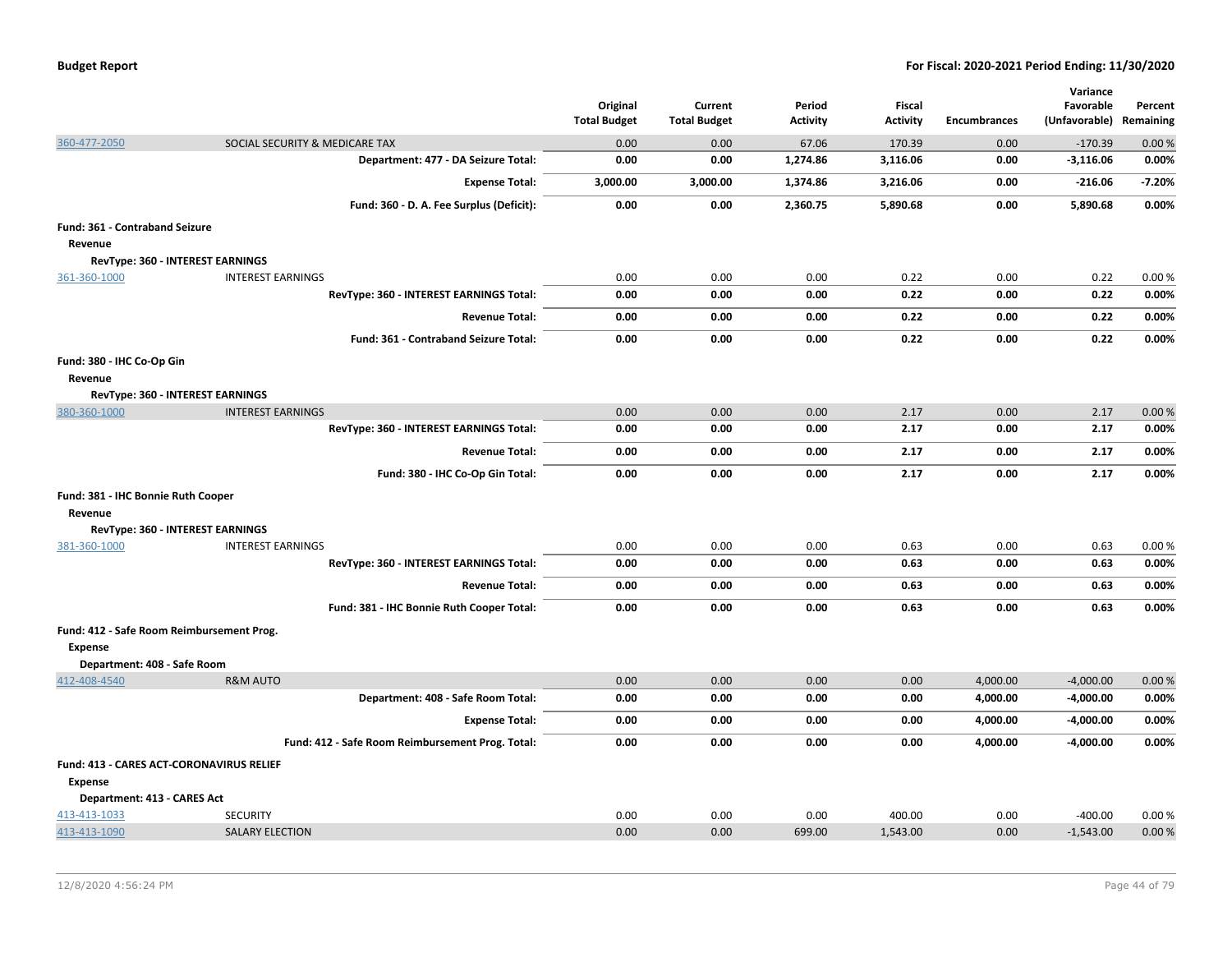|                                  |                                                 | Original<br><b>Total Budget</b> | Current<br><b>Total Budget</b> | Period<br><b>Activity</b> | <b>Fiscal</b><br><b>Activity</b> | <b>Encumbrances</b> | Variance<br>Favorable<br>(Unfavorable) Remaining | Percent  |
|----------------------------------|-------------------------------------------------|---------------------------------|--------------------------------|---------------------------|----------------------------------|---------------------|--------------------------------------------------|----------|
| 413-413-2030                     | RETIREMENT                                      | 0.00                            | 0.00                           | 0.00                      | 47.16                            | 0.00                | $-47.16$                                         | 0.00%    |
| 413-413-2050                     | SOCIAL SECURITY & MEDICARE TAX                  | 0.00                            | 0.00                           | 0.00                      | 30.60                            | 0.00                | $-30.60$                                         | 0.00%    |
| 413-413-2251                     | <b>JANITOR TRAVEL</b>                           | 0.00                            | 0.00                           | 22.83                     | 22.83                            | 0.00                | $-22.83$                                         | 0.00%    |
| 413-413-3100                     | <b>OFFICE SUPPLIES</b>                          | 0.00                            | 0.00                           | 9.83                      | 9.83                             | 0.00                | $-9.83$                                          | 0.00%    |
| 413-413-3110                     | <b>POSTAGE</b>                                  | 0.00                            | 0.00                           | 299.00                    | 299.00                           | 0.00                | $-299.00$                                        | 0.00%    |
| 413-413-3970                     | SANITIZING SUPPLIES                             | 0.00                            | 0.00                           | 2,410.45                  | 20,311.73                        | 0.00                | $-20,311.73$                                     | 0.00%    |
| 413-413-3980                     | PERSONAL PROTECTIVE EQUIPMENT                   | 0.00                            | 0.00                           | 2,388.48                  | 2,996.18                         | 9,096.00            | $-12,092.18$                                     | 0.00%    |
| 413-413-3981                     | PUBLIC HEALTH EXPENSES                          | 0.00                            | 0.00                           | 0.00                      | 0.00                             | 7,930.00            | $-7,930.00$                                      | 0.00%    |
| 413-413-3990                     | OFFICE PROTECTION                               | 0.00                            | 0.00                           | 2,647.80                  | 2,871.42                         | 18,700.32           | $-21,571.74$                                     | 0.00%    |
| 413-413-4420                     | OTHER PROFESSIONAL SERVICES                     | 0.00                            | 0.00                           | 820.00                    | 2,086.94                         | 1,350.00            | $-3,436.94$                                      | 0.00%    |
| 413-413-5720                     | <b>OFFICE EQUIPMENT</b>                         | 0.00                            | 0.00                           | 8,549.78                  | 24,016.45                        | 0.00                | $-24,016.45$                                     | 0.00%    |
|                                  | Department: 413 - CARES Act Total:              | 0.00                            | 0.00                           | 17,847.17                 | 54,635.14                        | 37,076.32           | $-91,711.46$                                     | 0.00%    |
|                                  | <b>Expense Total:</b>                           | 0.00                            | 0.00                           | 17,847.17                 | 54,635.14                        | 37,076.32           | $-91,711.46$                                     | 0.00%    |
|                                  | Fund: 413 - CARES ACT-CORONAVIRUS RELIEF Total: | 0.00                            | 0.00                           | 17,847.17                 | 54,635.14                        | 37,076.32           | $-91,711.46$                                     | 0.00%    |
| Fund: 414 - OOG COVID #4145401   |                                                 |                                 |                                |                           |                                  |                     |                                                  |          |
| Expense                          |                                                 |                                 |                                |                           |                                  |                     |                                                  |          |
| Department: 416 - OOG COVID      |                                                 |                                 |                                |                           |                                  |                     |                                                  |          |
| 414-416-4530                     | <b>COMPUTER SOFTWARE</b>                        | 0.00                            | 0.00                           | 69.34                     | 69.34                            | 0.00                | $-69.34$                                         | 0.00%    |
|                                  | Department: 416 - OOG COVID Total:              | 0.00                            | 0.00                           | 69.34                     | 69.34                            | 0.00                | $-69.34$                                         | 0.00%    |
|                                  | <b>Expense Total:</b>                           | 0.00                            | 0.00                           | 69.34                     | 69.34                            | 0.00                | $-69.34$                                         | 0.00%    |
|                                  | Fund: 414 - OOG COVID #4145401 Total:           | 0.00                            | 0.00                           | 69.34                     | 69.34                            | 0.00                | $-69.34$                                         | 0.00%    |
| Fund: 560 - Sheriff Forfeiture   |                                                 |                                 |                                |                           |                                  |                     |                                                  |          |
| Revenue                          |                                                 |                                 |                                |                           |                                  |                     |                                                  |          |
| RevType: 300 - CASH              |                                                 |                                 |                                |                           |                                  |                     |                                                  |          |
| 560-300-1560                     | BEGINNING CASH BALANCE                          | 25,000.00                       | 25,000.00                      | 0.00                      | 0.00                             | 0.00                | $-25,000.00$                                     | 100.00 % |
|                                  | RevType: 300 - CASH Total:                      | 25,000.00                       | 25,000.00                      | 0.00                      | 0.00                             | 0.00                | $-25,000.00$                                     | 100.00%  |
|                                  | RevType: 352 - FINES & FORFEITURES              |                                 |                                |                           |                                  |                     |                                                  |          |
| 560-352-2000                     | <b>CONTRABAND FORFEITURE</b>                    | 0.00                            | 0.00                           | 423.12                    | 27,261.77                        | 0.00                | 27,261.77                                        | 0.00%    |
|                                  | RevType: 352 - FINES & FORFEITURES Total:       | 0.00                            | 0.00                           | 423.12                    | 27,261.77                        | 0.00                | 27,261.77                                        | 0.00%    |
|                                  | RevType: 360 - INTEREST EARNINGS                |                                 |                                |                           |                                  |                     |                                                  |          |
| 560-360-1000                     | INTEREST EARNINGS-SO FORFEITURE                 | 0.00                            | 0.00                           | 0.00                      | 0.72                             | 0.00                | 0.72                                             | 0.00%    |
|                                  | RevType: 360 - INTEREST EARNINGS Total:         | 0.00                            | 0.00                           | 0.00                      | 0.72                             | 0.00                | 0.72                                             | 0.00%    |
|                                  | <b>Revenue Total:</b>                           | 25,000.00                       | 25,000.00                      | 423.12                    | 27,262.49                        | 0.00                | 2,262.49                                         | 9.05%    |
| <b>Expense</b>                   |                                                 |                                 |                                |                           |                                  |                     |                                                  |          |
| Department: 560 - County Sheriff |                                                 |                                 |                                |                           |                                  |                     |                                                  |          |
| 560-560-4420                     | PROFESSIONAL SERVICES                           | 0.00                            | 0.00                           | 750.00                    | 750.00                           | 0.00                | $-750.00$                                        | 0.00%    |
| 560-560-4900                     | MISCELLANEOUS                                   | 25,000.00                       | 25,000.00                      | 181.00                    | 181.00                           | 0.00                | 24,819.00                                        | 99.28%   |
| 560-560-4951                     | CONTRABAND FORFEITURE DISBURSEMENT              | 0.00                            | 0.00                           | 7,746.67                  | 7,746.67                         | 0.00                | $-7,746.67$                                      | 0.00%    |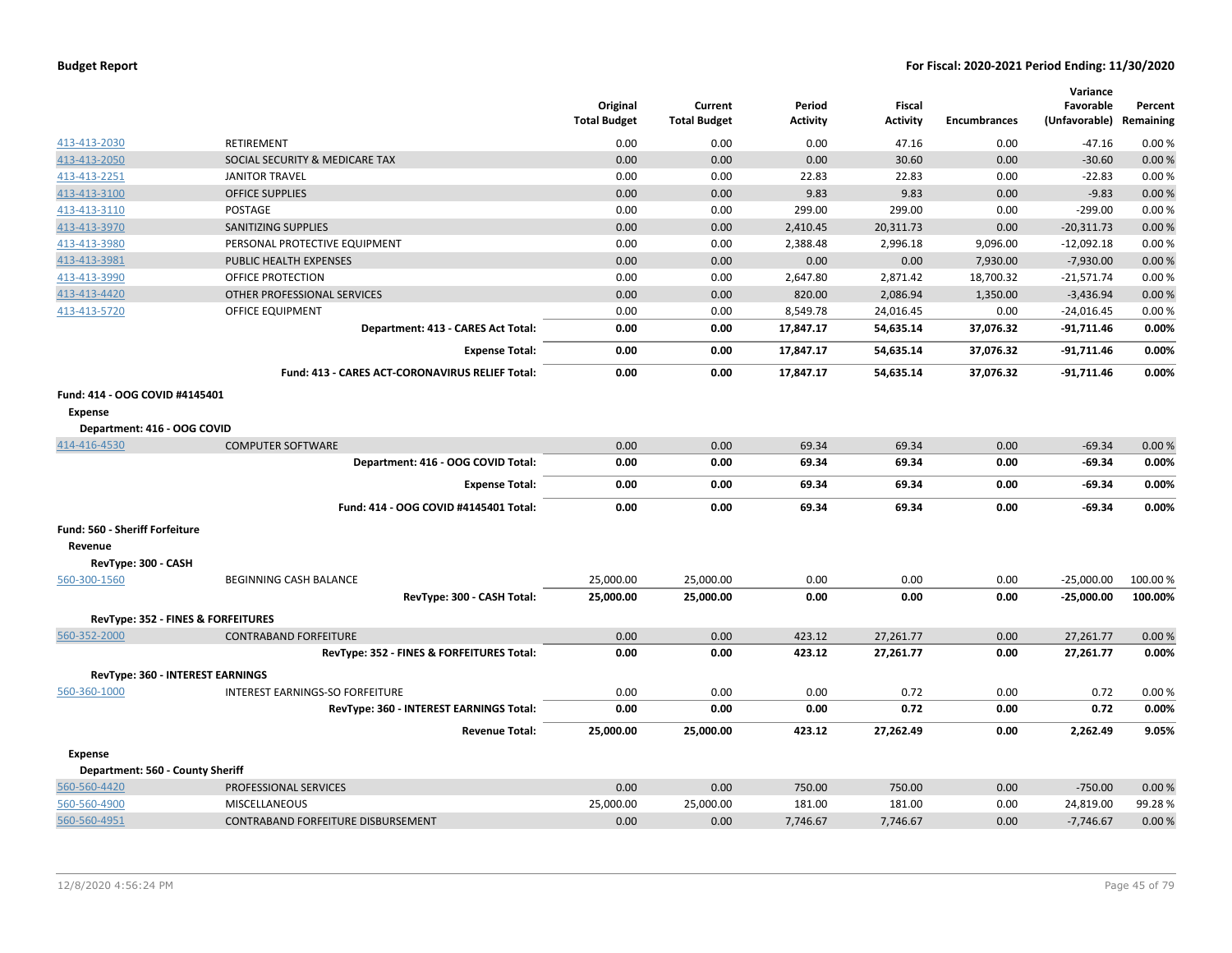|                |                                                                           | Original<br><b>Total Budget</b> | Current<br><b>Total Budget</b> | Period<br><b>Activity</b> | Fiscal<br><b>Activity</b> | <b>Encumbrances</b> | Variance<br>Favorable<br>(Unfavorable) Remaining | Percent    |
|----------------|---------------------------------------------------------------------------|---------------------------------|--------------------------------|---------------------------|---------------------------|---------------------|--------------------------------------------------|------------|
| 560-560-5790   | <b>WEAPONS</b>                                                            | 0.00                            | 0.00                           | 1,775.00                  | 1,775.00                  | 0.00                | $-1,775.00$                                      | 0.00%      |
| 560-560-5800   | <b>INVESTIGATIVE EQUIPMENT</b>                                            | 0.00                            | 0.00                           | 565.00                    | 2,693.00                  | 0.00                | $-2,693.00$                                      | 0.00%      |
|                | Department: 560 - County Sheriff Total:                                   | 25,000.00                       | 25,000.00                      | 11,017.67                 | 13,145.67                 | 0.00                | 11,854.33                                        | 47.42%     |
|                | Department: 561 - Federal Forfeiture                                      |                                 |                                |                           |                           |                     |                                                  |            |
| 560-561-5730   | TELEPHONE/RADIO EQUIPMENT                                                 | 0.00                            | 0.00                           | 0.00                      | 4,202.93                  | 0.00                | $-4,202.93$                                      | 0.00%      |
| 560-561-5740   | <b>TECHNOLOGY</b>                                                         | 0.00                            | 0.00                           | 1,428.54                  | 1,428.54                  | 1,428.54            | $-2,857.08$                                      | 0.00%      |
| 560-561-5750   | <b>AUTOMOBILES</b>                                                        | 0.00                            | 0.00                           | 9,170.00                  | 9,170.00                  | 0.00                | $-9,170.00$                                      | 0.00%      |
| 560-561-5790   | <b>WEAPONS</b>                                                            | 0.00                            | 0.00                           | 0.00                      | 25,208.00                 | 25,208.00           | $-50,416.00$                                     | 0.00%      |
|                | Department: 561 - Federal Forfeiture Total:                               | 0.00                            | 0.00                           | 10,598.54                 | 40,009.47                 | 26,636.54           | $-66,646.01$                                     | 0.00%      |
|                | <b>Expense Total:</b>                                                     | 25,000.00                       | 25,000.00                      | 21,616.21                 | 53,155.14                 | 26,636.54           | $-54,791.68$                                     | $-219.17%$ |
|                | Fund: 560 - Sheriff Forfeiture Surplus (Deficit):                         | 0.00                            | 0.00                           | $-21,193.09$              | $-25,892.65$              | $-26.636.54$        | $-52,529.19$                                     | 0.00%      |
| Revenue        | <b>Fund: 561 - Law Enforcement Education Sheriff's Office</b>             |                                 |                                |                           |                           |                     |                                                  |            |
|                | RevType: 370 - MISCELLANEOUS                                              |                                 |                                |                           |                           |                     |                                                  |            |
| 561-370-1600   | PEACE OFFICE ALLOCATION                                                   | 1,800.00                        | 1,800.00                       | 0.00                      | 0.00                      | 0.00                | $-1,800.00$                                      | 100.00 %   |
|                | RevType: 370 - MISCELLANEOUS Total:                                       | 1,800.00                        | 1,800.00                       | 0.00                      | 0.00                      | 0.00                | $-1,800.00$                                      | 100.00%    |
|                | <b>Revenue Total:</b>                                                     | 1,800.00                        | 1,800.00                       | 0.00                      | 0.00                      | 0.00                | $-1,800.00$                                      | 100.00%    |
| <b>Expense</b> |                                                                           |                                 |                                |                           |                           |                     |                                                  |            |
|                | Department: 560 - County Sheriff                                          |                                 |                                |                           |                           |                     |                                                  |            |
| 561-560-4270   | OUT OF COUNTY TRAVEL/TRAINING                                             | 1,800.00                        | 1,800.00                       | 0.00                      | 0.00                      | 0.00                | 1,800.00                                         | 100.00 %   |
|                | Department: 560 - County Sheriff Total:                                   | 1,800.00                        | 1,800.00                       | 0.00                      | 0.00                      | 0.00                | 1,800.00                                         | 100.00%    |
|                | <b>Expense Total:</b>                                                     | 1,800.00                        | 1,800.00                       | 0.00                      | 0.00                      | 0.00                | 1,800.00                                         | 100.00%    |
|                | Fund: 561 - Law Enforcement Education Sheriff's Office Surplus (Deficit): | 0.00                            | 0.00                           | 0.00                      | 0.00                      | 0.00                | 0.00                                             | 0.00%      |
|                | Fund: 562 - Bois D'Arc Lake Reservoir (SO)                                |                                 |                                |                           |                           |                     |                                                  |            |
| Revenue        |                                                                           |                                 |                                |                           |                           |                     |                                                  |            |
|                | RevType: 319 - F.C. DETENTION CENTER                                      |                                 |                                |                           |                           |                     |                                                  |            |
| 562-319-1840   | PERSONNEL INCOME YEAR 2                                                   | 108.852.00                      | 108,852.00                     | 121,500.00                | 121,500.00                | 0.00                | 12,648.00                                        | 111.62%    |
| 562-319-1860   | VEHICLE OR SPEC EQUIP INC YEAR 2                                          | 256,000.00                      | 256,000.00                     | 276,000.00                | 276,000.00                | 0.00                | 20,000.00                                        | 107.81%    |
| 562-319-2500   | DRUG SCREENING/PSYCHOLOGICAL INC YEAR 2                                   | 600.00                          | 600.00                         | 0.00                      | 0.00                      | 0.00                | $-600.00$                                        | 100.00 %   |
| 562-319-3950   | UNIFORMS INCOME YEAR 2                                                    | 2,048.00                        | 2,048.00                       | 0.00                      | 0.00                      | 0.00                | $-2,048.00$                                      | 100.00 %   |
| 562-319-4270   | <b>TRAINING INCOME YEAR 2</b>                                             | 10,000.00                       | 10,000.00                      | 0.00                      | 0.00                      | 0.00                | $-10,000.00$                                     | 100.00%    |
| 562-319-4540   | R&M EQUIPMENT INCOME YEAR 2                                               | 20,000.00                       | 20,000.00                      | 0.00                      | 0.00                      | 0.00                | $-20,000.00$                                     | 100.00%    |
|                | RevType: 319 - F.C. DETENTION CENTER Total:                               | 397,500.00                      | 397,500.00                     | 397,500.00                | 397,500.00                | 0.00                | 0.00                                             | 0.00%      |
|                | RevType: 370 - MISCELLANEOUS                                              |                                 |                                |                           |                           |                     |                                                  |            |
| 562-370-1840   | <b>LOCAL FUNDING</b>                                                      | 36,287.76                       | 36,287.76                      | 0.00                      | 0.00                      | 0.00                | $-36,287.76$                                     | 100.00%    |
|                | RevType: 370 - MISCELLANEOUS Total:                                       | 36,287.76                       | 36,287.76                      | 0.00                      | 0.00                      | 0.00                | $-36,287.76$                                     | 100.00%    |
|                | <b>Revenue Total:</b>                                                     | 433,787.76                      | 433,787.76                     | 397,500.00                | 397,500.00                | 0.00                | $-36,287.76$                                     | 8.37%      |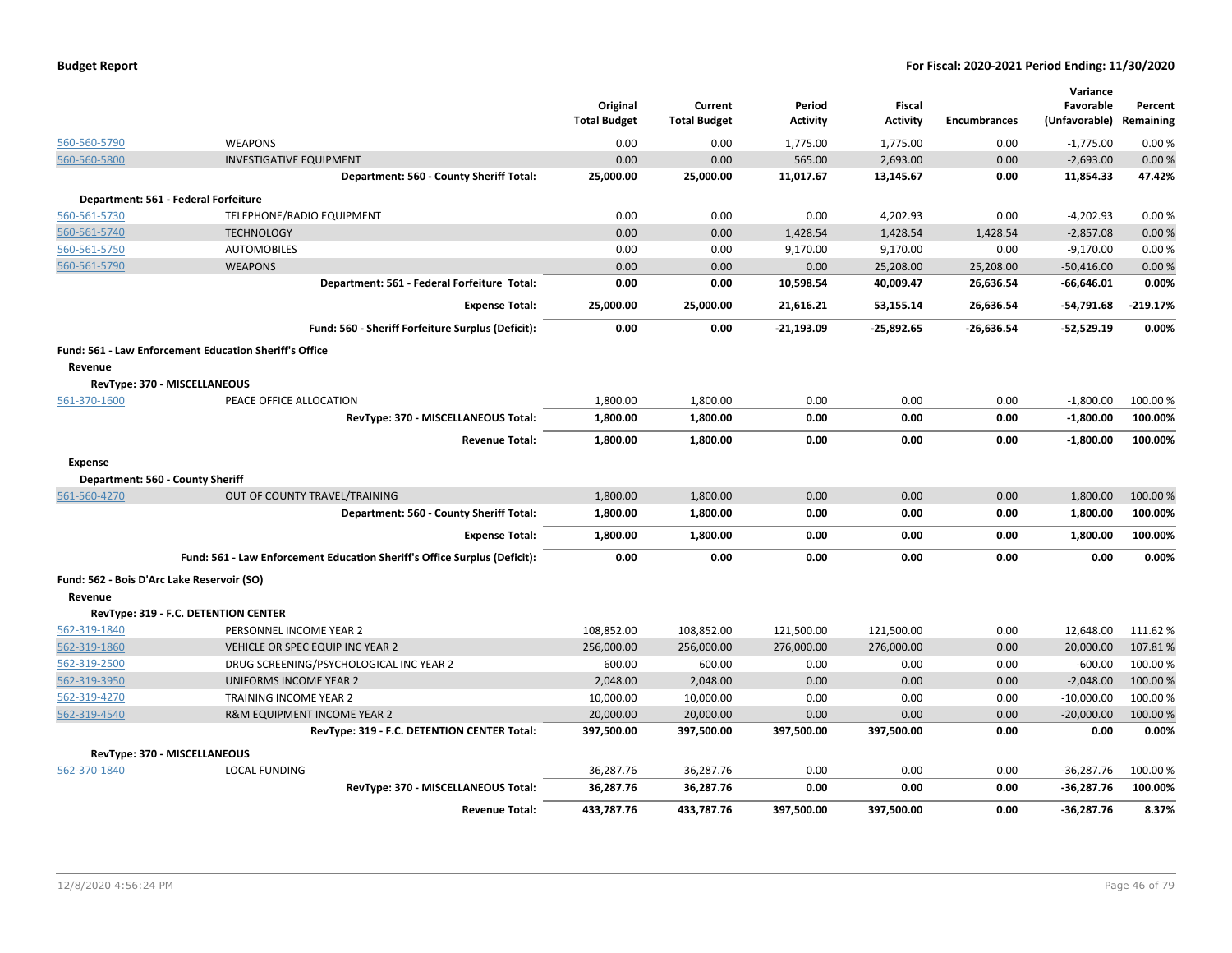|                                         |                                                               | Original<br><b>Total Budget</b> | Current<br><b>Total Budget</b> | Period<br>Activity | <b>Fiscal</b><br><b>Activity</b> | <b>Encumbrances</b> | Variance<br>Favorable<br>(Unfavorable) Remaining | Percent  |
|-----------------------------------------|---------------------------------------------------------------|---------------------------------|--------------------------------|--------------------|----------------------------------|---------------------|--------------------------------------------------|----------|
| <b>Expense</b>                          |                                                               |                                 |                                |                    |                                  |                     |                                                  |          |
| Department: 560 - County Sheriff        |                                                               |                                 |                                |                    |                                  |                     |                                                  |          |
| 562-560-1040                            | <b>SALARIES DEPUTIES</b>                                      | 80,910.38                       | 80,910.38                      | 6,001.66           | 15,133.02                        | 0.00                | 65,777.36                                        | 81.30%   |
| 562-560-2010                            | SOCIAL SECURITY TAXES                                         | 5,678.72                        | 5,678.72                       | 0.00               | 0.00                             | 0.00                | 5,678.72                                         | 100.00%  |
| 562-560-2020                            | <b>GROUP HEALTH INSURANCE</b>                                 | 24,413.28                       | 24,413.28                      | 2,825.86           | 4,756.24                         | 0.00                | 19,657.04                                        | 80.52%   |
| 562-560-2030                            | RETIREMENT                                                    | 10,542.27                       | 10,542.27                      | 707.61             | 1,784.22                         | 0.00                | 8,758.05                                         | 83.08%   |
| 562-560-2040                            | <b>WORKERS COMPENSATION</b>                                   | 2,015.03                        | 2,015.03                       | 0.00               | 0.00                             | 0.00                | 2,015.03                                         | 100.00 % |
| 562-560-2050                            | SOCIAL SECURITY & MEDICARE TAX                                | 1,328.08                        | 1,328.08                       | 459.13             | 1,157.67                         | 0.00                | 170.41                                           | 12.83%   |
| 562-560-2500                            | <b>EMPLOYEE PHYSICALS</b>                                     | 600.00                          | 600.00                         | 0.00               | 0.00                             | 0.00                | 600.00                                           | 100.00 % |
| 562-560-3950                            | UNIFORMS/OTHER                                                | 2,000.00                        | 2,000.00                       | 0.00               | 0.00                             | 0.00                | 2,000.00                                         | 100.00 % |
| 562-560-4230                            | CELL PHONE ALLOWANCE                                          | 300.00                          | 300.00                         | 0.00               | 0.00                             | 0.00                | 300.00                                           | 100.00 % |
| 562-560-4270                            | OUT OF COUNTY TRAVEL/TRAINING                                 | 10,000.00                       | 10,000.00                      | 0.00               | 0.00                             | 0.00                | 10,000.00                                        | 100.00%  |
| 562-560-4530                            | TYLER/CAD MAINTENANCE                                         | 20,000.00                       | 20,000.00                      | 0.00               | 0.00                             | 0.00                | 20,000.00                                        | 100.00 % |
| 562-560-4540                            | R&M AUTO, BOATS, ATV                                          | 20,000.00                       | 20,000.00                      | 0.00               | 0.00                             | 0.00                | 20,000.00                                        | 100.00%  |
| 562-560-5750                            | PURCHASE AUTOS, BOATS, ATV'S                                  | 256,000.00                      | 256,000.00                     | 0.00               | 0.00                             | 0.00                | 256,000.00                                       | 100.00%  |
|                                         | Department: 560 - County Sheriff Total:                       | 433,787.76                      | 433,787.76                     | 9,994.26           | 22,831.15                        | 0.00                | 410,956.61                                       | 94.74%   |
|                                         | <b>Expense Total:</b>                                         | 433,787.76                      | 433,787.76                     | 9,994.26           | 22,831.15                        | 0.00                | 410,956.61                                       | 94.74%   |
|                                         | Fund: 562 - Bois D'Arc Lake Reservoir (SO) Surplus (Deficit): | 0.00                            | 0.00                           | 387,505.74         | 374,668.85                       | 0.00                | 374,668.85                                       | 0.00%    |
| Revenue<br>RevType: 370 - MISCELLANEOUS |                                                               |                                 |                                |                    |                                  |                     |                                                  |          |
| 590-370-4250                            | <b>DRUG COURT FEE</b>                                         | 4,000.00                        | 4,000.00                       | 0.00               | 0.00                             | 0.00                | $-4,000.00$                                      | 100.00%  |
|                                         | RevType: 370 - MISCELLANEOUS Total:                           | 4,000.00                        | 4,000.00                       | 0.00               | 0.00                             | 0.00                | $-4,000.00$                                      | 100.00%  |
|                                         | <b>Revenue Total:</b>                                         | 4,000.00                        | 4,000.00                       | 0.00               | 0.00                             | 0.00                | $-4,000.00$                                      | 100.00%  |
| <b>Expense</b>                          |                                                               |                                 |                                |                    |                                  |                     |                                                  |          |
|                                         | <b>Department: 436 - Specialty Court Expenses</b>             |                                 |                                |                    |                                  |                     |                                                  |          |
| 590-436-4370                            | <b>ATTORNEY FEES DRUG COURT</b>                               | 3,400.00                        | 3,400.00                       | 0.00               | 0.00                             | 0.00                | 3,400.00                                         | 100.00 % |
| 590-436-4420                            | PROFESSIONAL SERVICES                                         | 600.00                          | 600.00                         | 0.00               | 0.00                             | 0.00                | 600.00                                           | 100.00%  |
|                                         | Department: 436 - Specialty Court Expenses Total:             | 4,000.00                        | 4,000.00                       | 0.00               | 0.00                             | 0.00                | 4,000.00                                         | 100.00%  |
|                                         | <b>Expense Total:</b>                                         | 4,000.00                        | 4,000.00                       | 0.00               | 0.00                             | 0.00                | 4,000.00                                         | 100.00%  |
|                                         | Fund: 590 - Specialty Court/Drug Court Surplus (Deficit):     | 0.00                            | 0.00                           | 0.00               | 0.00                             | 0.00                | 0.00                                             | 0.00%    |
| Fund: 600 - Sinking<br>Revenue          |                                                               |                                 |                                |                    |                                  |                     |                                                  |          |
| <b>RevType: 310 - PROPERTY TAXES</b>    |                                                               |                                 |                                |                    |                                  |                     |                                                  |          |
| 600-310-1100                            | <b>CURRENT TAXES</b>                                          | 1,118,142.73                    | 1,118,142.73                   | 79,119.39          | 117,608.89                       | 0.00                | $-1,000,533.84$                                  | 89.48%   |
| 600-310-1200                            | <b>DELINQUENT TAXES</b>                                       | 0.00                            | 0.00                           | 2,586.52           | 4,046.93                         | 0.00                | 4,046.93                                         | 0.00%    |
|                                         | RevType: 310 - PROPERTY TAXES Total:                          | 1,118,142.73                    | 1,118,142.73                   | 81,705.91          | 121,655.82                       | 0.00                | -996,486.91                                      | 89.12%   |
| RevType: 318 - OTHER TAXES              |                                                               |                                 |                                |                    |                                  |                     |                                                  |          |
| 600-318-1200                            | PAY N LIEU TAX/GRASSLAND                                      | 900.00                          | 900.00                         | 0.00               | 0.00                             | 0.00                | $-900.00$                                        | 100.00 % |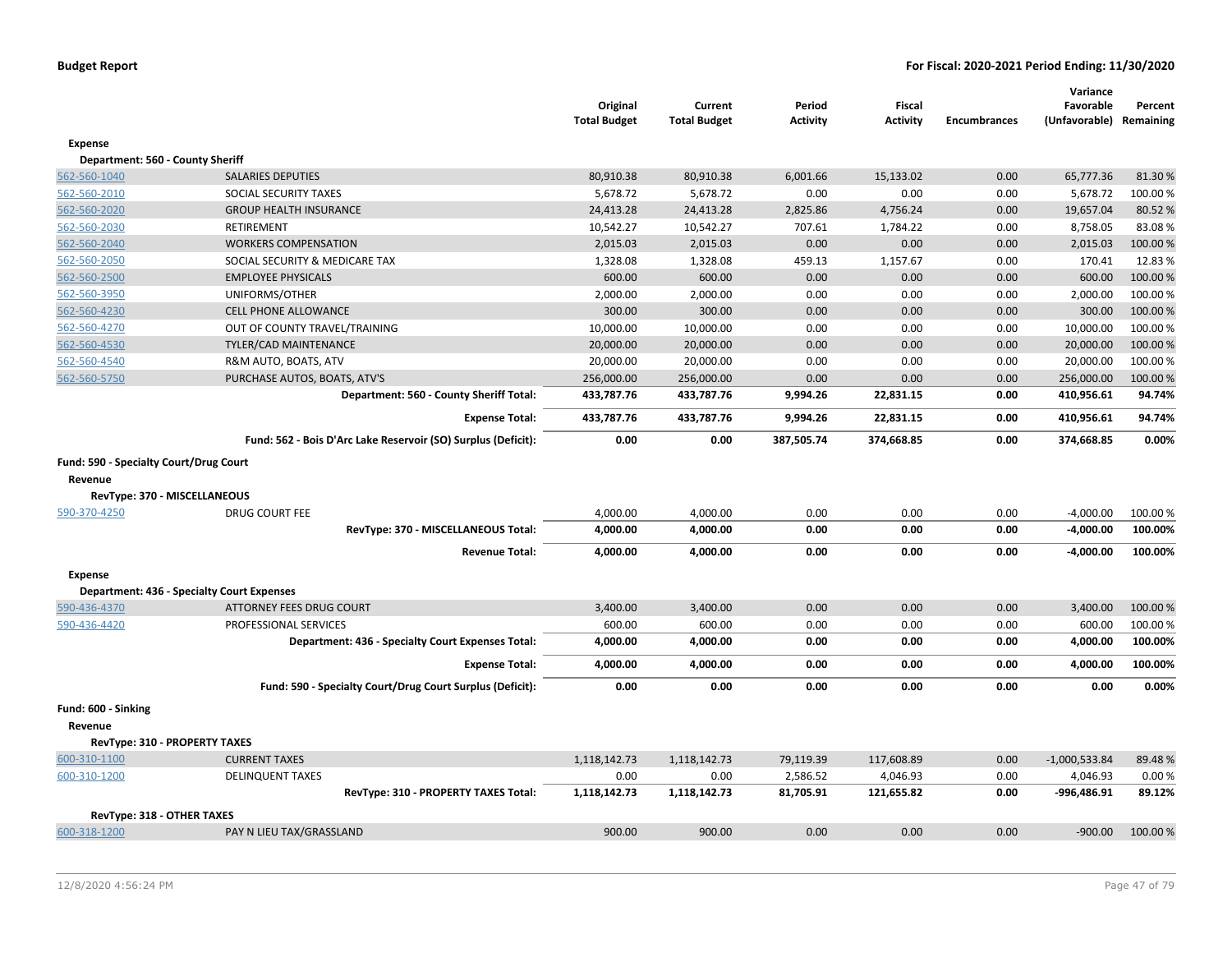| 600-318-1210   | PAY N LIEU TAX/UPPER TRINITY<br>RevType: 318 - OTHER TAXES Total:     | Original<br><b>Total Budget</b><br>200.00<br>1,100.00 | Current<br><b>Total Budget</b><br>200.00<br>1,100.00 | Period<br><b>Activity</b><br>489.60<br>489.60 | <b>Fiscal</b><br><b>Activity</b><br>489.60<br>489.60 | <b>Encumbrances</b><br>0.00<br>0.00 | Variance<br>Favorable<br>(Unfavorable)<br>289.60<br>$-610.40$ | Percent<br>Remaining<br>244.80%<br>55.49% |
|----------------|-----------------------------------------------------------------------|-------------------------------------------------------|------------------------------------------------------|-----------------------------------------------|------------------------------------------------------|-------------------------------------|---------------------------------------------------------------|-------------------------------------------|
|                | <b>Revenue Total:</b>                                                 | 1,119,242.73                                          | 1,119,242.73                                         | 82,195.51                                     | 122,145.42                                           | 0.00                                | -997,097.31                                                   | 89.09%                                    |
| <b>Expense</b> |                                                                       |                                                       |                                                      |                                               |                                                      |                                     |                                                               |                                           |
|                | Department: 620 - Debt Service                                        |                                                       |                                                      |                                               |                                                      |                                     |                                                               |                                           |
| 600-620-3090   | ANNUAL PAYING AGENT REGISTRAR FEES                                    | 586.48                                                | 586.48                                               | 200.00                                        | 200.00                                               | 0.00                                | 386.48                                                        | 65.90%                                    |
| 600-620-4010   | CONTINUING DISCLOSURE FEES                                            | 2,250.00                                              | 2,250.00                                             | 0.00                                          | 0.00                                                 | 0.00                                | 2,250.00                                                      | 100.00 %                                  |
| 600-620-6270   | PRINCIPAL, 2017 GO BONDS                                              | 175,000.00                                            | 175,000.00                                           | 0.00                                          | 0.00                                                 | 0.00                                | 175,000.00                                                    | 100.00 %                                  |
| 600-620-6300   | PRINCIPAL, 2018 GO BONDS                                              | 160,000.00                                            | 160,000.00                                           | 0.00                                          | 0.00                                                 | 0.00                                | 160,000.00                                                    | 100.00%                                   |
|                | Department: 620 - Debt Service Total:                                 | 337,836.48                                            | 337,836.48                                           | 200.00                                        | 200.00                                               | 0.00                                | 337,636.48                                                    | 99.94%                                    |
|                | Department: 660 - Debt Service Interest                               |                                                       |                                                      |                                               |                                                      |                                     |                                                               |                                           |
| 600-660-6670   | INTEREST, 2017 GO BONDS                                               | 196,175.00                                            | 196,175.00                                           | 0.00                                          | 0.00                                                 | 0.00                                | 196,175.00                                                    | 100.00 %                                  |
| 600-660-6700   | INTEREST, 2018 GO BONDS                                               | 236,500.00                                            | 236,500.00                                           | 118,250.00                                    | 118,250.00                                           | 0.00                                | 118,250.00                                                    | 50.00%                                    |
| 600-660-6710   | INTEREST, 2020 CO BONDS                                               | 348,731.25                                            | 348,731.25                                           | 0.00                                          | 0.00                                                 | 0.00                                | 348,731.25                                                    | 100.00%                                   |
|                | Department: 660 - Debt Service Interest Total:                        | 781,406.25                                            | 781,406.25                                           | 118,250.00                                    | 118,250.00                                           | 0.00                                | 663,156.25                                                    | 84.87%                                    |
|                | <b>Expense Total:</b>                                                 | 1,119,242.73                                          | 1,119,242.73                                         | 118,450.00                                    | 118,450.00                                           | 0.00                                | 1,000,792.73                                                  | 89.42%                                    |
|                | Fund: 600 - Sinking Surplus (Deficit):                                | 0.00                                                  | 0.00                                                 | $-36,254.49$                                  | 3,695.42                                             | 0.00                                | 3,695.42                                                      | 0.00%                                     |
|                | Fund: 630 - Law Enforcement Education Const. Pct.1                    |                                                       |                                                      |                                               |                                                      |                                     |                                                               |                                           |
| Revenue        |                                                                       |                                                       |                                                      |                                               |                                                      |                                     |                                                               |                                           |
|                | RevType: 370 - MISCELLANEOUS                                          |                                                       |                                                      |                                               |                                                      |                                     |                                                               |                                           |
| 630-370-1600   | PEACE OFFICER ALLOCATION                                              | 685.17                                                | 685.17                                               | 0.00                                          | 0.00                                                 | 0.00                                | $-685.17$                                                     | 100.00%                                   |
|                | RevType: 370 - MISCELLANEOUS Total:                                   | 685.17                                                | 685.17                                               | 0.00                                          | 0.00                                                 | 0.00                                | $-685.17$                                                     | 100.00%                                   |
|                | <b>Revenue Total:</b>                                                 | 685.17                                                | 685.17                                               | 0.00                                          | 0.00                                                 | 0.00                                | $-685.17$                                                     | 100.00%                                   |
| <b>Expense</b> |                                                                       |                                                       |                                                      |                                               |                                                      |                                     |                                                               |                                           |
|                | Department: 551 - Constable Pct.1                                     |                                                       |                                                      |                                               |                                                      |                                     |                                                               |                                           |
| 630-551-4270   | OUT OF COUNTY TRAVEL/TRAINING                                         | 685.17                                                | 685.17                                               | 0.00                                          | 0.00                                                 | 0.00                                | 685.17                                                        | 100.00 %                                  |
|                | Department: 551 - Constable Pct.1 Total:                              | 685.17                                                | 685.17                                               | 0.00                                          | 0.00                                                 | 0.00                                | 685.17                                                        | 100.00%                                   |
|                | <b>Expense Total:</b>                                                 | 685.17                                                | 685.17                                               | 0.00                                          | 0.00                                                 | 0.00                                | 685.17                                                        | 100.00%                                   |
|                | Fund: 630 - Law Enforcement Education Const. Pct.1 Surplus (Deficit): | 0.00                                                  | 0.00                                                 | 0.00                                          | 0.00                                                 | 0.00                                | 0.00                                                          | 0.00%                                     |
|                | Fund: 640 - Law Enforcement Education Const. Pct.2                    |                                                       |                                                      |                                               |                                                      |                                     |                                                               |                                           |
| Revenue        |                                                                       |                                                       |                                                      |                                               |                                                      |                                     |                                                               |                                           |
|                | RevType: 370 - MISCELLANEOUS                                          |                                                       |                                                      |                                               |                                                      |                                     |                                                               |                                           |
| 640-370-1600   | PEACE OFFICER ALLOCATION                                              | 685.17                                                | 685.17                                               | 0.00                                          | 0.00                                                 | 0.00                                | $-685.17$                                                     | 100.00%                                   |
|                | RevType: 370 - MISCELLANEOUS Total:                                   | 685.17                                                | 685.17                                               | 0.00                                          | 0.00                                                 | 0.00                                | $-685.17$                                                     | 100.00%                                   |
|                | <b>Revenue Total:</b>                                                 | 685.17                                                | 685.17                                               | 0.00                                          | 0.00                                                 | 0.00                                | $-685.17$                                                     | 100.00%                                   |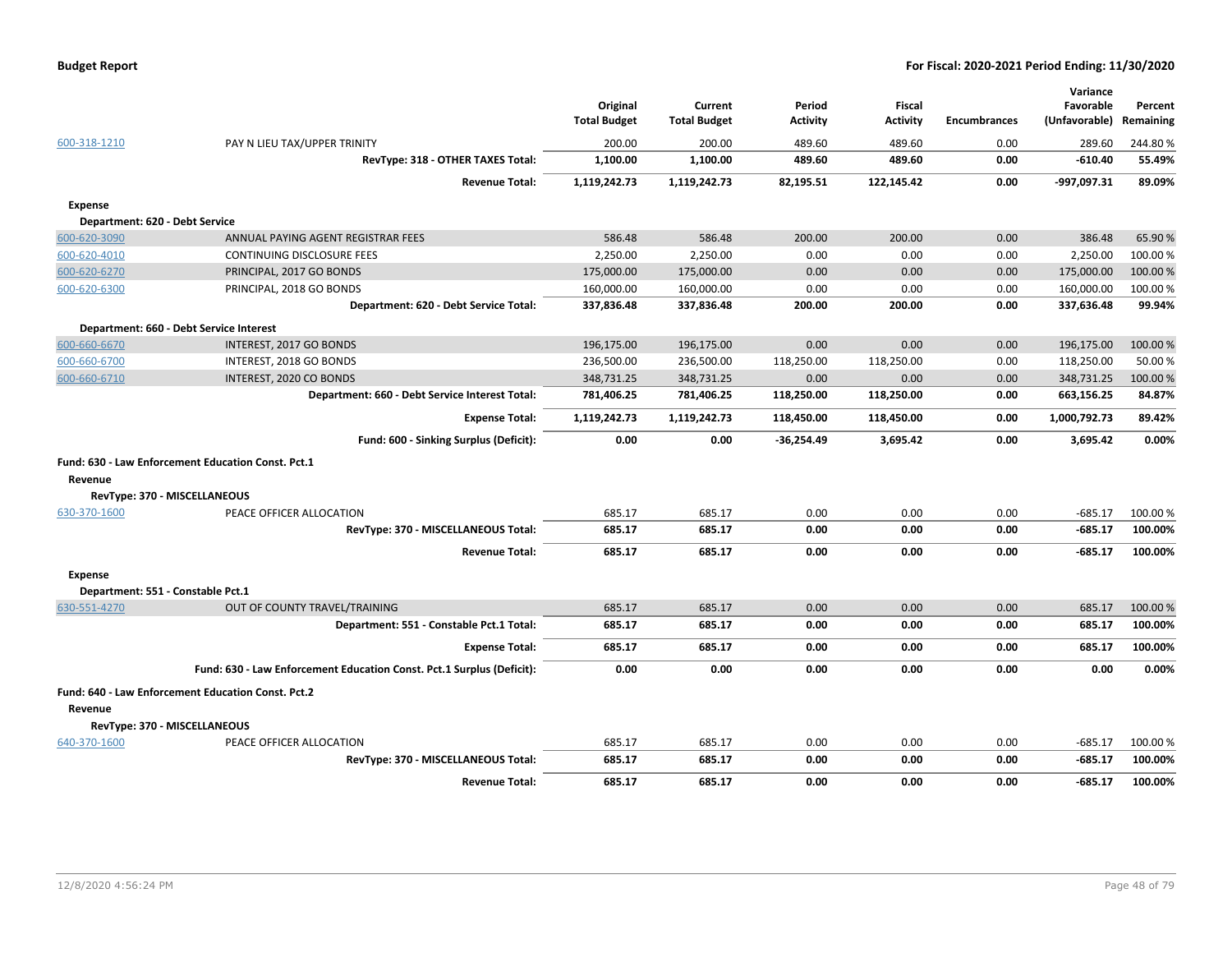|                                           |                                                                       | Original<br><b>Total Budget</b> | Current<br><b>Total Budget</b> | Period<br><b>Activity</b> | Fiscal<br><b>Activity</b> | <b>Encumbrances</b> | Variance<br>Favorable<br>(Unfavorable) Remaining | Percent  |
|-------------------------------------------|-----------------------------------------------------------------------|---------------------------------|--------------------------------|---------------------------|---------------------------|---------------------|--------------------------------------------------|----------|
| <b>Expense</b>                            |                                                                       |                                 |                                |                           |                           |                     |                                                  |          |
| Department: 552 - Constable Pct.2         |                                                                       |                                 |                                |                           |                           |                     |                                                  |          |
| 640-552-4270                              | OUT OF COUNTY TRAVEL/TRAINING                                         | 685.17                          | 685.17                         | 0.00                      | 0.00                      | 0.00                | 685.17                                           | 100.00 % |
|                                           | Department: 552 - Constable Pct.2 Total:                              | 685.17                          | 685.17                         | 0.00                      | 0.00                      | 0.00                | 685.17                                           | 100.00%  |
|                                           | <b>Expense Total:</b>                                                 | 685.17                          | 685.17                         | 0.00                      | 0.00                      | 0.00                | 685.17                                           | 100.00%  |
|                                           | Fund: 640 - Law Enforcement Education Const. Pct.2 Surplus (Deficit): | 0.00                            | 0.00                           | 0.00                      | 0.00                      | 0.00                | 0.00                                             | 0.00%    |
| Revenue                                   | Fund: 650 - Law Enforcement Education Const. Pct.3                    |                                 |                                |                           |                           |                     |                                                  |          |
| RevType: 370 - MISCELLANEOUS              |                                                                       |                                 |                                |                           |                           |                     |                                                  |          |
| 650-370-1600                              | PEACE OFFICER ALLOCATION                                              | 685.17                          | 685.17                         | 0.00                      | 0.00                      | 0.00                | $-685.17$                                        | 100.00%  |
|                                           | RevType: 370 - MISCELLANEOUS Total:                                   | 685.17                          | 685.17                         | 0.00                      | 0.00                      | 0.00                | $-685.17$                                        | 100.00%  |
|                                           | <b>Revenue Total:</b>                                                 | 685.17                          | 685.17                         | 0.00                      | 0.00                      | 0.00                | $-685.17$                                        | 100.00%  |
| <b>Expense</b>                            |                                                                       |                                 |                                |                           |                           |                     |                                                  |          |
| Department: 553 - Constable Pct.3         |                                                                       |                                 |                                |                           |                           |                     |                                                  |          |
| 650-553-4270                              | OUT OF COUNTY TRAVEL/TRAINING                                         | 685.17                          | 685.17                         | 0.00                      | 0.00                      | 0.00                | 685.17                                           | 100.00%  |
|                                           | Department: 553 - Constable Pct.3 Total:                              | 685.17                          | 685.17                         | 0.00                      | 0.00                      | 0.00                | 685.17                                           | 100.00%  |
|                                           | <b>Expense Total:</b>                                                 | 685.17                          | 685.17                         | 0.00                      | 0.00                      | 0.00                | 685.17                                           | 100.00%  |
|                                           | Fund: 650 - Law Enforcement Education Const. Pct.3 Surplus (Deficit): | 0.00                            | 0.00                           | 0.00                      | 0.00                      | 0.00                | 0.00                                             | 0.00%    |
| <b>Fund: 670 - Courthouse Restoration</b> |                                                                       |                                 |                                |                           |                           |                     |                                                  |          |
| Revenue                                   |                                                                       |                                 |                                |                           |                           |                     |                                                  |          |
| RevType: 330 - GRANTS                     |                                                                       |                                 |                                |                           |                           |                     |                                                  |          |
| 670-330-5100                              | <b>COURTHOUSE RESTORATION</b>                                         | 0.00                            | 0.00                           | 450,727.49                | 437,022.26                | 0.00                | 437,022.26                                       | 0.00%    |
|                                           | RevType: 330 - GRANTS Total:                                          | 0.00                            | 0.00                           | 450,727.49                | 437,022.26                | 0.00                | 437,022.26                                       | 0.00%    |
|                                           | <b>Revenue Total:</b>                                                 | 0.00                            | 0.00                           | 450,727.49                | 437,022.26                | 0.00                | 437,022.26                                       | 0.00%    |
|                                           | Fund: 670 - Courthouse Restoration Total:                             | 0.00                            | 0.00                           | 450,727.49                | 437,022.26                | 0.00                | 437,022.26                                       | 0.00%    |
|                                           | Fund: 680 - 2018 GO Bonds-Construction Fund FY2019                    |                                 |                                |                           |                           |                     |                                                  |          |
| Revenue                                   |                                                                       |                                 |                                |                           |                           |                     |                                                  |          |
| RevType: 300 - CASH                       |                                                                       |                                 |                                |                           |                           |                     |                                                  |          |
| 680-300-1680                              | <b>BEGINNING CASH BALANCE</b>                                         | 2,500,000.00                    | 2,500,000.00                   | 0.00                      | 0.00                      | 0.00                | $-2,500,000.00$                                  | 100.00%  |
|                                           | RevType: 300 - CASH Total:                                            | 2,500,000.00                    | 2,500,000.00                   | 0.00                      | 0.00                      | 0.00                | -2,500,000.00                                    | 100.00%  |
|                                           | RevType: 360 - INTEREST EARNINGS                                      |                                 |                                |                           |                           |                     |                                                  |          |
| 680-360-1680                              | INTEREST EARNINGS BUSINESS MONEY FUND                                 | 0.00                            | 0.00                           | 0.00                      | 433.70                    | 0.00                | 433.70                                           | 0.00%    |
|                                           | RevType: 360 - INTEREST EARNINGS Total:                               | 0.00                            | 0.00                           | 0.00                      | 433.70                    | 0.00                | 433.70                                           | 0.00%    |
|                                           | <b>Revenue Total:</b>                                                 | 2,500,000.00                    | 2,500,000.00                   | 0.00                      | 433.70                    | 0.00                | -2,499,566.30                                    | 99.98%   |
| <b>Expense</b>                            |                                                                       |                                 |                                |                           |                           |                     |                                                  |          |
|                                           | Department: 668 - Courthouse Construction Phase 2                     |                                 |                                |                           |                           |                     |                                                  |          |
| 680-668-1650                              | <b>CONSTRUCTION</b>                                                   | 2,500,000.00                    | 2,500,000.00                   | 492,435.46                | 493,175.46                | 0.00                | 2,006,824.54                                     | 80.27%   |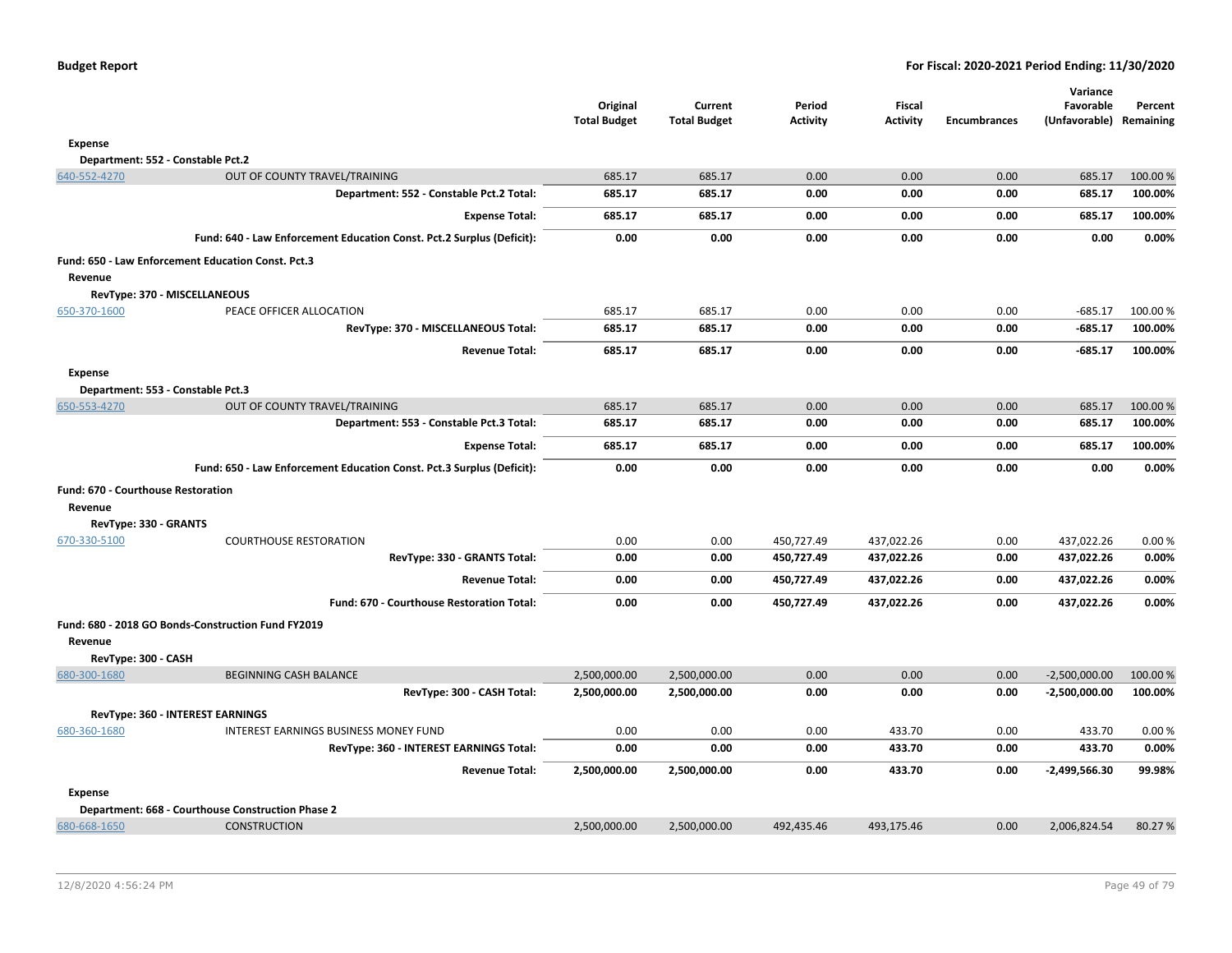|                          |                                                                       | Original<br><b>Total Budget</b> | Current<br><b>Total Budget</b> | Period<br><b>Activity</b> | <b>Fiscal</b><br><b>Activity</b> | <b>Encumbrances</b> | Variance<br>Favorable<br>(Unfavorable) | Percent<br>Remaining |
|--------------------------|-----------------------------------------------------------------------|---------------------------------|--------------------------------|---------------------------|----------------------------------|---------------------|----------------------------------------|----------------------|
| 680-668-1670             | <b>CONSTRUCTION MANAGER AGENT</b>                                     | 0.00                            | 0.00                           | 79,122.35                 | 79,122.35                        | 0.00                | $-79,122.35$                           | 0.00%                |
| 680-668-1680             | <b>MASONRY AND STONE</b>                                              | 0.00                            | 0.00                           | 46,532.47                 | 146,568.13                       | 0.00                | $-146,568.13$                          | 0.00%                |
| 680-668-4030             | <b>ARCHITECTURAL FEES</b>                                             | 0.00                            | 0.00                           | 6,500.00                  | 6,500.00                         | 0.00                | $-6,500.00$                            | 0.00%                |
| 680-668-4260             | PROFESSIONAL FEES                                                     | 0.00                            | 0.00                           | 1,714.20                  | 1,714.20                         | 0.00                | $-1,714.20$                            | 0.00%                |
| 680-668-4430             | <b>TRASH PICK UP</b>                                                  | 0.00                            | 0.00                           | 2,221.73                  | 2,221.73                         | 0.00                | $-2,221.73$                            | 0.00%                |
|                          | Department: 668 - Courthouse Construction Phase 2 Total:              | 2,500,000.00                    | 2,500,000.00                   | 628,526.21                | 729,301.87                       | 0.00                | 1,770,698.13                           | 70.83%               |
|                          | <b>Expense Total:</b>                                                 | 2,500,000.00                    | 2,500,000.00                   | 628,526.21                | 729,301.87                       | 0.00                | 1,770,698.13                           | 70.83%               |
|                          | Fund: 680 - 2018 GO Bonds-Construction Fund FY2019 Surplus (Deficit): | 0.00                            | 0.00                           | -628,526.21               | -728,868.17                      | 0.00                | -728,868.17                            | 0.00%                |
|                          | Fund: 690 - 2020 CO Bonds-Construction Fund FY2020                    |                                 |                                |                           |                                  |                     |                                        |                      |
| Revenue                  |                                                                       |                                 |                                |                           |                                  |                     |                                        |                      |
| RevType: 350 - FINES     |                                                                       |                                 |                                |                           |                                  |                     |                                        |                      |
| 690-350-1690             | 2020 CO BOND PROCEEDS                                                 | 9,900,000.00                    | 9,900,000.00                   | 0.00                      | 0.00                             | 0.00                | $-9,900,000.00$                        | 100.00 %             |
|                          | RevType: 350 - FINES Total:                                           | 9,900,000.00                    | 9,900,000.00                   | 0.00                      | 0.00                             | 0.00                | $-9,900,000.00$                        | 100.00%              |
|                          | <b>RevType: 360 - INTEREST EARNINGS</b>                               |                                 |                                |                           |                                  |                     |                                        |                      |
| 690-360-1690             | <b>INTEREST EARNINGS ICS</b>                                          | 0.00                            | 0.00                           | 0.00                      | 1,261.63                         | 0.00                | 1,261.63                               | 0.00%                |
|                          | RevType: 360 - INTEREST EARNINGS Total:                               | 0.00                            | 0.00                           | 0.00                      | 1,261.63                         | 0.00                | 1,261.63                               | 0.00%                |
|                          | <b>Revenue Total:</b>                                                 | 9,900,000.00                    | 9,900,000.00                   | 0.00                      | 1,261.63                         | 0.00                | -9,898,738.37                          | 99.99%               |
| Expense                  |                                                                       |                                 |                                |                           |                                  |                     |                                        |                      |
|                          | Department: 669 - Courthouse Construction Phase 2                     |                                 |                                |                           |                                  |                     |                                        |                      |
| 690-669-1650             | <b>CONSTRUCTION</b>                                                   | 9,090,000.00                    | 9,090,000.00                   | 0.00                      | 0.00                             | 0.00                | 9,090,000.00                           | 100.00 %             |
| 690-669-1670             | <b>CONSTRUCTION MANAGER AGENT</b>                                     | 750,000.00                      | 750,000.00                     | 0.00                      | 0.00                             | 0.00                | 750,000.00                             | 100.00 %             |
| 690-669-4030             | <b>ARCHITECTURAL FEE</b>                                              | 60,000.00                       | 60,000.00                      | 0.00                      | 0.00                             | 0.00                | 60,000.00                              | 100.00 %             |
|                          | Department: 669 - Courthouse Construction Phase 2 Total:              | 9,900,000.00                    | 9,900,000.00                   | 0.00                      | 0.00                             | 0.00                | 9,900,000.00                           | 100.00%              |
|                          | <b>Expense Total:</b>                                                 | 9,900,000.00                    | 9,900,000.00                   | 0.00                      | 0.00                             | 0.00                | 9,900,000.00                           | 100.00%              |
|                          | Fund: 690 - 2020 CO Bonds-Construction Fund FY2020 Surplus (Deficit): | 0.00                            | 0.00                           | 0.00                      | 1,261.63                         | 0.00                | 1,261.63                               | 0.00%                |
| Fund: 700 - Right of Way |                                                                       |                                 |                                |                           |                                  |                     |                                        |                      |
| Revenue                  |                                                                       |                                 |                                |                           |                                  |                     |                                        |                      |
|                          | RevType: 360 - INTEREST EARNINGS                                      |                                 |                                |                           |                                  |                     |                                        |                      |
| 700-360-1000             | <b>INTEREST EARNINGS</b>                                              | 0.00                            | 0.00                           | 0.00                      | 9.65                             | 0.00                | 9.65                                   | 0.00%                |
|                          | RevType: 360 - INTEREST EARNINGS Total:                               | 0.00                            | 0.00                           | 0.00                      | 9.65                             | 0.00                | 9.65                                   | 0.00%                |
|                          | <b>Revenue Total:</b>                                                 | 0.00                            | 0.00                           | 0.00                      | 9.65                             | 0.00                | 9.65                                   | 0.00%                |
|                          | Fund: 700 - Right of Way Total:                                       | 0.00                            | 0.00                           | 0.00                      | 9.65                             | 0.00                | 9.65                                   | 0.00%                |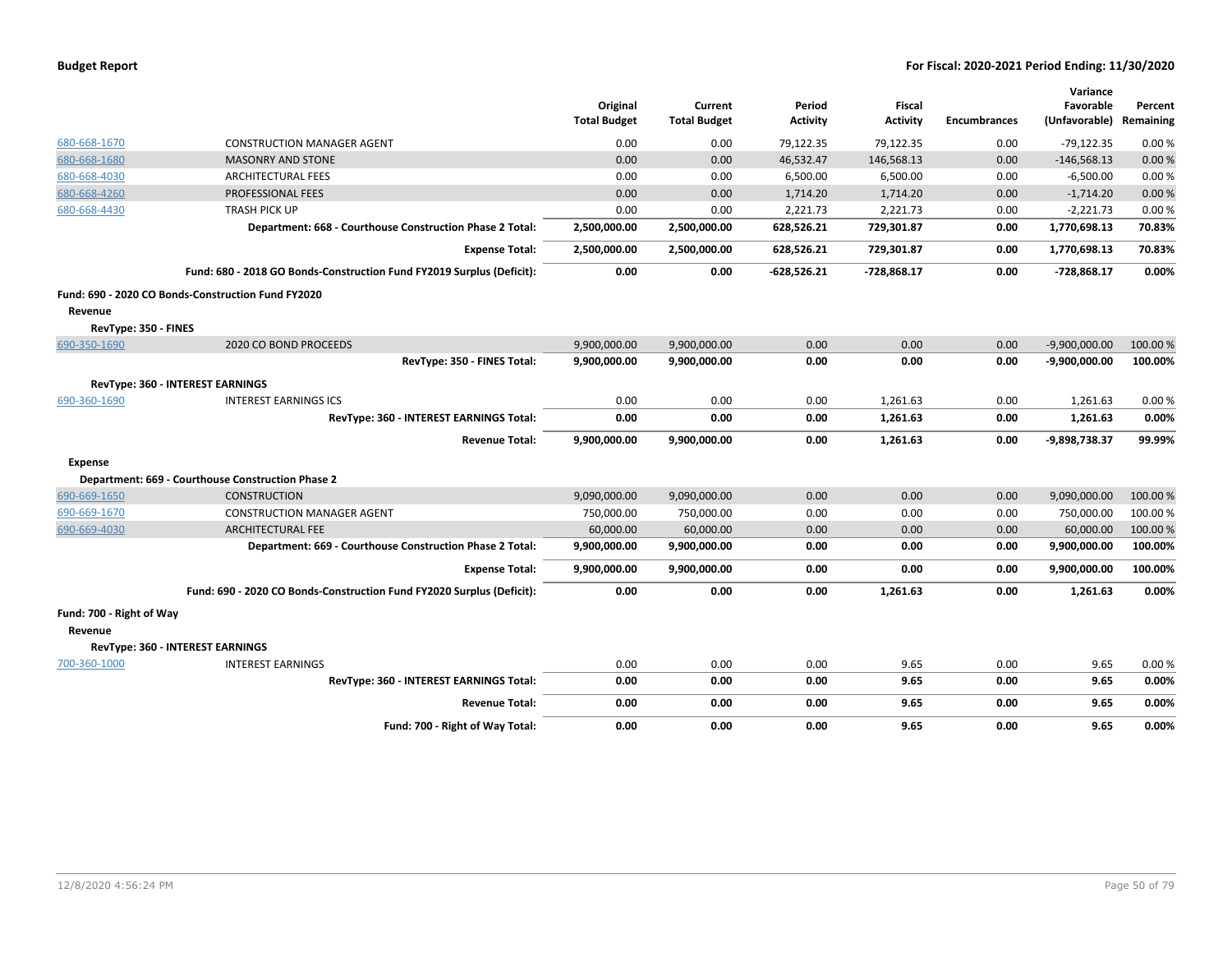|                                          |                                                             | Original<br><b>Total Budget</b> | Current<br><b>Total Budget</b> | Period<br><b>Activity</b> | Fiscal<br><b>Activity</b> | <b>Encumbrances</b> | Variance<br>Favorable<br>(Unfavorable) Remaining | Percent  |
|------------------------------------------|-------------------------------------------------------------|---------------------------------|--------------------------------|---------------------------|---------------------------|---------------------|--------------------------------------------------|----------|
| Fund: 810 - County Lake Road Impact Fund |                                                             |                                 |                                |                           |                           |                     |                                                  |          |
| Revenue                                  |                                                             |                                 |                                |                           |                           |                     |                                                  |          |
| RevType: 318 - OTHER TAXES               |                                                             |                                 |                                |                           |                           |                     |                                                  |          |
| 810-318-1830                             | YEAR 3 PAYMENT                                              | 100,000.00                      | 100,000.00                     | 100,000.00                | 100,000.00                | 0.00                | 0.00                                             | 0.00%    |
|                                          | RevType: 318 - OTHER TAXES Total:                           | 100,000.00                      | 100,000.00                     | 100,000.00                | 100,000.00                | 0.00                | 0.00                                             | 0.00%    |
|                                          | <b>Revenue Total:</b>                                       | 100,000.00                      | 100,000.00                     | 100,000.00                | 100,000.00                | 0.00                | 0.00                                             | 0.00%    |
| <b>Expense</b>                           |                                                             |                                 |                                |                           |                           |                     |                                                  |          |
|                                          | Department: 522 - COUNTY LAKE ROAD IMPACT                   |                                 |                                |                           |                           |                     |                                                  |          |
| 810-522-4900                             | MISCELLANEOUS                                               | 100,000.00                      | 100,000.00                     | 0.00                      | 0.00                      | 0.00                | 100,000.00                                       | 100.00 % |
|                                          | Department: 522 - COUNTY LAKE ROAD IMPACT Total:            | 100,000.00                      | 100,000.00                     | 0.00                      | 0.00                      | 0.00                | 100,000.00                                       | 100.00%  |
|                                          | <b>Expense Total:</b>                                       | 100,000.00                      | 100,000.00                     | 0.00                      | 0.00                      | 0.00                | 100,000.00                                       | 100.00%  |
|                                          | Fund: 810 - County Lake Road Impact Fund Surplus (Deficit): | 0.00                            | 0.00                           | 100,000.00                | 100,000.00                | 0.00                | 100,000.00                                       | 0.00%    |
| Fund: 850 - Lake Fannin                  |                                                             |                                 |                                |                           |                           |                     |                                                  |          |
| Revenue                                  |                                                             |                                 |                                |                           |                           |                     |                                                  |          |
| RevType: 370 - MISCELLANEOUS             |                                                             |                                 |                                |                           |                           |                     |                                                  |          |
| 850-370-1500                             | <b>DONATIONS</b>                                            | 0.00                            | 0.00                           | 1,040.00                  | 1,040.00                  | 0.00                | 1,040.00                                         | 0.00%    |
| 850-370-1830                             | <b>VOLUNTEER MEMBERSHIP FEES</b>                            | 0.00                            | 0.00                           | 100.00                    | 100.00                    | 0.00                | 100.00                                           | 0.00%    |
| 850-370-1840                             | <b>LOCAL FUNDING</b>                                        | 5,000.00                        | 5,000.00                       | 0.00                      | 0.00                      | 0.00                | $-5,000.00$                                      | 100.00%  |
| 850-370-1850                             | <b>RENTAL FEE</b>                                           | 0.00                            | 0.00                           | 75.00                     | 1,062.50                  | 0.00                | 1,062.50                                         | 0.00%    |
| 850-370-1860                             | <b>DEPOSIT FEE</b>                                          | 0.00                            | 0.00                           | 0.00                      | 150.00                    | 0.00                | 150.00                                           | 0.00%    |
|                                          | RevType: 370 - MISCELLANEOUS Total:                         | 5,000.00                        | 5,000.00                       | 1,215.00                  | 2,352.50                  | 0.00                | $-2,647.50$                                      | 52.95%   |
|                                          | <b>Revenue Total:</b>                                       | 5,000.00                        | 5,000.00                       | 1,215.00                  | 2,352.50                  | 0.00                | $-2,647.50$                                      | 52.95%   |
| <b>Expense</b>                           |                                                             |                                 |                                |                           |                           |                     |                                                  |          |
| Department: 520 - Lake Fannin            |                                                             |                                 |                                |                           |                           |                     |                                                  |          |
| 850-520-1860                             | <b>DEPOSIT REFUND</b>                                       | 0.00                            | 0.00                           | 150.00                    | 300.00                    | 0.00                | $-300.00$                                        | 0.00%    |
| 850-520-3430                             | R&M DAM                                                     | 1,096.00                        | 1,096.00                       | 0.00                      | 0.00                      | 0.00                | 1,096.00                                         | 100.00%  |
| 850-520-4400                             | UTILITIES ELECTRICITY                                       | 500.00                          | 500.00                         | 0.00                      | 35.60                     | 0.00                | 464.40                                           | 92.88%   |
| 850-520-4420                             | <b>UTILITIES WATER</b>                                      | 400.00                          | 400.00                         | 54.51                     | 54.51                     | 0.00                | 345.49                                           | 86.37%   |
| 850-520-4430                             | <b>TRASH PICK UP</b>                                        | 900.00                          | 900.00                         | 0.00                      | 70.00                     | 0.00                | 830.00                                           | 92.22%   |
| 850-520-4500                             | <b>R&amp;M BUILDING</b>                                     | 0.00                            | 0.00                           | 0.00                      | 225.00                    | 0.00                | $-225.00$                                        | 0.00%    |
| 850-520-4840                             | GENERAL LIABILITY INSURANCE                                 | 2,104.00                        | 2,104.00                       | 2,160.00                  | 2,160.00                  | 0.00                | $-56.00$                                         | $-2.66%$ |
|                                          | Department: 520 - Lake Fannin Total:                        | 5,000.00                        | 5,000.00                       | 2,364.51                  | 2,845.11                  | 0.00                | 2,154.89                                         | 43.10%   |
|                                          | <b>Expense Total:</b>                                       | 5,000.00                        | 5,000.00                       | 2,364.51                  | 2,845.11                  | 0.00                | 2,154.89                                         | 43.10%   |
|                                          | Fund: 850 - Lake Fannin Surplus (Deficit):                  | 0.00                            | 0.00                           | $-1,149.51$               | $-492.61$                 | 0.00                | $-492.61$                                        | 0.00%    |
| Fund: 890 - T.J.J.D.                     |                                                             |                                 |                                |                           |                           |                     |                                                  |          |
| Revenue                                  |                                                             |                                 |                                |                           |                           |                     |                                                  |          |
| RevType: 330 - GRANTS                    |                                                             |                                 |                                |                           |                           |                     |                                                  |          |
| 890-330-9150                             | <b>BASIC PROBATION SUPERVISION</b>                          | 136,718.00                      | 136,718.00                     | 11,393.00                 | 22,787.00                 | 0.00                | $-113,931.00$                                    | 83.33 %  |
|                                          |                                                             |                                 |                                |                           |                           |                     |                                                  |          |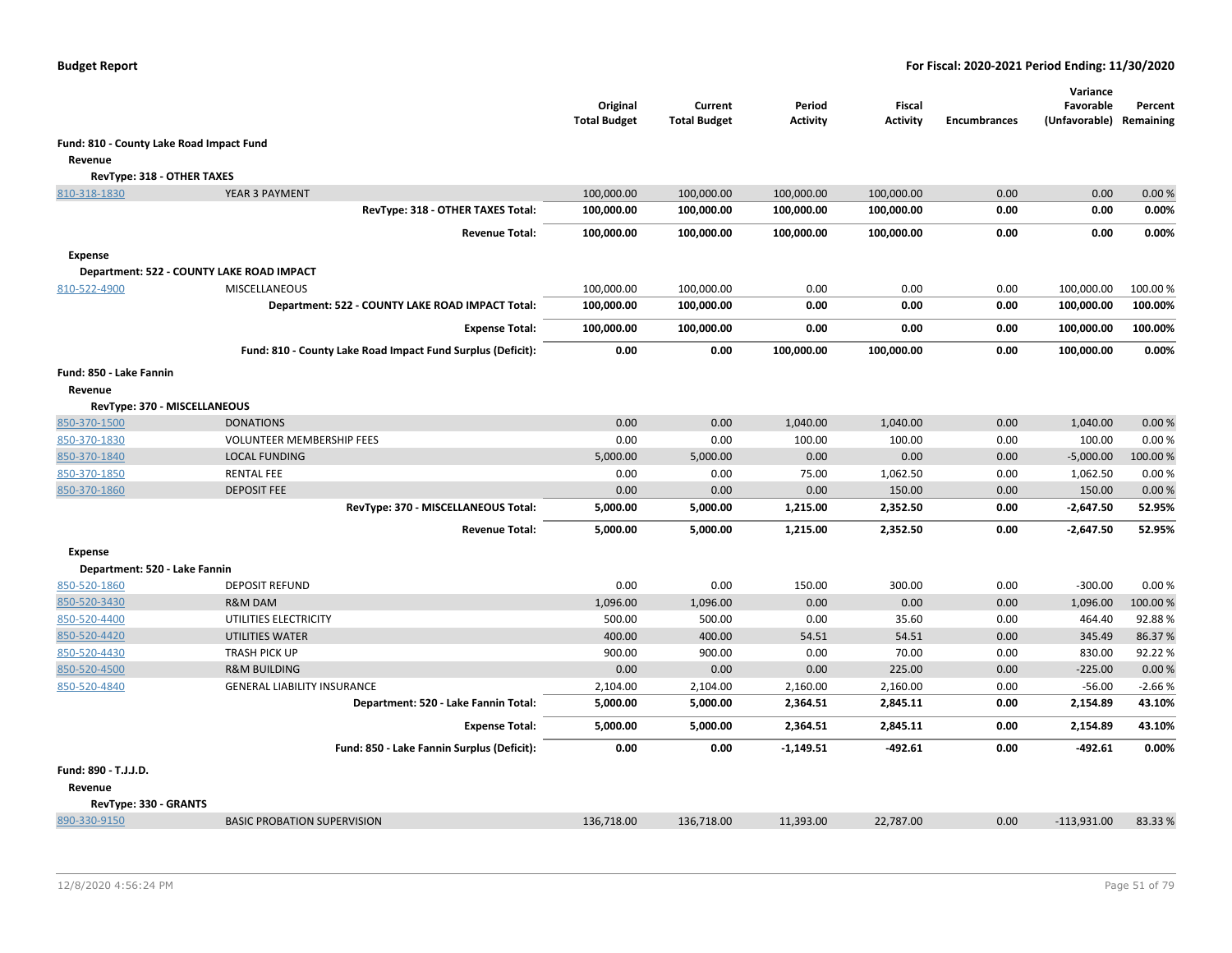|                |                                                           | Original<br><b>Total Budget</b> | Current<br><b>Total Budget</b> | Period<br><b>Activity</b> | Fiscal<br><b>Activity</b> | <b>Encumbrances</b> | Variance<br>Favorable<br>(Unfavorable) | Percent<br>Remaining |
|----------------|-----------------------------------------------------------|---------------------------------|--------------------------------|---------------------------|---------------------------|---------------------|----------------------------------------|----------------------|
| 890-330-9160   | <b>COMMUNITY PROGRAMS</b>                                 | 75,000.00                       | 75,000.00                      | 6,250.00                  | 12,500.00                 | 0.00                | $-62,500.00$                           | 83.33%               |
| 890-330-9170   | PRE/POST ADJUDICATION                                     | 4,373.00                        | 4,373.00                       | 365.00                    | 729.00                    | 0.00                | $-3,644.00$                            | 83.33 %              |
| 890-330-9180   | <b>COMMITMENT DIVERSION</b>                               | 10,000.00                       | 10,000.00                      | 833.00                    | 1,666.00                  | 0.00                | $-8,334.00$                            | 83.34 %              |
| 890-330-9190   | <b>MENTAL HEALTH SERVICES</b>                             | 10,737.00                       | 10,737.00                      | 895.00                    | 1,789.00                  | 0.00                | $-8,948.00$                            | 83.34 %              |
| 890-330-9200   | REGIONAL DIVERSIONS ALTERNATIVES                          | 3,000.00                        | 3,000.00                       | 0.00                      | 0.00                      | 0.00                | $-3,000.00$                            | 100.00%              |
|                | RevType: 330 - GRANTS Total:                              | 239,828.00                      | 239,828.00                     | 19,736.00                 | 39,471.00                 | 0.00                | -200,357.00                            | 83.54%               |
|                | RevType: 370 - MISCELLANEOUS                              |                                 |                                |                           |                           |                     |                                        |                      |
| 890-370-9950   | <b>LOCAL FUNDING</b>                                      | 170,000.00                      | 170,000.00                     | 0.00                      | 0.00                      | 0.00                | $-170,000.00$                          | 100.00%              |
|                | RevType: 370 - MISCELLANEOUS Total:                       | 170,000.00                      | 170,000.00                     | 0.00                      | 0.00                      | 0.00                | $-170,000.00$                          | 100.00%              |
|                | <b>Revenue Total:</b>                                     | 409,828.00                      | 409,828.00                     | 19,736.00                 | 39,471.00                 | 0.00                | -370,357.00                            | 90.37%               |
| <b>Expense</b> |                                                           |                                 |                                |                           |                           |                     |                                        |                      |
|                | Department: 581 - Structural Family Therapy               |                                 |                                |                           |                           |                     |                                        |                      |
| 890-581-4160   | STRUCTURAL FAMILY THERAPY                                 | 0.00                            | 0.00                           | 12,500.00                 | 12,500.00                 | 0.00                | $-12,500.00$                           | 0.00%                |
|                | Department: 581 - Structural Family Therapy Total:        | 0.00                            | 0.00                           | 12,500.00                 | 12,500.00                 | 0.00                | $-12,500.00$                           | 0.00%                |
|                | <b>Department: 589 - Regional Diversions Alternatives</b> |                                 |                                |                           |                           |                     |                                        |                      |
| 890-589-4530   | <b>COMPUTER SOFTWARE</b>                                  | 3,000.00                        | 3,000.00                       | 3,000.00                  | 3,000.00                  | 0.00                | 0.00                                   | 0.00%                |
|                | Department: 589 - Regional Diversions Alternatives Total: | 3,000.00                        | 3,000.00                       | 3,000.00                  | 3,000.00                  | 0.00                | 0.00                                   | 0.00%                |
|                | <b>Department: 592 - Pre/Post Adjudication Facilities</b> |                                 |                                |                           |                           |                     |                                        |                      |
| 890-592-1020   | SALARY APPOINTED OFFICIAL                                 | 1,357.23                        | 1,357.23                       | 165.31                    | 413.28                    | 0.00                | 943.95                                 | 69.55 %              |
| 890-592-1030   | SALARY COMM.CORR.OFFICERS                                 | 1,698.08                        | 1,698.08                       | 206.82                    | 517.04                    | 0.00                | 1,181.04                               | 69.55 %              |
| 890-592-2010   | SOCIAL SECURITY TAX                                       | 189.43                          | 189.43                         | 0.00                      | 0.00                      | 0.00                | 189.43                                 | 100.00%              |
| 890-592-2020   | <b>GROUP HEALTH INSURANCE</b>                             | 693.84                          | 693.84                         | 91.51                     | 183.05                    | 0.00                | 510.79                                 | 73.62 %              |
| 890-592-2030   | <b>RETIREMENT</b>                                         | 361.75                          | 361.75                         | 43.86                     | 109.64                    | 0.00                | 252.11                                 | 69.69%               |
| 890-592-2040   | <b>WORKERS COMPENSATION</b>                               | 28.37                           | 28.37                          | 12.38                     | 12.38                     | 0.00                | 15.99                                  | 56.36%               |
| 890-592-2050   | SOCIAL SECURITY & MEDICARE TAX                            | 44.30                           | 44.30                          | 27.62                     | 69.36                     | 0.00                | $-25.06$                               | $-56.57%$            |
|                | Department: 592 - Pre/Post Adjudication Facilities Total: | 4,373.00                        | 4,373.00                       | 547.50                    | 1,304.75                  | 0.00                | 3,068.25                               | 70.16%               |
|                | Department: 593 - Commitment Diversion                    |                                 |                                |                           |                           |                     |                                        |                      |
| 890-593-1020   | SALARY APPOINTED OFFICIAL                                 | 3,103.65                        | 3,103.65                       | 220.40                    | 551.01                    | 0.00                | 2,552.64                               | 82.25 %              |
| 890-593-1030   | SALARY COMM.CORR.OFFICERS                                 | 3,883.10                        | 3,883.10                       | 275.76                    | 689.41                    | 0.00                | 3,193.69                               | 82.25 %              |
| 890-593-2010   | SOCIAL SECURITY TAX                                       | 433.18                          | 433.18                         | 0.00                      | 0.00                      | 0.00                | 433.18                                 | 100.00%              |
| 890-593-2020   | <b>GROUP HEALTH INSURANCE</b>                             | 1,586.64                        | 1,586.64                       | 122.08                    | 244.12                    | 0.00                | 1,342.52                               | 84.61%               |
| 890-593-2030   | RETIREMENT                                                | 827.23                          | 827.23                         | 58.49                     | 146.23                    | 0.00                | 681.00                                 | 82.32 %              |
| 890-593-2040   | <b>WORKERS COMPENSATION</b>                               | 64.90                           | 64.90                          | 28.30                     | 28.30                     | 0.00                | 36.60                                  | 56.39%               |
| 890-593-2050   | SOCIAL SECURITY & MEDICARE TAX                            | 101.30                          | 101.30                         | 36.85                     | 92.53                     | 0.00                | 8.77                                   | 8.66%                |
|                | Department: 593 - Commitment Diversion Total:             | 10,000.00                       | 10,000.00                      | 741.88                    | 1,751.60                  | 0.00                | 8,248.40                               | 82.48%               |
|                | Department: 594 - Mental Health Services                  |                                 |                                |                           |                           |                     |                                        |                      |
| 890-594-1020   | SALARY APPOINTED OFFICIAL                                 | 406.27                          | 406.27                         | 55.11                     | 137.78                    | 0.00                | 268.49                                 | 66.09 %              |
| 890-594-1030   | SALARY COMM.CORR.OFFICERS                                 | 508.29                          | 508.29                         | 68.94                     | 172.36                    | 0.00                | 335.93                                 | 66.09 %              |
| 890-594-2010   | SOCIAL SECURITY TAX                                       | 56.70                           | 56.70                          | 0.00                      | 0.00                      | 0.00                | 56.70                                  | 100.00%              |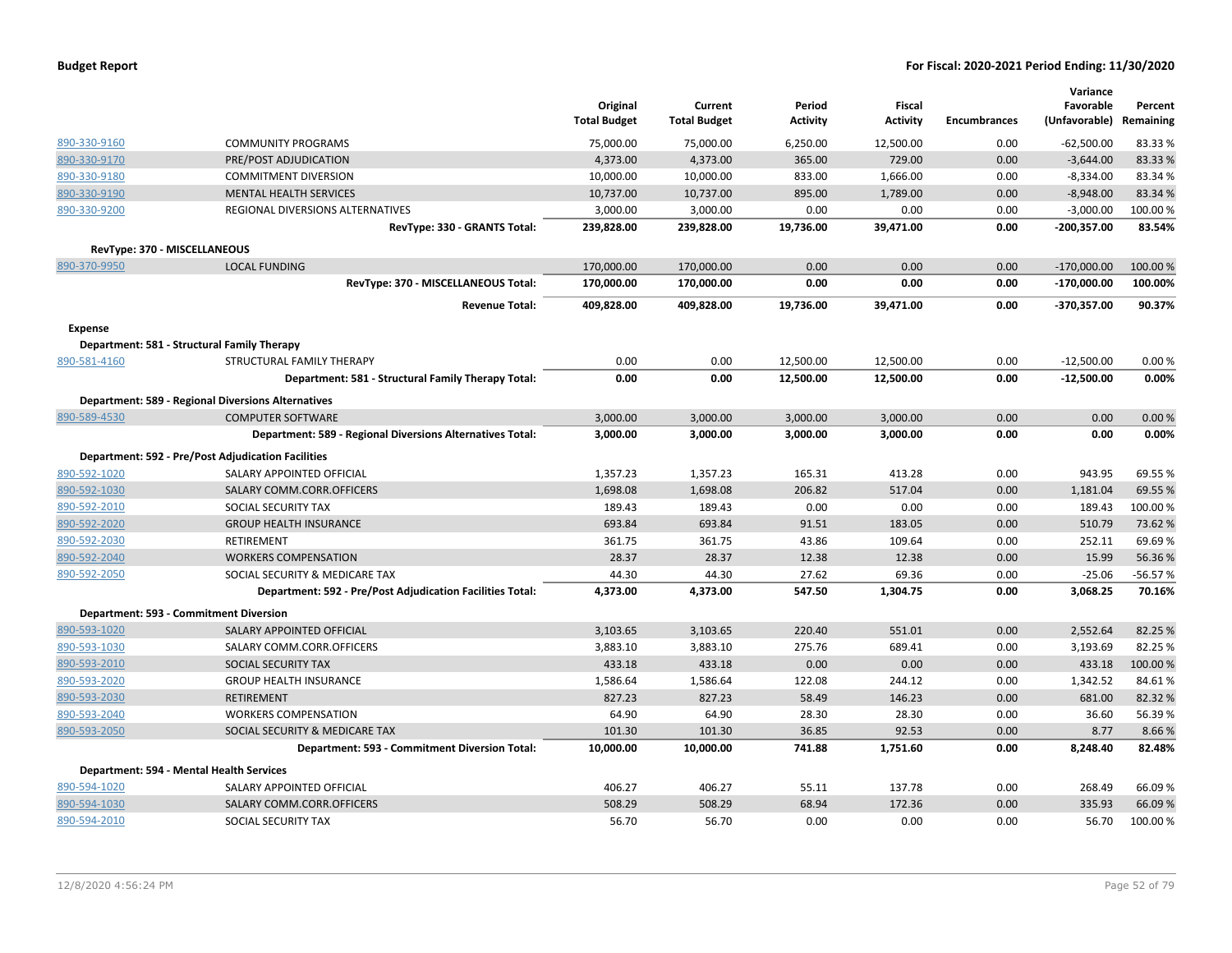|                                 |                                                             | Original<br><b>Total Budget</b> | Current<br><b>Total Budget</b> | Period<br><b>Activity</b> | <b>Fiscal</b><br><b>Activity</b> | <b>Encumbrances</b> | Variance<br>Favorable<br>(Unfavorable) | Percent<br>Remaining |
|---------------------------------|-------------------------------------------------------------|---------------------------------|--------------------------------|---------------------------|----------------------------------|---------------------|----------------------------------------|----------------------|
| 890-594-2020                    | <b>GROUP HEALTH INSURANCE</b>                               | 207.69                          | 207.69                         | 30.46                     | 60.92                            | 0.00                | 146.77                                 | 70.67%               |
| 890-594-2030                    | RETIREMENT                                                  | 108.28                          | 108.28                         | 14.63                     | 36.57                            | 0.00                | 71.71                                  | 66.23 %              |
| 890-594-2040                    | <b>WORKERS COMPENSATION</b>                                 | 8.51                            | 8.51                           | 3.71                      | 3.71                             | 0.00                | 4.80                                   | 56.40 %              |
| 890-594-2050                    | SOCIAL SECURITY & MEDICARE TAX                              | 13.26                           | 13.26                          | 9.23                      | 23.14                            | 0.00                | $-9.88$                                | $-74.51%$            |
| 890-594-4130                    | PSYCHOLOGICAL                                               | 4,928.00                        | 4,928.00                       | 0.00                      | 0.00                             | 0.00                | 4,928.00                               | 100.00 %             |
| 890-594-4140                    | COUNSELING                                                  | 4,500.00                        | 4,500.00                       | 0.00                      | 668.00                           | 0.00                | 3,832.00                               | 85.16%               |
|                                 | Department: 594 - Mental Health Services Total:             | 10,737.00                       | 10,737.00                      | 182.08                    | 1,102.48                         | 0.00                | 9,634.52                               | 89.73%               |
|                                 | Department: 994 - Local Funds Carried Forward               |                                 |                                |                           |                                  |                     |                                        |                      |
| 890-994-4880                    | LAW ENFORCEMENT INSURANCE                                   | 0.00                            | 0.00                           | 694.44                    | 694.44                           | 0.00                | $-694.44$                              | 0.00 %               |
|                                 | Department: 994 - Local Funds Carried Forward Total:        | 0.00                            | 0.00                           | 694.44                    | 694.44                           | 0.00                | $-694.44$                              | 0.00%                |
| Department: 995 - Local Funding |                                                             |                                 |                                |                           |                                  |                     |                                        |                      |
| 890-995-1020                    | SALARY APPOINTED OFFICIAL                                   | 4,903.77                        | 4,903.77                       | 385.72                    | 964.30                           | 0.00                | 3,939.47                               | 80.34 %              |
| 890-995-1030                    | SALARY COMM.CORR.OFFICERS                                   | 6,135.31                        | 6,135.31                       | 482.58                    | 1,206.44                         | 0.00                | 4,928.87                               | 80.34 %              |
| 890-995-2010                    | SOCIAL SECURITY TAX                                         | 684.42                          | 684.42                         | 0.00                      | 0.00                             | 0.00                | 684.42                                 | 100.00 %             |
| 890-995-2020                    | <b>GROUP HEALTH INSURANCE</b>                               | 2,506.91                        | 2,506.91                       | 213.60                    | 427.21                           | 0.00                | 2,079.70                               | 82.96%               |
| 890-995-2030                    | RETIREMENT                                                  | 1,307.03                        | 1,307.03                       | 102.39                    | 255.94                           | 0.00                | 1,051.09                               | 80.42%               |
| 890-995-2040                    | <b>WORKERS COMPENSATION</b>                                 | 102.50                          | 102.50                         | 44.72                     | 44.72                            | 0.00                | 57.78                                  | 56.37%               |
| 890-995-2050                    | SOCIAL SECURITY & MEDICARE TAX                              | 160.06                          | 160.06                         | 64.54                     | 162.02                           | 0.00                | $-1.96$                                | $-1.22%$             |
| 890-995-4010                    | <b>AUDIT EXPENSE</b>                                        | 7,000.00                        | 7,000.00                       | 0.00                      | 0.00                             | 0.00                | 7,000.00                               | 100.00 %             |
| 890-995-4040                    | DETENTION OPERATING COST FY20                               | 0.00                            | 0.00                           | 0.00                      | 13,995.07                        | 0.00                | $-13,995.07$                           | 0.00%                |
| 890-995-4041                    | DETENTION OPERATING COST FY21                               | 137,200.00                      | 137,200.00                     | 20,687.01                 | 20,687.01                        | 0.00                | 116,512.99                             | 84.92 %              |
| 890-995-4150                    | RESIDENTIAL PLACEMENT                                       | 10,000.00                       | 10,000.00                      | 0.00                      | 0.00                             | 0.00                | 10,000.00                              | 100.00%              |
| 890-995-4530                    | <b>COMPUTER SOFTWARE</b>                                    | 0.00                            | 0.00                           | 90.00                     | 90.00                            | 0.00                | $-90.00$                               | 0.00%                |
|                                 | Department: 995 - Local Funding Total:                      | 170,000.00                      | 170,000.00                     | 22,070.56                 | 37,832.71                        | 0.00                | 132,167.29                             | 77.75%               |
|                                 | Department: 996 - Basic Probation Supervision               |                                 |                                |                           |                                  |                     |                                        |                      |
| 890-996-1020                    | SALARY APPOINTED OFFICIAL                                   | 38,583.96                       | 38,583.96                      | 2,755.10                  | 6,887.75                         | 0.00                | 31,696.21                              | 82.15%               |
| 890-996-1030                    | SALARY COMM.CORR.OFFICERS                                   | 48,273.92                       | 48,273.92                      | 3,447.03                  | 8,617.57                         | 0.00                | 39,656.35                              | 82.15 %              |
| 890-996-2010                    | SOCIAL SECURITY TAX                                         | 5,385.19                        | 5,385.19                       | 0.00                      | 0.00                             | 0.00                | 5,385.19                               | 100.00 %             |
| 890-996-2020                    | <b>GROUP HEALTH INSURANCE</b>                               | 19,724.90                       | 19,724.90                      | 1,525.95                  | 3,051.86                         | 0.00                | 16,673.04                              | 84.53%               |
| 890-996-2030                    | RETIREMENT                                                  | 10,283.97                       | 10,283.97                      | 731.26                    | 1,828.15                         | 0.00                | 8,455.82                               | 82.22%               |
| 890-996-2040                    | <b>WORKERS COMPENSATION</b>                                 | 806.62                          | 806.62                         | 351.80                    | 351.80                           | 0.00                | 454.82                                 | 56.39 %              |
| 890-996-2050                    | SOCIAL SECURITY & MEDICARE TAX                              | 1,259.44                        | 1,259.44                       | 460.92                    | 1,157.06                         | 0.00                | 102.38                                 | 8.13%                |
| 890-996-3100                    | <b>OFFICE SUPPLIES</b>                                      | 2,000.00                        | 2,000.00                       | 59.98                     | 59.98                            | 0.00                | 1,940.02                               | 97.00 %              |
| 890-996-3110                    | POSTAGE                                                     | 200.00                          | 200.00                         | 0.00                      | 0.00                             | 0.00                | 200.00                                 | 100.00 %             |
| 890-996-4210                    | <b>INTERNET</b>                                             | 1,000.00                        | 1,000.00                       | 82.69                     | 248.07                           | 0.00                | 751.93                                 | 75.19%               |
| 890-996-4230                    | CELL PHONE ALLOWANCE                                        | 400.00                          | 400.00                         | 33.08                     | 66.15                            | 0.00                | 333.85                                 | 83.46%               |
| 890-996-4270                    | OUT OF COUNTY TRAVEL/TRAINING                               | 8,200.00                        | 8,200.00                       | 88.55                     | 221.95                           | 0.00                | 7,978.05                               | 97.29 %              |
| 890-996-4350                    | PRINTING                                                    | 600.00                          | 600.00                         | 0.00                      | 0.00                             | 0.00                | 600.00                                 | 100.00%              |
|                                 | <b>Department: 996 - Basic Probation Supervision Total:</b> | 136,718.00                      | 136,718.00                     | 9,536.36                  | 22,490.34                        | 0.00                | 114,227.66                             | 83.55%               |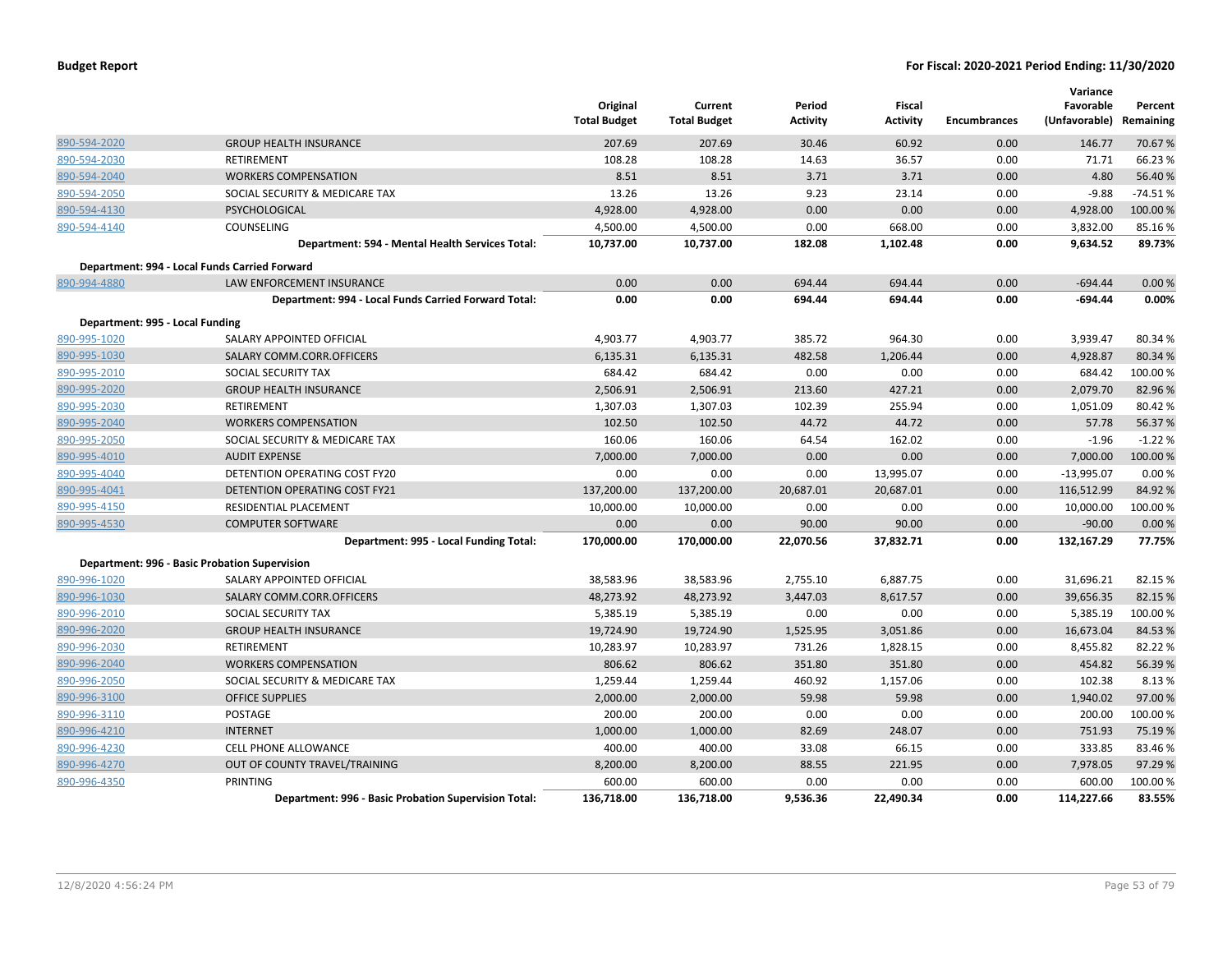|                                            |                                                               | Original<br><b>Total Budget</b> | Current<br><b>Total Budget</b> | Period<br><b>Activity</b> | <b>Fiscal</b><br><b>Activity</b> | <b>Encumbrances</b> | Variance<br>Favorable<br>(Unfavorable) Remaining | Percent  |
|--------------------------------------------|---------------------------------------------------------------|---------------------------------|--------------------------------|---------------------------|----------------------------------|---------------------|--------------------------------------------------|----------|
|                                            | Department: 997 - Community Programs                          |                                 |                                |                           |                                  |                     |                                                  |          |
| 890-997-1020                               | SALARY APPOINTED OFFICIAL                                     | 23,277.38                       | 23,277.38                      | 1,928.54                  | 4,821.33                         | 0.00                | 18,456.05                                        | 79.29 %  |
| 890-997-1030                               | SALARY COMM.CORR.OFFICERS                                     | 29,123.25                       | 29,123.25                      | 2,412.87                  | 6,032.18                         | 0.00                | 23,091.07                                        | 79.29 %  |
| 890-997-2010                               | SOCIAL SECURITY TAX                                           | 3,248.84                        | 3,248.84                       | 0.00                      | 0.00                             | 0.00                | 3,248.84                                         | 100.00%  |
| 890-997-2020                               | <b>GROUP HEALTH INSURANCE</b>                                 | 11,899.87                       | 11,899.87                      | 1,068.06                  | 2,136.16                         | 0.00                | 9,763.71                                         | 82.05%   |
| 890-997-2030                               | <b>RETIREMENT</b>                                             | 6,204.23                        | 6,204.23                       | 511.83                    | 1,279.62                         | 0.00                | 4,924.61                                         | 79.38%   |
| 890-997-2040                               | <b>WORKERS COMPENSATION</b>                                   | 486.62                          | 486.62                         | 212.27                    | 212.27                           | 0.00                | 274.35                                           | 56.38%   |
| 890-997-2050                               | SOCIAL SECURITY & MEDICARE TAX                                | 759.81                          | 759.81                         | 322.56                    | 809.69                           | 0.00                | $-49.88$                                         | $-6.56%$ |
|                                            | Department: 997 - Community Programs Total:                   | 75,000.00                       | 75,000.00                      | 6,456.13                  | 15,291.25                        | 0.00                | 59,708.75                                        | 79.61%   |
|                                            | <b>Expense Total:</b>                                         | 409,828.00                      | 409,828.00                     | 55,728.95                 | 95,967.57                        | 0.00                | 313,860.43                                       | 76.58%   |
|                                            | Fund: 890 - T.J.J.D. Surplus (Deficit):                       | 0.00                            | 0.00                           | $-35,992.95$              | -56,496.57                       | 0.00                | $-56,496.57$                                     | 0.00%    |
| Fund: 891 - Juvenile Probation-Restitution |                                                               |                                 |                                |                           |                                  |                     |                                                  |          |
| Revenue                                    |                                                               |                                 |                                |                           |                                  |                     |                                                  |          |
| RevType: 340 - FEES OF OFFICE              |                                                               |                                 |                                |                           |                                  |                     |                                                  |          |
| 891-340-5750                               | <b>JUVENILE PROBATION FEES</b>                                | 0.00                            | 0.00                           | 30.00                     | 60.00                            | 0.00                | 60.00                                            | 0.00%    |
| 891-340-5760                               | JUVENILE PROBATION RESTITUTION                                | 0.00                            | 0.00                           | 450.00                    | 427.34                           | 0.00                | 427.34                                           | 0.00%    |
| 891-340-5770                               | JUVENILE PROBATION COURT COSTS                                | 0.00                            | 0.00                           | 40.00                     | 40.00                            | 0.00                | 40.00                                            | 0.00%    |
| 891-340-5790                               | REIMBURSEMENT OF EXPENSES                                     | 0.00                            | 0.00                           | 166.42                    | 166.42                           | 0.00                | 166.42                                           | 0.00%    |
|                                            | RevType: 340 - FEES OF OFFICE Total:                          | 0.00                            | 0.00                           | 686.42                    | 693.76                           | 0.00                | 693.76                                           | 0.00%    |
|                                            | <b>Revenue Total:</b>                                         | 0.00                            | 0.00                           | 686.42                    | 693.76                           | 0.00                | 693.76                                           | 0.00%    |
| <b>Expense</b>                             |                                                               |                                 |                                |                           |                                  |                     |                                                  |          |
|                                            | <b>Department: 891 - Probation Fee Expenses</b>               |                                 |                                |                           |                                  |                     |                                                  |          |
| 891-891-3100                               | OFFICE SUPPLIES/MISC.                                         | 0.00                            | 0.00                           | 253.53                    | 650.19                           | 0.00                | $-650.19$                                        | 0.00%    |
| 891-891-3190                               | <b>RESTITUTION</b>                                            | 0.00                            | 0.00                           | 200.00                    | 200.00                           | 0.00                | $-200.00$                                        | 0.00%    |
| 891-891-3200                               | <b>COURT COSTS</b>                                            | 0.00                            | 0.00                           | 40.00                     | 60.00                            | 0.00                | $-60.00$                                         | 0.00%    |
|                                            | Department: 891 - Probation Fee Expenses Total:               | 0.00                            | 0.00                           | 493.53                    | 910.19                           | 0.00                | $-910.19$                                        | 0.00%    |
|                                            | <b>Expense Total:</b>                                         | 0.00                            | 0.00                           | 493.53                    | 910.19                           | 0.00                | $-910.19$                                        | 0.00%    |
|                                            | Fund: 891 - Juvenile Probation-Restitution Surplus (Deficit): | 0.00                            | 0.00                           | 192.89                    | $-216.43$                        | 0.00                | $-216.43$                                        | 0.00%    |
| Fund: 920 - Statzer                        |                                                               |                                 |                                |                           |                                  |                     |                                                  |          |
| Revenue                                    |                                                               |                                 |                                |                           |                                  |                     |                                                  |          |
|                                            | RevType: 360 - INTEREST EARNINGS                              |                                 |                                |                           |                                  |                     |                                                  |          |
| 920-360-1000                               | <b>INTEREST EARNINGS</b>                                      | 0.00                            | 0.00                           | 0.00                      | 4.65                             | 0.00                | 4.65                                             | 0.00%    |
|                                            | RevType: 360 - INTEREST EARNINGS Total:                       | 0.00                            | 0.00                           | 0.00                      | 4.65                             | 0.00                | 4.65                                             | 0.00%    |
| RevType: 370 - MISCELLANEOUS               |                                                               |                                 |                                |                           |                                  |                     |                                                  |          |
| 920-370-1000                               | <b>RENT</b>                                                   | 757.85                          | 757.85                         | 0.00                      | 0.00                             | 0.00                | $-757.85$                                        | 100.00%  |
|                                            | RevType: 370 - MISCELLANEOUS Total:                           | 757.85                          | 757.85                         | 0.00                      | 0.00                             | 0.00                | $-757.85$                                        | 100.00%  |
|                                            | <b>Revenue Total:</b>                                         | 757.85                          | 757.85                         | 0.00                      | 4.65                             | 0.00                | -753.20                                          | 99.39%   |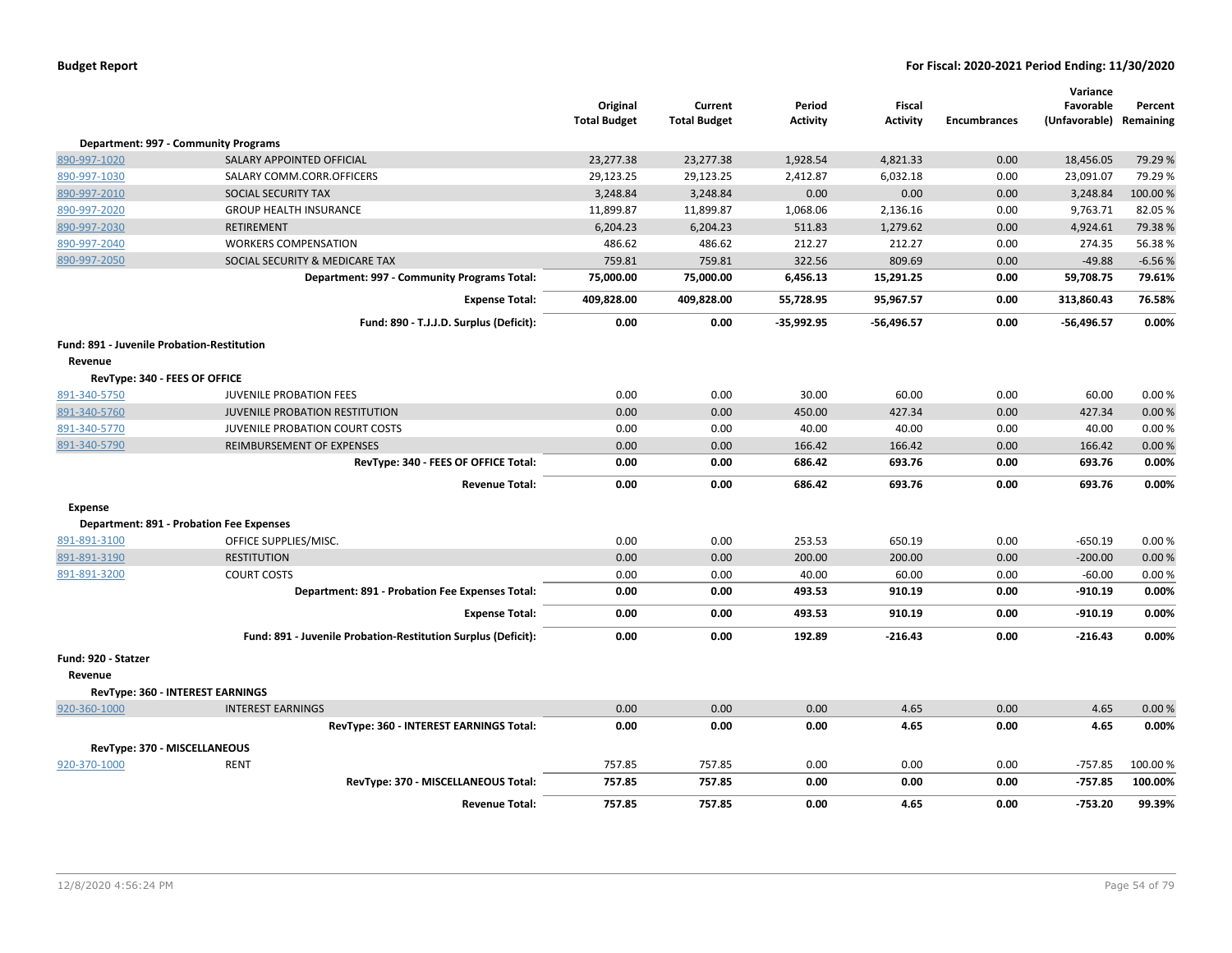|                                    |                                                 | Original<br><b>Total Budget</b> | Current<br><b>Total Budget</b> | Period<br><b>Activity</b> | <b>Fiscal</b><br><b>Activity</b> | <b>Encumbrances</b> | Variance<br>Favorable<br>(Unfavorable) | Percent<br>Remaining |
|------------------------------------|-------------------------------------------------|---------------------------------|--------------------------------|---------------------------|----------------------------------|---------------------|----------------------------------------|----------------------|
| <b>Expense</b>                     |                                                 |                                 |                                |                           |                                  |                     |                                        |                      |
| Department: 521 - Statzer Expenses |                                                 |                                 |                                |                           |                                  |                     |                                        |                      |
| 920-521-4300                       | <b>BIDS, NOTICES &amp; PERMITS</b>              | 110.00                          | 110.00                         | 0.00                      | 0.00                             | 0.00                | 110.00                                 | 100.00 %             |
| 920-521-4900                       | LITERACY COUNCIL DONATIONS                      | 647.85                          | 647.85                         | 0.00                      | 0.00                             | 0.00                | 647.85                                 | 100.00 %             |
|                                    | Department: 521 - Statzer Expenses Total:       | 757.85                          | 757.85                         | 0.00                      | 0.00                             | 0.00                | 757.85                                 | 100.00%              |
|                                    | <b>Expense Total:</b>                           | 757.85                          | 757.85                         | 0.00                      | 0.00                             | 0.00                | 757.85                                 | 100.00%              |
|                                    | Fund: 920 - Statzer Surplus (Deficit):          | 0.00                            | 0.00                           | 0.00                      | 4.65                             | 0.00                | 4.65                                   | 0.00%                |
| Fund: 950 - Payroll                |                                                 |                                 |                                |                           |                                  |                     |                                        |                      |
| Revenue                            |                                                 |                                 |                                |                           |                                  |                     |                                        |                      |
| RevType: 370 - MISCELLANEOUS       |                                                 |                                 |                                |                           |                                  |                     |                                        |                      |
| 950-370-1300                       | <b>REFUNDS &amp; MISCELLANEOUS</b>              | 0.00                            | 0.00                           | 1,977.92                  | 2,006.72                         | 0.00                | 2,006.72                               | 0.00%                |
|                                    | RevType: 370 - MISCELLANEOUS Total:             | 0.00                            | 0.00                           | 1,977.92                  | 2,006.72                         | 0.00                | 2,006.72                               | 0.00%                |
|                                    | <b>Revenue Total:</b>                           | 0.00                            | 0.00                           | 1,977.92                  | 2,006.72                         | 0.00                | 2,006.72                               | 0.00%                |
| Expense                            |                                                 |                                 |                                |                           |                                  |                     |                                        |                      |
|                                    | Department: 415 - COBRA Health Insurance        |                                 |                                |                           |                                  |                     |                                        |                      |
| 950-415-2020                       | <b>COBRA Group Health Insurance</b>             | 0.00                            | 0.00                           | 988.96                    | 1,977.89                         | 0.00                | $-1,977.89$                            | 0.00%                |
|                                    | Department: 415 - COBRA Health Insurance Total: | 0.00                            | 0.00                           | 988.96                    | 1,977.89                         | 0.00                | $-1,977.89$                            | 0.00%                |
|                                    | <b>Expense Total:</b>                           | 0.00                            | 0.00                           | 988.96                    | 1,977.89                         | 0.00                | $-1,977.89$                            | 0.00%                |
|                                    | Fund: 950 - Payroll Surplus (Deficit):          | 0.00                            | 0.00                           | 988.96                    | 28.83                            | 0.00                | 28.83                                  | 0.00%                |
|                                    | <b>Report Surplus (Deficit):</b>                | 0.00                            | 0.00                           | $-187,606.45$             | 68,735.72                        | $-201.086.66$       | $-132,350.94$                          | 0.00%                |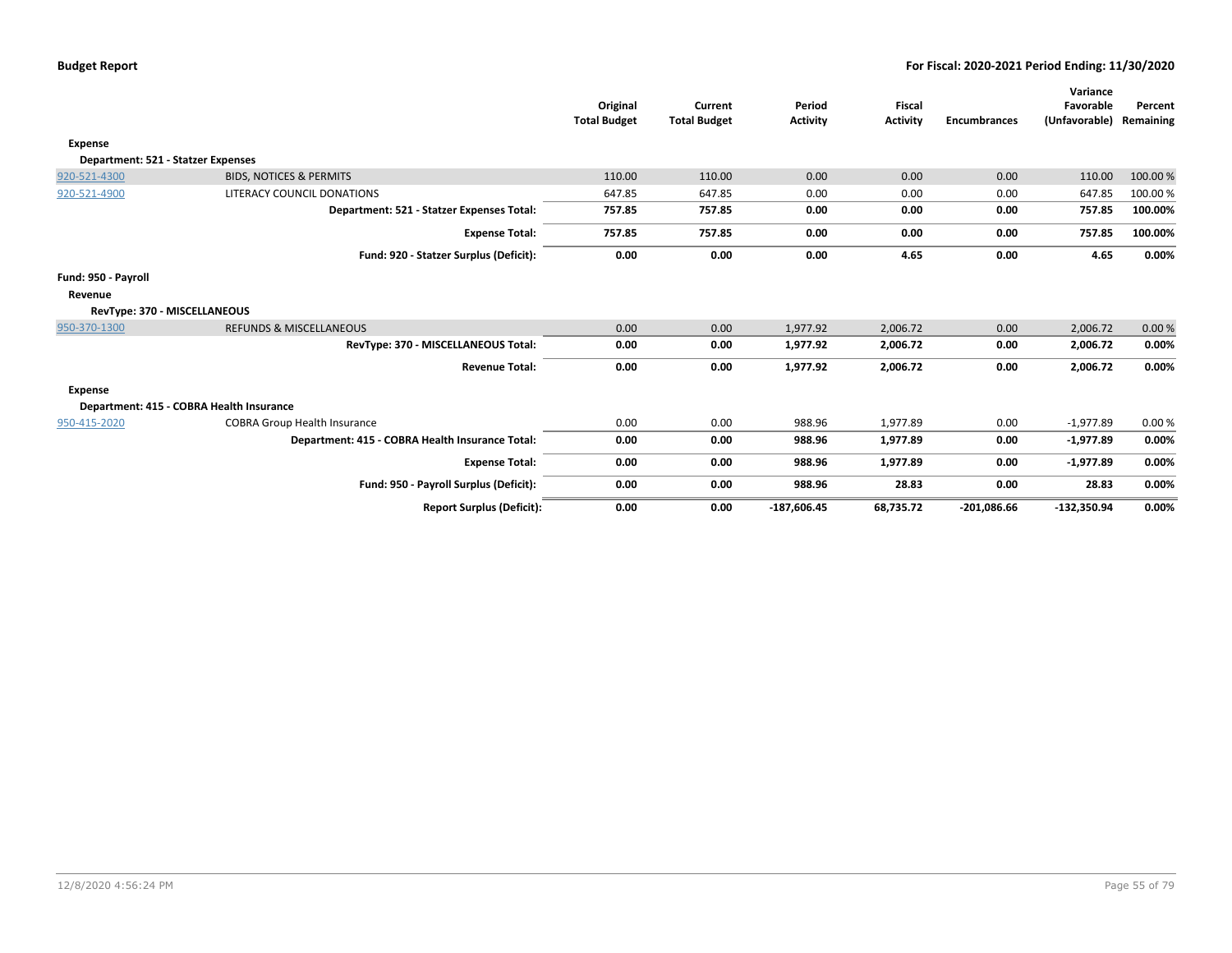# **Group Summary**

| RevTyp                                             | Original<br><b>Total Budget</b> | Current<br><b>Total Budget</b> | Period<br><b>Activity</b> | <b>Fiscal</b><br><b>Activity</b> | <b>Encumbrances</b> | Variance<br>Favorable<br>(Unfavorable) Remaining | Percent  |
|----------------------------------------------------|---------------------------------|--------------------------------|---------------------------|----------------------------------|---------------------|--------------------------------------------------|----------|
| Fund: 100 - General                                |                                 |                                |                           |                                  |                     |                                                  |          |
| Revenue                                            |                                 |                                |                           |                                  |                     |                                                  |          |
| 300 - CASH                                         | 353,291.78                      | 353,291.78                     | 0.00                      | 0.00                             | 0.00                | $-353,291.78$                                    | 100.00%  |
| 310 - PROPERTY TAXES                               | 9,722,601.67                    | 9,722,601.67                   | 612,342.68                | 945,933.46                       | 0.00                | $-8,776,668.21$                                  | 90.27%   |
| 318 - OTHER TAXES                                  | 1,606,805.87                    | 1,606,805.87                   | 118,842.81                | 215,294.79                       | 0.00                | $-1,391,511.08$                                  | 86.60%   |
| 319 - F.C. DETENTION CENTER                        | 220,000.00                      | 220,000.00                     | 31,726.19                 | 31,726.19                        | 0.00                | $-188,273.81$                                    | 85.58%   |
| 320 - LICENSES & PERMITS                           | 115,000.00                      | 115,000.00                     | 11,865.00                 | 23,520.00                        | 0.00                | $-91,480.00$                                     | 79.55%   |
| 321 - FEES OF TAX COLLECTOR                        | 501,500.00                      | 501,500.00                     | 6,777.93                  | 17,907.70                        | 0.00                | -483,592.30                                      | 96.43%   |
| 330 - GRANTS                                       | 47,526.62                       | 47,526.62                      | 0.00                      | 14,722.71                        | 0.00                | $-32,803.91$                                     | 69.02%   |
| 340 - FEES OF OFFICE                               | 487,650.00                      | 487,650.00                     | 6,580.00                  | 8,972.00                         | 0.00                | -478,678.00                                      | 98.16%   |
| 350 - FINES                                        | 6,500.00                        | 6,500.00                       | 0.00                      | 0.00                             | 0.00                | $-6,500.00$                                      | 100.00%  |
| 352 - FINES & FORFEITURES                          | 8,200.00                        | 8,200.00                       | 0.00                      | 0.00                             | 0.00                | $-8,200.00$                                      | 100.00%  |
| 360 - INTEREST EARNINGS                            | 9,000.00                        | 9,000.00                       | 0.07                      | 421.84                           | 0.00                | $-8,578.16$                                      | 95.31%   |
| 364 - SALE OF ASSETS LAND/BUILDING                 | 1,000.00                        | 1,000.00                       | 0.00                      | 5,210.00                         | 0.00                | 4,210.00                                         | -421.00% |
| 370 - MISCELLANEOUS                                | 824,205.58                      | 824,205.58                     | 4,186.43                  | 619,664.76                       | 0.00                | $-204,540.82$                                    | 24.82%   |
| <b>Revenue Surplus (Deficit):</b>                  | 13,903,281.52                   | 13,903,281.52                  | 792,321.11                | 1,883,373.45                     | 0.00                | -12,019,908.07                                   | 86.45%   |
| <b>Expense</b>                                     |                                 |                                |                           |                                  |                     |                                                  |          |
| Department: 400 - County Judge                     |                                 |                                |                           |                                  |                     |                                                  |          |
|                                                    | 144,600.30                      | 144,600.30                     | 11,065.66                 | 26,232.59                        | 0.00                | 118,367.71                                       | 81.86%   |
| Department: 400 - County Judge Total:              | 144,600.30                      | 144,600.30                     | 11,065.66                 | 26,232.59                        | 0.00                | 118,367.71                                       | 81.86%   |
|                                                    |                                 |                                |                           |                                  |                     |                                                  |          |
| Department: 401 - 911 Coordinator                  |                                 |                                |                           |                                  |                     |                                                  |          |
|                                                    | 23,000.00                       | 23,000.00                      | 0.00                      | 0.00                             | 0.00                | 23,000.00                                        | 100.00%  |
| Department: 401 - 911 Coordinator Total:           | 23,000.00                       | 23,000.00                      | 0.00                      | 0.00                             | 0.00                | 23,000.00                                        | 100.00%  |
| Department: 403 - County Clerk                     |                                 |                                |                           |                                  |                     |                                                  |          |
|                                                    | 391,790.91                      | 391,790.91                     | 30,230.70                 | 71,290.31                        | 1,702.84            | 318,797.76                                       | 81.37%   |
| Department: 403 - County Clerk Total:              | 391,790.91                      | 391,790.91                     | 30,230.70                 | 71,290.31                        | 1,702.84            | 318,797.76                                       | 81.37%   |
| Department: 404 - Election                         |                                 |                                |                           |                                  |                     |                                                  |          |
|                                                    | 53,446.00                       | 53,446.00                      | 2,009.19                  | 19,199.88                        | 0.00                | 34,246.12                                        | 64.08%   |
| Department: 404 - Election Total:                  | 53,446.00                       | 53,446.00                      | 2,009.19                  | 19,199.88                        | 0.00                | 34,246.12                                        | 64.08%   |
|                                                    |                                 |                                |                           |                                  |                     |                                                  |          |
| Department: 405 - Veterans' Service Officer        |                                 |                                |                           |                                  |                     |                                                  |          |
|                                                    | 62,281.03                       | 62,281.03                      | 4,723.16                  | 11,301.13                        | 0.00                | 50,979.90                                        | 81.85%   |
| Department: 405 - Veterans' Service Officer Total: | 62,281.03                       | 62,281.03                      | 4,723.16                  | 11,301.13                        | 0.00                | 50,979.90                                        | 81.85%   |
| Department: 406 - Emergency Management             |                                 |                                |                           |                                  |                     |                                                  |          |
|                                                    | 69,943.12                       | 104,343.79                     | 4,820.37                  | 25,895.09                        | 38,234.27           | 40,214.43                                        | 38.54%   |
| Department: 406 - Emergency Management Total:      | 69,943.12                       | 104,343.79                     | 4,820.37                  | 25,895.09                        | 38,234.27           | 40,214.43                                        | 38.54%   |
|                                                    |                                 |                                |                           |                                  |                     |                                                  |          |
| Department: 409 - Non-Departmental                 |                                 |                                |                           |                                  |                     |                                                  |          |
|                                                    | 853,604.16                      | 853,604.16                     | 22,499.50                 | 27,957.42                        | 0.00                | 825,646.74                                       | 96.72%   |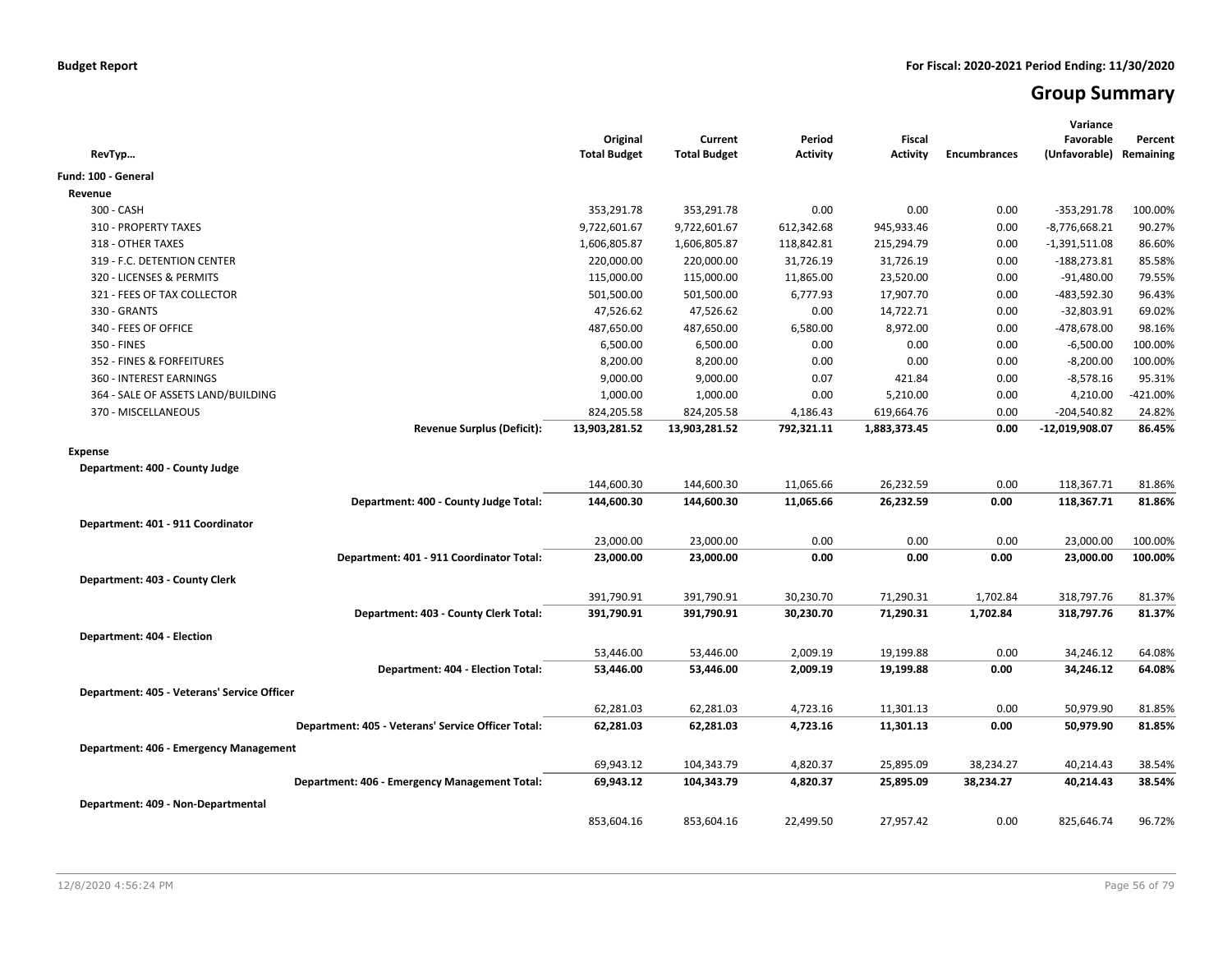| <b>Budget Report</b> |  |
|----------------------|--|
|----------------------|--|

|                                                              |                     |                     |                 |                 |                     | Variance      |           |
|--------------------------------------------------------------|---------------------|---------------------|-----------------|-----------------|---------------------|---------------|-----------|
|                                                              | Original            | Current             | Period          | Fiscal          |                     | Favorable     | Percent   |
| RevTyp                                                       | <b>Total Budget</b> | <b>Total Budget</b> | <b>Activity</b> | <b>Activity</b> | <b>Encumbrances</b> | (Unfavorable) | Remaining |
| Department: 409 - Non-Departmental Total:                    | 853,604.16          | 853,604.16          | 22,499.50       | 27,957.42       | 0.00                | 825,646.74    | 96.72%    |
| Department: 410 - County Court at Law                        |                     |                     |                 |                 |                     |               |           |
|                                                              | 484,276.22          | 484,276.22          | 35,203.24       | 82,005.00       | 0.00                | 402,271.22    | 83.07%    |
| Department: 410 - County Court at Law Total:                 | 484,276.22          | 484,276.22          | 35,203.24       | 82,005.00       | 0.00                | 402,271.22    | 83.07%    |
| Department: 425 - Court Administration                       |                     |                     |                 |                 |                     |               |           |
|                                                              | 95,761.00           | 95,761.00           | 7,083.75        | 22,151.00       | 0.00                | 73,610.00     | 76.87%    |
| Department: 425 - Court Administration Total:                | 95,761.00           | 95,761.00           | 7,083.75        | 22,151.00       | 0.00                | 73,610.00     | 76.87%    |
| Department: 435 - 336th District Court Administration        |                     |                     |                 |                 |                     |               |           |
|                                                              | 919,524.10          | 919,524.10          | 45,889.63       | 78,703.45       | 143.77              | 840,676.88    | 91.43%    |
| Department: 435 - 336th District Court Administration Total: | 919,524.10          | 919,524.10          | 45,889.63       | 78,703.45       | 143.77              | 840,676.88    | 91.43%    |
| Department: 450 - District Clerk                             |                     |                     |                 |                 |                     |               |           |
|                                                              | 476,617.45          | 476,617.45          | 35,357.98       | 85,192.95       | 420.57              | 391,003.93    | 82.04%    |
| Department: 450 - District Clerk Total:                      | 476,617.45          | 476,617.45          | 35,357.98       | 85,192.95       | 420.57              | 391,003.93    | 82.04%    |
| Department: 455 - Justice of the Peace Pct. 1                |                     |                     |                 |                 |                     |               |           |
|                                                              | 174,554.25          | 174,554.25          | 12,740.02       | 30,571.68       | 0.00                | 143,982.57    | 82.49%    |
| Department: 455 - Justice of the Peace Pct. 1 Total:         | 174,554.25          | 174,554.25          | 12,740.02       | 30,571.68       | 0.00                | 143,982.57    | 82.49%    |
| Department: 456 - Justice of the Peace Pct. 2                |                     |                     |                 |                 |                     |               |           |
|                                                              | 140,034.58          | 140,034.58          | 10,917.63       | 25,461.72       | 0.00                | 114,572.86    | 81.82%    |
| Department: 456 - Justice of the Peace Pct. 2 Total:         | 140,034.58          | 140,034.58          | 10,917.63       | 25,461.72       | 0.00                | 114,572.86    | 81.82%    |
| Department: 457 - Justice of the Peace Pct. 3                |                     |                     |                 |                 |                     |               |           |
|                                                              | 118,951.29          | 118,951.29          | 9,038.84        | 21,459.26       | 12.98               | 97,479.05     | 81.95%    |
| Department: 457 - Justice of the Peace Pct. 3 Total:         | 118,951.29          | 118,951.29          | 9,038.84        | 21,459.26       | 12.98               | 97,479.05     | 81.95%    |
| Department: 475 - District Attorney                          |                     |                     |                 |                 |                     |               |           |
|                                                              | 978,017.75          | 978,017.75          | 73,218.60       | 174,139.81      | 37.99               | 803,839.95    | 82.19%    |
| Department: 475 - District Attorney Total:                   | 978,017.75          | 978,017.75          | 73,218.60       | 174,139.81      | 37.99               | 803,839.95    | 82.19%    |
| Department: 495 - County Auditor                             |                     |                     |                 |                 |                     |               |           |
|                                                              | 322,848.26          | 322,848.26          | 24,507.61       | 59,516.24       | 0.00                | 263,332.02    | 81.57%    |
| Department: 495 - County Auditor Total:                      | 322,848.26          | 322,848.26          | 24,507.61       | 59,516.24       | 0.00                | 263,332.02    | 81.57%    |
| Department: 496 - County Purchasing                          |                     |                     |                 |                 |                     |               |           |
|                                                              | 79,439.17           | 79,439.17           | 5,904.98        | 14,274.80       | $-51.78$            | 65,216.15     | 82.10%    |
| Department: 496 - County Purchasing Total:                   | 79,439.17           | 79,439.17           | 5,904.98        | 14,274.80       | $-51.78$            | 65,216.15     | 82.10%    |
| Department: 497 - County Treasurer                           |                     |                     |                 |                 |                     |               |           |
|                                                              | 84,754.56           | 84,754.56           | 6,560.75        | 15,602.26       | 0.00                | 69,152.30     | 81.59%    |
| Department: 497 - County Treasurer Total:                    | 84,754.56           | 84,754.56           | 6,560.75        | 15,602.26       | 0.00                | 69,152.30     | 81.59%    |
| Department: 499 - Tax Assessor Collector                     |                     |                     |                 |                 |                     |               |           |
|                                                              | 341,568.22          | 341,568.22          | 24,698.25       | 57,860.33       | $-7.49$             | 283,715.38    | 83.06%    |
| Department: 499 - Tax Assessor Collector Total:              | 341,568.22          | 341,568.22          | 24,698.25       | 57,860.33       | $-7.49$             | 283,715.38    | 83.06%    |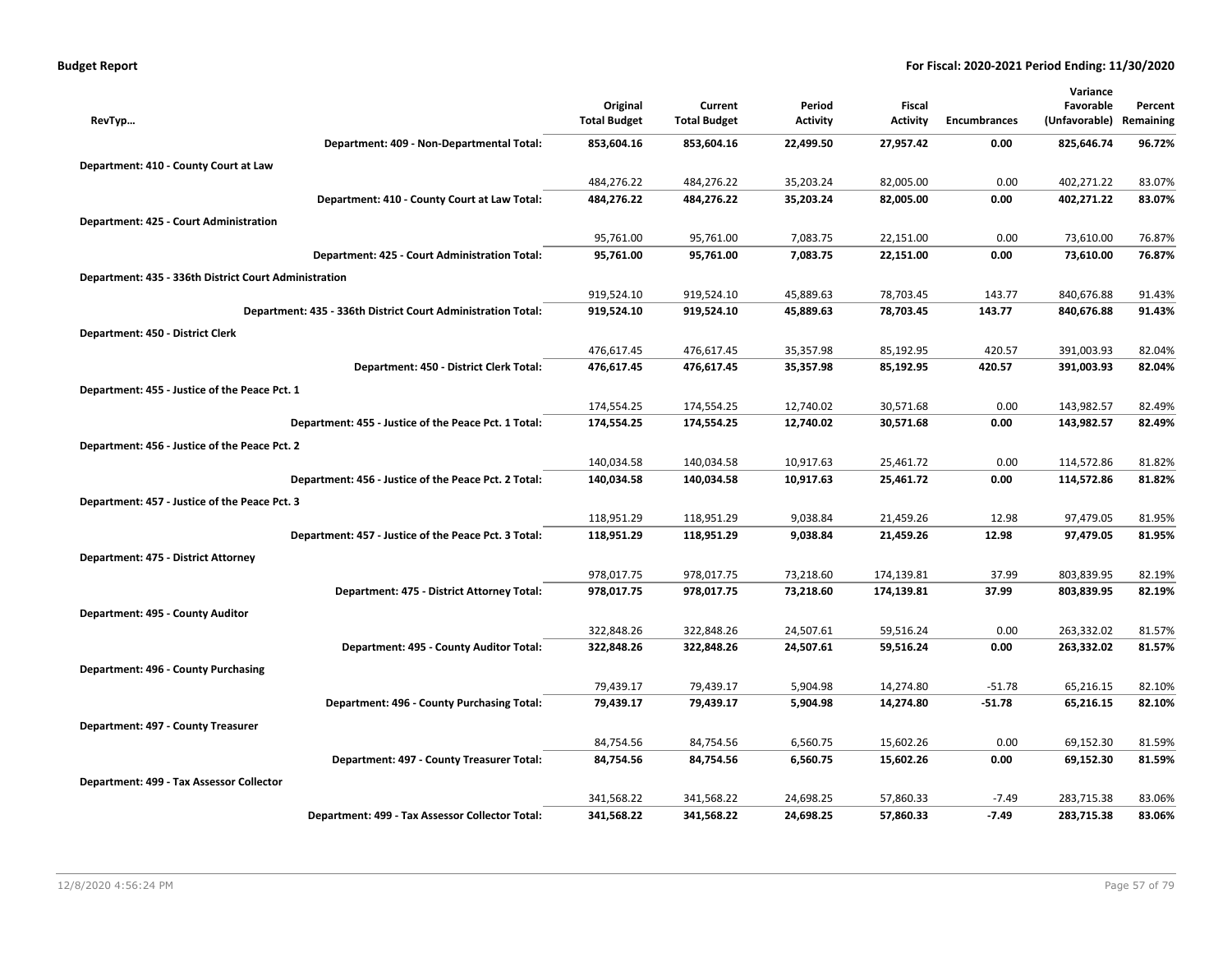| <b>Budget Report</b> |  |  |  |  |
|----------------------|--|--|--|--|
|----------------------|--|--|--|--|

|                                                      |                          |                          |                        |                          |                     | Variance                 |                  |
|------------------------------------------------------|--------------------------|--------------------------|------------------------|--------------------------|---------------------|--------------------------|------------------|
|                                                      | Original                 | Current                  | Period                 | Fiscal                   |                     | Favorable                | Percent          |
| RevTyp                                               | <b>Total Budget</b>      | <b>Total Budget</b>      | <b>Activity</b>        | <b>Activity</b>          | <b>Encumbrances</b> | (Unfavorable)            | Remaining        |
| Department: 503 - Computer/IT Dept.                  |                          |                          |                        |                          |                     |                          |                  |
|                                                      | 119,946.73               | 119,946.73               | 5,891.79               | 13,758.57                | 0.00                | 106,188.16               | 88.53%           |
| Department: 503 - Computer/IT Dept. Total:           | 119,946.73               | 119,946.73               | 5,891.79               | 13,758.57                | 0.00                | 106,188.16               | 88.53%           |
| Department: 509 - Contingency                        |                          |                          |                        |                          |                     |                          |                  |
|                                                      | 279,000.00               | 244,599.33               | 0.00                   | 0.00                     | 0.00                | 244,599.33               | 100.00%          |
| Department: 509 - Contingency Total:                 | 279,000.00               | 244,599.33               | 0.00                   | 0.00                     | 0.00                | 244,599.33               | 100.00%          |
| Department: 510 - Courthouse                         |                          |                          |                        |                          |                     |                          |                  |
|                                                      | 403,751.45               | 403,751.45               | 78,602.79              | 92,796.35                | 464.60              | 310,490.50               | 76.90%           |
| Department: 510 - Courthouse Total:                  | 403,751.45               | 403,751.45               | 78,602.79              | 92,796.35                | 464.60              | 310,490.50               | 76.90%           |
| Department: 511 - County Office Building             |                          |                          |                        |                          |                     |                          |                  |
|                                                      | 10,638.00                | 10,638.00                | 647.87                 | 1,115.29                 | 0.00                | 9,522.71                 | 89.52%           |
| Department: 511 - County Office Building Total:      | 10,638.00                | 10,638.00                | 647.87                 | 1,115.29                 | 0.00                | 9,522.71                 | 89.52%           |
| Department: 512 - Co-Op Office Building              |                          |                          |                        |                          |                     |                          |                  |
|                                                      | 2,170.00                 | 2,170.00                 | 492.22                 | 749.02                   | 0.00                | 1,420.98                 | 65.48%           |
| Department: 512 - Co-Op Office Building Total:       | 2,170.00                 | 2,170.00                 | 492.22                 | 749.02                   | 0.00                | 1,420.98                 | 65.48%           |
| Department: 513 - Courthouse South Annex             |                          |                          |                        |                          |                     |                          |                  |
|                                                      | 21,555.00                | 21,555.00                | 796.52                 | 1,699.74                 | 26.80               | 19,828.46                | 91.99%           |
| Department: 513 - Courthouse South Annex Total:      | 21,555.00                | 21,555.00                | 796.52                 | 1,699.74                 | 26.80               | 19,828.46                | 91.99%           |
| Department: 514 - City Hall Annex                    |                          |                          |                        |                          |                     |                          |                  |
|                                                      | 800.00                   | 800.00                   | 82.69                  | 165.38                   | 0.00                | 634.62                   | 79.33%           |
| Department: 514 - City Hall Annex Total:             | 800.00                   | 800.00                   | 82.69                  | 165.38                   | 0.00                | 634.62                   | 79.33%           |
| Department: 515 - Windom County Building             |                          |                          |                        |                          |                     |                          |                  |
|                                                      | 11,200.00                | 11,200.00                | 199.54                 | 571.68                   | 0.00                | 10,628.32                | 94.90%           |
| Department: 515 - Windom County Building Total:      | 11,200.00                | 11,200.00                | 199.54                 | 571.68                   | 0.00                | 10,628.32                | 94.90%           |
| Department: 516 - Agrilife Extension Building        |                          |                          |                        |                          |                     |                          |                  |
|                                                      | 8,413.00                 | 8,413.00                 | 628.65                 | 941.29                   | 0.00                | 7,471.71                 | 88.81%           |
| Department: 516 - Agrilife Extension Building Total: | 8,413.00                 | 8,413.00                 | 628.65                 | 941.29                   | 0.00                | 7,471.71                 | 88.81%           |
| <b>Department: 518 - County Offices Relocation</b>   |                          |                          |                        |                          |                     |                          |                  |
|                                                      | 235,250.00               | 235,250.00               | 15,324.76              | 41,491.01                | 71.19               | 193,687.80               | 82.33%           |
| Department: 518 - County Offices Relocation Total:   | 235,250.00               | 235,250.00               | 15,324.76              | 41,491.01                | 71.19               | 193,687.80               | 82.33%           |
|                                                      |                          |                          |                        |                          |                     |                          |                  |
| Department: 520 - Lake Fannin                        | 5,000.00                 | 5,000.00                 | 0.00                   | 0.00                     | 0.00                | 5,000.00                 | 100.00%          |
| Department: 520 - Lake Fannin Total:                 | 5,000.00                 | 5,000.00                 | 0.00                   | 0.00                     | 0.00                | 5,000.00                 | 100.00%          |
|                                                      |                          |                          |                        |                          |                     |                          |                  |
| Department: 540 - Ambulance Service                  |                          |                          |                        |                          |                     |                          |                  |
| Department: 540 - Ambulance Service Total:           | 749,600.00<br>749,600.00 | 749,600.00<br>749,600.00 | 61,761.89<br>61,761.89 | 123,518.22<br>123,518.22 | 0.00<br>0.00        | 626,081.78<br>626,081.78 | 83.52%<br>83.52% |
|                                                      |                          |                          |                        |                          |                     |                          |                  |
| Department: 543 - Fire Protection                    |                          |                          |                        |                          |                     |                          |                  |
|                                                      | 132,020.00               | 132,020.00               | 32,829.94              | 32,829.94                | 0.00                | 99,190.06                | 75.13%           |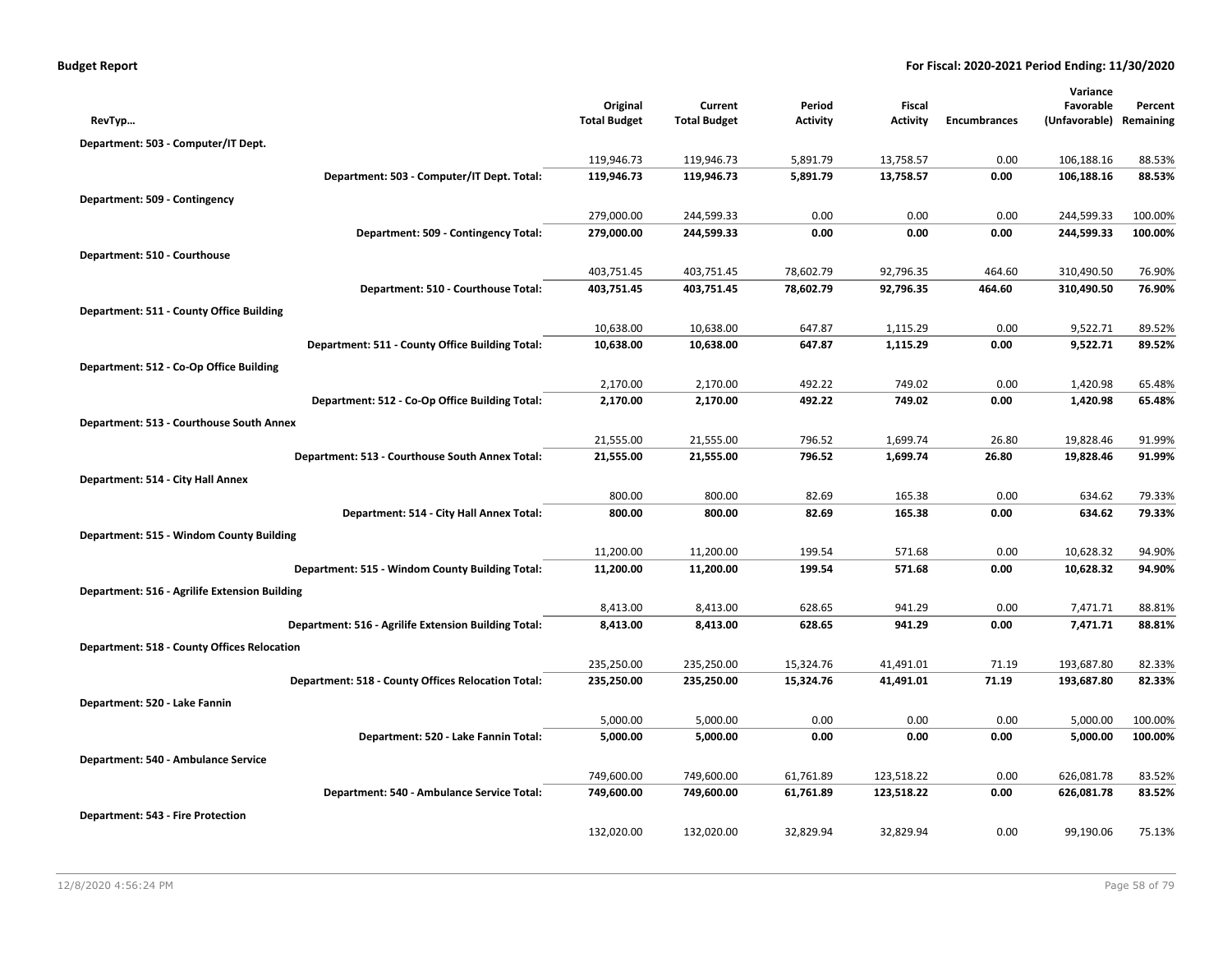|                                             |                                                    |                     |                     |                 |                 |                     | Variance      |           |
|---------------------------------------------|----------------------------------------------------|---------------------|---------------------|-----------------|-----------------|---------------------|---------------|-----------|
|                                             |                                                    | Original            | Current             | Period          | Fiscal          |                     | Favorable     | Percent   |
| RevTyp                                      |                                                    | <b>Total Budget</b> | <b>Total Budget</b> | <b>Activity</b> | <b>Activity</b> | <b>Encumbrances</b> | (Unfavorable) | Remaining |
|                                             | Department: 543 - Fire Protection Total:           | 132,020.00          | 132,020.00          | 32,829.94       | 32,829.94       | 0.00                | 99,190.06     | 75.13%    |
| Department: 551 - Constable Pct.1           |                                                    |                     |                     |                 |                 |                     |               |           |
|                                             |                                                    | 52,658.80           | 52,658.80           | 4,306.35        | 9,644.38        | 0.00                | 43,014.42     | 81.69%    |
|                                             | Department: 551 - Constable Pct.1 Total:           | 52,658.80           | 52,658.80           | 4,306.35        | 9,644.38        | 0.00                | 43,014.42     | 81.69%    |
| Department: 552 - Constable Pct.2           |                                                    |                     |                     |                 |                 |                     |               |           |
|                                             |                                                    | 36,244.89           | 36,244.89           | 3,410.08        | 6,717.65        | 0.00                | 29,527.24     | 81.47%    |
|                                             | Department: 552 - Constable Pct.2 Total:           | 36,244.89           | 36,244.89           | 3,410.08        | 6,717.65        | 0.00                | 29,527.24     | 81.47%    |
| Department: 553 - Constable Pct.3           |                                                    |                     |                     |                 |                 |                     |               |           |
|                                             |                                                    | 35,308.24           | 35,308.24           | 3,058.08        | 6,334.50        | 0.00                | 28,973.74     | 82.06%    |
|                                             | Department: 553 - Constable Pct.3 Total:           | 35,308.24           | 35,308.24           | 3,058.08        | 6,334.50        | 0.00                | 28,973.74     | 82.06%    |
| Department: 555 - Animal Control Officer    |                                                    |                     |                     |                 |                 |                     |               |           |
|                                             |                                                    | 3,000.00            | 3,000.00            | 0.00            | 0.00            | 0.00                | 3,000.00      | 100.00%   |
|                                             | Department: 555 - Animal Control Officer Total:    | 3,000.00            | 3,000.00            | 0.00            | 0.00            | 0.00                | 3,000.00      | 100.00%   |
| Department: 559 - Texas VINE Program        |                                                    |                     |                     |                 |                 |                     |               |           |
|                                             |                                                    | 18,571.12           | 18,571.12           | 0.00            | 0.00            | 0.00                | 18,571.12     | 100.00%   |
|                                             | Department: 559 - Texas VINE Program Total:        | 18,571.12           | 18,571.12           | 0.00            | 0.00            | 0.00                | 18,571.12     | 100.00%   |
| Department: 560 - County Sheriff            |                                                    |                     |                     |                 |                 |                     |               |           |
|                                             |                                                    | 2,402,920.51        | 2,402,920.51        | 174,048.95      | 377,668.15      | 57,770.74           | 1,967,481.62  | 81.88%    |
|                                             | Department: 560 - County Sheriff Total:            | 2,402,920.51        | 2,402,920.51        | 174,048.95      | 377,668.15      | 57,770.74           | 1,967,481.62  | 81.88%    |
| Department: 565 - Jail Operations           |                                                    |                     |                     |                 |                 |                     |               |           |
|                                             |                                                    | 2,751,580.00        | 2,751,580.00        | 214,964.99      | 215,414.99      | 0.00                | 2,536,165.01  | 92.17%    |
|                                             | Department: 565 - Jail Operations Total:           | 2,751,580.00        | 2,751,580.00        | 214,964.99      | 215,414.99      | 0.00                | 2,536,165.01  | 92.17%    |
| Department: 573 - Bond Supervision          |                                                    |                     |                     |                 |                 |                     |               |           |
|                                             |                                                    | 71,631.80           | 71,631.80           | 4,635.68        | 11,134.09       | 0.00                | 60,497.71     | 84.46%    |
|                                             | Department: 573 - Bond Supervision Total:          | 71,631.80           | 71,631.80           | 4,635.68        | 11,134.09       | 0.00                | 60,497.71     | 84.46%    |
| Department: 575 - Juvenile Probation        |                                                    |                     |                     |                 |                 |                     |               |           |
|                                             |                                                    | 170,000.00          | 170,000.00          | 29.37           | 29.37           | 0.00                | 169,970.63    | 99.98%    |
|                                             | Department: 575 - Juvenile Probation Total:        | 170,000.00          | 170,000.00          | 29.37           | 29.37           | 0.00                | 169,970.63    | 99.98%    |
| Department: 590 - Environmental Development |                                                    |                     |                     |                 |                 |                     |               |           |
|                                             |                                                    | 139,649.81          | 139,649.81          | 9,216.36        | 22,127.38       | 124.44              | 117,397.99    | 84.07%    |
|                                             | Department: 590 - Environmental Development Total: | 139,649.81          | 139,649.81          | 9,216.36        | 22,127.38       | 124.44              | 117,397.99    | 84.07%    |
| Department: 591 - Development Services      |                                                    |                     |                     |                 |                 |                     |               |           |
|                                             |                                                    | 60,163.59           | 60,163.59           | 4,013.86        | 11,990.70       | 23.00               | 48,149.89     | 80.03%    |
|                                             | Department: 591 - Development Services Total:      | 60,163.59           | 60,163.59           | 4,013.86        | 11,990.70       | 23.00               | 48,149.89     | 80.03%    |
| <b>Department: 640 - County Services</b>    |                                                    |                     |                     |                 |                 |                     |               |           |
|                                             |                                                    | 57,025.00           | 57,025.00           | 5,911.70        | 29,967.40       | 0.00                | 27,057.60     | 47.45%    |
|                                             | Department: 640 - County Services Total:           | 57,025.00           | 57,025.00           | 5,911.70        | 29,967.40       | 0.00                | 27,057.60     | 47.45%    |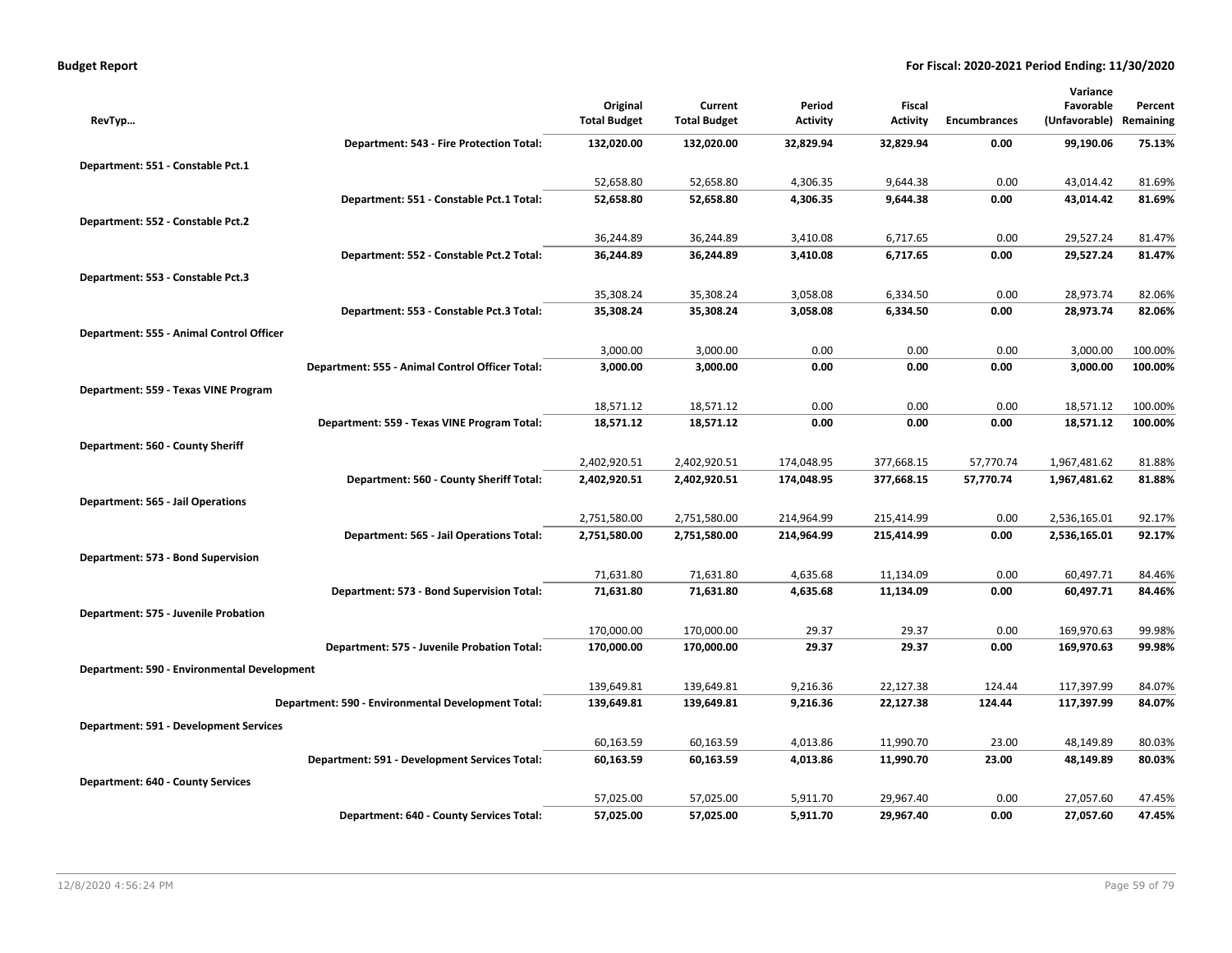|                                                    |                                                                | Original            | Current             | Period          | <b>Fiscal</b>   |                     | Variance<br>Favorable | Percent   |
|----------------------------------------------------|----------------------------------------------------------------|---------------------|---------------------|-----------------|-----------------|---------------------|-----------------------|-----------|
| RevTyp                                             |                                                                | <b>Total Budget</b> | <b>Total Budget</b> | <b>Activity</b> | <b>Activity</b> | <b>Encumbrances</b> | (Unfavorable)         | Remaining |
| Department: 641 - Health Officer                   |                                                                |                     |                     |                 |                 |                     |                       |           |
|                                                    |                                                                | 2,400.00            | 2,400.00            | 200.00          | 400.00          | 0.00                | 2,000.00              | 83.33%    |
|                                                    | Department: 641 - Health Officer Total:                        | 2,400.00            | 2,400.00            | 200.00          | 400.00          | 0.00                | 2,000.00              | 83.33%    |
| Department: 645 - Indigent Health Care             |                                                                |                     |                     |                 |                 |                     |                       |           |
|                                                    |                                                                | 189,386.82          | 189,386.82          | 11,020.36       | 15,899.74       | 0.00                | 173,487.08            | 91.60%    |
|                                                    | Department: 645 - Indigent Health Care Total:                  | 189,386.82          | 189,386.82          | 11,020.36       | 15,899.74       | 0.00                | 173,487.08            | 91.60%    |
| Department: 665 - County Agents                    |                                                                |                     |                     |                 |                 |                     |                       |           |
|                                                    |                                                                | 115,384.39          | 115,384.39          | 6,127.63        | 18,036.08       | 0.00                | 97,348.31             | 84.37%    |
|                                                    | Department: 665 - County Agents Total:                         | 115,384.39          | 115,384.39          | 6,127.63        | 18,036.08       | 0.00                | 97,348.31             | 84.37%    |
| <b>Department: 696 - Donations and Allocations</b> |                                                                |                     |                     |                 |                 |                     |                       |           |
|                                                    |                                                                | 3,000.00            | 3,000.00            | 0.00            | 0.00            | 0.00                | 3,000.00              | 100.00%   |
|                                                    | <b>Department: 696 - Donations and Allocations Total:</b>      | 3,000.00            | 3,000.00            | 0.00            | 0.00            | 0.00                | 3,000.00              | 100.00%   |
|                                                    | <b>Expense Total:</b>                                          | 13,903,281.52       | 13,903,281.52       | 1,004,671.93    | 1,883,815.84    | 98,973.92           | 11,920,491.76         | 85.74%    |
|                                                    | Fund: 100 - General Surplus (Deficit):                         | 0.00                | 0.00                | -212,350.82     | -442.39         | -98,973.92          | $-99,416.31$          | 0.00%     |
| Fund: 110 - Courthouse Security                    |                                                                |                     |                     |                 |                 |                     |                       |           |
| Revenue                                            |                                                                |                     |                     |                 |                 |                     |                       |           |
| 300 - CASH                                         |                                                                | 26,650.00           | 26,650.00           | 0.00            | 0.00            | 0.00                | $-26,650.00$          | 100.00%   |
| 340 - FEES OF OFFICE                               |                                                                | 8,300.00            | 8,300.00            | 0.00            | 0.00            | 0.00                | $-8,300.00$           | 100.00%   |
| 360 - INTEREST EARNINGS                            |                                                                | 50.00               | 50.00               | 0.00            | 0.00            | 0.00                | $-50.00$              | 100.00%   |
|                                                    | <b>Revenue Surplus (Deficit):</b>                              | 35,000.00           | 35,000.00           | 0.00            | 0.00            | 0.00                | $-35,000.00$          | 100.00%   |
| <b>Expense</b>                                     |                                                                |                     |                     |                 |                 |                     |                       |           |
| Department: 541 - Courthouse Security Part-Time    |                                                                |                     |                     |                 |                 |                     |                       |           |
|                                                    |                                                                | 35,000.00           | 35,000.00           | 0.00<br>0.00    | 0.00<br>0.00    | 0.00                | 35,000.00             | 100.00%   |
|                                                    | Department: 541 - Courthouse Security Part-Time Total:         | 35,000.00           | 35,000.00           |                 |                 | 0.00                | 35,000.00             | 100.00%   |
|                                                    | <b>Expense Total:</b>                                          | 35,000.00           | 35,000.00           | 0.00            | 0.00            | 0.00                | 35,000.00             | 100.00%   |
|                                                    | Fund: 110 - Courthouse Security Surplus (Deficit):             | 0.00                | 0.00                | 0.00            | 0.00            | 0.00                | 0.00                  | 0.00%     |
| Fund: 111 - Justice Court Building Security        |                                                                |                     |                     |                 |                 |                     |                       |           |
| Revenue                                            |                                                                |                     |                     |                 |                 |                     |                       |           |
| 300 - CASH                                         |                                                                | 3,650.00            | 3,650.00            | 0.00            | 0.00            | 0.00                | $-3,650.00$           | 100.00%   |
| 370 - MISCELLANEOUS                                |                                                                | 850.00              | 850.00              | 0.00            | 0.00            | 0.00                | $-850.00$             | 100.00%   |
|                                                    | <b>Revenue Surplus (Deficit):</b>                              | 4,500.00            | 4,500.00            | 0.00            | 0.00            | 0.00                | -4,500.00             | 100.00%   |
| <b>Expense</b>                                     |                                                                |                     |                     |                 |                 |                     |                       |           |
| Department: 454 - Justice Ct Bldg Expense          |                                                                |                     |                     |                 |                 |                     |                       |           |
|                                                    |                                                                | 4,500.00            | 4,500.00            | 0.00            | 0.00            | 0.00                | 4,500.00              | 100.00%   |
|                                                    | Department: 454 - Justice Ct Bldg Expense Total:               | 4,500.00            | 4,500.00            | 0.00            | 0.00            | 0.00                | 4,500.00              | 100.00%   |
|                                                    | <b>Expense Total:</b>                                          | 4,500.00            | 4,500.00            | 0.00            | 0.00            | 0.00                | 4,500.00              | 100.00%   |
|                                                    | Fund: 111 - Justice Court Building Security Surplus (Deficit): | 0.00                | 0.00                | 0.00            | 0.00            | 0.00                | 0.00                  | 0.00%     |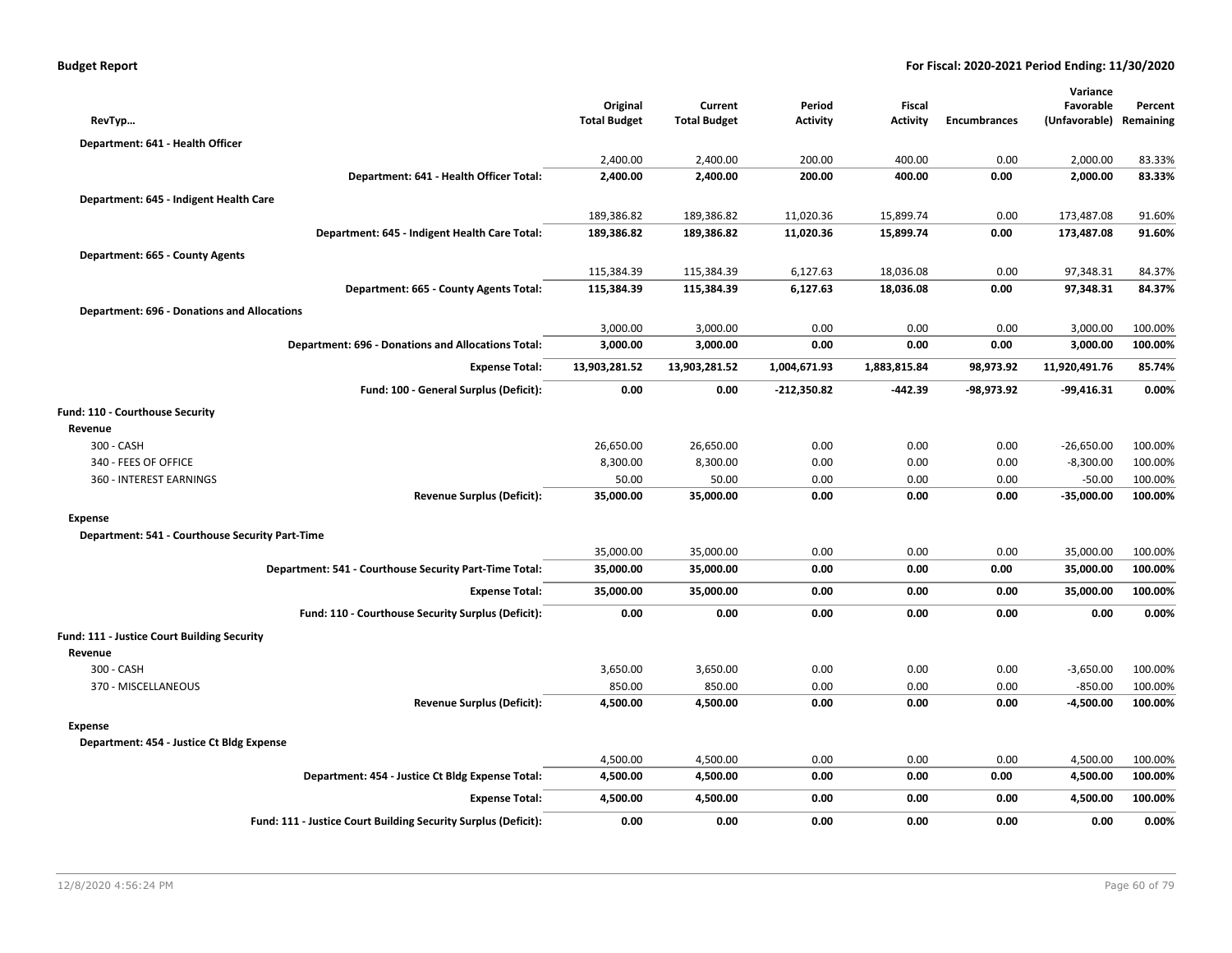|                                                                |                                 |                     |                 |                 |                     | Variance                   |           |
|----------------------------------------------------------------|---------------------------------|---------------------|-----------------|-----------------|---------------------|----------------------------|-----------|
|                                                                | Original<br><b>Total Budget</b> | Current             | Period          | <b>Fiscal</b>   | <b>Encumbrances</b> | Favorable<br>(Unfavorable) | Percent   |
| RevTyp                                                         |                                 | <b>Total Budget</b> | <b>Activity</b> | <b>Activity</b> |                     |                            | Remaining |
| Fund: 120 - County Clerk Vital Statistics                      |                                 |                     |                 |                 |                     |                            |           |
| Revenue                                                        |                                 |                     |                 |                 |                     |                            |           |
| 300 - CASH                                                     | 2,995.00                        | 2,995.00            | 0.00            | 0.00            | 0.00                | $-2,995.00$                | 100.00%   |
| 360 - INTEREST EARNINGS                                        | 5.00                            | 5.00                | 0.00            | 0.00            | 0.00                | $-5.00$                    | 100.00%   |
| 370 - MISCELLANEOUS                                            | 500.00                          | 500.00              | 0.00            | 0.00            | 0.00                | $-500.00$                  | 100.00%   |
| <b>Revenue Surplus (Deficit):</b>                              | 3,500.00                        | 3,500.00            | 0.00            | 0.00            | 0.00                | $-3,500.00$                | 100.00%   |
| <b>Expense</b>                                                 |                                 |                     |                 |                 |                     |                            |           |
| Department: 411 - Vital Stats Expense                          |                                 |                     |                 |                 |                     |                            |           |
|                                                                | 3,500.00                        | 3,500.00            | 0.00            | 0.00            | 0.00                | 3,500.00                   | 100.00%   |
| Department: 411 - Vital Stats Expense Total:                   | 3,500.00                        | 3,500.00            | 0.00            | 0.00            | 0.00                | 3,500.00                   | 100.00%   |
| <b>Expense Total:</b>                                          | 3,500.00                        | 3,500.00            | 0.00            | 0.00            | 0.00                | 3,500.00                   | 100.00%   |
| Fund: 120 - County Clerk Vital Statistics Surplus (Deficit):   | 0.00                            | 0.00                | 0.00            | 0.00            | 0.00                | 0.00                       | 0.00%     |
| Fund: 121 - County Clerk Records Management                    |                                 |                     |                 |                 |                     |                            |           |
| Revenue                                                        |                                 |                     |                 |                 |                     |                            |           |
| 300 - CASH                                                     | 38,139.08                       | 38,139.08           | 0.00            | 0.00            | 0.00                | $-38,139.08$               | 100.00%   |
| 360 - INTEREST EARNINGS                                        | 50.00                           | 50.00               | 0.00            | 0.00            | 0.00                | $-50.00$                   | 100.00%   |
| 370 - MISCELLANEOUS                                            | 57,500.00                       | 57,500.00           | 1,225.00        | 4,432.00        | 0.00                | $-53,068.00$               | 92.29%    |
| <b>Revenue Surplus (Deficit):</b>                              | 95,689.08                       | 95,689.08           | 1,225.00        | 4,432.00        | 0.00                | $-91,257.08$               | 95.37%    |
| <b>Expense</b>                                                 |                                 |                     |                 |                 |                     |                            |           |
| Department: 402 - Co.Clerk Records Mgt. Exp.                   |                                 |                     |                 |                 |                     |                            |           |
|                                                                | 95,689.08                       | 95,689.08           | 7,670.42        | 12,235.47       | 0.00                | 83,453.61                  | 87.21%    |
| Department: 402 - Co.Clerk Records Mgt. Exp. Total:            | 95,689.08                       | 95,689.08           | 7,670.42        | 12,235.47       | 0.00                | 83,453.61                  | 87.21%    |
|                                                                |                                 |                     |                 |                 |                     |                            |           |
| <b>Expense Total:</b>                                          | 95,689.08                       | 95,689.08           | 7,670.42        | 12,235.47       | 0.00                | 83,453.61                  | 87.21%    |
| Fund: 121 - County Clerk Records Management Surplus (Deficit): | 0.00                            | 0.00                | $-6,445.42$     | $-7,803.47$     | 0.00                | -7,803.47                  | 0.00%     |
| Fund: 122 - Chapter 19 Funds                                   |                                 |                     |                 |                 |                     |                            |           |
| Revenue                                                        |                                 |                     |                 |                 |                     |                            |           |
| 330 - GRANTS                                                   | 1,205.96                        | 1,205.96            | 0.00            | 0.00            | 0.00                | $-1,205.96$                | 100.00%   |
| <b>Revenue Surplus (Deficit):</b>                              | 1,205.96                        | 1,205.96            | 0.00            | 0.00            | 0.00                | $-1,205.96$                | 100.00%   |
| <b>Expense</b>                                                 |                                 |                     |                 |                 |                     |                            |           |
| Department: 403 - County Clerk                                 |                                 |                     |                 |                 |                     |                            |           |
|                                                                | 1,205.96                        | 1,205.96            | 0.00            | 0.00            | 0.00                | 1,205.96                   | 100.00%   |
| Department: 403 - County Clerk Total:                          | 1,205.96                        | 1,205.96            | 0.00            | 0.00            | 0.00                | 1,205.96                   | 100.00%   |
| <b>Expense Total:</b>                                          | 1,205.96                        | 1,205.96            | 0.00            | 0.00            | 0.00                | 1,205.96                   | 100.00%   |
| Fund: 122 - Chapter 19 Funds Surplus (Deficit):                | 0.00                            | 0.00                | 0.00            | 0.00            | 0.00                | 0.00                       | 0.00%     |
|                                                                |                                 |                     |                 |                 |                     |                            |           |
| Fund: 123 - Election Equipment Fund<br>Revenue                 |                                 |                     |                 |                 |                     |                            |           |
| 300 - CASH                                                     | 26,000.00                       | 26,000.00           | 0.00            | 0.00            | 0.00                | $-26,000.00$               | 100.00%   |
|                                                                |                                 |                     |                 |                 |                     |                            |           |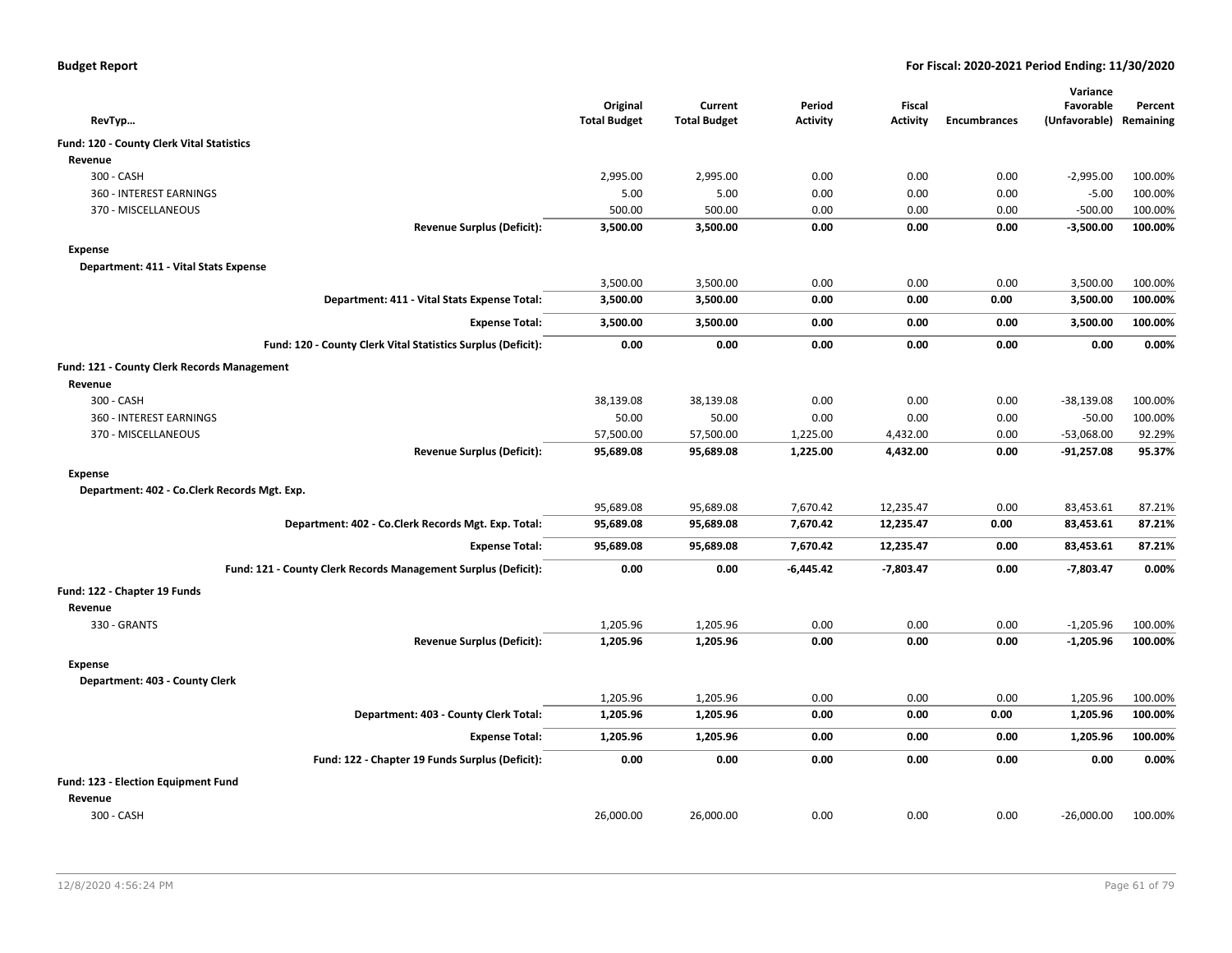|                                                                       |                     |                     |                 |                 |                     | Variance      |           |
|-----------------------------------------------------------------------|---------------------|---------------------|-----------------|-----------------|---------------------|---------------|-----------|
|                                                                       | Original            | Current             | Period          | Fiscal          |                     | Favorable     | Percent   |
| RevTyp                                                                | <b>Total Budget</b> | <b>Total Budget</b> | <b>Activity</b> | <b>Activity</b> | <b>Encumbrances</b> | (Unfavorable) | Remaining |
| 340 - FEES OF OFFICE                                                  | 4,000.00            | 4,000.00            | 0.00            | 0.00            | 0.00                | $-4,000.00$   | 100.00%   |
| <b>Revenue Surplus (Deficit):</b>                                     | 30,000.00           | 30,000.00           | 0.00            | 0.00            | 0.00                | $-30,000.00$  | 100.00%   |
| <b>Expense</b>                                                        |                     |                     |                 |                 |                     |               |           |
| Department: 403 - County Clerk                                        |                     |                     |                 |                 |                     |               |           |
|                                                                       | 30,000.00           | 30,000.00           | 0.00            | 0.00            | 0.00                | 30,000.00     | 100.00%   |
| Department: 403 - County Clerk Total:                                 | 30,000.00           | 30,000.00           | 0.00            | 0.00            | 0.00                | 30,000.00     | 100.00%   |
| <b>Expense Total:</b>                                                 | 30,000.00           | 30,000.00           | 0.00            | 0.00            | 0.00                | 30,000.00     | 100.00%   |
| Fund: 123 - Election Equipment Fund Surplus (Deficit):                | 0.00                | 0.00                | 0.00            | 0.00            | 0.00                | 0.00          | 0.00%     |
| Fund: 125 - County Clerk Co.& Dist.CourtTechnology                    |                     |                     |                 |                 |                     |               |           |
| Revenue                                                               |                     |                     |                 |                 |                     |               |           |
| 370 - MISCELLANEOUS                                                   | 600.00              | 600.00              | 0.00            | 0.00            | 0.00                | $-600.00$     | 100.00%   |
| <b>Revenue Surplus (Deficit):</b>                                     | 600.00              | 600.00              | 0.00            | 0.00            | 0.00                | $-600.00$     | 100.00%   |
| <b>Expense</b>                                                        |                     |                     |                 |                 |                     |               |           |
| Department: 440 - Technology Equipment                                |                     |                     |                 |                 |                     |               |           |
|                                                                       | 600.00              | 600.00              | 0.00            | 0.00            | 0.00                | 600.00        | 100.00%   |
| Department: 440 - Technology Equipment Total:                         | 600.00              | 600.00              | 0.00            | 0.00            | 0.00                | 600.00        | 100.00%   |
| <b>Expense Total:</b>                                                 | 600.00              | 600.00              | 0.00            | 0.00            | 0.00                | 600.00        | 100.00%   |
| Fund: 125 - County Clerk Co.& Dist.CourtTechnology Surplus (Deficit): | 0.00                | 0.00                | 0.00            | 0.00            | 0.00                | 0.00          | 0.00%     |
| Fund: 127 - County Clerk Records Archive                              |                     |                     |                 |                 |                     |               |           |
| Revenue                                                               |                     |                     |                 |                 |                     |               |           |
| 300 - CASH                                                            | 50,000.00           | 50,000.00           | 0.00            | 0.00            | 0.00                | $-50,000.00$  | 100.00%   |
| 370 - MISCELLANEOUS                                                   | 90,000.00           | 90,000.00           | 0.00            | 0.00            | 0.00                | $-90,000.00$  | 100.00%   |
| <b>Revenue Surplus (Deficit):</b>                                     | 140,000.00          | 140,000.00          | 0.00            | 0.00            | 0.00                | $-140,000.00$ | 100.00%   |
| <b>Expense</b>                                                        |                     |                     |                 |                 |                     |               |           |
| Department: 403 - County Clerk                                        |                     |                     |                 |                 |                     |               |           |
|                                                                       | 140,000.00          | 140,000.00          | 0.00            | 0.00            | 0.00                | 140,000.00    | 100.00%   |
| Department: 403 - County Clerk Total:                                 | 140,000.00          | 140,000.00          | 0.00            | 0.00            | 0.00                | 140,000.00    | 100.00%   |
| <b>Expense Total:</b>                                                 | 140,000.00          | 140,000.00          | 0.00            | 0.00            | 0.00                | 140,000.00    | 100.00%   |
| Fund: 127 - County Clerk Records Archive Surplus (Deficit):           | 0.00                | 0.00                | 0.00            | 0.00            | 0.00                | 0.00          | 0.00%     |
| Fund: 130 - Bail Bond Trust Fund                                      |                     |                     |                 |                 |                     |               |           |
| Revenue                                                               |                     |                     |                 |                 |                     |               |           |
| 345 - BONDS                                                           | 7,000.00            | 7,000.00            | 465.00          | 675.00          | 0.00                | $-6,325.00$   | 90.36%    |
| <b>Revenue Surplus (Deficit):</b>                                     | 7,000.00            | 7,000.00            | 465.00          | 675.00          | 0.00                | $-6,325.00$   | 90.36%    |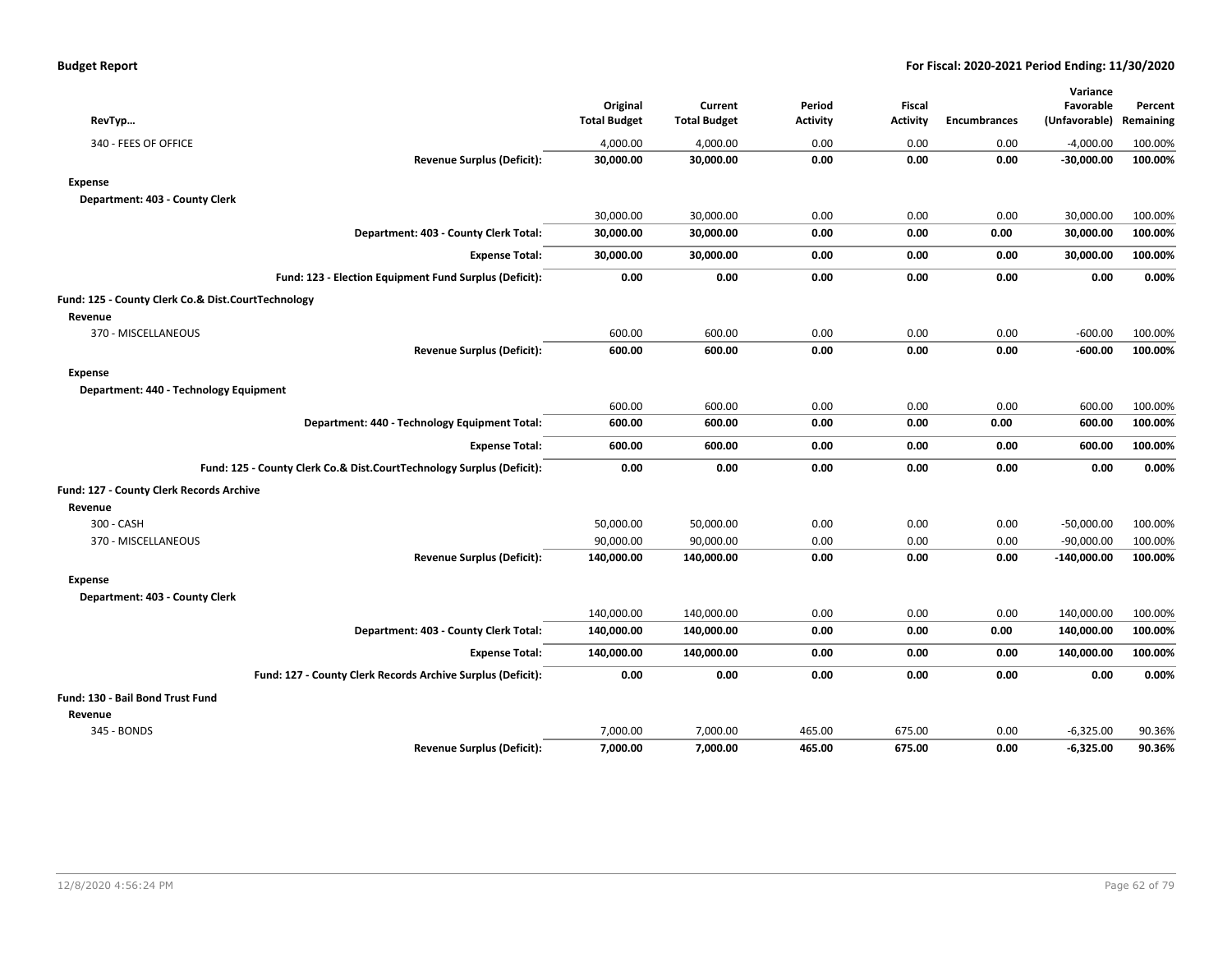| RevTyp                                                        | Original<br><b>Total Budget</b> | Current<br><b>Total Budget</b> | Period<br><b>Activity</b> | Fiscal<br><b>Activity</b> | <b>Encumbrances</b> | Variance<br>Favorable<br>(Unfavorable) Remaining | Percent |
|---------------------------------------------------------------|---------------------------------|--------------------------------|---------------------------|---------------------------|---------------------|--------------------------------------------------|---------|
| <b>Expense</b>                                                |                                 |                                |                           |                           |                     |                                                  |         |
| Department: 498 - Bail Bond Fee Expense                       |                                 |                                |                           |                           |                     |                                                  |         |
|                                                               | 7,000.00                        | 7,000.00                       | 0.00                      | 0.00                      | 0.00                | 7,000.00                                         | 100.00% |
| Department: 498 - Bail Bond Fee Expense Total:                | 7,000.00                        | 7,000.00                       | 0.00                      | 0.00                      | 0.00                | 7,000.00                                         | 100.00% |
| <b>Expense Total:</b>                                         | 7,000.00                        | 7,000.00                       | 0.00                      | 0.00                      | 0.00                | 7,000.00                                         | 100.00% |
| Fund: 130 - Bail Bond Trust Fund Surplus (Deficit):           | 0.00                            | 0.00                           | 465.00                    | 675.00                    | 0.00                | 675.00                                           | 0.00%   |
| Fund: 160 - County Judge Excess Supplement                    |                                 |                                |                           |                           |                     |                                                  |         |
| Revenue                                                       |                                 |                                |                           |                           |                     |                                                  |         |
| 300 - CASH                                                    | 2,700.00                        | 2,700.00                       | 0.00                      | 0.00                      | 0.00                | $-2,700.00$                                      | 100.00% |
| <b>Revenue Surplus (Deficit):</b>                             | 2,700.00                        | 2,700.00                       | 0.00                      | 0.00                      | 0.00                | $-2,700.00$                                      | 100.00% |
| <b>Expense</b>                                                |                                 |                                |                           |                           |                     |                                                  |         |
| Department: 452 - Excess Supplement County Judge              |                                 |                                |                           |                           |                     |                                                  |         |
|                                                               | 2,700.00                        | 2,700.00                       | 42.80                     | 42.80                     | 0.00                | 2,657.20                                         | 98.41%  |
| Department: 452 - Excess Supplement County Judge Total:       | 2,700.00                        | 2,700.00                       | 42.80                     | 42.80                     | 0.00                | 2,657.20                                         | 98.41%  |
| <b>Expense Total:</b>                                         | 2,700.00                        | 2,700.00                       | 42.80                     | 42.80                     | 0.00                | 2,657.20                                         | 98.41%  |
| Fund: 160 - County Judge Excess Supplement Surplus (Deficit): | 0.00                            | 0.00                           | -42.80                    | $-42.80$                  | 0.00                | $-42.80$                                         | 0.00%   |
| Fund: 161 - Probate Judges Education                          |                                 |                                |                           |                           |                     |                                                  |         |
| Revenue                                                       |                                 |                                |                           |                           |                     |                                                  |         |
| 300 - CASH                                                    | 1,450.00                        | 1,450.00                       | 0.00                      | 0.00                      | 0.00                | $-1,450.00$                                      | 100.00% |
| 340 - FEES OF OFFICE                                          | 150.00                          | 150.00                         | 0.00                      | 0.00                      | 0.00                | $-150.00$                                        | 100.00% |
| <b>Revenue Surplus (Deficit):</b>                             | 1,600.00                        | 1,600.00                       | 0.00                      | 0.00                      | 0.00                | $-1,600.00$                                      | 100.00% |
| <b>Expense</b>                                                |                                 |                                |                           |                           |                     |                                                  |         |
| Department: 412 - Probate Judges Expense                      |                                 |                                |                           |                           |                     |                                                  |         |
|                                                               | 1,600.00                        | 1,600.00                       | 0.00                      | 0.00                      | 0.00                | 1,600.00                                         | 100.00% |
| Department: 412 - Probate Judges Expense Total:               | 1,600.00                        | 1,600.00                       | 0.00                      | 0.00                      | 0.00                | 1,600.00                                         | 100.00% |
| <b>Expense Total:</b>                                         | 1,600.00                        | 1,600.00                       | 0.00                      | 0.00                      | 0.00                | 1,600.00                                         | 100.00% |
| Fund: 161 - Probate Judges Education Surplus (Deficit):       | 0.00                            | 0.00                           | 0.00                      | 0.00                      | 0.00                | 0.00                                             | 0.00%   |
| Fund: 190 - District Clerk Records Management                 |                                 |                                |                           |                           |                     |                                                  |         |
| Revenue                                                       |                                 |                                |                           |                           |                     |                                                  |         |
| 300 - CASH                                                    | 7,088.49                        | 7,088.49                       | 0.00                      | 0.00                      | 0.00                | $-7,088.49$                                      | 100.00% |
| 360 - INTEREST EARNINGS                                       | 15.00                           | 15.00                          | 0.00                      | 0.00                      | 0.00                | $-15.00$                                         | 100.00% |
| 370 - MISCELLANEOUS                                           | 2,500.00                        | 2,500.00                       | 0.00                      | 0.00                      | 0.00                | $-2,500.00$                                      | 100.00% |
| <b>Revenue Surplus (Deficit):</b>                             | 9,603.49                        | 9,603.49                       | 0.00                      | 0.00                      | 0.00                | $-9,603.49$                                      | 100.00% |
| <b>Expense</b>                                                |                                 |                                |                           |                           |                     |                                                  |         |
| Department: 450 - District Clerk                              |                                 |                                |                           |                           |                     |                                                  |         |
|                                                               | 9,603.49                        | 9,603.49                       | 740.71                    | 1,761.93                  | 0.00                | 7,841.56                                         | 81.65%  |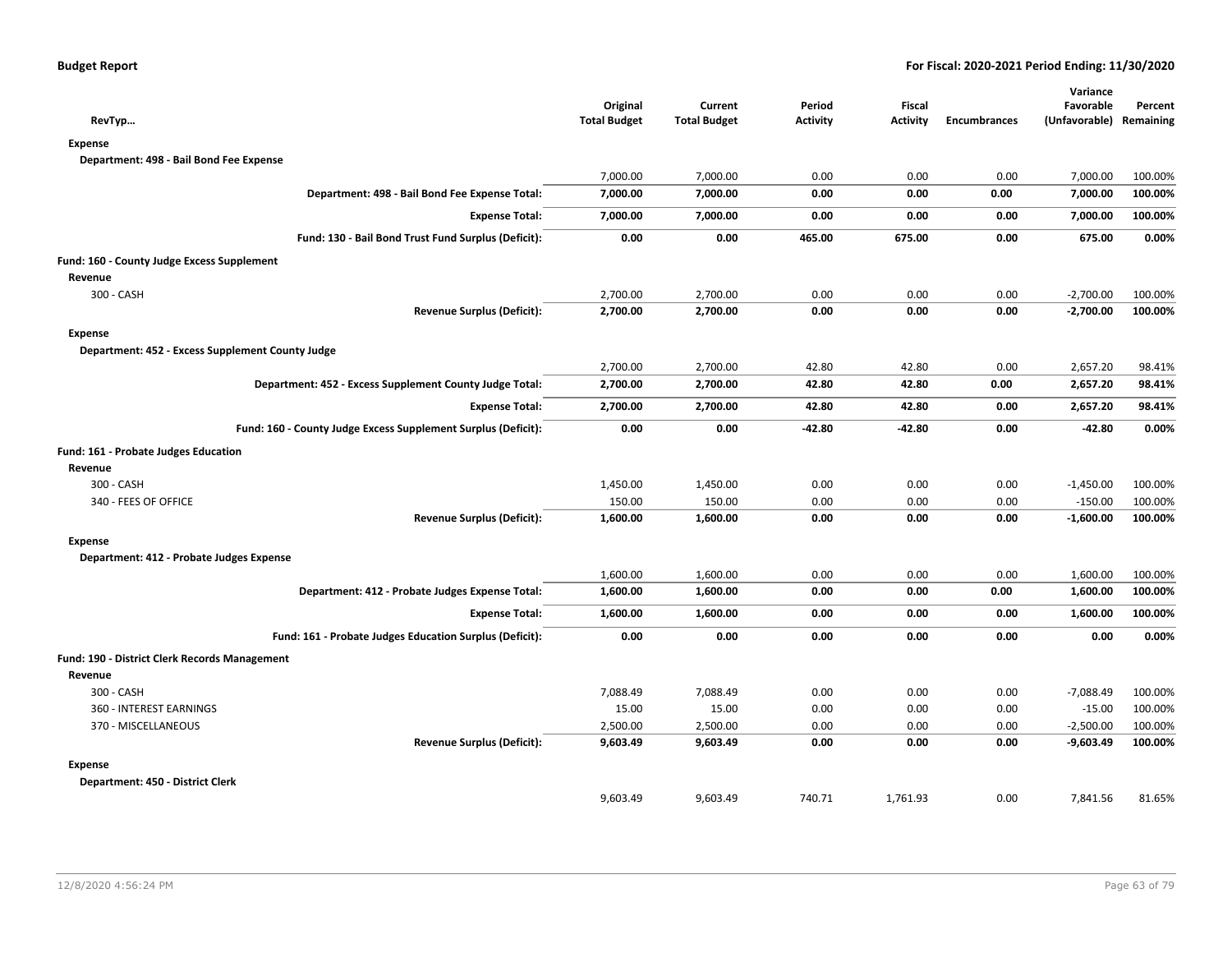| RevTyp                                                                   |                                   | Original<br><b>Total Budget</b> | Current<br><b>Total Budget</b> | Period<br><b>Activity</b> | Fiscal<br><b>Activity</b> | <b>Encumbrances</b> | Variance<br>Favorable<br>(Unfavorable) | Percent<br>Remaining |
|--------------------------------------------------------------------------|-----------------------------------|---------------------------------|--------------------------------|---------------------------|---------------------------|---------------------|----------------------------------------|----------------------|
| Department: 450 - District Clerk Total:                                  |                                   | 9,603.49                        | 9,603.49                       | 740.71                    | 1,761.93                  | 0.00                | 7,841.56                               | 81.65%               |
|                                                                          | <b>Expense Total:</b>             | 9,603.49                        | 9,603.49                       | 740.71                    | 1,761.93                  | 0.00                | 7,841.56                               | 81.65%               |
| Fund: 190 - District Clerk Records Management Surplus (Deficit):         |                                   | 0.00                            | 0.00                           | $-740.71$                 | $-1,761.93$               | 0.00                | $-1,761.93$                            | 0.00%                |
| <b>Fund: 191 - District Court Records Archive</b>                        |                                   |                                 |                                |                           |                           |                     |                                        |                      |
| Revenue                                                                  |                                   |                                 |                                |                           |                           |                     |                                        |                      |
| 300 - CASH                                                               |                                   | 25,000.00                       | 25,000.00                      | 0.00                      | 0.00                      | 0.00                | $-25,000.00$                           | 100.00%              |
| 370 - MISCELLANEOUS                                                      |                                   | 4,000.00                        | 4,000.00                       | 0.00                      | 0.00                      | 0.00                | $-4,000.00$                            | 100.00%              |
|                                                                          | <b>Revenue Surplus (Deficit):</b> | 29,000.00                       | 29,000.00                      | 0.00                      | 0.00                      | 0.00                | $-29,000.00$                           | 100.00%              |
| <b>Expense</b>                                                           |                                   |                                 |                                |                           |                           |                     |                                        |                      |
| Department: 450 - District Clerk                                         |                                   |                                 |                                |                           |                           |                     |                                        |                      |
|                                                                          |                                   | 29,000.00                       | 29,000.00                      | 0.00                      | 0.00                      | 0.00                | 29,000.00                              | 100.00%              |
| Department: 450 - District Clerk Total:                                  |                                   | 29,000.00                       | 29,000.00                      | 0.00                      | 0.00                      | 0.00                | 29,000.00                              | 100.00%              |
|                                                                          | <b>Expense Total:</b>             | 29,000.00                       | 29,000.00                      | 0.00                      | 0.00                      | 0.00                | 29,000.00                              | 100.00%              |
| Fund: 191 - District Court Records Archive Surplus (Deficit):            |                                   | 0.00                            | 0.00                           | 0.00                      | 0.00                      | 0.00                | 0.00                                   | 0.00%                |
| Fund: 192 - District Clerk Co.& Dist.Court Technology<br>Revenue         |                                   |                                 |                                |                           |                           |                     |                                        |                      |
| 300 - CASH                                                               |                                   | 3,000.00                        | 3,000.00                       | 0.00                      | 0.00                      | 0.00                | $-3,000.00$                            | 100.00%              |
|                                                                          | <b>Revenue Surplus (Deficit):</b> | 3,000.00                        | 3,000.00                       | 0.00                      | 0.00                      | 0.00                | $-3,000.00$                            | 100.00%              |
| <b>Expense</b>                                                           |                                   |                                 |                                |                           |                           |                     |                                        |                      |
| Department: 440 - Technology Equipment                                   |                                   |                                 |                                |                           |                           |                     |                                        |                      |
|                                                                          |                                   | 3,000.00                        | 3,000.00                       | 0.00                      | 0.00                      | 0.00                | 3,000.00                               | 100.00%              |
| Department: 440 - Technology Equipment Total:                            |                                   | 3,000.00                        | 3,000.00                       | 0.00                      | 0.00                      | 0.00                | 3,000.00                               | 100.00%              |
|                                                                          | <b>Expense Total:</b>             | 3,000.00                        | 3,000.00                       | 0.00                      | 0.00                      | 0.00                | 3,000.00                               | 100.00%              |
| Fund: 192 - District Clerk Co.& Dist.Court Technology Surplus (Deficit): |                                   | 0.00                            | 0.00                           | 0.00                      | 0.00                      | 0.00                | 0.00                                   | 0.00%                |
| <b>Fund: 193 - District Clerk Court Records Preservation</b><br>Revenue  |                                   |                                 |                                |                           |                           |                     |                                        |                      |
| 300 - CASH                                                               |                                   | 35,000.00                       | 35,000.00                      | 0.00                      | 0.00                      | 0.00                | $-35,000.00$                           | 100.00%              |
|                                                                          | <b>Revenue Surplus (Deficit):</b> | 35,000.00                       | 35,000.00                      | 0.00                      | 0.00                      | 0.00                | $-35,000.00$                           | 100.00%              |
| <b>Expense</b><br>Department: 545 - District Clerk Records Pres.Equip.   |                                   |                                 |                                |                           |                           |                     |                                        |                      |
|                                                                          |                                   | 35,000.00                       | 35,000.00                      | 0.00                      | 0.00                      | 0.00                | 35,000.00                              | 100.00%              |
| Department: 545 - District Clerk Records Pres. Equip. Total:             |                                   | 35,000.00                       | 35,000.00                      | 0.00                      | 0.00                      | 0.00                | 35,000.00                              | 100.00%              |
|                                                                          | <b>Expense Total:</b>             | 35,000.00                       | 35,000.00                      | 0.00                      | 0.00                      | 0.00                | 35,000.00                              | 100.00%              |
| Fund: 193 - District Clerk Court Records Preservation Surplus (Deficit): |                                   | 0.00                            | 0.00                           | 0.00                      | 0.00                      | 0.00                | 0.00                                   | 0.00%                |
| <b>Fund: 200 - County Offices Records Mangement</b>                      |                                   |                                 |                                |                           |                           |                     |                                        |                      |
| Revenue                                                                  |                                   |                                 |                                |                           |                           |                     |                                        |                      |
| 300 - CASH                                                               |                                   | 6,737.24                        | 6,737.24                       | 0.00                      | 0.00                      | 0.00                | $-6,737.24$                            | 100.00%              |
|                                                                          |                                   |                                 |                                |                           |                           |                     |                                        |                      |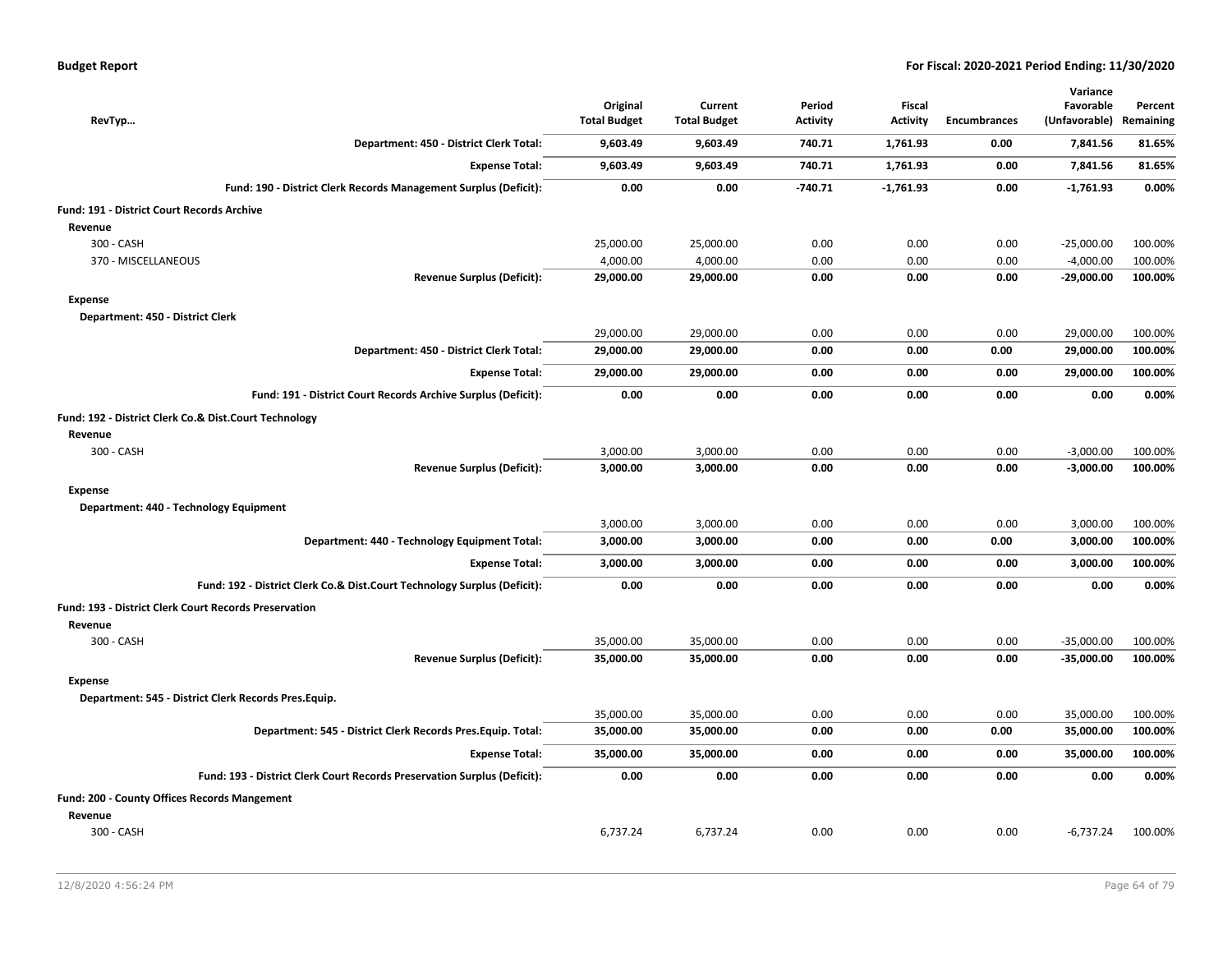| RevTyp                                                          | Original<br><b>Total Budget</b> | Current<br><b>Total Budget</b> | Period<br><b>Activity</b> | <b>Fiscal</b><br><b>Activity</b> | <b>Encumbrances</b> | Variance<br>Favorable<br>(Unfavorable) | Percent<br>Remaining |
|-----------------------------------------------------------------|---------------------------------|--------------------------------|---------------------------|----------------------------------|---------------------|----------------------------------------|----------------------|
| 360 - INTEREST EARNINGS                                         | 50.00                           | 50.00                          | 0.00                      | 0.00                             | 0.00                | $-50.00$                               | 100.00%              |
| 370 - MISCELLANEOUS                                             | 15,000.00                       | 15,000.00                      | 0.00                      | 0.00                             | 0.00                | $-15,000.00$                           | 100.00%              |
| <b>Revenue Surplus (Deficit):</b>                               | 21,787.24                       | 21,787.24                      | 0.00                      | 0.00                             | 0.00                | $-21,787.24$                           | 100.00%              |
| <b>Expense</b>                                                  |                                 |                                |                           |                                  |                     |                                        |                      |
| Department: 449 - Co. Office Records Mgt.                       |                                 |                                |                           |                                  |                     |                                        |                      |
|                                                                 | 10,300.00                       | 10,300.00                      | 1,171.03                  | 1,760.05                         | 0.00                | 8,539.95                               | 82.91%               |
| Department: 449 - Co. Office Records Mgt. Total:                | 10,300.00                       | 10,300.00                      | 1,171.03                  | 1,760.05                         | 0.00                | 8,539.95                               | 82.91%               |
| Department: 999 - Undesignated Conversion                       |                                 |                                |                           |                                  |                     |                                        |                      |
|                                                                 | 11,487.24                       | 11,487.24                      | 0.00                      | 0.00                             | 0.00                | 11,487.24                              | 100.00%              |
| Department: 999 - Undesignated Conversion Total:                | 11,487.24                       | 11,487.24                      | 0.00                      | 0.00                             | 0.00                | 11,487.24                              | 100.00%              |
| <b>Expense Total:</b>                                           | 21,787.24                       | 21,787.24                      | 1,171.03                  | 1,760.05                         | 0.00                | 20,027.19                              | 91.92%               |
| Fund: 200 - County Offices Records Mangement Surplus (Deficit): | 0.00                            | 0.00                           | $-1,171.03$               | $-1,760.05$                      | 0.00                | $-1,760.05$                            | 0.00%                |
| Fund: 210 - Road & Bridge #1                                    |                                 |                                |                           |                                  |                     |                                        |                      |
| Revenue                                                         |                                 |                                |                           |                                  |                     |                                        |                      |
| 300 - CASH                                                      | 66,657.62                       | 66,657.62                      | 0.00                      | 0.00                             | 0.00                | $-66,657.62$                           | 100.00%              |
| 310 - PROPERTY TAXES                                            | 557,378.68                      | 557,378.68                     | 35,194.00                 | 54,366.91                        | 0.00                | $-503,011.77$                          | 90.25%               |
| 318 - OTHER TAXES                                               | 52,017.67                       | 52,017.67                      | 6,860.08                  | 12,184.62                        | 0.00                | $-39,833.05$                           | 76.58%               |
| 321 - FEES OF TAX COLLECTOR                                     | 140,000.00                      | 140,000.00                     | 3,368.82                  | 8,645.21                         | 0.00                | $-131,354.79$                          | 93.82%               |
| 350 - FINES                                                     | 24,500.00                       | 24,500.00                      | 0.00                      | 0.00                             | 0.00                | $-24,500.00$                           | 100.00%              |
| 360 - INTEREST EARNINGS                                         | 500.00                          | 500.00                         | 0.00                      | 2.10                             | 0.00                | -497.90                                | 99.58%               |
| 364 - SALE OF ASSETS LAND/BUILDING                              | 1,000.00                        | 1,000.00                       | 0.00                      | 0.00                             | 0.00                | $-1,000.00$                            | 100.00%              |
| 370 - MISCELLANEOUS                                             | 34,000.00                       | 34,000.00                      | 500.00                    | 19,317.88                        | 0.00                | $-14,682.12$                           | 43.18%               |
| <b>Revenue Surplus (Deficit):</b>                               | 876,053.97                      | 876,053.97                     | 45,922.90                 | 94,516.72                        | 0.00                | $-781,537.25$                          | 89.21%               |
| <b>Expense</b>                                                  |                                 |                                |                           |                                  |                     |                                        |                      |
| Department: 621 - Road & Bridge 1                               |                                 |                                |                           |                                  |                     |                                        |                      |
|                                                                 | 860,096.29                      | 860,096.29                     | 70,135.75                 | 112,813.80                       | 0.00                | 747,282.49                             | 86.88%               |
| Department: 621 - Road & Bridge 1 Total:                        | 860,096.29                      | 860,096.29                     | 70,135.75                 | 112,813.80                       | 0.00                | 747,282.49                             | 86.88%               |
| Department: 625 - Administrative Office R&B                     |                                 |                                |                           |                                  |                     |                                        |                      |
|                                                                 | 15,957.68                       | 15,957.68                      | 1,179.98                  | 2,830.14                         | 0.00                | 13,127.54                              | 82.26%               |
| Department: 625 - Administrative Office R&B Total:              | 15,957.68                       | 15,957.68                      | 1,179.98                  | 2,830.14                         | 0.00                | 13,127.54                              | 82.26%               |
| <b>Expense Total:</b>                                           | 876,053.97                      | 876,053.97                     | 71,315.73                 | 115,643.94                       | 0.00                | 760,410.03                             | 86.80%               |
| Fund: 210 - Road & Bridge #1 Surplus (Deficit):                 | 0.00                            | 0.00                           | $-25,392.83$              | $-21,127.22$                     | 0.00                | $-21,127.22$                           | 0.00%                |
| Fund: 220 - Road & Bridge #2                                    |                                 |                                |                           |                                  |                     |                                        |                      |
| Revenue                                                         |                                 |                                |                           |                                  |                     |                                        |                      |
| 300 - CASH                                                      | 150,609.92                      | 150,609.92                     | 0.00                      | 0.00                             | 0.00                | $-150,609.92$                          | 100.00%              |
| 310 - PROPERTY TAXES                                            | 649,623.64                      | 649,623.64                     | 41,003.41                 | 63,341.16                        | 0.00                | $-586,282.48$                          | 90.25%               |
| 318 - OTHER TAXES                                               | 64,603.02                       | 64,603.02                      | 7,989.15                  | 14,190.03                        | 0.00                | $-50,412.99$                           | 78.04%               |
| 321 - FEES OF TAX COLLECTOR                                     | 167,000.00                      | 167,000.00                     | 3,924.22                  | 10,070.50                        | 0.00                | $-156,929.50$                          | 93.97%               |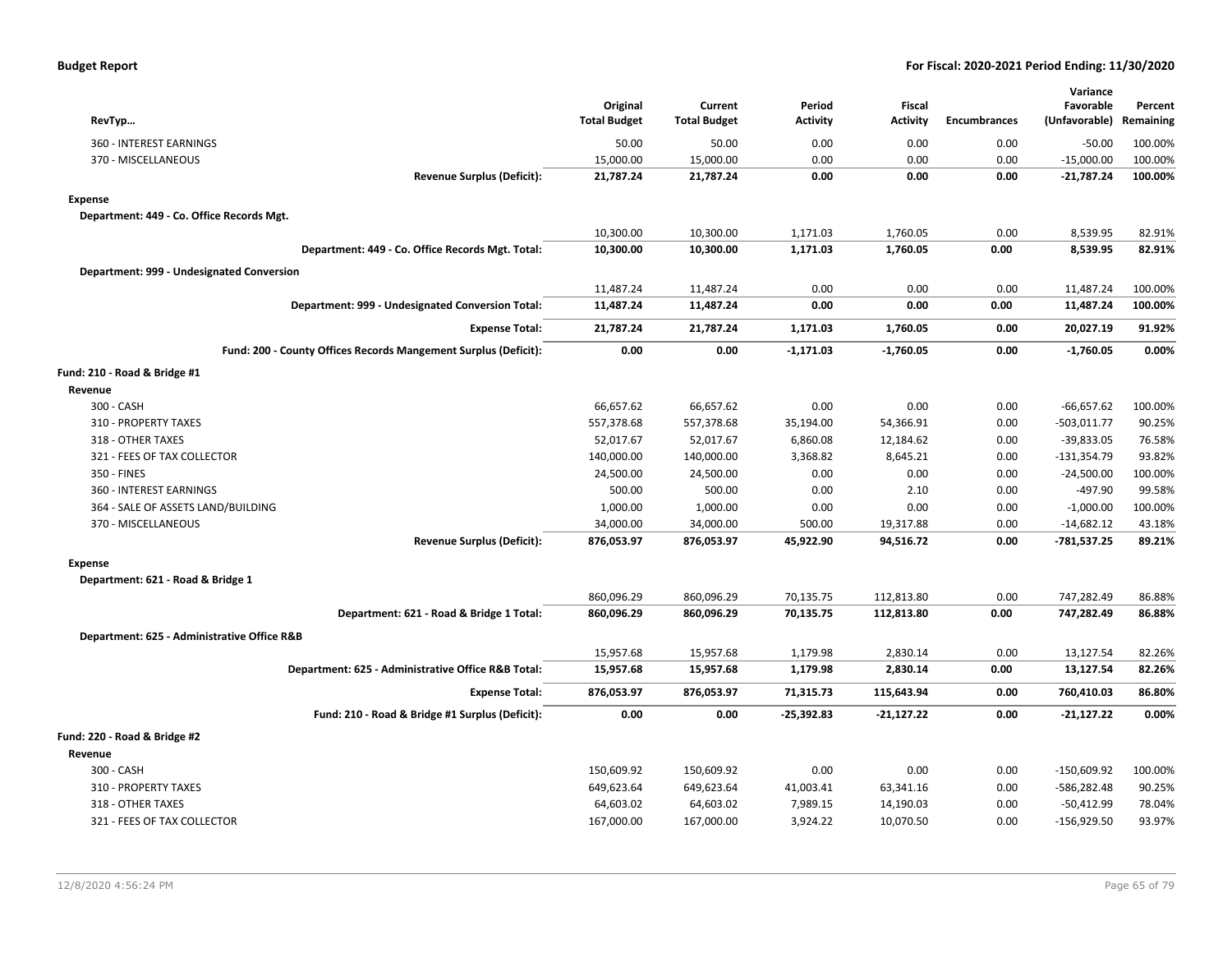| <b>Budget Report</b> |  |
|----------------------|--|
|----------------------|--|

| RevTyp                                                               | Original<br><b>Total Budget</b> | Current<br><b>Total Budget</b> | Period<br><b>Activity</b> | Fiscal<br>Activity | <b>Encumbrances</b> | Variance<br>Favorable<br>(Unfavorable) | Percent<br>Remaining |
|----------------------------------------------------------------------|---------------------------------|--------------------------------|---------------------------|--------------------|---------------------|----------------------------------------|----------------------|
| 350 - FINES                                                          | 30,000.00                       | 30,000.00                      | 0.00                      | 0.00               | 0.00                | $-30,000.00$                           | 100.00%              |
| 360 - INTEREST EARNINGS                                              | 3,000.00                        | 3,000.00                       | 0.00                      | 29.72              | 0.00                | $-2,970.28$                            | 99.01%               |
| 364 - SALE OF ASSETS LAND/BUILDING                                   | 4,000.00                        | 4,000.00                       | 0.00                      | 0.00               | 0.00                | $-4,000.00$                            | 100.00%              |
| 370 - MISCELLANEOUS                                                  | 39,800.00                       | 39,800.00                      | 95.00                     | 22,720.94          | 0.00                | $-17,079.06$                           | 42.91%               |
| <b>Revenue Surplus (Deficit):</b>                                    | 1,108,636.58                    | 1,108,636.58                   | 53,011.78                 | 110,352.35         | 0.00                | -998,284.23                            | 90.05%               |
| <b>Expense</b>                                                       |                                 |                                |                           |                    |                     |                                        |                      |
| Department: 509 - Contingency                                        |                                 |                                |                           |                    |                     |                                        |                      |
|                                                                      | 10,000.00                       | 10,000.00                      | 0.00                      | 0.00               | 0.00                | 10,000.00                              | 100.00%              |
| Department: 509 - Contingency Total:                                 | 10,000.00                       | 10,000.00                      | 0.00                      | 0.00               | 0.00                | 10,000.00                              | 100.00%              |
| Department: 622 - Road & Bridge 2                                    |                                 |                                |                           |                    |                     |                                        |                      |
|                                                                      | 1,082,678.90                    | 1,082,678.90                   | 120,145.08                | 184,722.12         | 13,440.76           | 884,516.02                             | 81.70%               |
| Department: 622 - Road & Bridge 2 Total:                             | 1,082,678.90                    | 1,082,678.90                   | 120,145.08                | 184,722.12         | 13,440.76           | 884,516.02                             | 81.70%               |
|                                                                      |                                 |                                |                           |                    |                     |                                        |                      |
| Department: 625 - Administrative Office R&B                          | 15,957.68                       | 15,957.68                      | 1,179.98                  | 2,830.14           | 0.00                | 13,127.54                              | 82.26%               |
| Department: 625 - Administrative Office R&B Total:                   | 15,957.68                       | 15,957.68                      | 1,179.98                  | 2,830.14           | 0.00                | 13,127.54                              | 82.26%               |
|                                                                      |                                 |                                |                           |                    |                     |                                        |                      |
| <b>Expense Total:</b>                                                | 1,108,636.58                    | 1,108,636.58                   | 121,325.06                | 187,552.26         | 13,440.76           | 907,643.56                             | 81.87%               |
| Fund: 220 - Road & Bridge #2 Surplus (Deficit):                      | 0.00                            | 0.00                           | $-68,313.28$              | $-77,199.91$       | $-13,440.76$        | $-90,640.67$                           | 0.00%                |
| Fund: 221 - Raw Water Pipeline Road and Bridge #2                    |                                 |                                |                           |                    |                     |                                        |                      |
| Revenue                                                              |                                 |                                |                           |                    |                     |                                        |                      |
| 325 - RAW WATER PIPELINE                                             | 0.00                            | 12,000.00                      | 0.00                      | 12,000.00          | 0.00                | 0.00                                   | 0.00%                |
| <b>Revenue Surplus (Deficit):</b>                                    | 0.00                            | 12,000.00                      | 0.00                      | 12,000.00          | 0.00                | 0.00                                   | 0.00%                |
| <b>Expense</b>                                                       |                                 |                                |                           |                    |                     |                                        |                      |
| Department: 622 - Road & Bridge 2                                    |                                 |                                |                           |                    |                     |                                        |                      |
|                                                                      | 0.00                            | 12,000.00                      | 0.00                      | 0.00               | 0.00                | 12,000.00                              | 100.00%              |
| Department: 622 - Road & Bridge 2 Total:                             | 0.00                            | 12,000.00                      | 0.00                      | 0.00               | 0.00                | 12,000.00                              | 100.00%              |
| <b>Expense Total:</b>                                                | 0.00                            | 12,000.00                      | 0.00                      | 0.00               | 0.00                | 12,000.00                              | 100.00%              |
| Fund: 221 - Raw Water Pipeline Road and Bridge #2 Surplus (Deficit): | 0.00                            | 0.00                           | 0.00                      | 12,000.00          | 0.00                | 12,000.00                              | 0.00%                |
| Fund: 230 - Road & Bridge #3                                         |                                 |                                |                           |                    |                     |                                        |                      |
| Revenue                                                              |                                 |                                |                           |                    |                     |                                        |                      |
| 310 - PROPERTY TAXES                                                 | 972,335.46                      | 972,335.46                     | 61,501.20                 | 95,005.69          | 0.00                | -877,329.77                            | 90.23%               |
| 318 - OTHER TAXES                                                    | 92,904.53                       | 92,904.53                      | 11,985.26                 | 21,287.77          | 0.00                | $-71,616.76$                           | 77.09%               |
| 321 - FEES OF TAX COLLECTOR                                          | 220,000.00                      | 220,000.00                     | 5,886.33                  | 15,105.76          | 0.00                | -204,894.24                            | 93.13%               |
| 350 - FINES                                                          | 30,400.00                       | 30,400.00                      | 0.00                      | 0.00               | 0.00                | $-30,400.00$                           | 100.00%              |
| 360 - INTEREST EARNINGS                                              | 4,000.00                        | 4,000.00                       | 0.00                      | 70.42              | 0.00                | $-3,929.58$                            | 98.24%               |
| 364 - SALE OF ASSETS LAND/BUILDING                                   | 5,000.00                        | 5,000.00                       | 0.00                      | 0.00               | 0.00                | $-5,000.00$                            | 100.00%              |
| 370 - MISCELLANEOUS                                                  | 47,369.88                       | 47,369.88                      | 801.63                    | 34,157.28          | 0.00                | $-13,212.60$                           | 27.89%               |
| <b>Revenue Surplus (Deficit):</b>                                    | 1,372,009.87                    | 1,372,009.87                   | 80,174.42                 | 165,626.92         | 0.00                | $-1,206,382.95$                        | 87.93%               |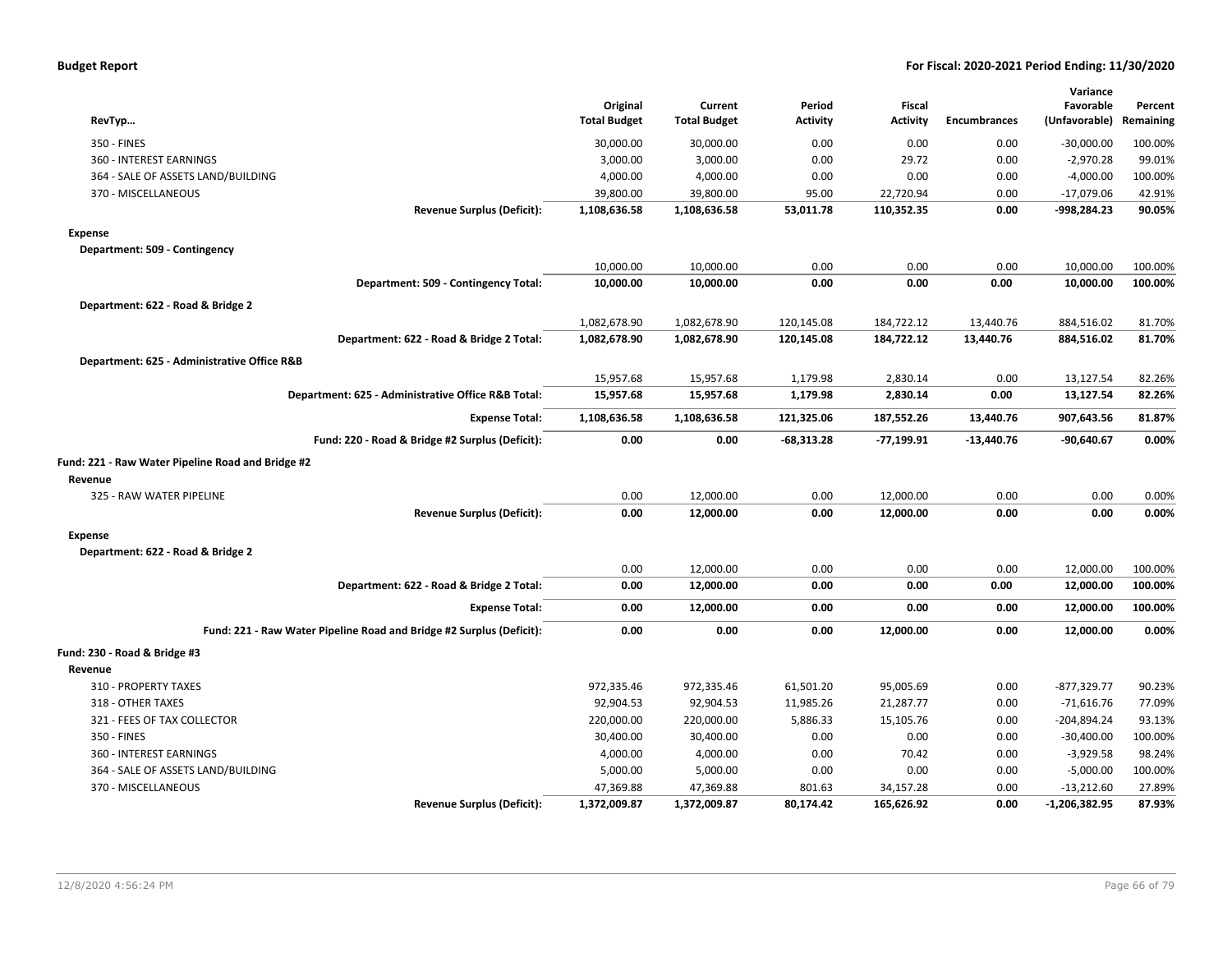| RevTyp                                                                   | Original<br><b>Total Budget</b> | Current<br><b>Total Budget</b> | Period<br>Activity | Fiscal<br>Activity | <b>Encumbrances</b> | Variance<br>Favorable<br>(Unfavorable) | Percent<br>Remaining |
|--------------------------------------------------------------------------|---------------------------------|--------------------------------|--------------------|--------------------|---------------------|----------------------------------------|----------------------|
| <b>Expense</b>                                                           |                                 |                                |                    |                    |                     |                                        |                      |
| Department: 509 - Contingency                                            |                                 |                                |                    |                    |                     |                                        |                      |
|                                                                          | 30,000.00                       | 30,000.00                      | 0.00               | 0.00               | 0.00                | 30,000.00                              | 100.00%              |
| Department: 509 - Contingency Total:                                     | 30,000.00                       | 30,000.00                      | 0.00               | 0.00               | 0.00                | 30,000.00                              | 100.00%              |
| Department: 623 - Road & Bridge 3                                        |                                 |                                |                    |                    |                     |                                        |                      |
|                                                                          | 1,326,052.19                    | 1,326,052.19                   | 117,937.86         | 213,053.54         | 20,959.12           | 1,092,039.53                           | 82.35%               |
| Department: 623 - Road & Bridge 3 Total:                                 | 1,326,052.19                    | 1,326,052.19                   | 117,937.86         | 213,053.54         | 20,959.12           | 1,092,039.53                           | 82.35%               |
| Department: 625 - Administrative Office R&B                              |                                 |                                |                    |                    |                     |                                        |                      |
|                                                                          | 15,957.68                       | 15,957.68                      | 1,179.98           | 2,830.14           | 0.00                | 13,127.54                              | 82.26%               |
| Department: 625 - Administrative Office R&B Total:                       | 15,957.68                       | 15,957.68                      | 1,179.98           | 2,830.14           | 0.00                | 13,127.54                              | 82.26%               |
| <b>Expense Total:</b>                                                    | 1,372,009.87                    | 1,372,009.87                   | 119,117.84         | 215,883.68         | 20,959.12           | 1,135,167.07                           | 82.74%               |
| Fund: 230 - Road & Bridge #3 Surplus (Deficit):                          | 0.00                            | 0.00                           | -38,943.42         | $-50,256.76$       | $-20,959.12$        | $-71,215.88$                           | 0.00%                |
| Fund: 231 - Lake Road Impact/Raw Water PipelinePct. 3                    |                                 |                                |                    |                    |                     |                                        |                      |
| Revenue                                                                  |                                 |                                |                    |                    |                     |                                        |                      |
| 300 - CASH                                                               | 250,000.00                      | 250,000.00                     | 0.00               | 0.00               | 0.00                | $-250,000.00$                          | 100.00%              |
| 325 - RAW WATER PIPELINE                                                 | 0.00                            | 84,000.00                      | 0.00               | 84,000.00          | 0.00                | 0.00                                   | 0.00%                |
| <b>Revenue Surplus (Deficit):</b>                                        | 250,000.00                      | 334,000.00                     | 0.00               | 84,000.00          | 0.00                | $-250,000.00$                          | 74.85%               |
| <b>Expense</b>                                                           |                                 |                                |                    |                    |                     |                                        |                      |
| Department: 623 - Road & Bridge 3                                        |                                 |                                |                    |                    |                     |                                        |                      |
|                                                                          | 250,000.00                      | 250,000.00                     | 0.00               | 0.00               | 0.00                | 250,000.00                             | 100.00%              |
| Department: 623 - Road & Bridge 3 Total:                                 | 250,000.00                      | 250,000.00                     | 0.00               | 0.00               | 0.00                | 250,000.00                             | 100.00%              |
| Department: 626 - Road & Bridge 3 Raw Water Pipeline                     |                                 |                                |                    |                    |                     |                                        |                      |
|                                                                          | 0.00                            | 84,000.00                      | 0.00               | 0.00               | 0.00                | 84,000.00                              | 100.00%              |
| Department: 626 - Road & Bridge 3 Raw Water Pipeline Total:              | 0.00                            | 84,000.00                      | 0.00               | 0.00               | 0.00                | 84,000.00                              | 100.00%              |
| <b>Expense Total:</b>                                                    | 250,000.00                      | 334,000.00                     | 0.00               | 0.00               | 0.00                | 334,000.00                             | 100.00%              |
| Fund: 231 - Lake Road Impact/Raw Water PipelinePct. 3 Surplus (Deficit): | 0.00                            | 0.00                           | 0.00               | 84,000.00          | 0.00                | 84,000.00                              | 0.00%                |
| Fund: 240 - Road & Bridge #4                                             |                                 |                                |                    |                    |                     |                                        |                      |
| Revenue                                                                  |                                 |                                |                    |                    |                     |                                        |                      |
| 300 - CASH                                                               | 47,006.36                       | 47,006.36                      | 0.00               | 0.00               | 0.00                | -47,006.36                             | 100.00%              |
| 310 - PROPERTY TAXES                                                     | 554,424.23                      | 554,424.23                     | 35,013.44          | 54,087.99          | 0.00                | $-500,336.24$                          | 90.24%               |
| 318 - OTHER TAXES                                                        | 57,114.83                       | 57,114.83                      | 6,823.36           | 12,119.40          | 0.00                | -44,995.43                             | 78.78%               |
| 321 - FEES OF TAX COLLECTOR                                              | 140,000.00                      | 140,000.00                     | 3,350.63           | 8,598.53           | 0.00                | $-131,401.47$                          | 93.86%               |
| 350 - FINES                                                              | 33,800.00                       | 33,800.00                      | 0.00               | 0.00               | 0.00                | $-33,800.00$                           | 100.00%              |
| 360 - INTEREST EARNINGS                                                  | 2,000.00                        | 2,000.00                       | 0.00               | 12.45              | 0.00                | $-1,987.55$                            | 99.38%               |
| 364 - SALE OF ASSETS LAND/BUILDING                                       | 1,500.00                        | 1,500.00                       | 0.00               | 0.00               | 0.00                | $-1,500.00$                            | 100.00%              |
| 370 - MISCELLANEOUS                                                      | 37,500.00                       | 37,500.00                      | 271.00             | 19,410.43          | 0.00                | $-18,089.57$                           | 48.24%               |
| <b>Revenue Surplus (Deficit):</b>                                        | 873,345.42                      | 873,345.42                     | 45,458.43          | 94,228.80          | 0.00                | $-779,116.62$                          | 89.21%               |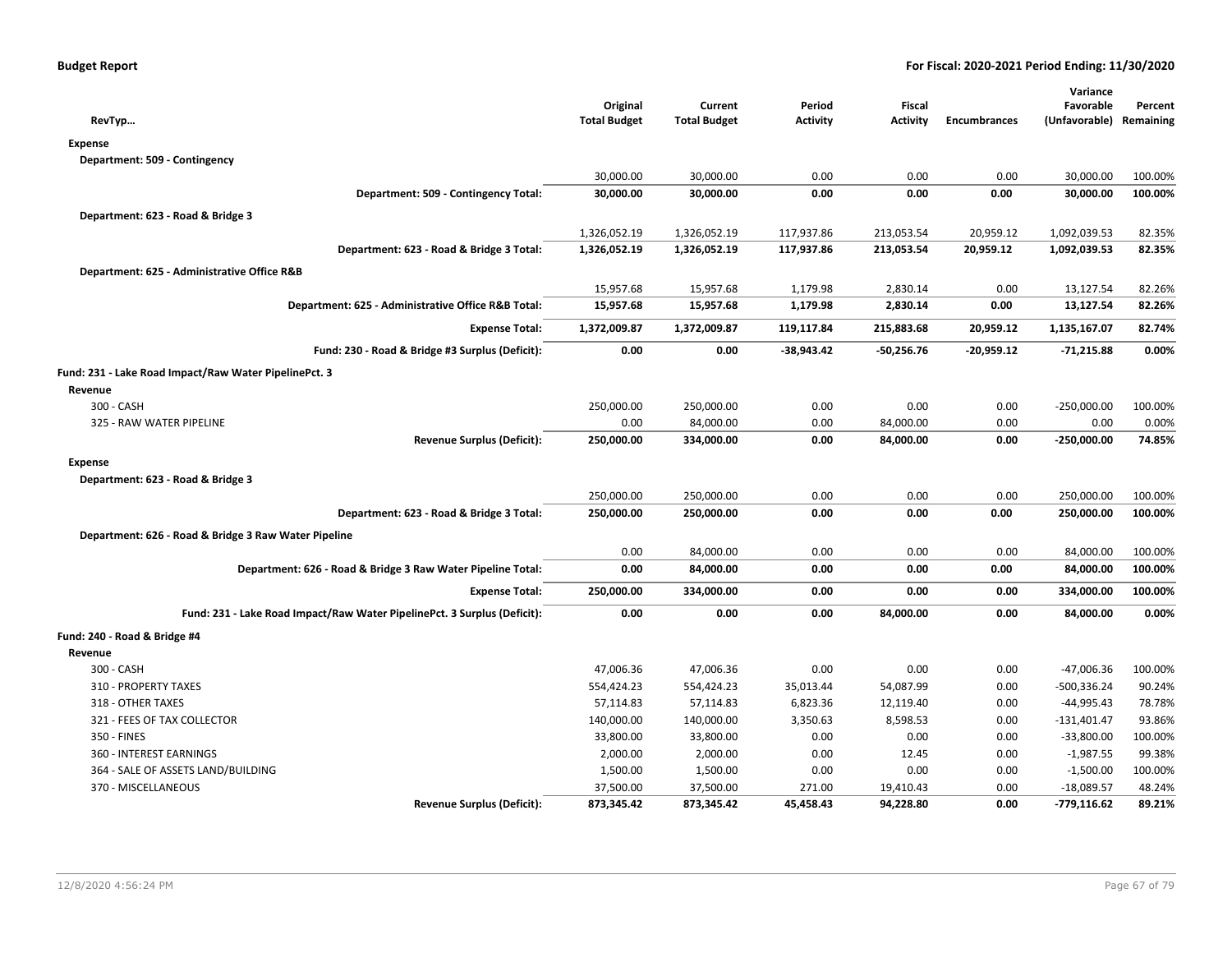|                                                                          |                     |                     |                 |                 |                     | Variance                |          |
|--------------------------------------------------------------------------|---------------------|---------------------|-----------------|-----------------|---------------------|-------------------------|----------|
|                                                                          | Original            | Current             | Period          | Fiscal          |                     | Favorable               | Percent  |
| RevTyp                                                                   | <b>Total Budget</b> | <b>Total Budget</b> | <b>Activity</b> | <b>Activity</b> | <b>Encumbrances</b> | (Unfavorable) Remaining |          |
| <b>Expense</b>                                                           |                     |                     |                 |                 |                     |                         |          |
| Department: 624 - Road & Bridge 4                                        |                     |                     |                 |                 |                     |                         |          |
|                                                                          | 857,387.74          | 857,387.74          | 76,901.48       | 115,518.69      | 0.00                | 741,869.05              | 86.53%   |
| Department: 624 - Road & Bridge 4 Total:                                 | 857,387.74          | 857,387.74          | 76,901.48       | 115,518.69      | 0.00                | 741,869.05              | 86.53%   |
| Department: 625 - Administrative Office R&B                              |                     |                     |                 |                 |                     |                         |          |
|                                                                          | 15,957.68           | 15,957.68           | 1,179.74        | 2,829.52        | 0.00                | 13,128.16               | 82.27%   |
| Department: 625 - Administrative Office R&B Total:                       | 15,957.68           | 15,957.68           | 1,179.74        | 2,829.52        | 0.00                | 13,128.16               | 82.27%   |
| <b>Expense Total:</b>                                                    | 873,345.42          | 873,345.42          | 78,081.22       | 118,348.21      | 0.00                | 754,997.21              | 86.45%   |
| Fund: 240 - Road & Bridge #4 Surplus (Deficit):                          | 0.00                | 0.00                | $-32,622.79$    | $-24,119.41$    | 0.00                | $-24,119.41$            | 0.00%    |
| Fund: 241 - Lake Road Impact/Raw Water PipelinePct. 4                    |                     |                     |                 |                 |                     |                         |          |
| Revenue                                                                  |                     |                     |                 |                 |                     |                         |          |
| 300 - CASH                                                               | 150,000.00          | 150,000.00          | 0.00            | 0.00            | 0.00                | $-150,000.00$           | 100.00%  |
| 326 - MAINTENANCE OF ROADS                                               | 0.00                | 104,000.00          | 0.00            | 104,000.00      | 0.00                | 0.00                    | 0.00%    |
| <b>Revenue Surplus (Deficit):</b>                                        | 150,000.00          | 254,000.00          | 0.00            | 104,000.00      | 0.00                | $-150,000.00$           | 59.06%   |
| <b>Expense</b>                                                           |                     |                     |                 |                 |                     |                         |          |
| Department: 624 - Road & Bridge 4                                        |                     |                     |                 |                 |                     |                         |          |
|                                                                          | 150,000.00          | 254,000.00          | 0.00            | 0.00            | 0.00                | 254,000.00              | 100.00%  |
| Department: 624 - Road & Bridge 4 Total:                                 | 150,000.00          | 254,000.00          | 0.00            | 0.00            | 0.00                | 254,000.00              | 100.00%  |
| <b>Expense Total:</b>                                                    | 150,000.00          | 254,000.00          | 0.00            | 0.00            | 0.00                | 254,000.00              | 100.00%  |
| Fund: 241 - Lake Road Impact/Raw Water PipelinePct. 4 Surplus (Deficit): | 0.00                | 0.00                | 0.00            | 104,000.00      | 0.00                | 104,000.00              | 0.00%    |
| Fund: 260 - J.P.#1 Justice Court Technology                              |                     |                     |                 |                 |                     |                         |          |
| Revenue                                                                  |                     |                     |                 |                 |                     |                         |          |
| 370 - MISCELLANEOUS                                                      | 1,500.00            | 1,500.00            | 0.00            | 0.00            | 0.00                | $-1,500.00$             | 100.00%  |
| <b>Revenue Surplus (Deficit):</b>                                        | 1,500.00            | 1,500.00            | 0.00            | 0.00            | 0.00                | $-1,500.00$             | 100.00%  |
| <b>Expense</b>                                                           |                     |                     |                 |                 |                     |                         |          |
| Department: 455 - Justice of the Peace Pct. 1                            |                     |                     |                 |                 |                     |                         |          |
|                                                                          | 1,500.00            | 1,500.00            | 1,526.42        | 1,526.42        | 0.00                | $-26.42$                | $-1.76%$ |
| Department: 455 - Justice of the Peace Pct. 1 Total:                     | 1,500.00            | 1,500.00            | 1,526.42        | 1,526.42        | 0.00                | $-26.42$                | $-1.76%$ |
| <b>Expense Total:</b>                                                    | 1,500.00            | 1,500.00            | 1,526.42        | 1,526.42        | 0.00                | -26.42                  | $-1.76%$ |
| Fund: 260 - J.P.#1 Justice Court Technology Surplus (Deficit):           | 0.00                | 0.00                | $-1,526.42$     | $-1,526.42$     | 0.00                | $-1,526.42$             | 0.00%    |
| Fund: 270 - J.P.#2 Justice Court Technology                              |                     |                     |                 |                 |                     |                         |          |
| Revenue                                                                  |                     |                     |                 |                 |                     |                         |          |
| 370 - MISCELLANEOUS                                                      | 500.00              | 500.00              | 0.00            | 0.00            | 0.00                | $-500.00$               | 100.00%  |
| <b>Revenue Surplus (Deficit):</b>                                        | 500.00              | 500.00              | 0.00            | 0.00            | 0.00                | $-500.00$               | 100.00%  |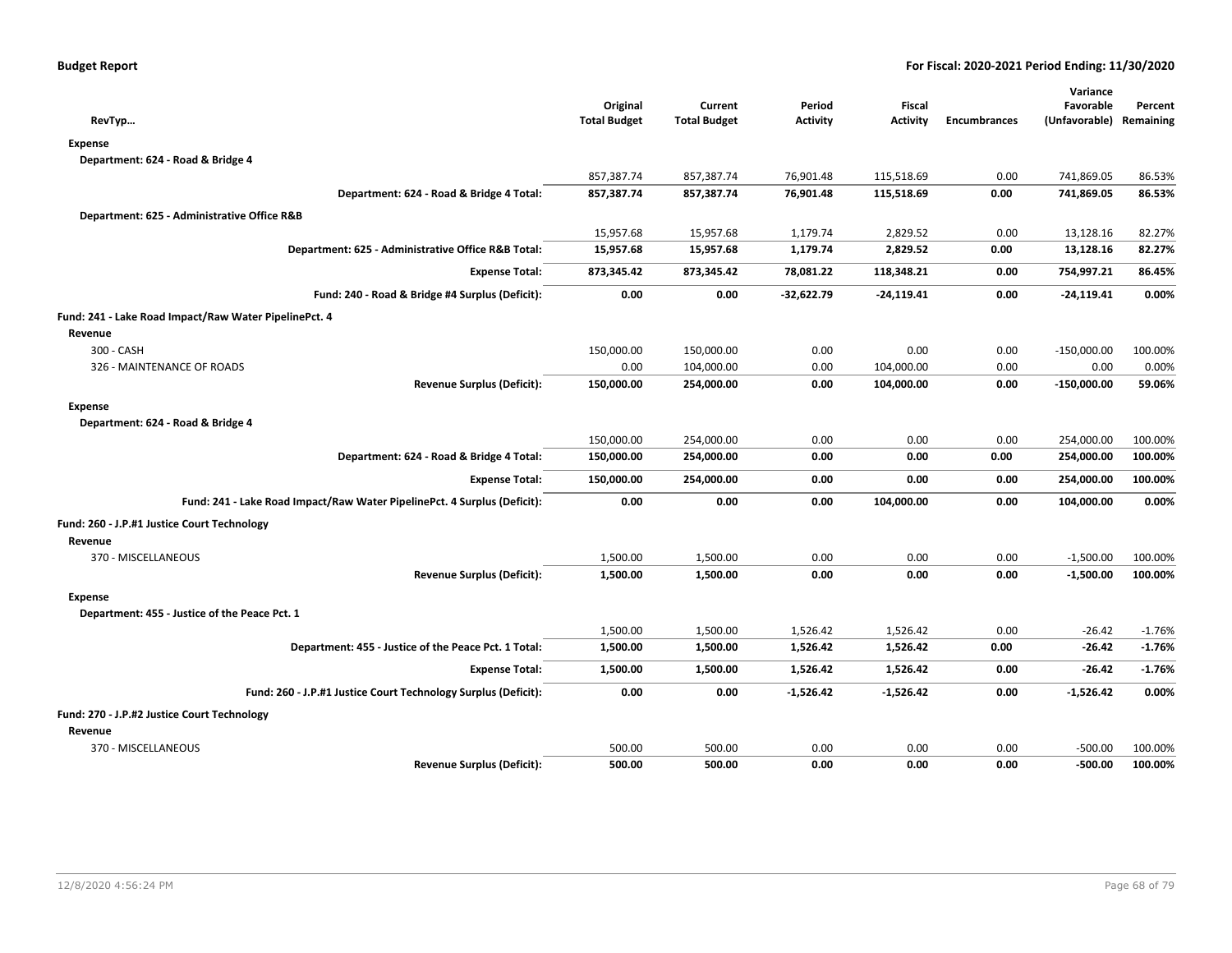| RevTyp                                                             | Original<br><b>Total Budget</b> | Current<br><b>Total Budget</b> | Period<br><b>Activity</b> | Fiscal<br><b>Activity</b> | <b>Encumbrances</b> | Variance<br>Favorable<br>(Unfavorable) | Percent<br>Remaining |
|--------------------------------------------------------------------|---------------------------------|--------------------------------|---------------------------|---------------------------|---------------------|----------------------------------------|----------------------|
| <b>Expense</b>                                                     |                                 |                                |                           |                           |                     |                                        |                      |
| Department: 456 - Justice of the Peace Pct. 2                      |                                 |                                |                           |                           |                     |                                        |                      |
|                                                                    | 500.00                          | 500.00                         | 0.00                      | 0.00                      | 0.00                | 500.00                                 | 100.00%              |
| Department: 456 - Justice of the Peace Pct. 2 Total:               | 500.00                          | 500.00                         | 0.00                      | 0.00                      | 0.00                | 500.00                                 | 100.00%              |
| <b>Expense Total:</b>                                              | 500.00                          | 500.00                         | 0.00                      | 0.00                      | 0.00                | 500.00                                 | 100.00%              |
| Fund: 270 - J.P.#2 Justice Court Technology Surplus (Deficit):     | 0.00                            | 0.00                           | 0.00                      | 0.00                      | 0.00                | 0.00                                   | 0.00%                |
| Fund: 280 - J.P.#3 Justice Court Technology                        |                                 |                                |                           |                           |                     |                                        |                      |
| Revenue                                                            |                                 |                                |                           |                           |                     |                                        |                      |
| 300 - CASH                                                         | 5,300.00                        | 5,300.00                       | 0.00                      | 0.00                      | 0.00                | $-5,300.00$                            | 100.00%              |
| 370 - MISCELLANEOUS                                                | 700.00                          | 700.00                         | 0.00                      | 0.00                      | 0.00                | $-700.00$                              | 100.00%              |
| <b>Revenue Surplus (Deficit):</b>                                  | 6,000.00                        | 6,000.00                       | 0.00                      | 0.00                      | 0.00                | $-6,000.00$                            | 100.00%              |
| <b>Expense</b>                                                     |                                 |                                |                           |                           |                     |                                        |                      |
| Department: 457 - Justice of the Peace Pct. 3                      |                                 |                                |                           |                           |                     |                                        |                      |
|                                                                    | 6,000.00                        | 6,000.00                       | 0.00                      | 0.00                      | 0.00                | 6,000.00                               | 100.00%              |
| Department: 457 - Justice of the Peace Pct. 3 Total:               | 6,000.00                        | 6,000.00                       | 0.00                      | 0.00                      | 0.00                | 6,000.00                               | 100.00%              |
| <b>Expense Total:</b>                                              | 6,000.00                        | 6,000.00                       | 0.00                      | 0.00                      | 0.00                | 6,000.00                               | 100.00%              |
| Fund: 280 - J.P.#3 Justice Court Technology Surplus (Deficit):     | 0.00                            | 0.00                           | 0.00                      | 0.00                      | 0.00                | 0.00                                   | 0.00%                |
| Fund: 310 - F.C.Detention Center Annual Payment                    |                                 |                                |                           |                           |                     |                                        |                      |
| Revenue                                                            |                                 |                                |                           |                           |                     |                                        |                      |
| 319 - F.C. DETENTION CENTER                                        | 10,000.00                       | 10,000.00                      | 0.00                      | 0.00                      | 0.00                | $-10,000.00$                           | 100.00%              |
| <b>Revenue Surplus (Deficit):</b>                                  | 10,000.00                       | 10,000.00                      | 0.00                      | 0.00                      | 0.00                | $-10,000.00$                           | 100.00%              |
| <b>Expense</b>                                                     |                                 |                                |                           |                           |                     |                                        |                      |
| Department: 560 - County Sheriff                                   |                                 |                                |                           |                           |                     |                                        |                      |
|                                                                    | 10,000.00                       | 10,000.00                      | 1,265.00                  | 1,813.00                  | 0.00                | 8,187.00                               | 81.87%               |
| Department: 560 - County Sheriff Total:                            | 10,000.00                       | 10,000.00                      | 1,265.00                  | 1,813.00                  | 0.00                | 8,187.00                               | 81.87%               |
| <b>Expense Total:</b>                                              | 10,000.00                       | 10,000.00                      | 1,265.00                  | 1,813.00                  | 0.00                | 8,187.00                               | 81.87%               |
| Fund: 310 - F.C.Detention Center Annual Payment Surplus (Deficit): | 0.00                            | 0.00                           | $-1,265.00$               | $-1,813.00$               | 0.00                | $-1,813.00$                            | 0.00%                |
| Fund: 330 - Bail Bondsman Application Fee                          |                                 |                                |                           |                           |                     |                                        |                      |
| Revenue                                                            |                                 |                                |                           |                           |                     |                                        |                      |
| 300 - CASH                                                         | 500.00                          | 500.00                         | 0.00                      | 0.00                      | 0.00                | $-500.00$                              | 100.00%              |
| <b>Revenue Surplus (Deficit):</b>                                  | 500.00                          | 500.00                         | 0.00                      | 0.00                      | 0.00                | $-500.00$                              | 100.00%              |
| Expense                                                            |                                 |                                |                           |                           |                     |                                        |                      |
| Department: 498 - Bail Bond Fee Expense                            |                                 |                                |                           |                           |                     |                                        |                      |
|                                                                    | 500.00                          | 500.00                         | 0.00                      | 0.00                      | 0.00                | 500.00                                 | 100.00%              |
| Department: 498 - Bail Bond Fee Expense Total:                     | 500.00                          | 500.00                         | 0.00                      | 0.00                      | 0.00                | 500.00                                 | 100.00%              |
| <b>Expense Total:</b>                                              | 500.00                          | 500.00                         | 0.00                      | 0.00                      | 0.00                | 500.00                                 | 100.00%              |
| Fund: 330 - Bail Bondsman Application Fee Surplus (Deficit):       | 0.00                            | 0.00                           | 0.00                      | 0.00                      | 0.00                | 0.00                                   | 0.00%                |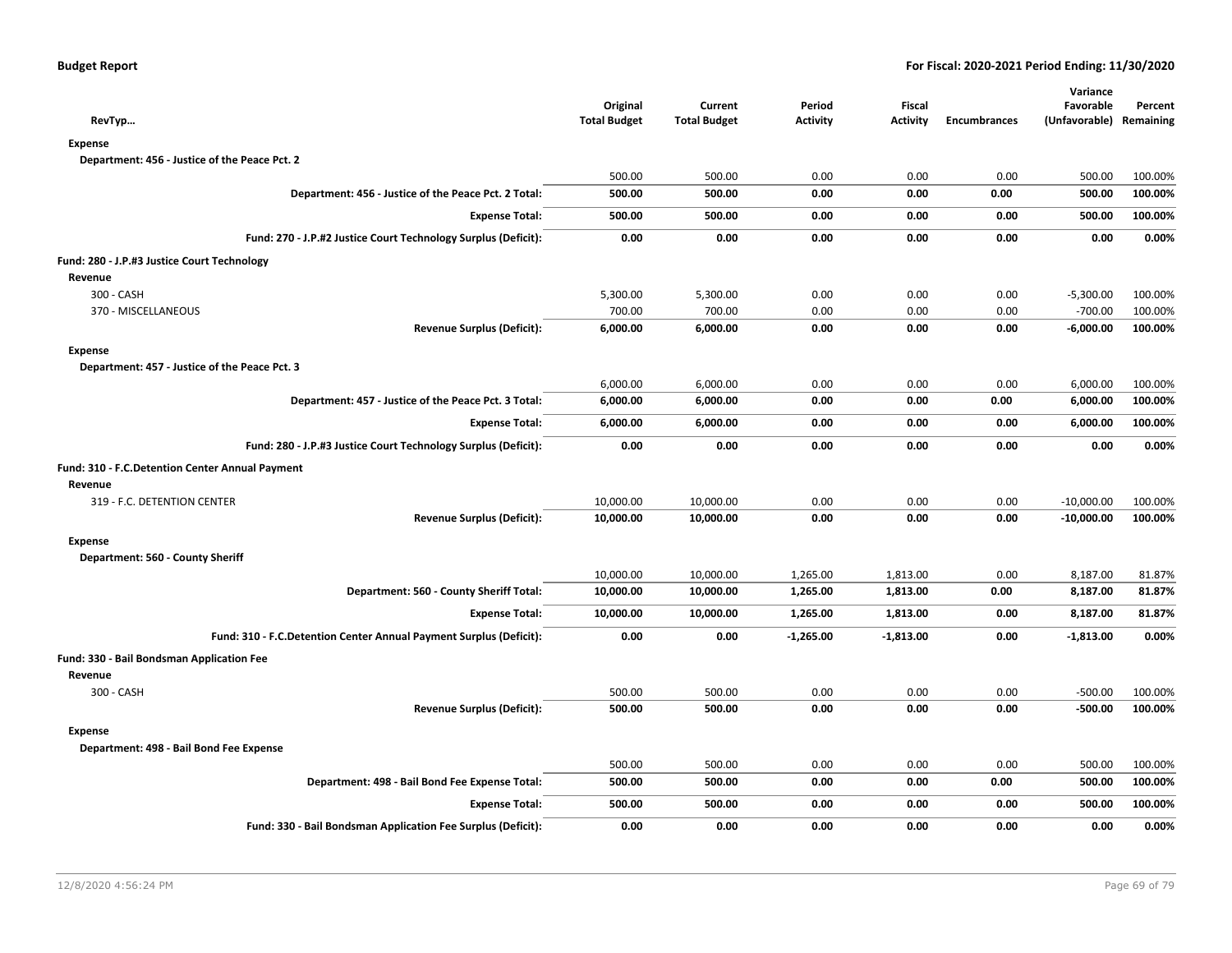| RevTyp                              |                                                   | Original<br><b>Total Budget</b> | Current<br><b>Total Budget</b> | Period<br><b>Activity</b> | <b>Fiscal</b><br><b>Activity</b> | <b>Encumbrances</b> | Variance<br>Favorable<br>(Unfavorable) Remaining | Percent    |
|-------------------------------------|---------------------------------------------------|---------------------------------|--------------------------------|---------------------------|----------------------------------|---------------------|--------------------------------------------------|------------|
| Fund: 350 - Law Library             |                                                   |                                 |                                |                           |                                  |                     |                                                  |            |
| Revenue                             |                                                   |                                 |                                |                           |                                  |                     |                                                  |            |
| 340 - FEES OF OFFICE                |                                                   | 15,000.00                       | 15,000.00                      | 0.00                      | 0.00                             | 0.00                | $-15,000.00$                                     | 100.00%    |
| 360 - INTEREST EARNINGS             |                                                   | 50.00                           | 50.00                          | 0.00                      | 0.00                             | 0.00                | $-50.00$                                         | 100.00%    |
|                                     | <b>Revenue Surplus (Deficit):</b>                 | 15,050.00                       | 15,050.00                      | 0.00                      | 0.00                             | 0.00                | $-15,050.00$                                     | 100.00%    |
| <b>Expense</b>                      |                                                   |                                 |                                |                           |                                  |                     |                                                  |            |
| Department: 451 - Law Library       |                                                   |                                 |                                |                           |                                  |                     |                                                  |            |
|                                     |                                                   | 15,050.00                       | 15,050.00                      | 0.00                      | 0.00                             | 0.00                | 15,050.00                                        | 100.00%    |
|                                     | Department: 451 - Law Library Total:              | 15,050.00                       | 15,050.00                      | 0.00                      | 0.00                             | 0.00                | 15,050.00                                        | 100.00%    |
|                                     | <b>Expense Total:</b>                             | 15,050.00                       | 15,050.00                      | 0.00                      | 0.00                             | 0.00                | 15,050.00                                        | 100.00%    |
|                                     | Fund: 350 - Law Library Surplus (Deficit):        | 0.00                            | 0.00                           | 0.00                      | 0.00                             | 0.00                | 0.00                                             | 0.00%      |
| Fund: 360 - D. A. Fee               |                                                   |                                 |                                |                           |                                  |                     |                                                  |            |
| Revenue                             |                                                   |                                 |                                |                           |                                  |                     |                                                  |            |
| 340 - FEES OF OFFICE                |                                                   | 2,000.00                        | 2,000.00                       | 0.00                      | 38.28                            | 0.00                | $-1,961.72$                                      | 98.09%     |
| 352 - FINES & FORFEITURES           |                                                   | 0.00                            | 0.00                           | 3,701.30                  | 8,942.18                         | 0.00                | 8,942.18                                         | 0.00%      |
| 360 - INTEREST EARNINGS             |                                                   | 0.00                            | 0.00                           | 0.00                      | 0.25                             | 0.00                | 0.25                                             | 0.00%      |
| 370 - MISCELLANEOUS                 |                                                   | 1,000.00                        | 1,000.00                       | 34.31                     | 126.03                           | 0.00                | $-873.97$                                        | 87.40%     |
|                                     | <b>Revenue Surplus (Deficit):</b>                 | 3,000.00                        | 3,000.00                       | 3,735.61                  | 9,106.74                         | 0.00                | 6,106.74                                         | $-203.56%$ |
| <b>Expense</b>                      |                                                   |                                 |                                |                           |                                  |                     |                                                  |            |
| Department: 475 - District Attorney |                                                   |                                 |                                |                           |                                  |                     |                                                  |            |
|                                     |                                                   | 3,000.00                        | 3,000.00                       | 100.00                    | 100.00                           | 0.00                | 2,900.00                                         | 96.67%     |
|                                     | Department: 475 - District Attorney Total:        | 3,000.00                        | 3,000.00                       | 100.00                    | 100.00                           | 0.00                | 2,900.00                                         | 96.67%     |
| Department: 477 - DA Seizure        |                                                   |                                 |                                |                           |                                  |                     |                                                  |            |
|                                     |                                                   | 0.00                            | 0.00                           | 1,274.86                  | 3,116.06                         | 0.00                | $-3,116.06$                                      | 0.00%      |
|                                     | Department: 477 - DA Seizure Total:               | 0.00                            | 0.00                           | 1,274.86                  | 3,116.06                         | 0.00                | $-3,116.06$                                      | 0.00%      |
|                                     | <b>Expense Total:</b>                             | 3,000.00                        | 3,000.00                       | 1,374.86                  | 3,216.06                         | 0.00                | $-216.06$                                        | $-7.20%$   |
|                                     | Fund: 360 - D. A. Fee Surplus (Deficit):          | 0.00                            | 0.00                           | 2,360.75                  | 5,890.68                         | 0.00                | 5,890.68                                         | 0.00%      |
| Fund: 361 - Contraband Seizure      |                                                   |                                 |                                |                           |                                  |                     |                                                  |            |
| Revenue                             |                                                   |                                 |                                |                           |                                  |                     |                                                  |            |
| 360 - INTEREST EARNINGS             |                                                   | 0.00                            | 0.00                           | 0.00                      | 0.22                             | 0.00                | 0.22                                             | 0.00%      |
|                                     | <b>Revenue Surplus (Deficit):</b>                 | 0.00                            | 0.00                           | 0.00                      | 0.22                             | 0.00                | 0.22                                             | 0.00%      |
|                                     | Fund: 361 - Contraband Seizure Surplus (Deficit): | 0.00                            | 0.00                           | 0.00                      | 0.22                             | 0.00                | 0.22                                             | 0.00%      |
| Fund: 380 - IHC Co-Op Gin           |                                                   |                                 |                                |                           |                                  |                     |                                                  |            |
| Revenue                             |                                                   |                                 |                                |                           |                                  |                     |                                                  |            |
| 360 - INTEREST EARNINGS             |                                                   | 0.00                            | 0.00                           | 0.00                      | 2.17                             | 0.00                | 2.17                                             | 0.00%      |
|                                     | <b>Revenue Surplus (Deficit):</b>                 | 0.00                            | 0.00                           | 0.00                      | 2.17                             | 0.00                | 2.17                                             | 0.00%      |
|                                     | Fund: 380 - IHC Co-Op Gin Surplus (Deficit):      | 0.00                            | 0.00                           | 0.00                      | 2.17                             | 0.00                | 2.17                                             | 0.00%      |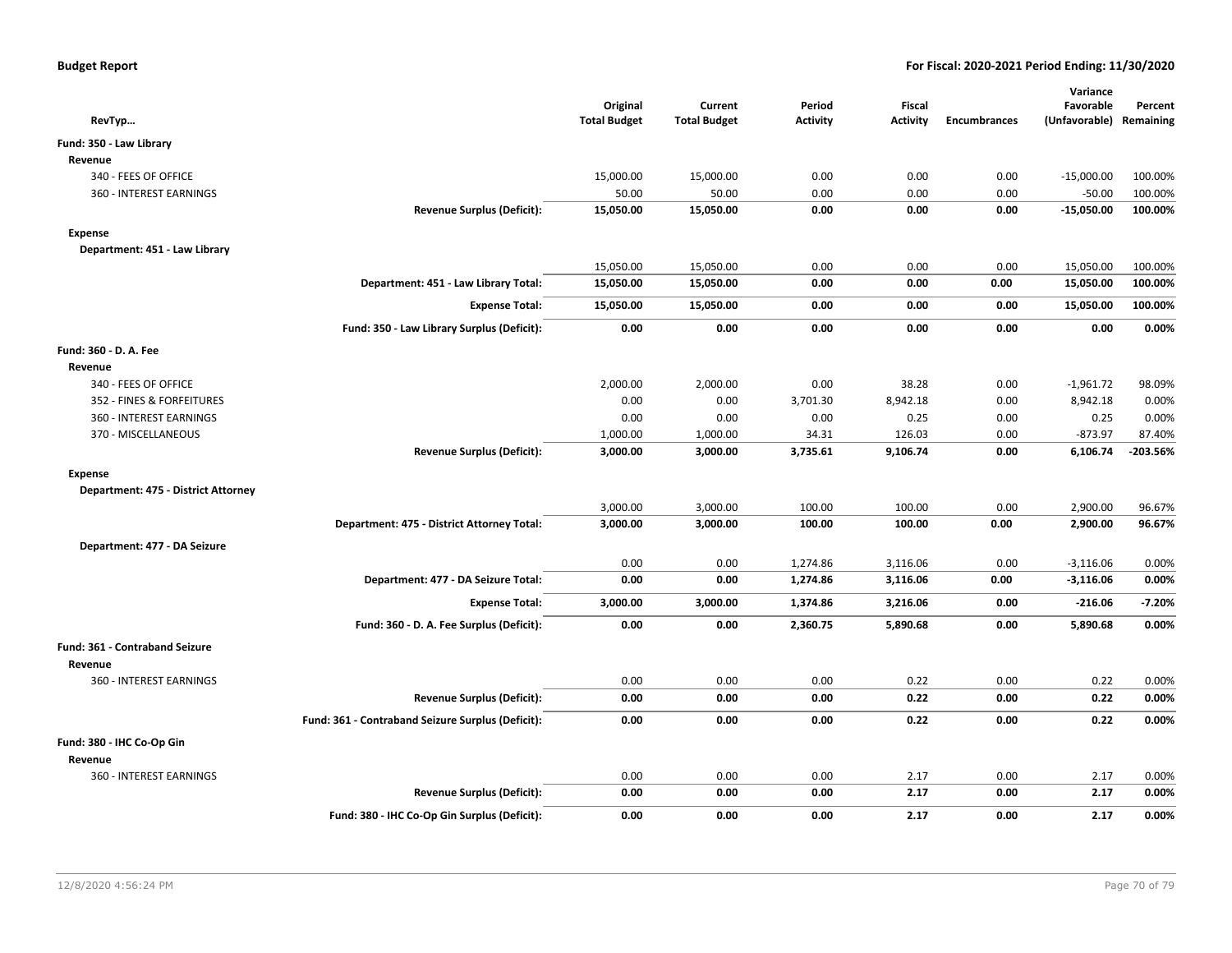| RevTyp                                                                                    | Original<br><b>Total Budget</b> | Current<br><b>Total Budget</b> | Period<br><b>Activity</b> | Fiscal<br><b>Activity</b> | <b>Encumbrances</b> | Variance<br>Favorable<br>(Unfavorable) Remaining | Percent  |
|-------------------------------------------------------------------------------------------|---------------------------------|--------------------------------|---------------------------|---------------------------|---------------------|--------------------------------------------------|----------|
| Fund: 381 - IHC Bonnie Ruth Cooper                                                        |                                 |                                |                           |                           |                     |                                                  |          |
| Revenue                                                                                   |                                 |                                |                           |                           |                     |                                                  |          |
| 360 - INTEREST EARNINGS                                                                   | 0.00                            | 0.00                           | 0.00                      | 0.63                      | 0.00                | 0.63                                             | 0.00%    |
| <b>Revenue Surplus (Deficit):</b>                                                         | 0.00                            | 0.00                           | 0.00                      | 0.63                      | 0.00                | 0.63                                             | 0.00%    |
| Fund: 381 - IHC Bonnie Ruth Cooper Surplus (Deficit):                                     | 0.00                            | 0.00                           | 0.00                      | 0.63                      | 0.00                | 0.63                                             | 0.00%    |
| Fund: 412 - Safe Room Reimbursement Prog.                                                 |                                 |                                |                           |                           |                     |                                                  |          |
| <b>Expense</b>                                                                            |                                 |                                |                           |                           |                     |                                                  |          |
| Department: 408 - Safe Room                                                               |                                 |                                |                           |                           |                     |                                                  |          |
|                                                                                           | 0.00                            | 0.00                           | 0.00                      | 0.00                      | 4,000.00            | $-4,000.00$                                      | 0.00%    |
| Department: 408 - Safe Room Total:                                                        | 0.00                            | 0.00                           | 0.00                      | 0.00                      | 4,000.00            | $-4,000.00$                                      | 0.00%    |
| <b>Expense Total:</b>                                                                     | 0.00                            | 0.00                           | 0.00                      | 0.00                      | 4,000.00            | $-4,000.00$                                      | 0.00%    |
| Fund: 412 - Safe Room Reimbursement Prog. Total:                                          | 0.00                            | 0.00                           | 0.00                      | 0.00                      | 4,000.00            | $-4,000.00$                                      | 0.00%    |
| Fund: 413 - CARES ACT-CORONAVIRUS RELIEF<br><b>Expense</b><br>Department: 413 - CARES Act |                                 |                                |                           |                           |                     |                                                  |          |
|                                                                                           | 0.00                            | 0.00                           | 17,847.17                 | 54,635.14                 | 37,076.32           | $-91,711.46$                                     | 0.00%    |
| Department: 413 - CARES Act Total:                                                        | 0.00                            | 0.00                           | 17,847.17                 | 54,635.14                 | 37,076.32           | -91,711.46                                       | 0.00%    |
| <b>Expense Total:</b>                                                                     | 0.00                            | 0.00                           | 17,847.17                 | 54,635.14                 | 37,076.32           | -91,711.46                                       | 0.00%    |
| Fund: 413 - CARES ACT-CORONAVIRUS RELIEF Total:                                           | 0.00                            | 0.00                           | 17,847.17                 | 54,635.14                 | 37,076.32           | $-91,711.46$                                     | 0.00%    |
| Fund: 414 - OOG COVID #4145401<br><b>Expense</b><br>Department: 416 - OOG COVID           |                                 |                                |                           |                           |                     |                                                  |          |
|                                                                                           | 0.00                            | 0.00                           | 69.34                     | 69.34                     | 0.00                | $-69.34$                                         | 0.00%    |
| Department: 416 - OOG COVID Total:                                                        | 0.00                            | 0.00                           | 69.34                     | 69.34                     | 0.00                | $-69.34$                                         | 0.00%    |
| <b>Expense Total:</b>                                                                     | 0.00                            | 0.00                           | 69.34                     | 69.34                     | 0.00                | $-69.34$                                         | 0.00%    |
| Fund: 414 - OOG COVID #4145401 Total:                                                     | 0.00                            | 0.00                           | 69.34                     | 69.34                     | 0.00                | $-69.34$                                         | 0.00%    |
| <b>Fund: 560 - Sheriff Forfeiture</b>                                                     |                                 |                                |                           |                           |                     |                                                  |          |
| Revenue                                                                                   |                                 |                                |                           |                           |                     |                                                  |          |
| 300 - CASH                                                                                | 25,000.00                       | 25,000.00                      | 0.00                      | 0.00                      | 0.00                | $-25,000.00$                                     | 100.00%  |
| 352 - FINES & FORFEITURES                                                                 | 0.00                            | 0.00                           | 423.12                    | 27,261.77                 | 0.00                | 27,261.77                                        | 0.00%    |
| 360 - INTEREST EARNINGS                                                                   | 0.00                            | 0.00                           | 0.00                      | 0.72                      | 0.00                | 0.72                                             | 0.00%    |
| <b>Revenue Surplus (Deficit):</b>                                                         | 25,000.00                       | 25,000.00                      | 423.12                    | 27,262.49                 | 0.00                | 2,262.49                                         | $-9.05%$ |
| Expense<br>Department: 560 - County Sheriff                                               |                                 |                                |                           |                           |                     |                                                  |          |
|                                                                                           | 25,000.00                       | 25,000.00                      | 11,017.67                 | 13,145.67                 | 0.00                | 11,854.33                                        | 47.42%   |
| Department: 560 - County Sheriff Total:                                                   | 25,000.00                       | 25,000.00                      | 11,017.67                 | 13,145.67                 | 0.00                | 11,854.33                                        | 47.42%   |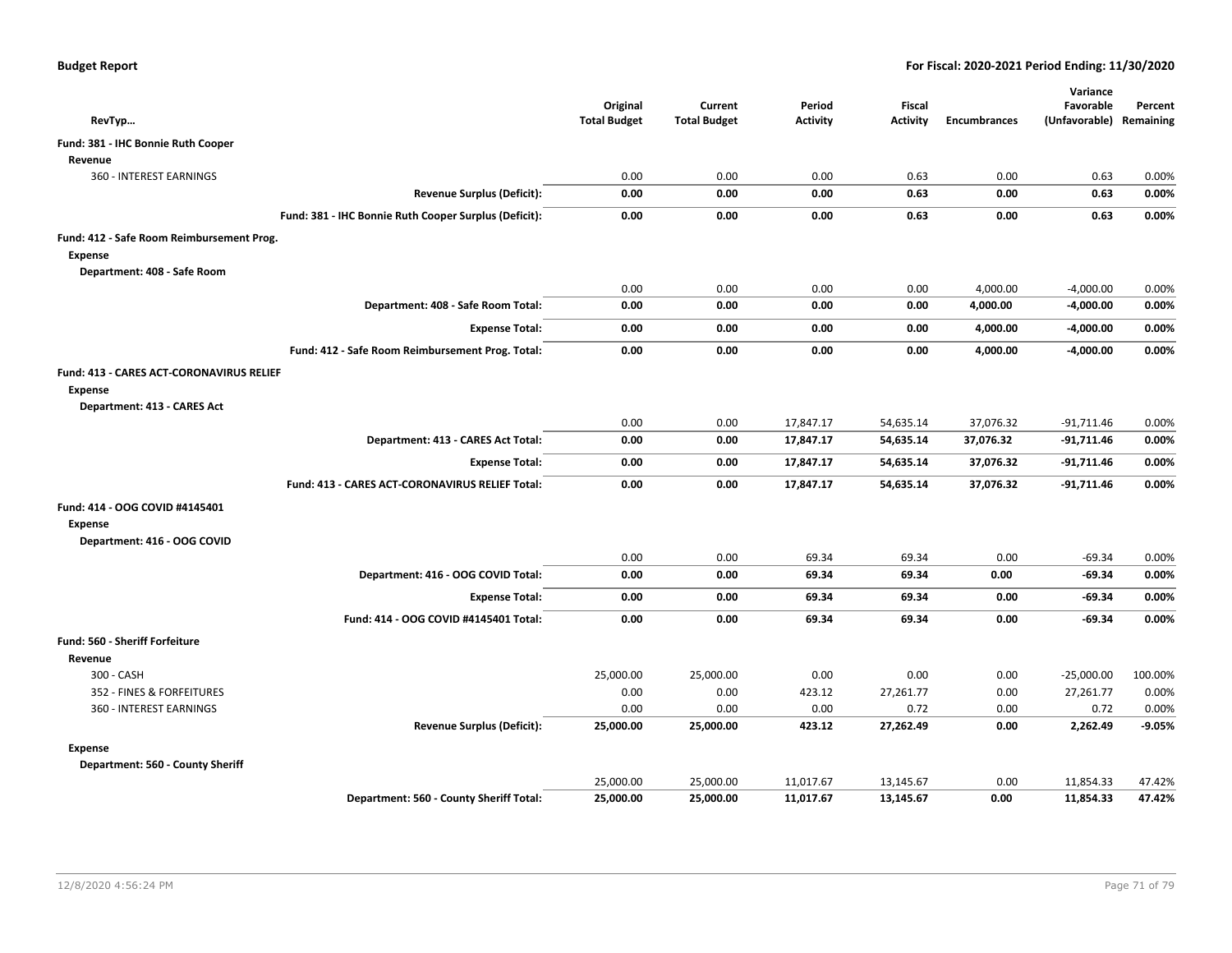| RevTyp                                                 |                                                                           | Original<br><b>Total Budget</b> | Current<br><b>Total Budget</b> | Period<br><b>Activity</b> | Fiscal<br><b>Activity</b> | <b>Encumbrances</b> | Variance<br>Favorable<br>(Unfavorable) | Percent<br>Remaining |
|--------------------------------------------------------|---------------------------------------------------------------------------|---------------------------------|--------------------------------|---------------------------|---------------------------|---------------------|----------------------------------------|----------------------|
| Department: 561 - Federal Forfeiture                   |                                                                           |                                 |                                |                           |                           |                     |                                        |                      |
|                                                        |                                                                           | 0.00                            | 0.00                           | 10,598.54                 | 40,009.47                 | 26,636.54           | $-66,646.01$                           | 0.00%                |
|                                                        | Department: 561 - Federal Forfeiture Total:                               | 0.00                            | 0.00                           | 10,598.54                 | 40,009.47                 | 26,636.54           | -66,646.01                             | 0.00%                |
|                                                        | <b>Expense Total:</b>                                                     | 25,000.00                       | 25,000.00                      | 21,616.21                 | 53,155.14                 | 26,636.54           | -54,791.68                             | $-219.17%$           |
|                                                        | Fund: 560 - Sheriff Forfeiture Surplus (Deficit):                         | 0.00                            | 0.00                           | -21,193.09                | $-25,892.65$              | $-26,636.54$        | $-52,529.19$                           | 0.00%                |
| Fund: 561 - Law Enforcement Education Sheriff's Office |                                                                           |                                 |                                |                           |                           |                     |                                        |                      |
| Revenue                                                |                                                                           |                                 |                                |                           |                           |                     |                                        |                      |
| 370 - MISCELLANEOUS                                    |                                                                           | 1,800.00                        | 1,800.00                       | 0.00                      | 0.00                      | 0.00                | $-1,800.00$                            | 100.00%              |
|                                                        | <b>Revenue Surplus (Deficit):</b>                                         | 1,800.00                        | 1,800.00                       | 0.00                      | 0.00                      | 0.00                | $-1,800.00$                            | 100.00%              |
| <b>Expense</b>                                         |                                                                           |                                 |                                |                           |                           |                     |                                        |                      |
| Department: 560 - County Sheriff                       |                                                                           |                                 |                                |                           |                           |                     |                                        |                      |
|                                                        |                                                                           | 1,800.00                        | 1,800.00                       | 0.00                      | 0.00                      | 0.00                | 1,800.00                               | 100.00%              |
|                                                        | Department: 560 - County Sheriff Total:                                   | 1,800.00                        | 1,800.00                       | 0.00                      | 0.00                      | 0.00                | 1,800.00                               | 100.00%              |
|                                                        | <b>Expense Total:</b>                                                     | 1,800.00                        | 1,800.00                       | 0.00                      | 0.00                      | 0.00                | 1,800.00                               | 100.00%              |
|                                                        | Fund: 561 - Law Enforcement Education Sheriff's Office Surplus (Deficit): | 0.00                            | 0.00                           | 0.00                      | 0.00                      | 0.00                | 0.00                                   | 0.00%                |
| Fund: 562 - Bois D'Arc Lake Reservoir (SO)             |                                                                           |                                 |                                |                           |                           |                     |                                        |                      |
| Revenue                                                |                                                                           |                                 |                                |                           |                           |                     |                                        |                      |
| 319 - F.C. DETENTION CENTER                            |                                                                           | 397,500.00                      | 397,500.00                     | 397,500.00                | 397,500.00                | 0.00                | 0.00                                   | 0.00%                |
| 370 - MISCELLANEOUS                                    |                                                                           | 36,287.76                       | 36,287.76                      | 0.00                      | 0.00                      | 0.00                | $-36,287.76$                           | 100.00%              |
|                                                        | <b>Revenue Surplus (Deficit):</b>                                         | 433,787.76                      | 433,787.76                     | 397,500.00                | 397,500.00                | 0.00                | -36,287.76                             | 8.37%                |
| <b>Expense</b>                                         |                                                                           |                                 |                                |                           |                           |                     |                                        |                      |
| Department: 560 - County Sheriff                       |                                                                           |                                 |                                |                           |                           |                     |                                        |                      |
|                                                        |                                                                           | 433,787.76                      | 433,787.76                     | 9,994.26                  | 22,831.15                 | 0.00                | 410,956.61                             | 94.74%               |
|                                                        | Department: 560 - County Sheriff Total:                                   | 433,787.76                      | 433,787.76                     | 9,994.26                  | 22,831.15                 | 0.00                | 410,956.61                             | 94.74%               |
|                                                        | <b>Expense Total:</b>                                                     | 433,787.76                      | 433,787.76                     | 9,994.26                  | 22,831.15                 | 0.00                | 410,956.61                             | 94.74%               |
|                                                        | Fund: 562 - Bois D'Arc Lake Reservoir (SO) Surplus (Deficit):             | 0.00                            | 0.00                           | 387,505.74                | 374,668.85                | 0.00                | 374,668.85                             | 0.00%                |
| Fund: 590 - Specialty Court/Drug Court                 |                                                                           |                                 |                                |                           |                           |                     |                                        |                      |
| Revenue                                                |                                                                           |                                 |                                |                           |                           |                     |                                        |                      |
| 370 - MISCELLANEOUS                                    |                                                                           | 4,000.00                        | 4,000.00                       | 0.00                      | 0.00                      | 0.00                | $-4,000.00$                            | 100.00%              |
|                                                        | <b>Revenue Surplus (Deficit):</b>                                         | 4,000.00                        | 4,000.00                       | 0.00                      | 0.00                      | 0.00                | $-4,000.00$                            | 100.00%              |
| <b>Expense</b>                                         |                                                                           |                                 |                                |                           |                           |                     |                                        |                      |
| <b>Department: 436 - Specialty Court Expenses</b>      |                                                                           |                                 |                                |                           |                           |                     |                                        |                      |
|                                                        |                                                                           | 4,000.00                        | 4,000.00                       | 0.00                      | 0.00                      | 0.00                | 4,000.00                               | 100.00%              |
|                                                        | Department: 436 - Specialty Court Expenses Total:                         | 4,000.00                        | 4,000.00                       | 0.00                      | 0.00                      | 0.00                | 4,000.00                               | 100.00%              |
|                                                        | <b>Expense Total:</b>                                                     | 4,000.00                        | 4,000.00                       | 0.00                      | 0.00                      | 0.00                | 4,000.00                               | 100.00%              |
|                                                        | Fund: 590 - Specialty Court/Drug Court Surplus (Deficit):                 | 0.00                            | 0.00                           | 0.00                      | 0.00                      | 0.00                | 0.00                                   | 0.00%                |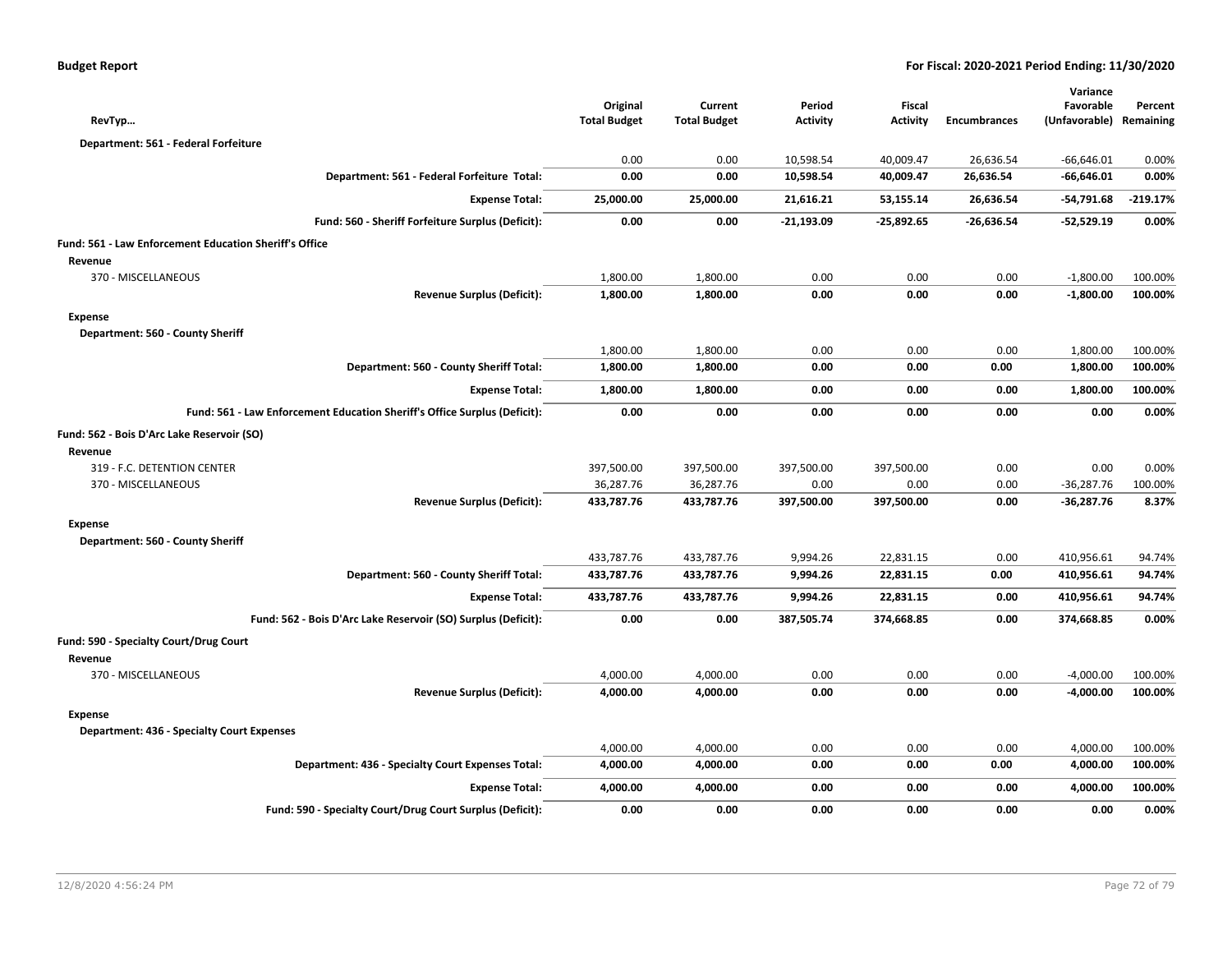|                                                                       | Original            | Current             | Period       | Fiscal          |                     | Variance<br>Favorable   | Percent |
|-----------------------------------------------------------------------|---------------------|---------------------|--------------|-----------------|---------------------|-------------------------|---------|
| RevTyp                                                                | <b>Total Budget</b> | <b>Total Budget</b> | Activity     | <b>Activity</b> | <b>Encumbrances</b> | (Unfavorable) Remaining |         |
| Fund: 600 - Sinking                                                   |                     |                     |              |                 |                     |                         |         |
| Revenue                                                               |                     |                     |              |                 |                     |                         |         |
| 310 - PROPERTY TAXES                                                  | 1,118,142.73        | 1,118,142.73        | 81,705.91    | 121,655.82      | 0.00                | -996,486.91             | 89.12%  |
| 318 - OTHER TAXES                                                     | 1,100.00            | 1,100.00            | 489.60       | 489.60          | 0.00                | $-610.40$               | 55.49%  |
| <b>Revenue Surplus (Deficit):</b>                                     | 1,119,242.73        | 1,119,242.73        | 82,195.51    | 122,145.42      | 0.00                | -997,097.31             | 89.09%  |
| <b>Expense</b>                                                        |                     |                     |              |                 |                     |                         |         |
| Department: 620 - Debt Service                                        |                     |                     |              |                 |                     |                         |         |
|                                                                       | 337,836.48          | 337,836.48          | 200.00       | 200.00          | 0.00                | 337,636.48              | 99.94%  |
| Department: 620 - Debt Service Total:                                 | 337,836.48          | 337,836.48          | 200.00       | 200.00          | 0.00                | 337,636.48              | 99.94%  |
| Department: 660 - Debt Service Interest                               |                     |                     |              |                 |                     |                         |         |
|                                                                       | 781,406.25          | 781,406.25          | 118,250.00   | 118,250.00      | 0.00                | 663,156.25              | 84.87%  |
| Department: 660 - Debt Service Interest Total:                        | 781,406.25          | 781,406.25          | 118,250.00   | 118,250.00      | 0.00                | 663,156.25              | 84.87%  |
| <b>Expense Total:</b>                                                 | 1,119,242.73        | 1,119,242.73        | 118,450.00   | 118,450.00      | 0.00                | 1,000,792.73            | 89.42%  |
| Fund: 600 - Sinking Surplus (Deficit):                                | 0.00                | 0.00                | $-36,254.49$ | 3,695.42        | 0.00                | 3,695.42                | 0.00%   |
| Fund: 630 - Law Enforcement Education Const. Pct.1                    |                     |                     |              |                 |                     |                         |         |
| Revenue                                                               |                     |                     |              |                 |                     |                         |         |
| 370 - MISCELLANEOUS                                                   | 685.17              | 685.17              | 0.00         | 0.00            | 0.00                | $-685.17$               | 100.00% |
| <b>Revenue Surplus (Deficit):</b>                                     | 685.17              | 685.17              | 0.00         | 0.00            | 0.00                | $-685.17$               | 100.00% |
| <b>Expense</b>                                                        |                     |                     |              |                 |                     |                         |         |
| Department: 551 - Constable Pct.1                                     |                     |                     |              |                 |                     |                         |         |
|                                                                       | 685.17              | 685.17              | 0.00         | 0.00            | 0.00                | 685.17                  | 100.00% |
| Department: 551 - Constable Pct.1 Total:                              | 685.17              | 685.17              | 0.00         | 0.00            | 0.00                | 685.17                  | 100.00% |
| <b>Expense Total:</b>                                                 | 685.17              | 685.17              | 0.00         | 0.00            | 0.00                | 685.17                  | 100.00% |
| Fund: 630 - Law Enforcement Education Const. Pct.1 Surplus (Deficit): | 0.00                | 0.00                | 0.00         | 0.00            | 0.00                | 0.00                    | 0.00%   |
| Fund: 640 - Law Enforcement Education Const. Pct.2                    |                     |                     |              |                 |                     |                         |         |
| Revenue                                                               |                     |                     |              |                 |                     |                         |         |
| 370 - MISCELLANEOUS                                                   | 685.17              | 685.17              | 0.00         | 0.00            | 0.00                | $-685.17$               | 100.00% |
| <b>Revenue Surplus (Deficit):</b>                                     | 685.17              | 685.17              | 0.00         | 0.00            | 0.00                | $-685.17$               | 100.00% |
| <b>Expense</b>                                                        |                     |                     |              |                 |                     |                         |         |
| Department: 552 - Constable Pct.2                                     |                     |                     |              |                 |                     |                         |         |
|                                                                       | 685.17              | 685.17              | 0.00         | 0.00            | 0.00                | 685.17                  | 100.00% |
| Department: 552 - Constable Pct.2 Total:                              | 685.17              | 685.17              | 0.00         | 0.00            | 0.00                | 685.17                  | 100.00% |
| <b>Expense Total:</b>                                                 | 685.17              | 685.17              | 0.00         | 0.00            | 0.00                | 685.17                  | 100.00% |
| Fund: 640 - Law Enforcement Education Const. Pct.2 Surplus (Deficit): | 0.00                | 0.00                | 0.00         | 0.00            | 0.00                | 0.00                    | 0.00%   |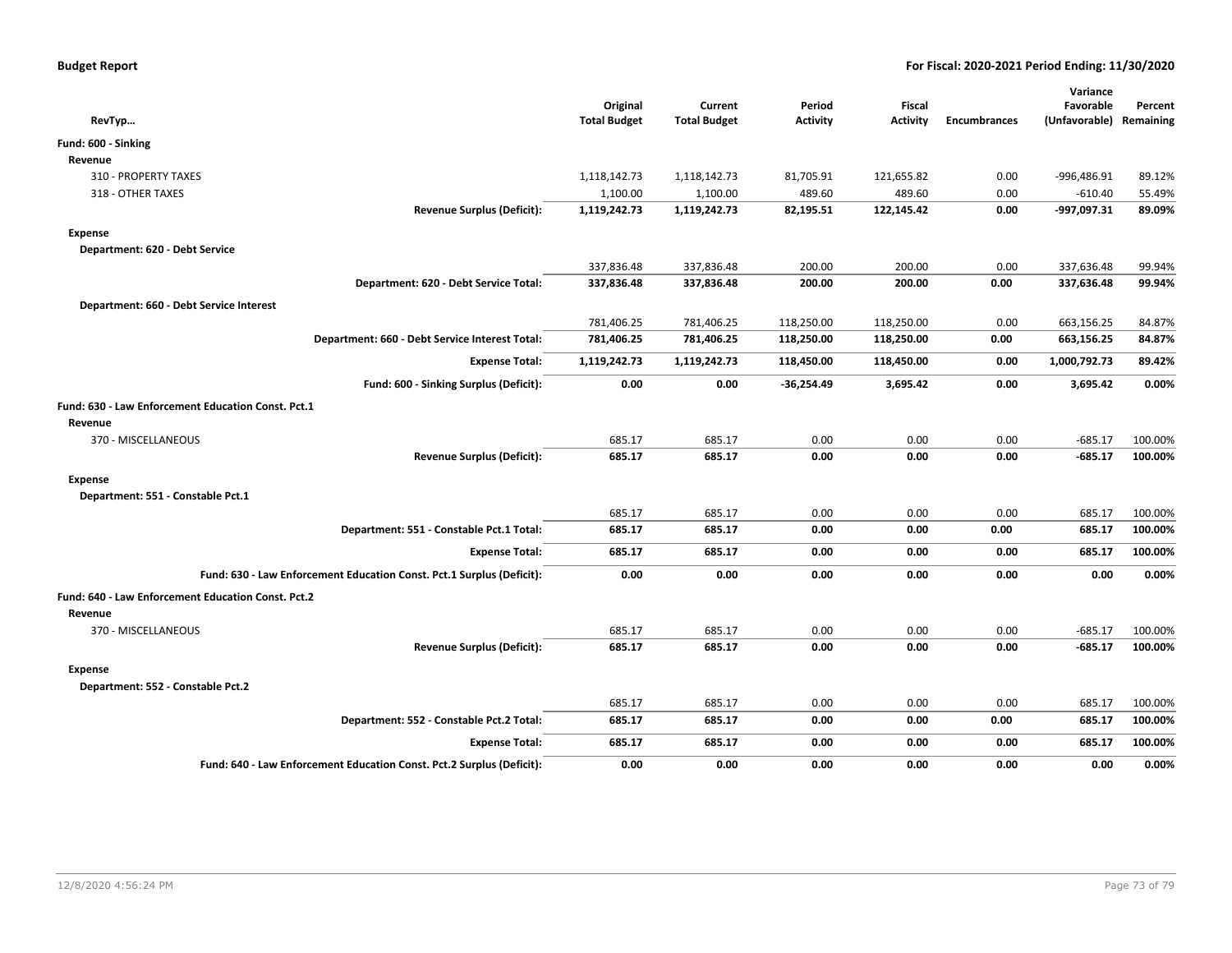|  |  |  | <b>Budget Report</b> |
|--|--|--|----------------------|
|--|--|--|----------------------|

| RevTyp                                                                | Original<br><b>Total Budget</b> | Current<br><b>Total Budget</b> | Period<br><b>Activity</b> | Fiscal<br><b>Activity</b> | <b>Encumbrances</b> | Variance<br>Favorable<br>(Unfavorable) | Percent<br>Remaining |
|-----------------------------------------------------------------------|---------------------------------|--------------------------------|---------------------------|---------------------------|---------------------|----------------------------------------|----------------------|
|                                                                       |                                 |                                |                           |                           |                     |                                        |                      |
| Fund: 650 - Law Enforcement Education Const. Pct.3<br>Revenue         |                                 |                                |                           |                           |                     |                                        |                      |
| 370 - MISCELLANEOUS                                                   | 685.17                          | 685.17                         | 0.00                      | 0.00                      | 0.00                | $-685.17$                              | 100.00%              |
| <b>Revenue Surplus (Deficit):</b>                                     | 685.17                          | 685.17                         | 0.00                      | 0.00                      | 0.00                | $-685.17$                              | 100.00%              |
|                                                                       |                                 |                                |                           |                           |                     |                                        |                      |
| <b>Expense</b>                                                        |                                 |                                |                           |                           |                     |                                        |                      |
| Department: 553 - Constable Pct.3                                     | 685.17                          | 685.17                         | 0.00                      | 0.00                      | 0.00                | 685.17                                 | 100.00%              |
| Department: 553 - Constable Pct.3 Total:                              | 685.17                          | 685.17                         | 0.00                      | 0.00                      | 0.00                | 685.17                                 | 100.00%              |
|                                                                       |                                 |                                |                           |                           |                     |                                        |                      |
| <b>Expense Total:</b>                                                 | 685.17                          | 685.17                         | 0.00                      | 0.00                      | 0.00                | 685.17                                 | 100.00%              |
| Fund: 650 - Law Enforcement Education Const. Pct.3 Surplus (Deficit): | 0.00                            | 0.00                           | 0.00                      | 0.00                      | 0.00                | 0.00                                   | 0.00%                |
| <b>Fund: 670 - Courthouse Restoration</b>                             |                                 |                                |                           |                           |                     |                                        |                      |
| Revenue                                                               |                                 |                                |                           |                           |                     |                                        |                      |
| 330 - GRANTS                                                          | 0.00                            | 0.00                           | 450,727.49                | 437,022.26                | 0.00                | 437,022.26                             | 0.00%                |
| <b>Revenue Surplus (Deficit):</b>                                     | 0.00                            | 0.00                           | 450,727.49                | 437,022.26                | 0.00                | 437,022.26                             | 0.00%                |
| Fund: 670 - Courthouse Restoration Surplus (Deficit):                 | 0.00                            | 0.00                           | 450,727.49                | 437,022.26                | 0.00                | 437,022.26                             | 0.00%                |
| Fund: 680 - 2018 GO Bonds-Construction Fund FY2019                    |                                 |                                |                           |                           |                     |                                        |                      |
| Revenue                                                               |                                 |                                |                           |                           |                     |                                        |                      |
| 300 - CASH                                                            | 2,500,000.00                    | 2,500,000.00                   | 0.00                      | 0.00                      | 0.00                | $-2,500,000.00$                        | 100.00%              |
| 360 - INTEREST EARNINGS                                               | 0.00                            | 0.00                           | 0.00                      | 433.70                    | 0.00                | 433.70                                 | 0.00%                |
| <b>Revenue Surplus (Deficit):</b>                                     | 2,500,000.00                    | 2,500,000.00                   | 0.00                      | 433.70                    | 0.00                | $-2,499,566.30$                        | 99.98%               |
| <b>Expense</b>                                                        |                                 |                                |                           |                           |                     |                                        |                      |
| Department: 668 - Courthouse Construction Phase 2                     |                                 |                                |                           |                           |                     |                                        |                      |
|                                                                       | 2,500,000.00                    | 2,500,000.00                   | 628,526.21                | 729,301.87                | 0.00                | 1,770,698.13                           | 70.83%               |
| Department: 668 - Courthouse Construction Phase 2 Total:              | 2,500,000.00                    | 2,500,000.00                   | 628,526.21                | 729,301.87                | 0.00                | 1,770,698.13                           | 70.83%               |
| <b>Expense Total:</b>                                                 | 2,500,000.00                    | 2,500,000.00                   | 628,526.21                | 729,301.87                | 0.00                | 1,770,698.13                           | 70.83%               |
| Fund: 680 - 2018 GO Bonds-Construction Fund FY2019 Surplus (Deficit): | 0.00                            | 0.00                           | $-628,526.21$             | $-728,868.17$             | 0.00                | $-728,868.17$                          | 0.00%                |
|                                                                       |                                 |                                |                           |                           |                     |                                        |                      |
| Fund: 690 - 2020 CO Bonds-Construction Fund FY2020                    |                                 |                                |                           |                           |                     |                                        |                      |
| Revenue                                                               |                                 |                                |                           |                           |                     |                                        |                      |
| 350 - FINES                                                           | 9,900,000.00                    | 9,900,000.00                   | 0.00                      | 0.00                      | 0.00                | $-9,900,000.00$                        | 100.00%              |
| 360 - INTEREST EARNINGS<br><b>Revenue Surplus (Deficit):</b>          | 0.00<br>9,900,000.00            | 0.00<br>9,900,000.00           | 0.00<br>0.00              | 1,261.63<br>1,261.63      | 0.00<br>0.00        | 1,261.63<br>-9,898,738.37              | 0.00%<br>99.99%      |
|                                                                       |                                 |                                |                           |                           |                     |                                        |                      |
| <b>Expense</b>                                                        |                                 |                                |                           |                           |                     |                                        |                      |
| Department: 669 - Courthouse Construction Phase 2                     |                                 |                                |                           |                           |                     |                                        |                      |
|                                                                       | 9,900,000.00                    | 9,900,000.00                   | 0.00                      | 0.00                      | 0.00                | 9,900,000.00                           | 100.00%              |
| Department: 669 - Courthouse Construction Phase 2 Total:              | 9,900,000.00                    | 9,900,000.00                   | 0.00                      | 0.00                      | 0.00                | 9,900,000.00                           | 100.00%              |
| <b>Expense Total:</b>                                                 | 9,900,000.00                    | 9,900,000.00                   | 0.00                      | 0.00                      | 0.00                | 9,900,000.00                           | 100.00%              |
| Fund: 690 - 2020 CO Bonds-Construction Fund FY2020 Surplus (Deficit): | 0.00                            | 0.00                           | 0.00                      | 1,261.63                  | 0.00                | 1,261.63                               | 0.00%                |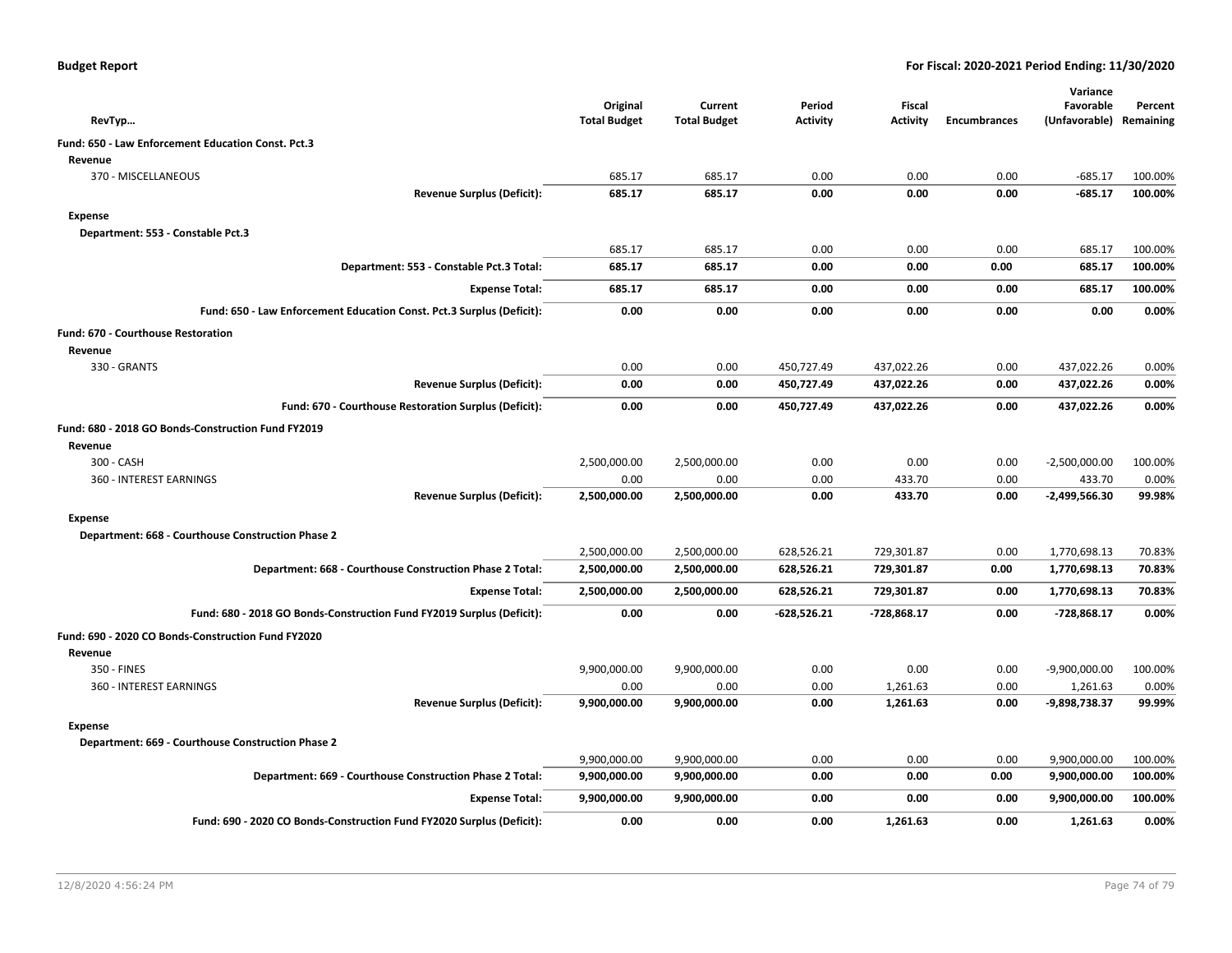| RevTyp                                                      | Original<br><b>Total Budget</b> | Current<br><b>Total Budget</b> | Period<br><b>Activity</b> | <b>Fiscal</b><br><b>Activity</b> | <b>Encumbrances</b> | Variance<br>Favorable<br>(Unfavorable) Remaining | Percent |
|-------------------------------------------------------------|---------------------------------|--------------------------------|---------------------------|----------------------------------|---------------------|--------------------------------------------------|---------|
| Fund: 700 - Right of Way                                    |                                 |                                |                           |                                  |                     |                                                  |         |
| Revenue                                                     |                                 |                                |                           |                                  |                     |                                                  |         |
| 360 - INTEREST EARNINGS                                     | 0.00                            | 0.00                           | 0.00                      | 9.65                             | 0.00                | 9.65                                             | 0.00%   |
| <b>Revenue Surplus (Deficit):</b>                           | 0.00                            | 0.00                           | 0.00                      | 9.65                             | 0.00                | 9.65                                             | 0.00%   |
| Fund: 700 - Right of Way Surplus (Deficit):                 | 0.00                            | 0.00                           | 0.00                      | 9.65                             | 0.00                | 9.65                                             | 0.00%   |
|                                                             |                                 |                                |                           |                                  |                     |                                                  |         |
| Fund: 810 - County Lake Road Impact Fund                    |                                 |                                |                           |                                  |                     |                                                  |         |
| Revenue                                                     |                                 |                                |                           |                                  |                     |                                                  |         |
| 318 - OTHER TAXES                                           | 100,000.00                      | 100,000.00                     | 100,000.00                | 100,000.00                       | 0.00                | 0.00                                             | 0.00%   |
| <b>Revenue Surplus (Deficit):</b>                           | 100,000.00                      | 100,000.00                     | 100,000.00                | 100,000.00                       | 0.00                | 0.00                                             | 0.00%   |
| <b>Expense</b>                                              |                                 |                                |                           |                                  |                     |                                                  |         |
| Department: 522 - COUNTY LAKE ROAD IMPACT                   |                                 |                                |                           |                                  |                     |                                                  |         |
|                                                             | 100,000.00                      | 100,000.00                     | 0.00                      | 0.00                             | 0.00                | 100,000.00                                       | 100.00% |
| Department: 522 - COUNTY LAKE ROAD IMPACT Total:            | 100,000.00                      | 100,000.00                     | 0.00                      | 0.00                             | 0.00                | 100,000.00                                       | 100.00% |
| <b>Expense Total:</b>                                       | 100,000.00                      | 100,000.00                     | 0.00                      | 0.00                             | 0.00                | 100,000.00                                       | 100.00% |
| Fund: 810 - County Lake Road Impact Fund Surplus (Deficit): | 0.00                            | 0.00                           | 100,000.00                | 100,000.00                       | 0.00                | 100,000.00                                       | 0.00%   |
| Fund: 850 - Lake Fannin                                     |                                 |                                |                           |                                  |                     |                                                  |         |
| Revenue                                                     |                                 |                                |                           |                                  |                     |                                                  |         |
| 370 - MISCELLANEOUS                                         | 5,000.00                        | 5,000.00                       | 1,215.00                  | 2,352.50                         | 0.00                | $-2,647.50$                                      | 52.95%  |
| <b>Revenue Surplus (Deficit):</b>                           | 5,000.00                        | 5,000.00                       | 1,215.00                  | 2,352.50                         | 0.00                | $-2,647.50$                                      | 52.95%  |
| <b>Expense</b>                                              |                                 |                                |                           |                                  |                     |                                                  |         |
| Department: 520 - Lake Fannin                               |                                 |                                |                           |                                  |                     |                                                  |         |
|                                                             | 5,000.00                        | 5,000.00                       | 2,364.51                  | 2,845.11                         | 0.00                | 2,154.89                                         | 43.10%  |
| Department: 520 - Lake Fannin Total:                        | 5,000.00                        | 5,000.00                       | 2,364.51                  | 2,845.11                         | 0.00                | 2,154.89                                         | 43.10%  |
| <b>Expense Total:</b>                                       | 5,000.00                        | 5,000.00                       | 2,364.51                  | 2,845.11                         | 0.00                | 2,154.89                                         | 43.10%  |
| Fund: 850 - Lake Fannin Surplus (Deficit):                  | 0.00                            | 0.00                           | $-1,149.51$               | $-492.61$                        | 0.00                | $-492.61$                                        | 0.00%   |
| Fund: 890 - T.J.J.D.                                        |                                 |                                |                           |                                  |                     |                                                  |         |
| Revenue                                                     |                                 |                                |                           |                                  |                     |                                                  |         |
| 330 - GRANTS                                                | 239,828.00                      | 239,828.00                     | 19,736.00                 | 39,471.00                        | 0.00                | $-200,357.00$                                    | 83.54%  |
| 370 - MISCELLANEOUS                                         | 170,000.00                      | 170,000.00                     | 0.00                      | 0.00                             | 0.00                | $-170,000.00$                                    | 100.00% |
| <b>Revenue Surplus (Deficit):</b>                           | 409,828.00                      | 409,828.00                     | 19,736.00                 | 39,471.00                        | 0.00                | $-370,357.00$                                    | 90.37%  |
| <b>Expense</b>                                              |                                 |                                |                           |                                  |                     |                                                  |         |
| Department: 581 - Structural Family Therapy                 |                                 |                                |                           |                                  |                     |                                                  |         |
|                                                             | 0.00                            | 0.00                           | 12,500.00                 | 12,500.00                        | 0.00                | $-12,500.00$                                     | 0.00%   |
| Department: 581 - Structural Family Therapy Total:          | 0.00                            | 0.00                           | 12,500.00                 | 12,500.00                        | 0.00                | $-12,500.00$                                     | 0.00%   |
| <b>Department: 589 - Regional Diversions Alternatives</b>   |                                 |                                |                           |                                  |                     |                                                  |         |
|                                                             | 3,000.00                        | 3,000.00                       | 3,000.00                  | 3,000.00                         | 0.00                | 0.00                                             | 0.00%   |
| Department: 589 - Regional Diversions Alternatives Total:   | 3,000.00                        | 3,000.00                       | 3,000.00                  | 3,000.00                         | 0.00                | 0.00                                             | 0.00%   |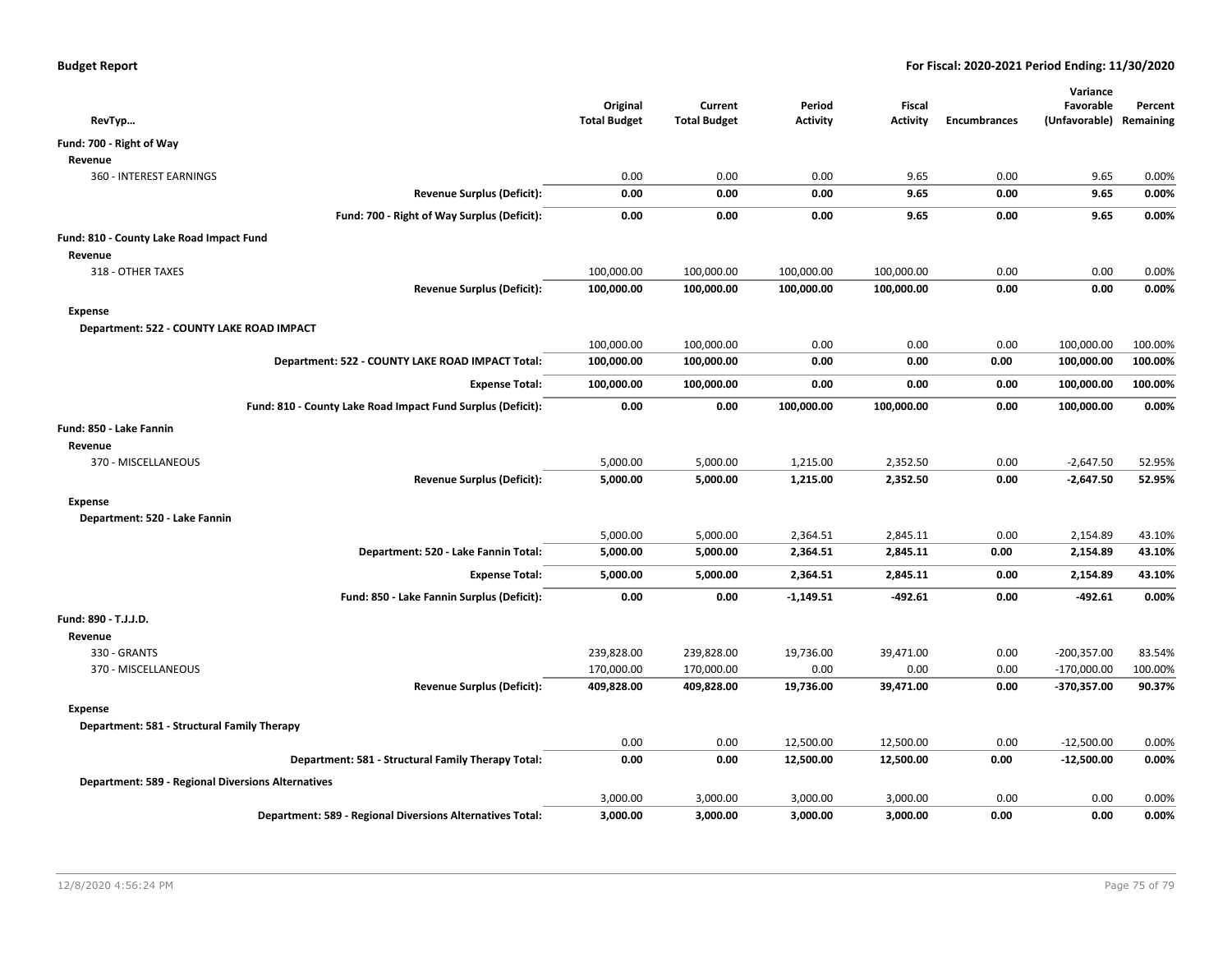| <b>Budget Report</b> |  |
|----------------------|--|
|----------------------|--|

| RevTyp                                                        | Original<br><b>Total Budget</b> | Current<br><b>Total Budget</b> | Period<br><b>Activity</b> | <b>Fiscal</b><br>Activity | <b>Encumbrances</b> | Variance<br>Favorable<br>(Unfavorable) | Percent<br>Remaining |
|---------------------------------------------------------------|---------------------------------|--------------------------------|---------------------------|---------------------------|---------------------|----------------------------------------|----------------------|
|                                                               |                                 |                                |                           |                           |                     |                                        |                      |
| <b>Department: 592 - Pre/Post Adjudication Facilities</b>     |                                 |                                | 547.50                    | 1,304.75                  | 0.00                | 3,068.25                               |                      |
| Department: 592 - Pre/Post Adjudication Facilities Total:     | 4,373.00<br>4,373.00            | 4,373.00<br>4,373.00           | 547.50                    | 1,304.75                  | 0.00                | 3,068.25                               | 70.16%<br>70.16%     |
|                                                               |                                 |                                |                           |                           |                     |                                        |                      |
| Department: 593 - Commitment Diversion                        | 10,000.00                       | 10,000.00                      | 741.88                    | 1,751.60                  | 0.00                | 8,248.40                               | 82.48%               |
| <b>Department: 593 - Commitment Diversion Total:</b>          | 10,000.00                       | 10,000.00                      | 741.88                    | 1,751.60                  | 0.00                | 8,248.40                               | 82.48%               |
|                                                               |                                 |                                |                           |                           |                     |                                        |                      |
| Department: 594 - Mental Health Services                      | 10,737.00                       | 10,737.00                      | 182.08                    | 1,102.48                  | 0.00                | 9,634.52                               | 89.73%               |
| Department: 594 - Mental Health Services Total:               | 10,737.00                       | 10,737.00                      | 182.08                    | 1,102.48                  | 0.00                | 9,634.52                               | 89.73%               |
| Department: 994 - Local Funds Carried Forward                 |                                 |                                |                           |                           |                     |                                        |                      |
|                                                               | 0.00                            | 0.00                           | 694.44                    | 694.44                    | 0.00                | $-694.44$                              | 0.00%                |
| Department: 994 - Local Funds Carried Forward Total:          | 0.00                            | 0.00                           | 694.44                    | 694.44                    | 0.00                | $-694.44$                              | 0.00%                |
| Department: 995 - Local Funding                               |                                 |                                |                           |                           |                     |                                        |                      |
|                                                               | 170,000.00                      | 170,000.00                     | 22,070.56                 | 37,832.71                 | 0.00                | 132,167.29                             | 77.75%               |
| Department: 995 - Local Funding Total:                        | 170,000.00                      | 170,000.00                     | 22,070.56                 | 37,832.71                 | 0.00                | 132,167.29                             | 77.75%               |
| Department: 996 - Basic Probation Supervision                 |                                 |                                |                           |                           |                     |                                        |                      |
|                                                               | 136,718.00                      | 136,718.00                     | 9,536.36                  | 22,490.34                 | 0.00                | 114,227.66                             | 83.55%               |
| Department: 996 - Basic Probation Supervision Total:          | 136,718.00                      | 136,718.00                     | 9,536.36                  | 22,490.34                 | 0.00                | 114,227.66                             | 83.55%               |
| Department: 997 - Community Programs                          |                                 |                                |                           |                           |                     |                                        |                      |
|                                                               | 75,000.00                       | 75,000.00                      | 6,456.13                  | 15,291.25                 | 0.00                | 59,708.75                              | 79.61%               |
| Department: 997 - Community Programs Total:                   | 75,000.00                       | 75,000.00                      | 6,456.13                  | 15,291.25                 | 0.00                | 59,708.75                              | 79.61%               |
| <b>Expense Total:</b>                                         | 409,828.00                      | 409,828.00                     | 55,728.95                 | 95,967.57                 | 0.00                | 313,860.43                             | 76.58%               |
| Fund: 890 - T.J.J.D. Surplus (Deficit):                       | 0.00                            | 0.00                           | -35,992.95                | -56,496.57                | 0.00                | $-56,496.57$                           | 0.00%                |
| <b>Fund: 891 - Juvenile Probation-Restitution</b>             |                                 |                                |                           |                           |                     |                                        |                      |
| Revenue                                                       |                                 |                                |                           |                           |                     |                                        |                      |
| 340 - FEES OF OFFICE                                          | 0.00                            | 0.00                           | 686.42                    | 693.76                    | 0.00                | 693.76                                 | 0.00%                |
| <b>Revenue Surplus (Deficit):</b>                             | 0.00                            | 0.00                           | 686.42                    | 693.76                    | 0.00                | 693.76                                 | 0.00%                |
| Expense                                                       |                                 |                                |                           |                           |                     |                                        |                      |
| <b>Department: 891 - Probation Fee Expenses</b>               |                                 |                                |                           |                           |                     |                                        |                      |
|                                                               | 0.00                            | 0.00                           | 493.53                    | 910.19                    | 0.00                | $-910.19$                              | 0.00%                |
| <b>Department: 891 - Probation Fee Expenses Total:</b>        | 0.00                            | 0.00                           | 493.53                    | 910.19                    | 0.00                | $-910.19$                              | 0.00%                |
| <b>Expense Total:</b>                                         | 0.00                            | 0.00                           | 493.53                    | 910.19                    | 0.00                | $-910.19$                              | 0.00%                |
| Fund: 891 - Juvenile Probation-Restitution Surplus (Deficit): | 0.00                            | 0.00                           | 192.89                    | $-216.43$                 | 0.00                | $-216.43$                              | 0.00%                |
| Fund: 920 - Statzer                                           |                                 |                                |                           |                           |                     |                                        |                      |
| Revenue                                                       |                                 |                                |                           |                           |                     |                                        |                      |
| 360 - INTEREST EARNINGS                                       | 0.00                            | 0.00                           | 0.00                      | 4.65                      | 0.00                | 4.65                                   | 0.00%                |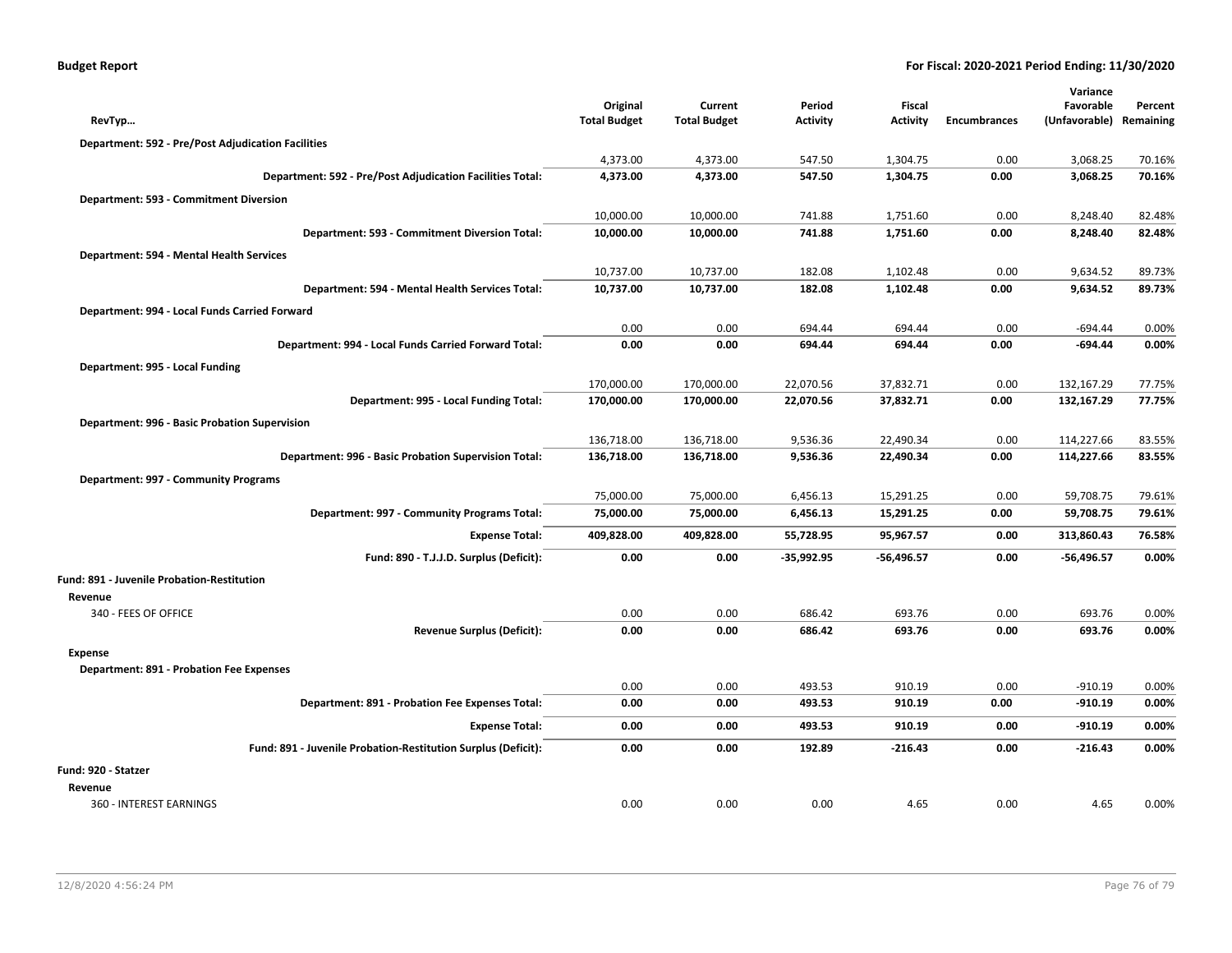|                                          |                                                 |                     |                     |                 |                 |                     | Variance      |           |
|------------------------------------------|-------------------------------------------------|---------------------|---------------------|-----------------|-----------------|---------------------|---------------|-----------|
|                                          |                                                 | Original            | Current             | Period          | <b>Fiscal</b>   |                     | Favorable     | Percent   |
| RevTyp                                   |                                                 | <b>Total Budget</b> | <b>Total Budget</b> | <b>Activity</b> | <b>Activity</b> | <b>Encumbrances</b> | (Unfavorable) | Remaining |
| 370 - MISCELLANEOUS                      |                                                 | 757.85              | 757.85              | 0.00            | 0.00            | 0.00                | $-757.85$     | 100.00%   |
|                                          | <b>Revenue Surplus (Deficit):</b>               | 757.85              | 757.85              | 0.00            | 4.65            | 0.00                | $-753.20$     | 99.39%    |
| <b>Expense</b>                           |                                                 |                     |                     |                 |                 |                     |               |           |
| Department: 521 - Statzer Expenses       |                                                 |                     |                     |                 |                 |                     |               |           |
|                                          |                                                 | 757.85              | 757.85              | 0.00            | 0.00            | 0.00                | 757.85        | 100.00%   |
|                                          | Department: 521 - Statzer Expenses Total:       | 757.85              | 757.85              | 0.00            | 0.00            | 0.00                | 757.85        | 100.00%   |
|                                          | <b>Expense Total:</b>                           | 757.85              | 757.85              | 0.00            | 0.00            | 0.00                | 757.85        | 100.00%   |
|                                          | Fund: 920 - Statzer Surplus (Deficit):          | 0.00                | 0.00                | 0.00            | 4.65            | 0.00                | 4.65          | 0.00%     |
| Fund: 950 - Payroll                      |                                                 |                     |                     |                 |                 |                     |               |           |
| Revenue                                  |                                                 |                     |                     |                 |                 |                     |               |           |
| 370 - MISCELLANEOUS                      |                                                 | 0.00                | 0.00                | 1,977.92        | 2,006.72        | 0.00                | 2,006.72      | 0.00%     |
|                                          | <b>Revenue Surplus (Deficit):</b>               | 0.00                | 0.00                | 1,977.92        | 2,006.72        | 0.00                | 2,006.72      | 0.00%     |
| <b>Expense</b>                           |                                                 |                     |                     |                 |                 |                     |               |           |
| Department: 415 - COBRA Health Insurance |                                                 |                     |                     |                 |                 |                     |               |           |
|                                          |                                                 | 0.00                | 0.00                | 988.96          | 1,977.89        | 0.00                | $-1,977.89$   | 0.00%     |
|                                          | Department: 415 - COBRA Health Insurance Total: | 0.00                | 0.00                | 988.96          | 1,977.89        | 0.00                | $-1,977.89$   | 0.00%     |
|                                          | <b>Expense Total:</b>                           | 0.00                | 0.00                | 988.96          | 1,977.89        | 0.00                | $-1,977.89$   | 0.00%     |
|                                          | Fund: 950 - Payroll Surplus (Deficit):          | 0.00                | 0.00                | 988.96          | 28.83           | 0.00                | 28.83         | 0.00%     |
|                                          | <b>Report Surplus (Deficit):</b>                | 0.00                | 0.00                | $-187,606.45$   | 68,735.72       | $-201,086.66$       | $-132,350.94$ | 0.00%     |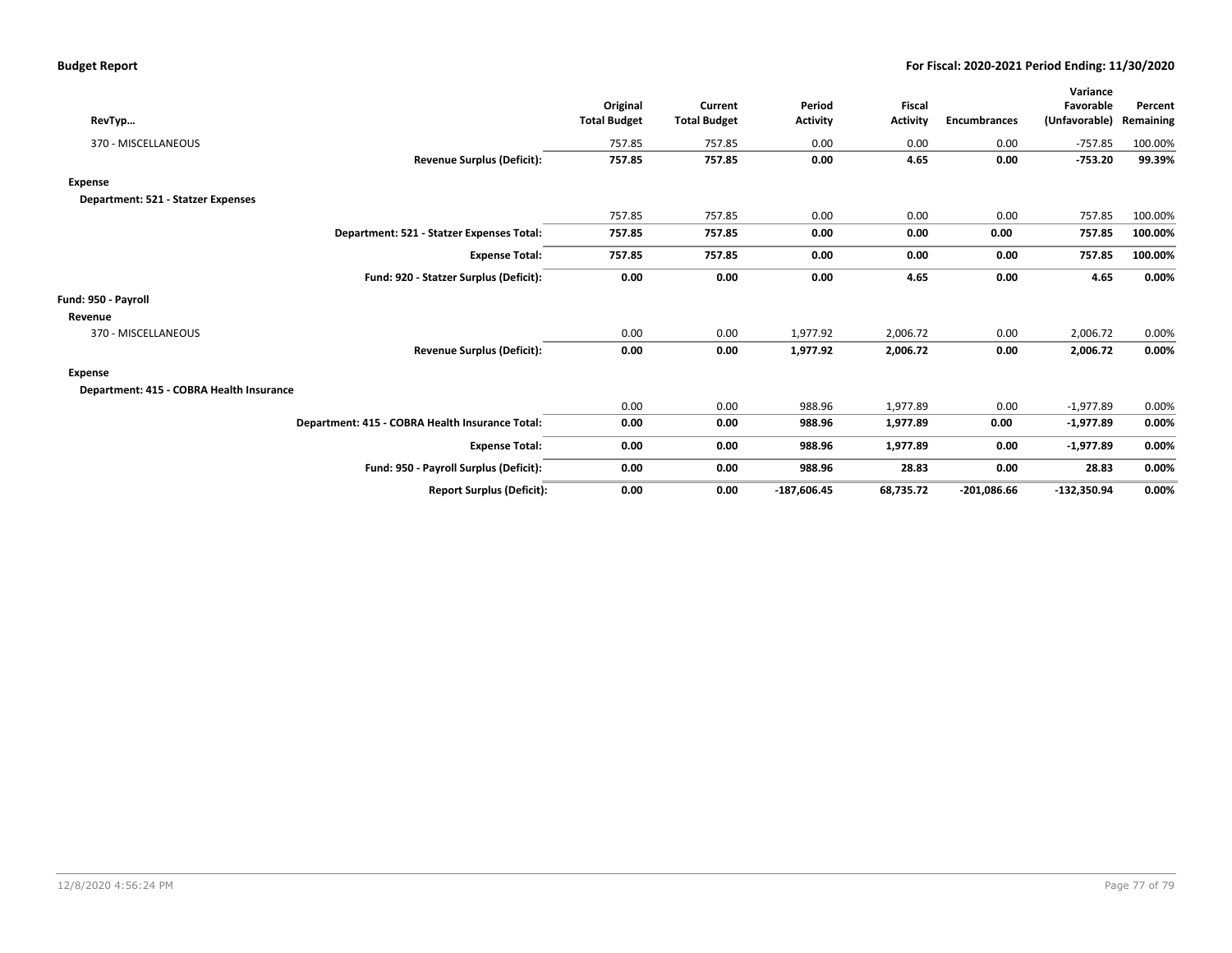# **Fund Summary**

| Fund                                 | Original<br><b>Total Budget</b> | Current<br><b>Total Budget</b> | Period<br><b>Activity</b> | <b>Fiscal</b><br><b>Activity</b> | <b>Encumbrances</b> | Variance<br>Favorable<br>(Unfavorable) |
|--------------------------------------|---------------------------------|--------------------------------|---------------------------|----------------------------------|---------------------|----------------------------------------|
| 100 - General                        | 0.00                            | 0.00                           | $-212,350.82$             | $-442.39$                        | $-98,973.92$        | $-99,416.31$                           |
| 110 - Courthouse Security            | 0.00                            | 0.00                           | 0.00                      | 0.00                             | 0.00                | 0.00                                   |
| 111 - Justice Court Building Securit | 0.00                            | 0.00                           | 0.00                      | 0.00                             | 0.00                | 0.00                                   |
| 120 - County Clerk Vital Statistics  | 0.00                            | 0.00                           | 0.00                      | 0.00                             | 0.00                | 0.00                                   |
| 121 - County Clerk Records Manag     | 0.00                            | 0.00                           | $-6,445.42$               | $-7,803.47$                      | 0.00                | $-7,803.47$                            |
| 122 - Chapter 19 Funds               | 0.00                            | 0.00                           | 0.00                      | 0.00                             | 0.00                | 0.00                                   |
| 123 - Election Equipment Fund        | 0.00                            | 0.00                           | 0.00                      | 0.00                             | 0.00                | 0.00                                   |
| 125 - County Clerk Co.& Dist.Court   | 0.00                            | 0.00                           | 0.00                      | 0.00                             | 0.00                | 0.00                                   |
| 127 - County Clerk Records Archive   | 0.00                            | 0.00                           | 0.00                      | 0.00                             | 0.00                | 0.00                                   |
| 130 - Bail Bond Trust Fund           | 0.00                            | 0.00                           | 465.00                    | 675.00                           | 0.00                | 675.00                                 |
| 160 - County Judge Excess Supplen    | 0.00                            | 0.00                           | $-42.80$                  | $-42.80$                         | 0.00                | $-42.80$                               |
| 161 - Probate Judges Education       | 0.00                            | 0.00                           | 0.00                      | 0.00                             | 0.00                | 0.00                                   |
| 190 - District Clerk Records Manag   | 0.00                            | 0.00                           | $-740.71$                 | $-1,761.93$                      | 0.00                | $-1,761.93$                            |
| 191 - District Court Records Archive | 0.00                            | 0.00                           | 0.00                      | 0.00                             | 0.00                | 0.00                                   |
| 192 - District Clerk Co.& Dist.Court | 0.00                            | 0.00                           | 0.00                      | 0.00                             | 0.00                | 0.00                                   |
| 193 - District Clerk Court Records F | 0.00                            | 0.00                           | 0.00                      | 0.00                             | 0.00                | 0.00                                   |
| 200 - County Offices Records Mang    | 0.00                            | 0.00                           | $-1,171.03$               | $-1,760.05$                      | 0.00                | $-1,760.05$                            |
| 210 - Road & Bridge #1               | 0.00                            | 0.00                           | $-25,392.83$              | $-21,127.22$                     | 0.00                | $-21,127.22$                           |
| 220 - Road & Bridge #2               | 0.00                            | 0.00                           | $-68,313.28$              | $-77,199.91$                     | $-13,440.76$        | $-90,640.67$                           |
| 221 - Raw Water Pipeline Road and    | 0.00                            | 0.00                           | 0.00                      | 12,000.00                        | 0.00                | 12,000.00                              |
| 230 - Road & Bridge #3               | 0.00                            | 0.00                           | $-38,943.42$              | $-50,256.76$                     | $-20,959.12$        | $-71,215.88$                           |
| 231 - Lake Road Impact/Raw Wate      | 0.00                            | 0.00                           | 0.00                      | 84,000.00                        | 0.00                | 84,000.00                              |
| 240 - Road & Bridge #4               | 0.00                            | 0.00                           | $-32,622.79$              | $-24,119.41$                     | 0.00                | $-24,119.41$                           |
| 241 - Lake Road Impact/Raw Wate      | 0.00                            | 0.00                           | 0.00                      | 104,000.00                       | 0.00                | 104,000.00                             |
| 260 - J.P.#1 Justice Court Technolo  | 0.00                            | 0.00                           | $-1,526.42$               | $-1,526.42$                      | 0.00                | $-1,526.42$                            |
| 270 - J.P.#2 Justice Court Technolo  | 0.00                            | 0.00                           | 0.00                      | 0.00                             | 0.00                | 0.00                                   |
| 280 - J.P.#3 Justice Court Technolo  | 0.00                            | 0.00                           | 0.00                      | 0.00                             | 0.00                | 0.00                                   |
| 310 - F.C.Detention Center Annual    | 0.00                            | 0.00                           | $-1,265.00$               | $-1,813.00$                      | 0.00                | $-1,813.00$                            |
| 330 - Bail Bondsman Application Fe   | 0.00                            | 0.00                           | 0.00                      | 0.00                             | 0.00                | 0.00                                   |
| 350 - Law Library                    | 0.00                            | 0.00                           | 0.00                      | 0.00                             | 0.00                | 0.00                                   |
| 360 - D. A. Fee                      | 0.00                            | 0.00                           | 2,360.75                  | 5,890.68                         | 0.00                | 5,890.68                               |
| 361 - Contraband Seizure             | 0.00                            | 0.00                           | 0.00                      | 0.22                             | 0.00                | 0.22                                   |
| 380 - IHC Co-Op Gin                  | 0.00                            | 0.00                           | 0.00                      | 2.17                             | 0.00                | 2.17                                   |
| 381 - IHC Bonnie Ruth Cooper         | 0.00                            | 0.00                           | 0.00                      | 0.63                             | 0.00                | 0.63                                   |
| 412 - Safe Room Reimbursement P      | 0.00                            | 0.00                           | 0.00                      | 0.00                             | $-4,000.00$         | $-4,000.00$                            |
| 413 - CARES ACT-CORONAVIRUS RI       | 0.00                            | 0.00                           | $-17,847.17$              | $-54,635.14$                     | $-37,076.32$        | $-91,711.46$                           |
| 414 - OOG COVID #4145401             | 0.00                            | 0.00                           | $-69.34$                  | $-69.34$                         | 0.00                | $-69.34$                               |
| 560 - Sheriff Forfeiture             | 0.00                            | 0.00                           | $-21,193.09$              | $-25,892.65$                     | $-26,636.54$        | $-52,529.19$                           |
| 561 - Law Enforcement Education !    | 0.00                            | 0.00                           | 0.00                      | 0.00                             | 0.00                | 0.00                                   |
| 562 - Bois D'Arc Lake Reservoir (SO  | 0.00                            | 0.00                           | 387,505.74                | 374,668.85                       | 0.00                | 374,668.85                             |